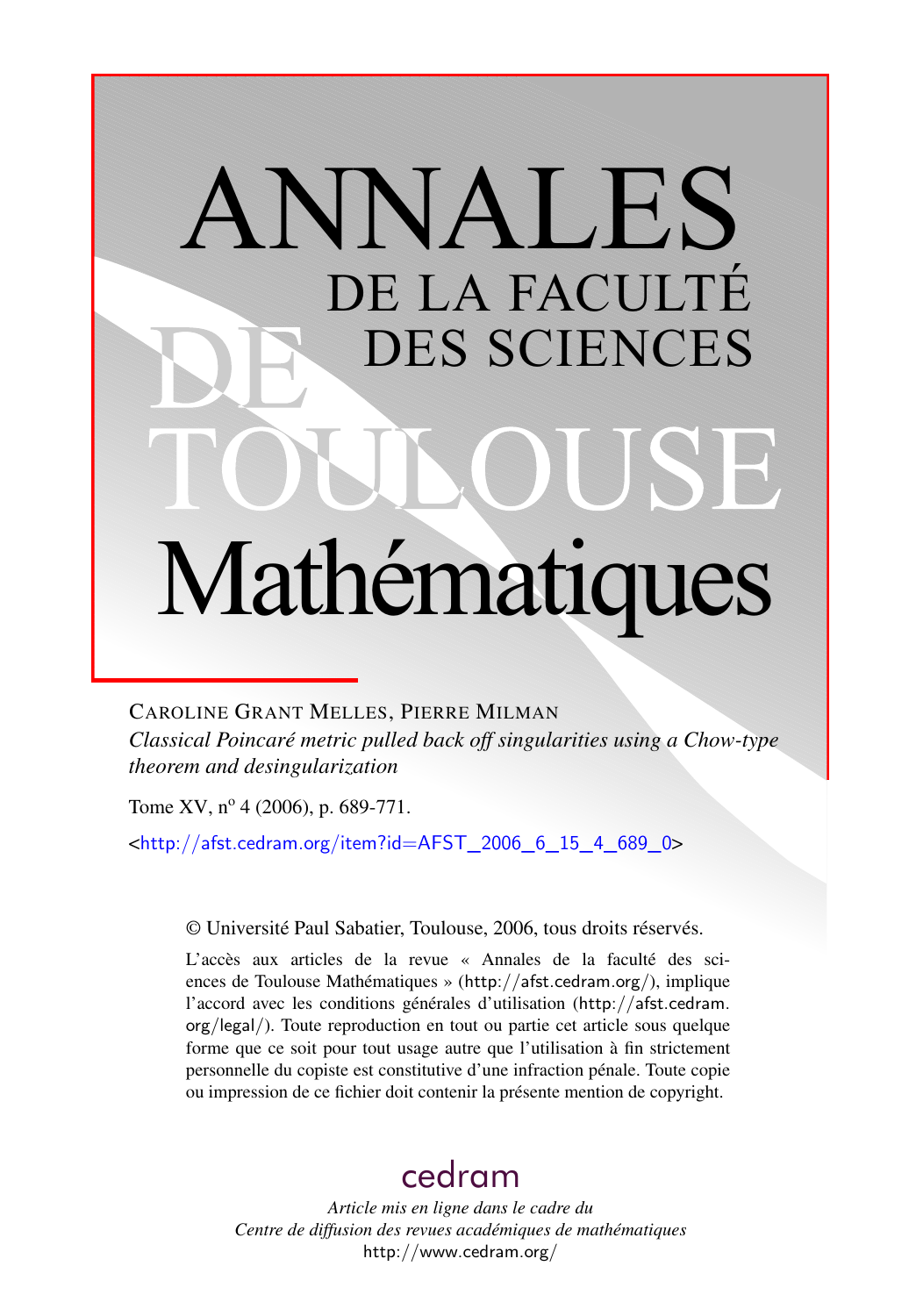## **Classical Poincar´e metric pulled back off singularities using a Chow-type theorem and desingularization**(∗)

CAROLINE GRANT MELLES<sup>(1)</sup>, PIERRE MILMAN<sup>(2)</sup>

**ABSTRACT.** — We construct complete Kähler metrics on the nonsingular set of a subvariety  $X$  of a compact Kähler manifold. To that end, we develop (i) a constructive method for replacing a sequence of blow-ups along smooth centers, with a single blow-up along a product of coherent ideals corresponding to the centers and (ii) an explicit local formula for a Chern form associated to this 'singular' blow-up. Our metrics have a particularly simple local formula of a sum of the original metric and of the pull back of the classical Poincaré metric on the punctured disc by a 'size-function'  $S_I$  of a coherent ideal  $I$  used to resolve the singularities of X by a 'singular' blow-up, where  $(S_I)^2 := \sum_{j=1}^r |f_j|^2$  and the  $f_j$ 's are the local generators of the ideal  $I$ . Our proof of (i) makes use of our generalization of Chow's theorem for coherent ideals. We prove Saper type growth for our metric near the singular set and local boundedness of the gradient of a local generating function for our metric, motivated by results of Donnelly-Fefferman, Ohsawa, and Gromov on the vanishing of certain  $L_2$ -cohomology groups.

**RESUM ´ E. ´** — Nous construisons des m´etriques compl`etes K¨ahleriennes sur le lieu non-singulier d'une sous-variété  $X$  d'une variété compacte Kählerienne lisse. A cet effet, nous développons : (i) une méthode constructive pour le remplacement d'une suite d'éclatements le long des centres lisses par un seul éclatement le long d'un produit d'idéaux cohérents et (ii) une formule locale explicite pour une forme de Chern associée à cet ´eclatement. Nos m´etriques sont d´ecrites par une formule locale particulièrement simple comme la somme de la métrique de départ et le tire-enarrière de la métrique de Poincaré classique sur le disque épointé par une

 $(*)$  Recu le 30 septembre 2005, accepté le 6 février 2006

<sup>(1)</sup> Mathematics Department, United States Naval Academy, 572C Holloway Rd, Annapolis, Maryland 21402-5002, United States of America.

cgg@usna.edu

<sup>(2)</sup> Department of Mathematics, University of Toronto, 40 St George St, Toronto, Ontario M5S 2E4, Canada.

milman@math.toronto.edu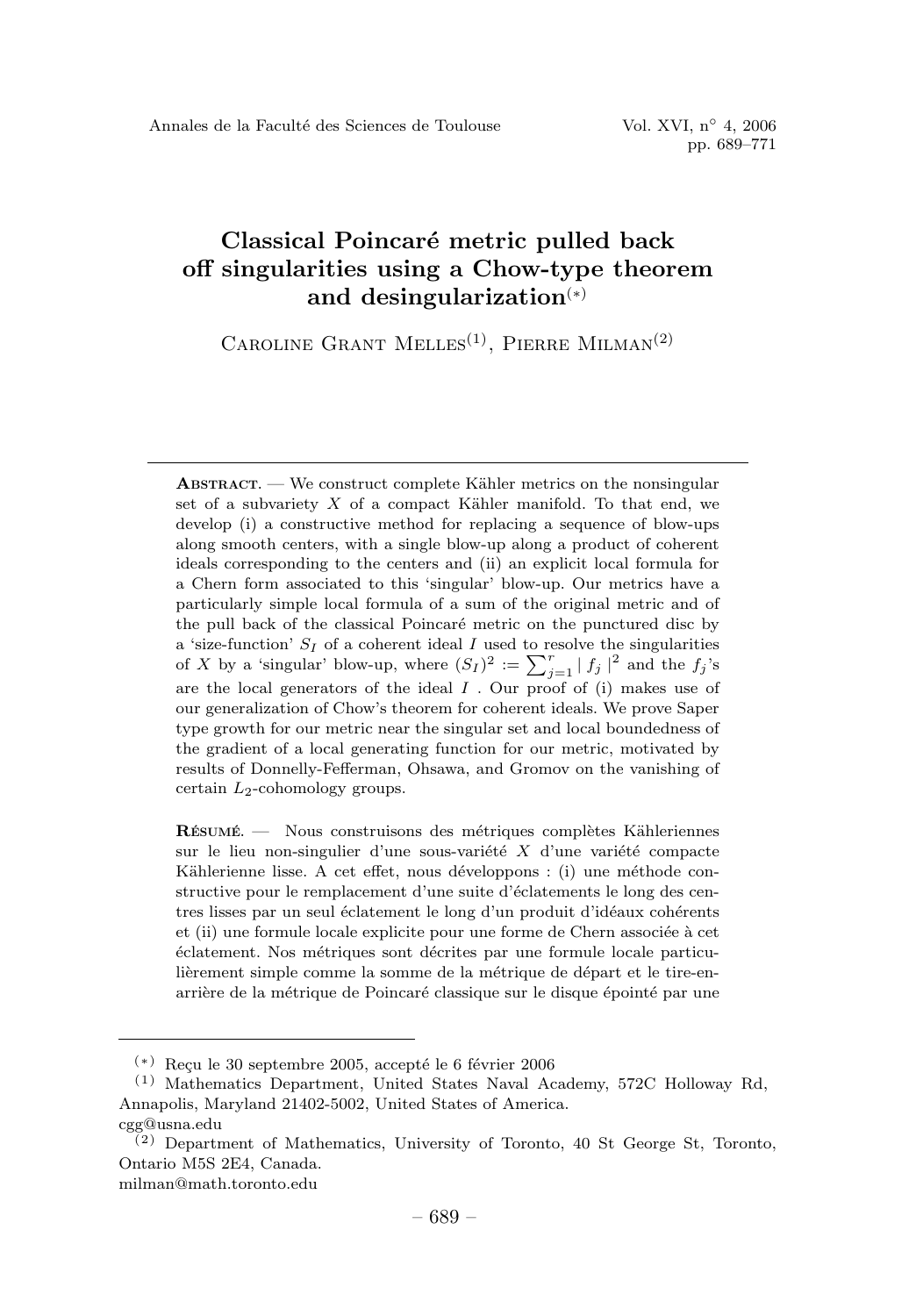'fonction de grandeur'  $S_I$  de l'idéal cohérent I utilisé pour la résolution des singularités de X, ou  $(S_I)^2 := \sum_{j=1}^r |f_j|^2$  et les  $f_j$  sont des générateurs locaux de  $I$ . Notre preuve de (i) utilise notre généralisation du théorème de Chow pour les idéaux cohérents. Nous montrons que la vitesse de croissance de notre métrique près du lieu singulier est de type Saper ainsi que le fait que le gradient d'une fonction génératrice locale de notre métrique est borné. Cela est motivé par les résultats de Donnelly-Fefferman, Ohsawa, et Gromov sur l'annulation de certains groupes de cohomologie  $L_2$ .

#### **0. Introduction**

Let  $X$  be a singular subvariety of a compact Kähler manifold  $M$ . In [GM1] we showed how to construct a particular type of complete Kähler metric on the nonsingular set of *X*. These metrics grow less rapidly than Poincaré metrics near the singular set  $X_{\text{sing}}$  of *X* (cf. Example 9.8), and are of interest because in certain cases it is known that their  $L_2$ -cohomology equals the intersection cohomology of  $X$ , while the  $L_2$ -cohomology of a Poincaré metric is not equal to the intersection cohomology of  $X$ , but rather to the cohomology of the desingularization of *X* ([Zu1], [Zu2]). We called our metrics Saper-type or modified Saper metrics after Leslie Saper, who first drew our attention to this subject. Saper proved that on any variety with isolated singularities there is a complete Kähler metric whose  $L_2$ -cohomology equals its intersection cohomology (see [Sa1], [Sa2]). We show that our metrics are locally quasi-isometric to metrics satisfying a boundedness condition of Ohsawa's: the gradient of a generating function is locally bounded with respect to the metric. Our construction requires no restriction on the type of singularities and relates directly the desingularizations of *X* by means of a 'singular' blow-up with certain complete Kähler metrics of Saper-type growth near *X*sing and satisfying Ohsawa's boundedness condition for a local generating function. Below we introduce these metrics explicitly by a particularly simple formula involving the pull back of the Poincaré metric on the punctured disc by a 'size-function' of a coherent ideal used to resolve the singularities of *X* by a 'singular' blow-up.

The construction of Saper-type metrics in [GM1] used the geometry of a finite sequence of blow-ups along smooth centers which resolves the singularities of *X*. In this paper we show how to replace a finite sequence of blow-ups along smooth centers by a single blow-up along one center (perhaps singular), which we describe in terms of its coherent sheaf of ideals  $\mathcal{I}$ . Hironaka and Rossi proved in [HR] that there is such an ideal sheaf. We give a constructive proof, using our version of Chow's Theorem for ideals, which we prove using the Direct Image Theorem (for a blow-up along a smooth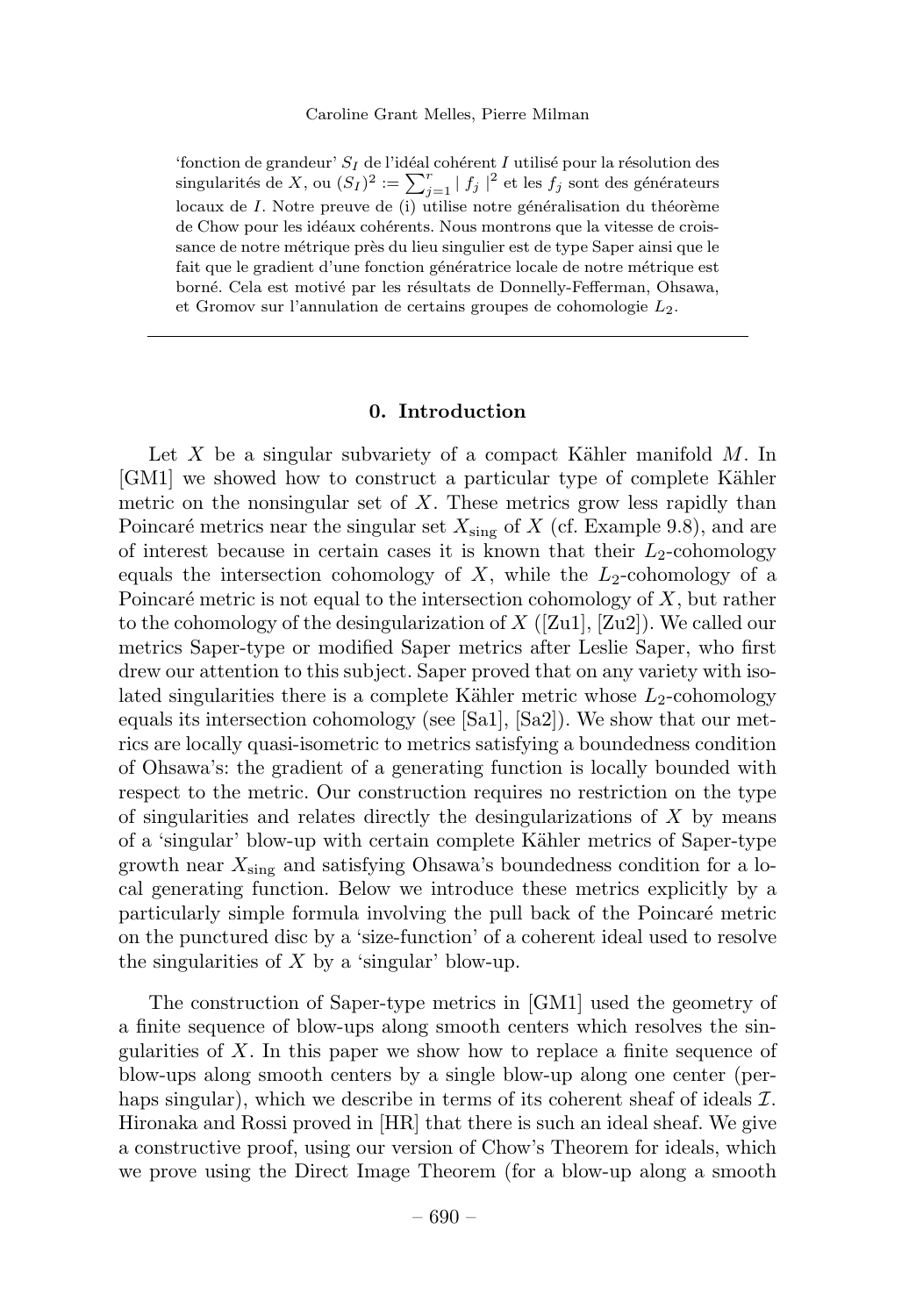center). Blowing up M along I desingularizes X. The support of I is the singular locus  $X_{\text{sing}}$  of X. The ideal sheaf  $\mathcal I$  is a product of coherent ideals  $\mathcal{I}_i$  corresponding to the smooth centers  $C_i$ . Each  $\mathcal{I}_i$  is the direct image on *M* of a product of the ideal sheaf of *C<sup>j</sup>* with a sufficiently high power of the exceptional ideal of the previous blow-ups. In practice, the calculation of  $\mathcal I$ may be quite explicit: see for example the algorithm of [GM2] for combinatorial blow-ups, which may be applied to desingularization of toric varieties by [BM2]. We then give a simple and explicit construction of a Chern form associated to the blow-up along  $\mathcal I$ , in terms of local generators of  $\mathcal I$ . Finally we use this Chern form to obtain a simpler and more explicit expression for our Saper-type metrics. We also give an example in which we compute  $\mathcal I$ explicitly in a neighborhood of a singular point.

The Saper-type metric which we obtain can be described in terms of its Kähler  $(1,1)$ -form as

$$
\omega_S = \omega - \frac{\sqrt{-1}}{2\pi} \partial \overline{\partial} \log(\log F)^2,
$$

where  $\omega$  is the Kähler (1,1)-form of a Kähler metric on *M*, and *F* is a  $C^{\infty}$ function on *M*, vanishing on  $X_{\text{sing}}$ . We first construct local  $C^{\infty}$  functions  $F_{\alpha}$ , on small open sets  $U_{\alpha}$  in  $M$ , by setting

$$
F_{\alpha} = \sum_{j=1}^{r} |f_j|^2
$$

where  $f_1, ..., f_r$  are local holomorphic generating functions on  $U_\alpha$  for the coherent ideal sheaf  $\mathcal I$  described above. To construct a global metric on *M* −  $X_{\text{sing}}$  (and consequently on  $X - X_{\text{sing}}$ ), we patch with a  $C^{\infty}$  partition of unity on *M*. It is crucial that this patching takes place on *M*, rather than on a blow-up of *M* (cf. [GM1]), which might add unwanted elements to the *L*2-cohomology.

In an appendix we give a simple constructive proof of a valuation criterion due to M. Lejeune and B. Teissier.

We are grateful to the two referees who have read this paper and given us helpful suggestions. A preliminary version of this paper appeared as [GM3].

## **Table of contents**

| 2 Direct and inverse images of coherent sheaves |  |
|-------------------------------------------------|--|
|                                                 |  |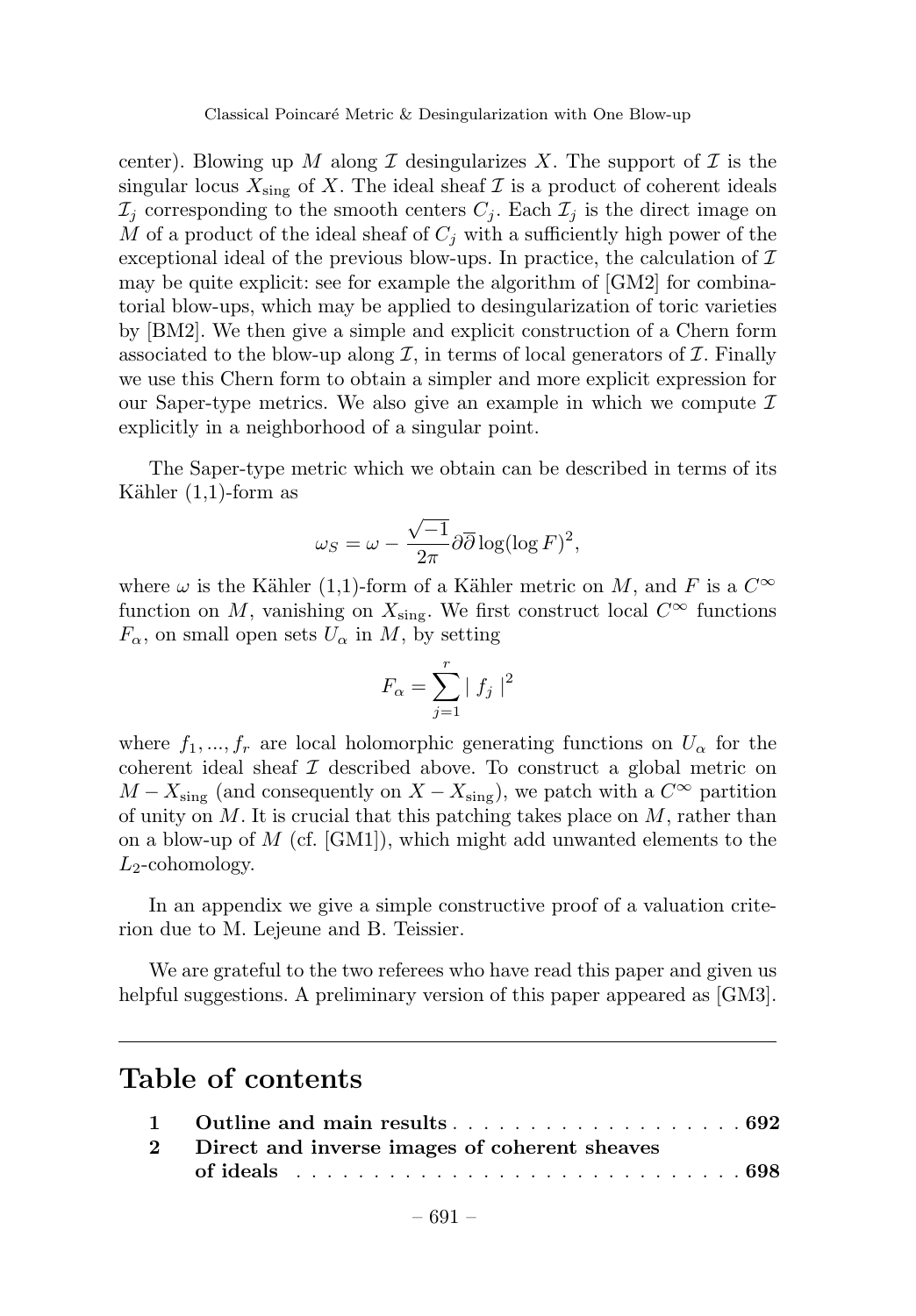|                         | Coherent sheaves $\dots \dots \dots \dots \dots \dots \dots \dots \dots 698$       |  |  |
|-------------------------|------------------------------------------------------------------------------------|--|--|
|                         | Direct images $\ldots \ldots \ldots \ldots \ldots \ldots \ldots \ldots \ldots 699$ |  |  |
|                         | Inverse images $\ldots \ldots \ldots \ldots \ldots \ldots \ldots \ldots \ldots$    |  |  |
|                         |                                                                                    |  |  |
|                         |                                                                                    |  |  |
| 3                       | Blowing up a complex manifold along a coherent sheaf                               |  |  |
|                         |                                                                                    |  |  |
|                         | Local description of blow-ups $\dots \dots \dots \dots \dots \dots$ 706            |  |  |
|                         | Global description of blow-ups 709                                                 |  |  |
|                         | Ideals, divisors, line bundles, and sections $\ldots \ldots \ldots$ 709            |  |  |
|                         | Exceptional divisors of blow-ups 710                                               |  |  |
|                         | Exceptional line bundles of blow-ups $\ldots \ldots \ldots$ 711                    |  |  |
|                         | Universal property of blow-ups $\dots \dots \dots \dots \dots$ . 711               |  |  |
|                         | Blow-up of a product of ideals $\dots \dots \dots \dots \dots \dots$ 712           |  |  |
|                         | Direct Images under blow-up maps $\ldots \ldots \ldots \ldots$ 713                 |  |  |
| $\overline{\mathbf{4}}$ | Chow's theorem for ideals 714                                                      |  |  |
| 5                       | Chow's theorem applied to blow-ups 721                                             |  |  |
|                         | Appendix 5.A: A valuation Criterion of Lejeune -                                   |  |  |
|                         |                                                                                    |  |  |
| 6                       | Replacing a sequence of blow-ups by a single blow-up 731                           |  |  |
| 7                       | Chern forms and metrics for exceptional line bundles 733                           |  |  |
|                         | Chern forms on line bundles $\ldots \ldots \ldots \ldots \ldots$ 734               |  |  |
|                         | Local Chern Forms for blow-ups $\ldots \ldots \ldots \ldots$ 735                   |  |  |
|                         | Global Chern forms for blow-ups $\ldots \ldots \ldots \ldots$ 738                  |  |  |
| 8                       | Construction of Saper-type metrics 741                                             |  |  |
|                         | Local construction of Saper-type metrics $\ldots \ldots \ldots$ 742                |  |  |
|                         | Global Construction of Saper-type metrics $\ldots \ldots \ldots$ 746               |  |  |
|                         | Quasi-isometry of local and global Saper-type metrics 751                          |  |  |
| 9                       | Ohsawa's boundedness condition, examples 756                                       |  |  |
| 10                      |                                                                                    |  |  |
|                         |                                                                                    |  |  |

#### **1. Outline and main results**

In sections 2 and 3 we give some background and basic results about coherent sheaves of ideals and blow-ups. We begin by describing the direct and inverse images of sheaves, and in particular, direct and inverse images of coherent sheaves of ideals. Then we describe the blow-up  $\pi : M \to M$  of a complex manifold  $M$  along a coherent sheaf of ideals  $\mathcal I$ . The analytic subset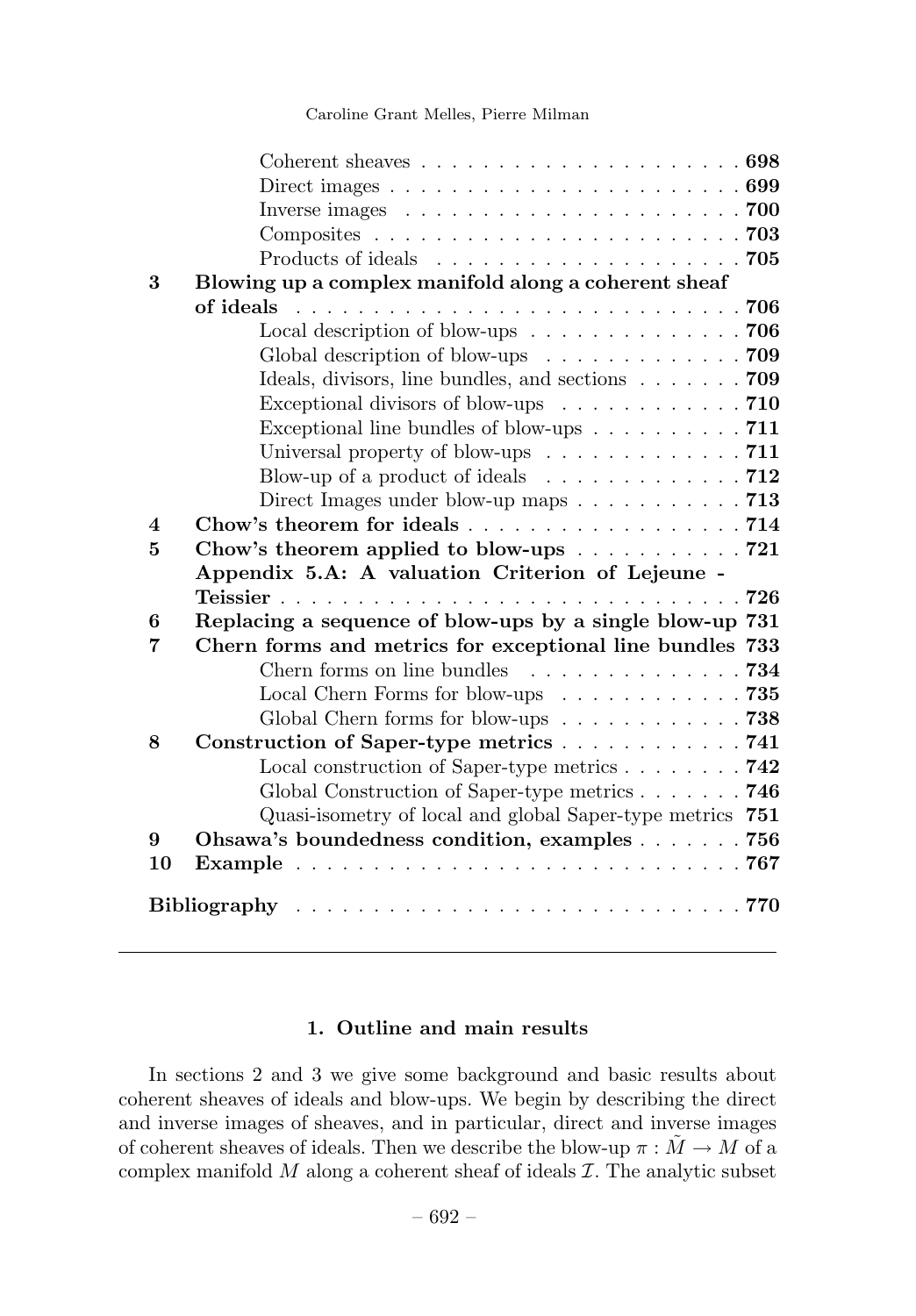$C = V(\mathcal{I})$  of M determined by  $\mathcal{I}$  is called the center of the blow-up. If C is smooth and of codimension at least 2, then  $\tilde{M}$  is smooth. The blow-up map *π* is proper and is a biholomorphism except along its exceptional divisor  $E = \pi^{-1}(C)$ . Even though the direct image of an ideal sheaf may not be an ideal sheaf in general, the direct image of an ideal sheaf under a blow-up map **is** an ideal sheaf.

Section 4 is devoted to a proof of our version of the Chow's Theorem that we state below, using the Direct Image Theorem (for the blow-up map of  $U \times \mathbb{C}^{n+1}$  along the smooth center  $U \times \{0\}$ , which states that the direct image of a coherent sheaf under a proper map is coherent. Section 5 contains some corollaries for blow-up maps which are useful in constructing singlestep blow-ups from a sequence of blow-up maps.

CHOW'S THEOREM FOR IDEALS. — Let *U* be an open neighborhood of 0 in  $\mathbb{C}^m$  and let X be an analytic subset of  $U \times \mathbb{P}^n$ . Let J be a coherent sheaf of ideals on *X*. Then  $\mathcal J$  is **relatively algebraic** in the following sense:  $\mathcal J$  is generated (after shrinking *U* if necessary) by a finite number of homogeneous polynomials in homogeneous P*n*-coordinates, with analytic coefficients in *U*coordinates.

Chow's Theorem for Ideals helps to describe the relatively algebraic structure of blow-ups. Most useful for the purposes of this paper is the following corollary, which shows that, even though the inverse image of the direct image of an ideal sheaf may not be the original ideal sheaf in general, on a blow-up of a compact complex manifold we can ensure that the two are equal by first multiplying by a high enough power of the ideal sheaf  $\mathcal{I}_E$  of the exceptional divisor. This result was proved by Hironaka and Rossi in [HR] but our proof is constructive in nature and is substantially simpler, being more explicit in the methods used. We also describe the relationship between local generators of the sheaves  $\mathcal{J}_2$  and  $\mathcal{J}_2\mathcal{I}_{E}^d$  on  $\tilde{M}$ . We go on to apply this corollary repeatedly to get an explicit description of a coherent sheaf for single-step blow-ups, as a product of coherent sheaves corresponding to a sequence of blow-ups along smooth centers.

COROLLARY 1.1. — Let  $\pi : M \to M$  be the blow-up of a compact complex manifold  $M$  along a coherent sheaf of ideals  $\mathcal{J}_1$  and let  $E$  be the exceptional divisor of  $\pi$ . Let  $\mathcal{J}_2$  be a coherent sheaf of ideals on M. Then there exists an integer *d*<sup>0</sup> such that

$$
\pi^{-1}\pi_*({\mathcal J}_2{\mathcal I}_E^d)={\mathcal J}_2{\mathcal I}_E^d
$$

for all  $d \geqslant d_0$ .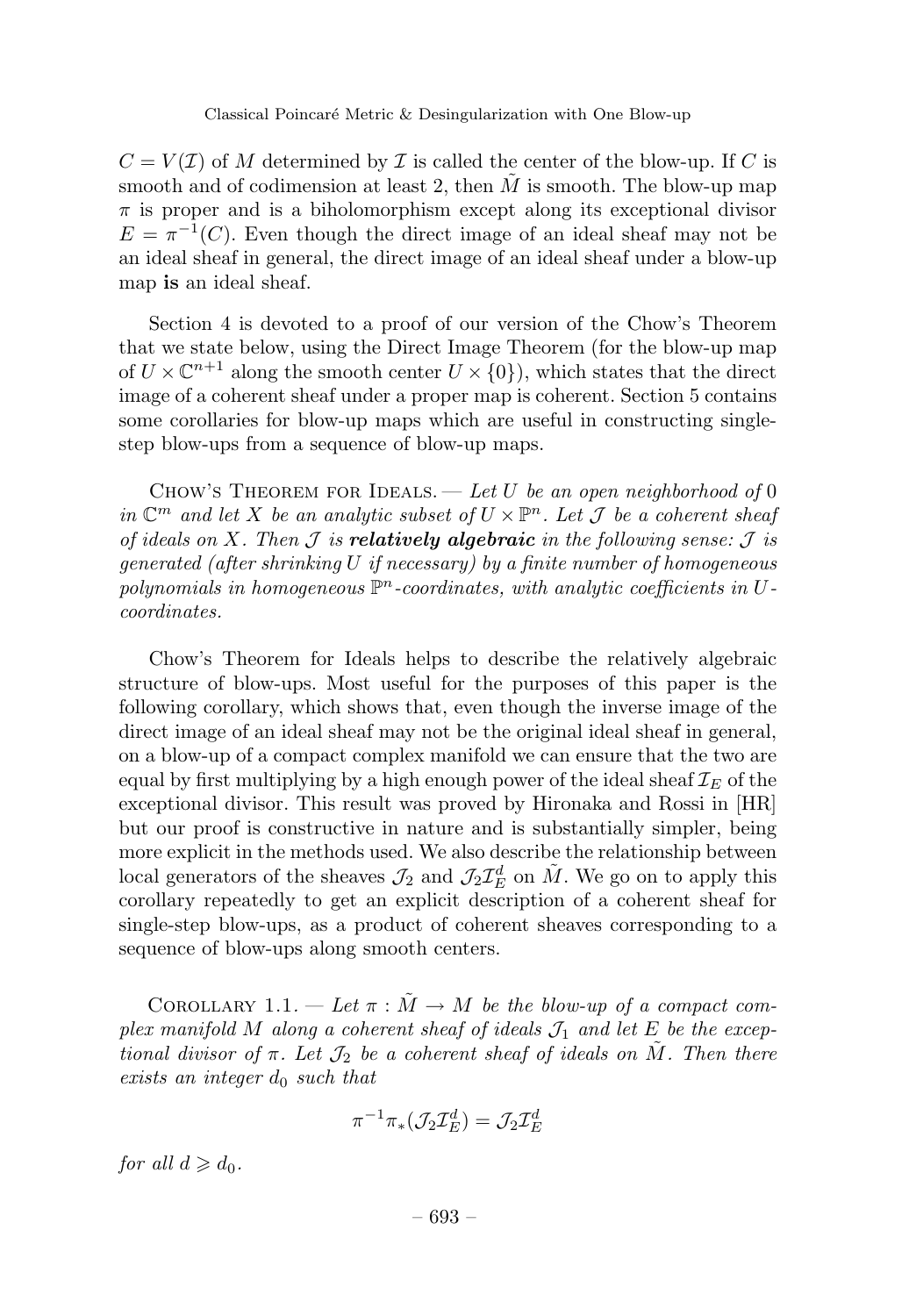We end section 5 with a simple proof of a valuation criterion due to M. Lejeune and B. Teissier, which illustrates the methods developed in sections 4 and 5 and applied similarly in section 6.

For the purposes of this paper and to apply Hironaka's theorem on embedded resolution of singularities, we need only to consider blow-ups of smooth spaces. If the blow-up  $\tilde{M}$  (of  $M$  along  $\mathcal{J}_1$ ) is smooth, the blow-up of  $\tilde{M}$  along  $\mathcal{J}_2$  is isomorphic to the blow-up of  $\tilde{M}$  along  $\mathcal{J}_2\mathcal{I}_E^d$ . Furthermore, the blow-up of  $\tilde{M}$  along  $\mathcal{J}_2\mathcal{I}_E^d$  is isomorphic to the blow-up of the base space *M* along  $\mathcal{J}_1\pi_*(\mathcal{J}_2\mathcal{I}_E^d)$ . Thus we can replace the pair of blow-ups, first along  $\mathcal{J}_1$  and then along  $\mathcal{J}_2$ , by a single blow-up along  $\mathcal{J}_1\pi_*(\mathcal{J}_2\mathcal{I}_{E}^d)$ . Repeating this procedure for a finite sequence of smooth centers enables us to construct a coherent sheaf of ideals I on *M* such that blowing up *M* along  $I$  is equivalent to blowing up successively along smooth centers. Section 6 contains a more detailed version of the proof of the following proposition, which was proved by Hironaka and Rossi in [HR]. This result is also related to Theorem II.7.17 of [Ha1]. The method of construction of  $\mathcal I$  is of interest in itself, because in practice it may be quite explicit and algorithmic, as for example, for combinatorial blow-ups for desingularization of toric varieties (see [GM2] and  $[BM2]$ ).

PROPOSITION 1.2 (SINGLE-STEP BLOW-UPS). — Let *M* be a compact complex manifold and let

$$
M_m \stackrel{\pi_m}{\to} M_{m-1} \to \dots \to M_2 \stackrel{\pi_2}{\to} M_1 \stackrel{\pi_1}{\to} M_0 = M
$$

be a finite sequence of blow-ups along smooth centers  $C_j \subset M_{j-1}$  of codimension at least 2. Then there is a coherent sheaf of ideals I on *M* such that the blow-up of *M* along I is isomorphic to the blow-up of *M* along the sequence of smooth centers  $C_j$ . Furthermore, we may construct  $\mathcal I$  to be of the form

$$
\mathcal{I}=\mathcal{I}_1\mathcal{I}_2...\mathcal{I}_m,
$$

where each  $\mathcal{I}_i$  is a coherent sheaf of ideals on *M* and

- i.  $\mathcal{I}_j$  is the direct image on *M* of the ideal sheaf of  $C_j$  multiplied by a high enough power of the ideal sheaf of the exceptional divisor of the first  $j - 1$  blow-ups,
- ii. the inverse image of  $\mathcal{I}_j$  on  $M_{j-1}$  is the ideal sheaf of  $C_j$  multiplied by the same power of the exceptional ideal sheaf as in (i), and
- iii. the blow-up of  $M_{i-1}$  along the inverse image of  $\mathcal{I}_i$  is isomorphic to *the blow-up of*  $M$ <sup>*j*−1</sup> along  $C$ <sup>*j*</sup>.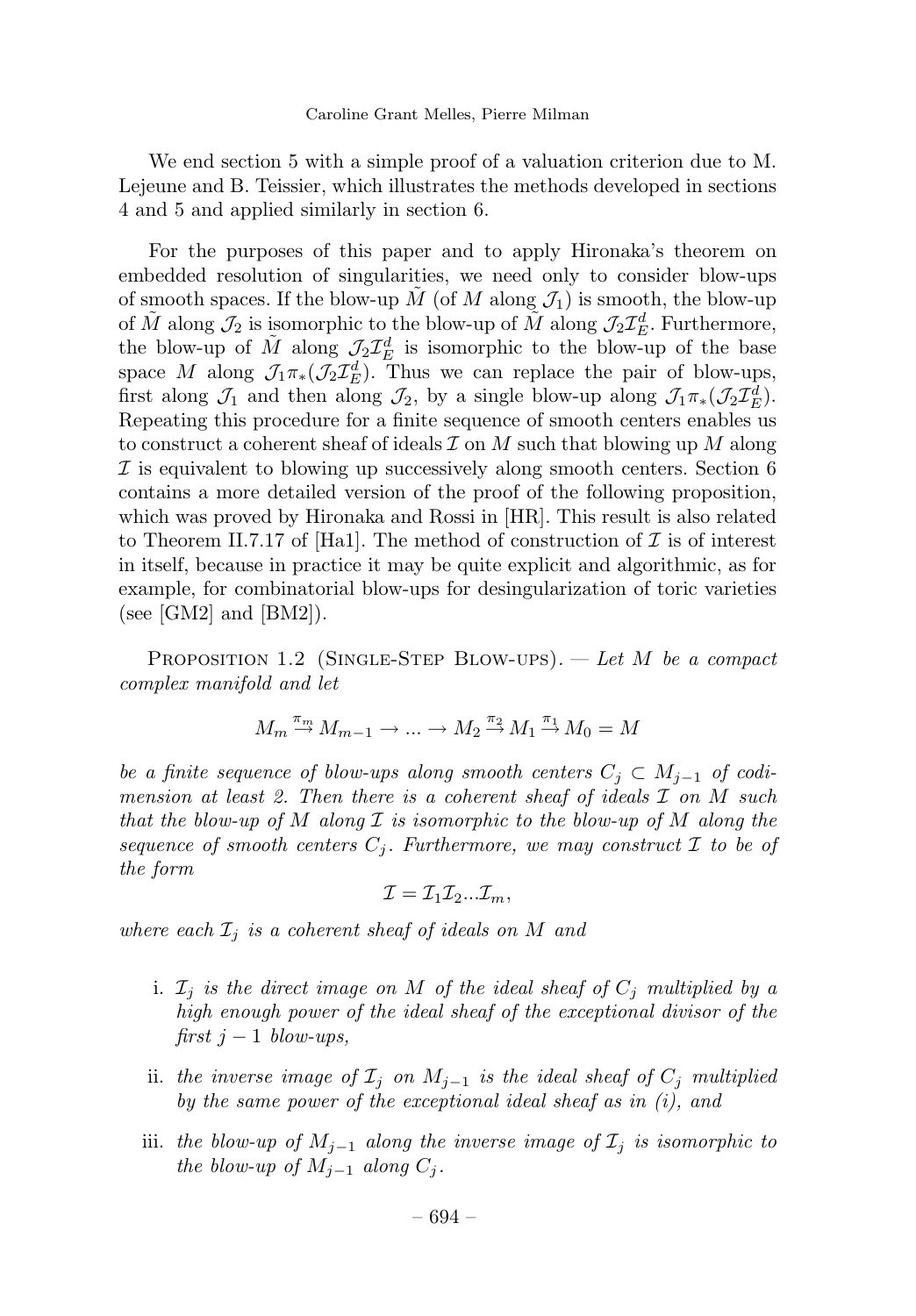We are particularly interested in the case of a sequence of blow-ups along smooth centers which resolves the singularities of a singular subvariety X of M. In this case, the proposition gives us a coherent ideal sheaf  $\mathcal I$ on *M*, supported on the singular locus of *X*, such that blowing up along I desingularizes X, and also gives a factorization of I in terms of ideals corresponding to the original sequence of blow-ups. This factorization of  $\mathcal I$ is essentially unique for curves ([ZS], Appendix 5).

In section 7 we give a simple and explicit construction of a Chern form associated to a blow-up. Suppose that  $\pi : \tilde{M} \to M$  is the blow-up of a complex manifold *M* along a coherent sheaf of ideals  $\mathcal I$  such that  $\tilde M$  is smooth. Let *E* be the exceptional divisor and  $L<sub>E</sub>$  the line bundle on *M* associated to  $E$ . Let  $f_1, ..., f_r$  be local holomorphic generating functions for  $\mathcal I$  on a small open set  $U \subset M$ . We show that there is a hermitian metric  $h$ , on the restriction of  $L_E$  to  $\tilde{U} = \pi^{-1}(U)$ , whose Chern form may be constructed as the pullback of the negative of a Fubini-Study form on projective space. This Chern form is given on  $U - U \cap E$  by

$$
c_1(L_E, h) = \pi^*(-\frac{\sqrt{-1}}{2\pi}\partial\overline{\partial}\log \sum_{j=1}^r |f_j|^2).
$$

If *M* is compact, we may patch together local Chern forms using a  $C^{\infty}$ partition of unity on  $M$ , in such a way that the negativity on fibres is preserved.

Now consider in more detail a singular subvariety  $X$  of a compact Kähler manifold *M*. Hironaka's famous theorem on embedded desingularization (and its canonical version in [BM1]) tell us that the singularities of *X* may be resolved by a finite sequence of blow-ups of *M* along smooth centers, such that the total exceptional divisor of the composite of all the blowups is a normal crossings divisor *D* in *M*˜ which has normal crossings with the desingularization  $\tilde{X}$  in  $\tilde{M}$  and such that  $\tilde{M} - D \cong M - X_{\text{sing}}$  and  $\tilde{X} - \tilde{X} \cap D \cong X - X_{\text{sing}}$ . By the Single-Step Blow-up Proposition, we may resolve the singularities of *X* by blowing up *M* along a single coherent sheaf of ideals  $\mathcal I$  on  $M$ , whose blow-up is isomorphic to the blow-up obtained using the sequence of smooth centers. The inverse image ideal sheaf of  $\mathcal I$  in the blow-up *M*˜ determines the normal crossings divisor *D* and the support of  $\mathcal{I}$  in  $M$  is  $X_{\text{sing}}$ . We construct a Chern form for the line bundle  $L_D$ corresponding to the blow-up along  $\mathcal I$ , using local holomorphic generating functions of  $\mathcal I$  as above and patching with a  $C^{\infty}$  partition of unity on  $M$ . We show that subtracting this Chern form from the Kähler  $(1,1)$ -form of a Kähler metric on *M* gives the (1,1)-form of a Kähler metric on *M*, our "desingularizing metric." The completion of  $X - X_{\text{sing}}$  with respect to this metric is nonsingular.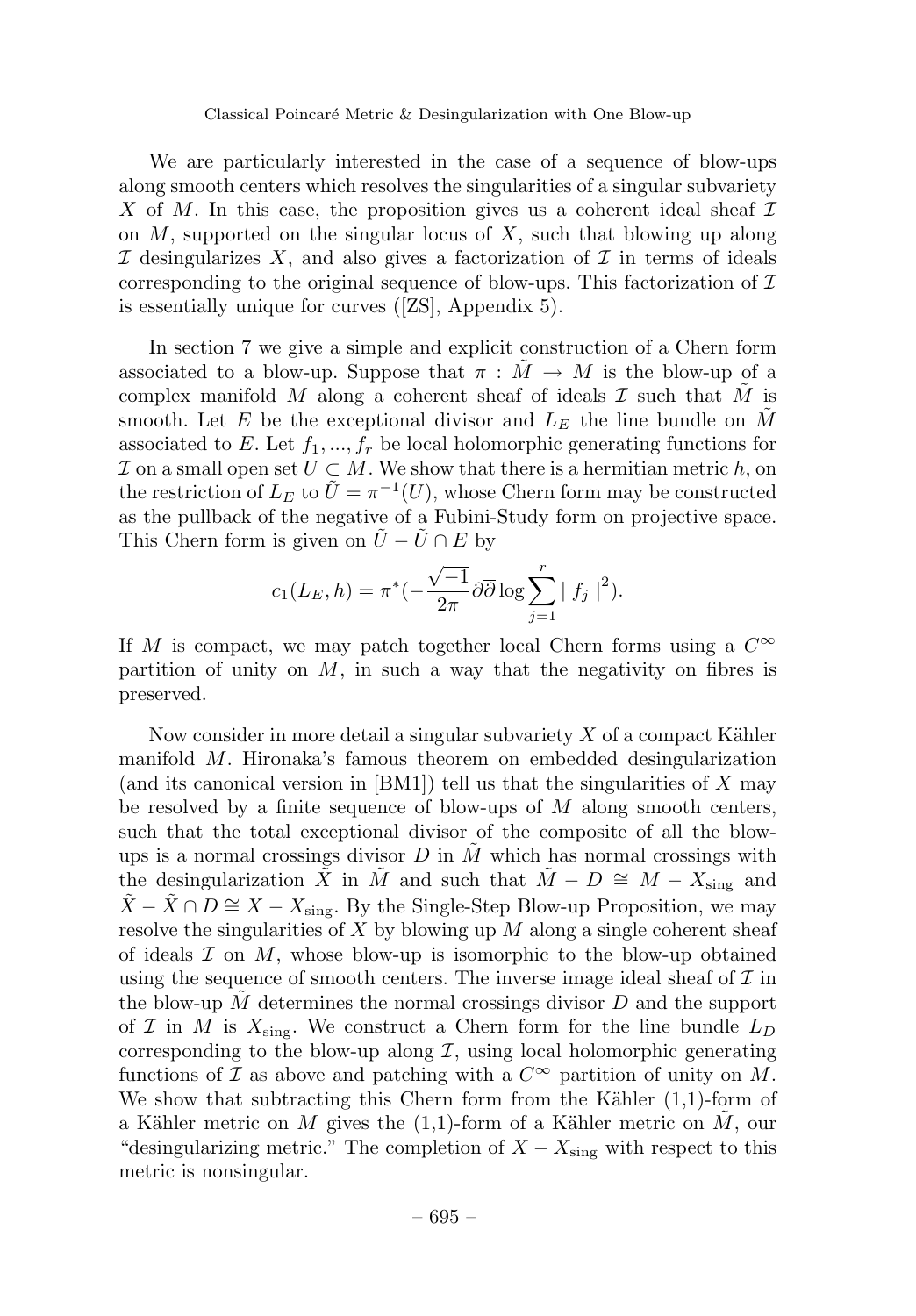We say that two metrics on an open set *U* are quasi-isometric if their fundamental  $(1, 1)$ -forms  $\omega_A$  and  $\omega_B$  satisfy  $c\omega_A \leq \omega_B \leq C\omega_A$  on *U*, for some positive constants *c* and *C*. We call a metric on  $\tilde{M}-D$  a modified Saper or Saper-type metric if it is quasi-isometric to a metric with fundamental (1*,* 1)-form

$$
l\pi^*\omega - \frac{\sqrt{-1}}{2\pi}\partial\overline{\partial}\log(\log||s||^2)^2,
$$

where  $\omega$  is the fundamental  $(1,1)$ -form of a metric on M, l is a positive integer, *s* is a global holomorphic section of the line bundle *L<sup>D</sup>* whose vanishing set is *D*, and  $|| s ||$  is the norm of *s* with respect to a metric *h* on *L*<sub>*D*</sub>. The corresponding metric on  $M - X_{\text{sing}} \cong \tilde{M} - D$  and its restriction to  $X - X_{\text{sing}}$  are also called Saper-type or modified Saper. In [GM1], a more general class of modified Saper metrics is discussed and the growth rates of such metrics are studied in more detail.

Our main theorem on desingularizing and Saper-type metrics is proved in section 8.

THEOREM 1.3.  $-$  Let X be a singular subvariety of a compact Kähler manifold *M* and let  $\omega$  be the Kähler (1,1)-form of a Kähler metric on M. Then there exists a  $C^{\infty}$  function F on M, vanishing on  $X_{\text{sing}}$ , such that for *k* a large enough positive integer,

i. the  $(1,1)$ -form

$$
\tilde{\omega} = k\omega + \frac{\sqrt{-1}}{2\pi} \partial \overline{\partial} \log F
$$

is the Kähler form of a desingularizing Kähler metric for X, i.e. the completion of  $X - X_{\text{sing}}$  with respect to  $\tilde{\omega}$  is a desingularization of X and

ii. the  $(1,1)$ -form

$$
\omega_S = \omega - \frac{\sqrt{-1}}{2\pi} \partial \overline{\partial} \log(\log F)^2
$$

is the Kähler form of a complete Kähler Saper-type metric on *M* −  $X_{\text{sing}}$  and hence on  $X - X_{\text{sing}}$ .

Furthermore, the function *F* may be constructed to be of the form

$$
F=\prod_{\alpha}F_{\alpha}^{\rho_{\alpha}},
$$

– 696 –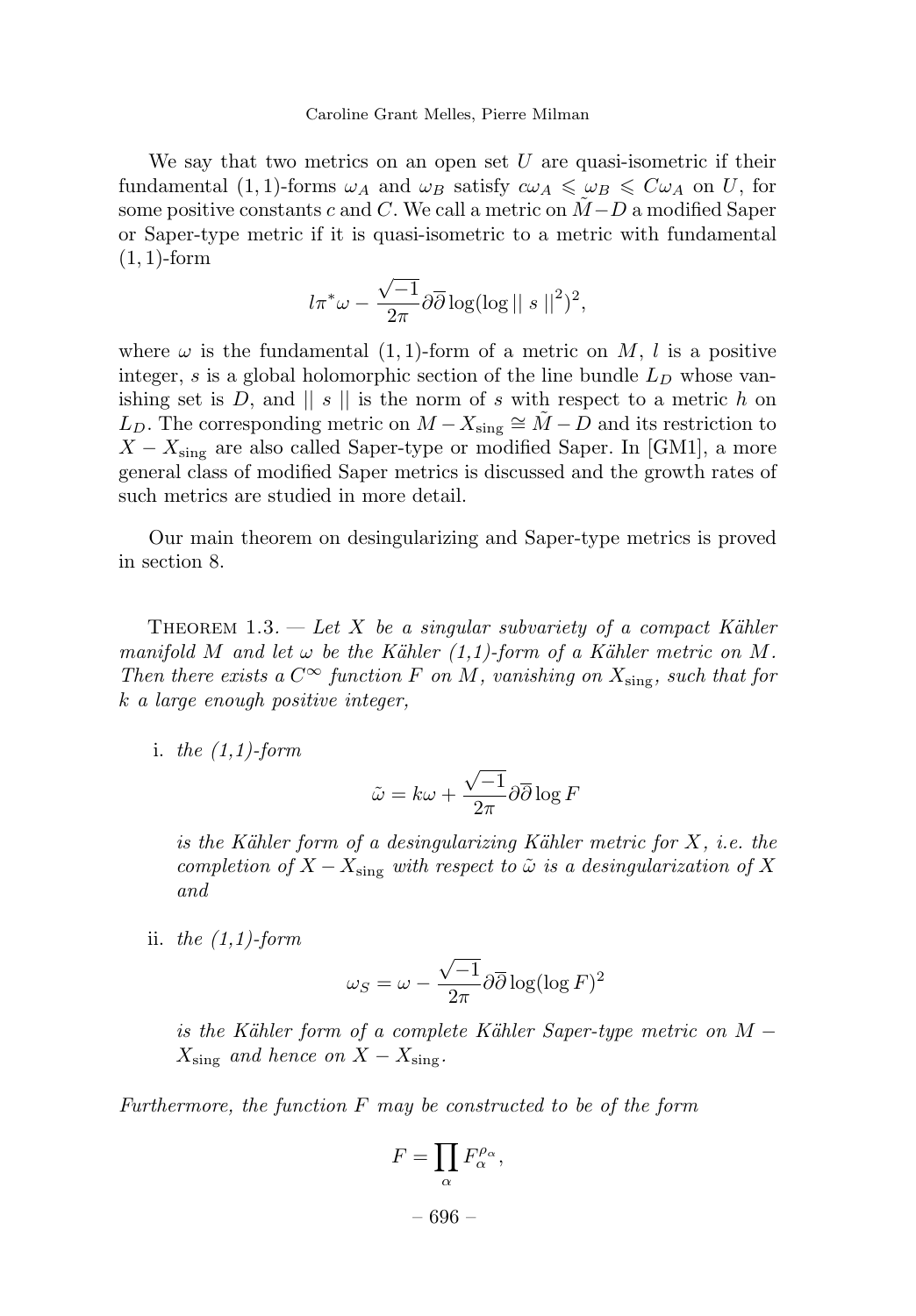where  $\{\rho_{\alpha}\}\$ is a  $C^{\infty}$  partition of unity subordinate to an open cover  $\{U_{\alpha}\}\$ of *M*,  $F_{\alpha}$  is a function on  $U_{\alpha}$  of the form

$$
F_{\alpha} = \sum_{j=1}^{r} |f_j|^2,
$$

and  $f_1, ..., f_r$  are holomorphic functions on  $U_\alpha$ , vanishing exactly on  $X_{\text{sing}} \cap U_{\alpha}$ . More specifically,  $f_1, ..., f_r$  are local holomorphic generators of a coherent ideal sheaf  $\mathcal I$  on  $M$  such that blowing up  $M$  along  $\mathcal I$  desingularizes *X*, *I* is supported on  $X_{\text{sing}}$ , and the exceptional divisor in the blow-up  $\tilde{M}$ along  $I$  has normal crossings and is also normal crossings with the strict transform  $\tilde{X}$  of  $X$  in  $\tilde{M}$  (the so-called embedded desingularization of  $X$ ).

The coherent ideal sheaf  $\mathcal I$  is constructed as a product  $\mathcal I_1\mathcal I_2...\mathcal I_m$  of coherent ideal sheaves corresponding to a sequence of blow-ups along smooth centers  $C_i$  which resolves the singularities of X. This factorization of  $\mathcal I$  gives a corresponding factorization of  $F_\alpha$ , as essentially a product of distances to the centers,

$$
F_{\alpha} = \prod_{j=1}^{m} \sum_{i=1}^{r_j} |v_{ji}|^2
$$

where, for each *j*, the functions  $\{v_{ji}\}\$ are local holomorphic functions on  $U_{\alpha}$  whose pullbacks to the preimage of  $U_{\alpha}$  under the first *j* − 1 blow-ups generate an ideal sheaf with the same blow-up as  $C_i$ .

The idea behind the metric constructions in this paper is to first find simple and explicit formulas locally on *M*, then patch by  $C^{\infty}$  partitions of unity on *M*. We wish to avoid formulas which are local only on blow-ups of *M* and we also wish to avoid introducing *C*<sup>∞</sup> partition-of-unity functions on the blow-ups (unlike in our previous work [GM1]).

We prove that, locally on *M*, our Saper-type metrics are quasi-isometric to metrics satisfying a boundedness criterion of Ohsawa's: the gradient of a generating function of the fundamental (1,1)-form of the metric is locally bounded with respect to the metric. In view of results of Donnelly-Fefferman [DF], Ohsawa [O], and Gromov [Gro] on vanishing of certain *L*2-cohomology groups, we hope (and expect) that this property would allow one to apply Goresky-MacPherson's work on the axiomatic characterization of intersection cohomology for the purpose of identification of the latter (for the middle perversity) with the  $L_2$ -cohomology groups for our Saper-type metrics.

We conclude, in section 10, by constructing  $\mathcal I$  for the cuspidal cubic  $y^2 - x^3$ . The method used generalizes to the case of any singular locally toric complex analytic variety (see [GM2] and [BM2]).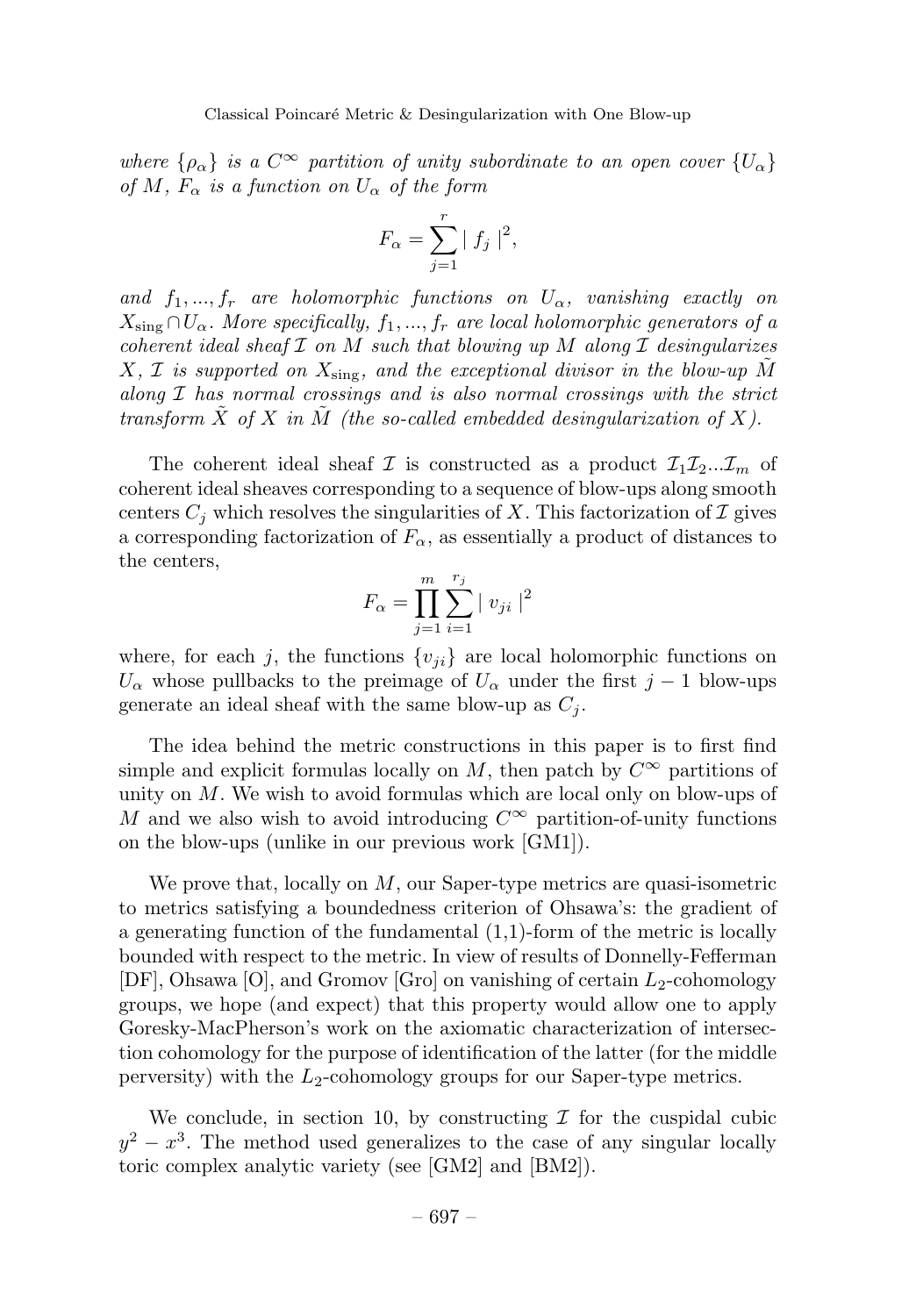#### **2. Direct and inverse images of coherent sheaves of ideals**

#### **Coherent Sheaves**

We first review the important concept of coherence (see e.g. [GrR1],  $[GuR]$ .

Let *M* be a complex space and let S be an analytic sheaf on  $M$ , i.e. a sheaf of  $\mathcal{O}_M$ -modules. For example, consider an ideal sheaf of  $\mathcal{O}_M$  or the sheaf of holomorphic sections of a holomorphic vector bundle on *M*.

DEFINITION 2.1. — The sheaf S is of finite type at  $x \in M$  if there exists an open set *U* of *x* such that the restriction  $S_U$  of S to *U* is generated by a finite number of sections of S over *U*. This means that there exist sections  $s_1, ..., s_r$  of S over *U* such that for each point  $y \in U$  and for each germ  $g_y \in \mathcal{S}_y$ , there exist  $a_{1y},...,a_{ry} \in \mathcal{O}_{M,y}$  such that

$$
g_y = \sum_{i=1}^r a_{iy} s_{iy}.
$$

The sheaf S is **of finite type on** M if S is of finite type at x for all  $x \in M$ .

Remark 2.2. — Note that if *s* and *t* are sections of S on a neighborhood of a point *y* such that  $s_y = t_y$  (i.e. they have the same germs at *y*), then  $s = t$ in an open neighborhood of *y*, by fundamental properties of sheaves. In particular, in the definition above, if  $g_y, a_{1y}, ..., a_{ry}$  are the germs of  $g, a_1, ..., a_r$ at *y* then there exists a neighborhood  $V \subset U$  of *y* such that

$$
g = \sum_{i=1}^{r} a_i s_i
$$

on  $V$ .

Each finite collection  $s = (s_1, ..., s_r)$  of sections of S over U determines a sheaf homomorphism

$$
\psi_s: \mathcal{O}_U^r \to \mathcal{S}_U
$$

given by

$$
(f_1, ..., f_r) \mapsto \sum_{i=1}^r f_i s_i.
$$

DEFINITION 2.3. — The sheaf S is of relation finite type at  $x \in M$ if ker *ψ<sup>s</sup>* is of finite type at *x* for all finite collections *s* of sections of S over an open neighborhood U of x. S is of **relation finite type on** M if S is of relation finite type at *x* for all  $x \in M$ .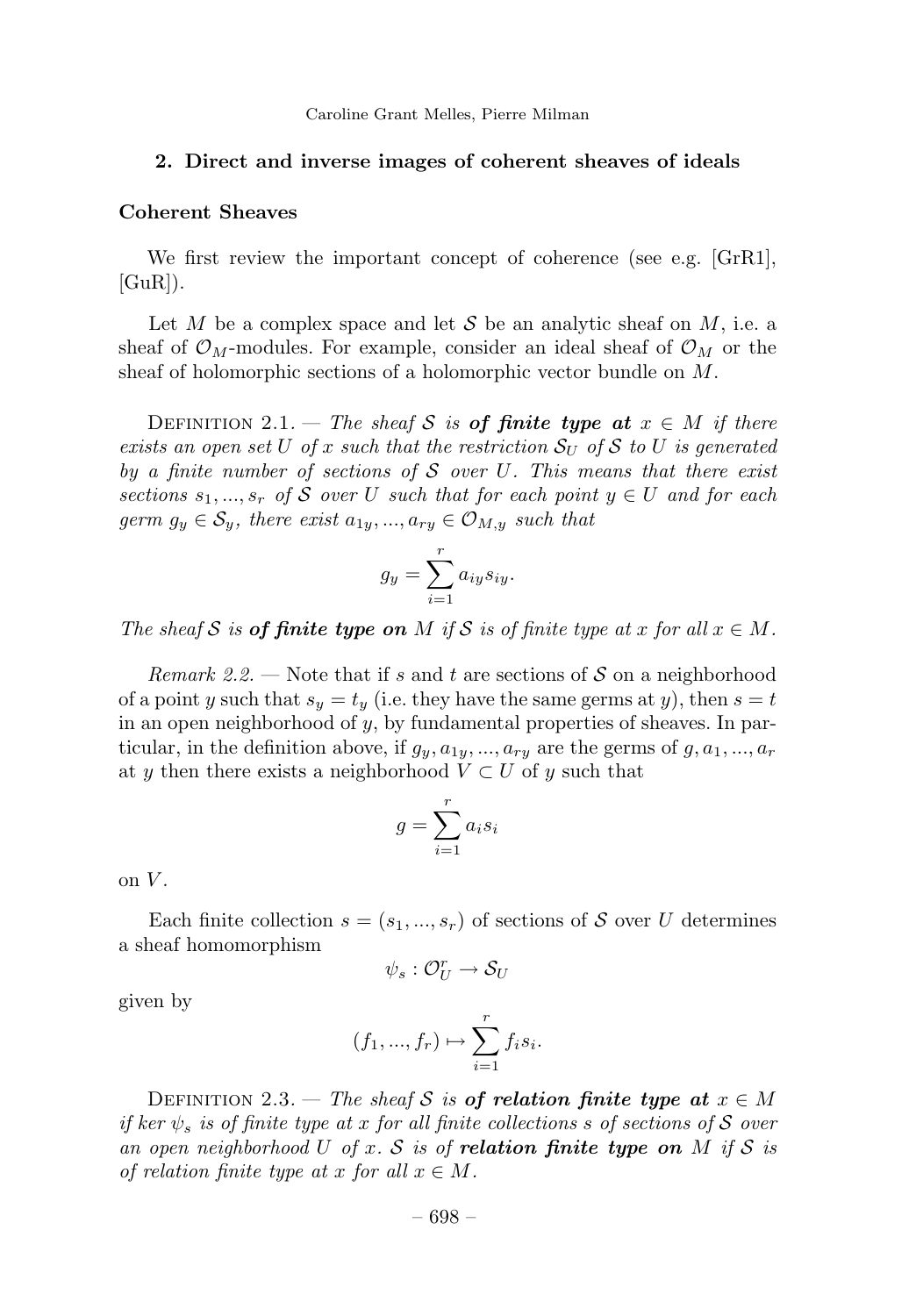Classical Poincaré Metric & Desingularization with One Blow-up

DEFINITION 2.4. — The sheaf S is *coherent on M* if

- 1. S is of finite type on *M*, and
- 2. S is of relation finite type on *M*.

Since coherent sheaves are always finite type, by definition, it follows that if S is a coherent sheaf on a complex space X and  $s_1, ..., s_r$  are sections of S on a neighborhood *U* of a point *x* such that the germs  $s_{1x}$ , ...,  $s_{rx}$  generate  $\mathcal{S}_x$ , then there exists a neighborhood  $V \subset U$  of x such that  $s_1, ..., s_r$  generate  $\mathcal{S}_V$  .

We refer the reader to [F], [GrR1], [GrR2], [GuR], and [W] for background on the following and other fundamental properties of coherent sheaves:

- i. The sheaf  $\mathcal{O}_M$  is coherent.
- ii. A subsheaf of a coherent sheaf is coherent if and only if it is of finite type. In particular, an ideal sheaf of  $\mathcal{O}_M$  is coherent if and only if it is of finite type.
- iii. A coherent ideal sheaf  $\mathcal I$  on a complex space determines a closed complex analytic subspace  $V(\mathcal{I})$ , and the ideal sheaf  $\mathcal{I}_Y$  of a closed complex analytic subspace *Y* of a complex space is coherent.

LEMMA 2.5.  $-$  If  $\mathcal{I}_1$  and  $\mathcal{I}_2$  are coherent sheaves of ideals on a complex space M, then the product ideal sheaf  $\mathcal{I}_1 \mathcal{I}_2$  is also coherent.

*Proof.* — Since both  $\mathcal{I}_1$  and  $\mathcal{I}_2$  are of finite type, their product is of finite type and is thus coherent.  $\square$ 

We define direct images and inverse images of coherent sheaves of ideals, and give some conditions under which these sheaves are themselves coherent ideal sheaves (in general they may be only sheaves of modules). We show that direct and inverse images of composite maps are composites of the direct and inverse image maps (functoriality). We also show that the inverse image of a product of ideals is the product of the inverse image ideals. Direct and inverse images of ideal sheaves under blow-up maps are discussed in Lemmas 3.9 and 5.7.

#### **Direct images**

DIRECT IMAGE. — Let  $f : M \to N$  be a holomorphic map of complex spaces and let S be a sheaf on M. The direct image sheaf  $f_*S$  on N is the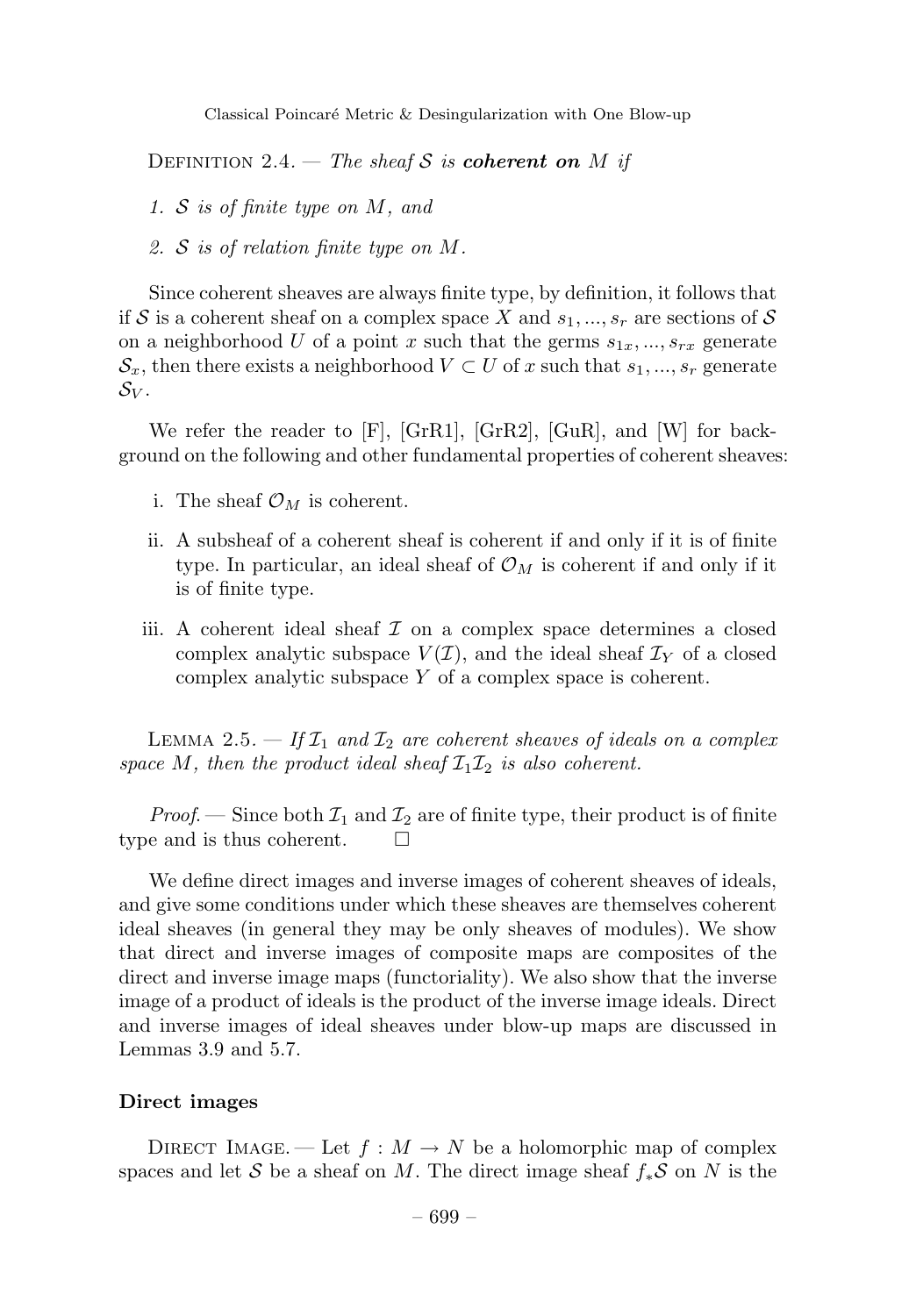sheaf associated with the presheaf given by  $f_*S(U) = S(f^{-1}(U))$ , for *U* any open set in *N*.

If S is coherent, the direct image *f*∗S is not necessarily coherent. However *f*∗S is coherent if *f* is proper, by the Direct Image Theorem. We recall the Direct Image Theorem in our context (see e.g. [GrR1], pp 207, 227, and 36).

DIRECT IMAGE THEOREM  $A \rightarrow Let f : M \rightarrow N$  be a holomorphic map of complex spaces and let S be a coherent sheaf on *M*. If *f* is proper then *f*∗S is coherent.

In particular, if *f* is a blow-up map (see section 3), then *f* is proper and  $f_*\mathcal{S}$  is coherent if  $\mathcal{S}$  is.

If J is a sheaf of ideals on M, then  $f_*\mathcal{J}$  is a sheaf of  $\mathcal{O}_N$ -modules but not, in general, an ideal sheaf on *N*. We will show (Lemma 3.9) that if *f* is a blow-up map then  $f_*\mathcal{J}$  is an ideal sheaf.

#### **Inverse images**

Once again, let  $f : M \to N$  be a holomorphic map of complex spaces. Let S be a sheaf of  $\mathcal{O}_N$ -modules.

Topological Inverse Image. — We define the topological inverse image  $f'S$  to be the fibre product  $S \times_N M$ , i.e. the stalk of  $f'S$  over a point  $m \in M$  is the stalk of S over  $f(m) \in N$ :

$$
(f'\mathcal{S})_m = \mathcal{S}_{f(m)}.
$$

Note that  $f'S$  is a sheaf of  $f'O_N$ -modules. If S is coherent then so is *f* S.

PULLBACK SHEAF. — We define the pullback sheaf as

$$
f^*S = f'S \otimes_{f' \mathcal{O}_N} \mathcal{O}_M.
$$

Note that  $f^*S$  is a sheaf of  $\mathcal{O}_M$ -modules and once again, if S is coherent then so is  $f^*S$ . Also

$$
f^*\mathcal{O}_N = f'\mathcal{O}_N \otimes_{f'\mathcal{O}_N} \mathcal{O}_M = \mathcal{O}_M.
$$

If  $\mathcal I$  is an ideal sheaf on  $N$ , we have an exact sequence

$$
0\to\mathcal{I}\to\mathcal{O}_N.
$$

– 700 –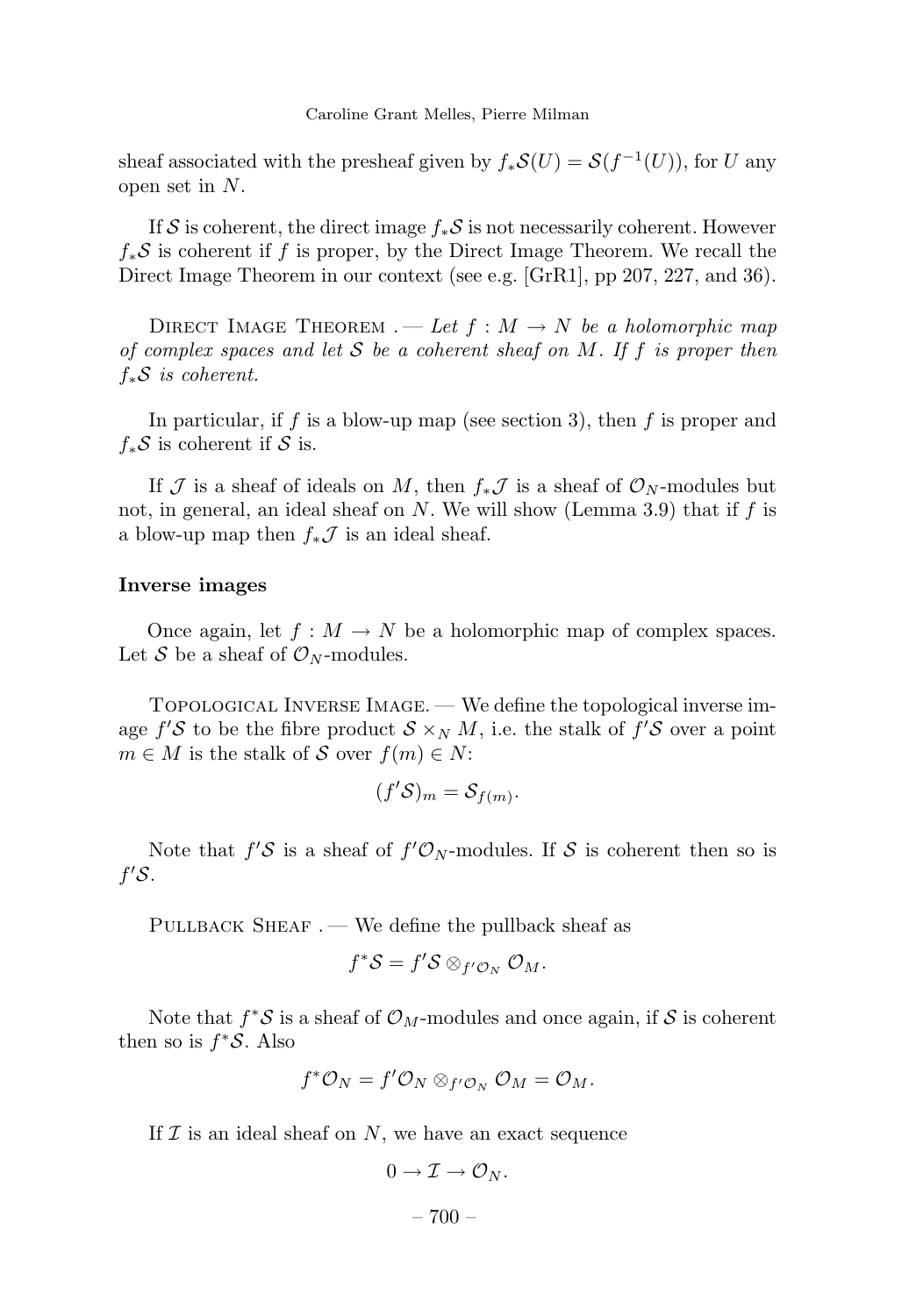Since tensoring is not in general left exact, the induced map

$$
f^*{\mathcal I} \to f^*{\mathcal O}_N = {\mathcal O}_M
$$

is not necessarily injective, so  $f^* \mathcal{I}$  is not necessarily an *ideal sheaf* on *M*. The *image* of  $f^* \mathcal{I}$  in  $\mathcal{O}_M$  is an ideal sheaf, which we call the inverse image ideal sheaf and will describe in more detail later in this section.

FLAT MAPS. — A holomorphic map  $f : M \to N$  of complex spaces is flat if

$$
\mathcal{O}_{M,m}
$$
 is  $\mathcal{O}_{N,f(m)}$ -flat

for all  $m \in M$ . Equivalently, f is flat if for every exact sequence

$$
0 \to S_1 \to S_2
$$

of  $\mathcal{O}_{N,f(m)}$ -modules, the induced sequence

$$
0 \to S_1 \otimes_{\mathcal{O}_{N,f(m)}} \mathcal{O}_{M,m} \to S_2 \otimes_{\mathcal{O}_{N,f(m)}} \mathcal{O}_{M,m}
$$

is also exact.

There are many references on flat maps, e.g. ([F], p. 147 and p. 155).

EXAMPLE  $2.6.$  – If *X* and *Y* are complex spaces, the canonical projection  $X \times Y \to Y$  is flat. Every locally trivial holomorphic map is flat. In particular, if  $f: L \to X$  is a line bundle over a complex space X (or more generally, a vector bundle), then *f* is flat.

LEMMA 2.7.  $\frac{df}{dt}$  *f*  $\therefore$  *M*  $\rightarrow$  *N* is a flat holomorphic map of complex spaces and  $0 \to S_1 \to S_2$  is an exact sequence of sheaves of  $\mathcal{O}_N$ -modules, then  $0 \to f^*S_1 \to f^*S_2$  is an exact sequence of sheaves of  $\mathcal{O}_M$ -modules.

Proof. — Suppose that

$$
0\to \mathcal{S}_1\to \mathcal{S}_2
$$

is an exact sequence of sheaves of  $\mathcal{O}_N$ -modules, i.e.

$$
0 \to \mathcal{S}_{1,n} \to \mathcal{S}_{2,n}
$$

is an exact sequence of  $\mathcal{O}_{N,n}$ -modules for each  $n \in N$ . Then in particular,

$$
0 \to \mathcal{S}_{1,f(m)} \to \mathcal{S}_{2,f(m)}
$$

is an exact sequence of  $\mathcal{O}_{N,f(m)}$ -modules for all  $m \in M$ . If  $f : M \to N$  is flat, then

$$
0 \to S_{1,f(m)} \otimes_{\mathcal{O}_{N,f(m)}} \mathcal{O}_{M,m} \to S_{2,f(m)} \otimes_{\mathcal{O}_{N,f(m)}} \mathcal{O}_{M,m}
$$

$$
-701 -
$$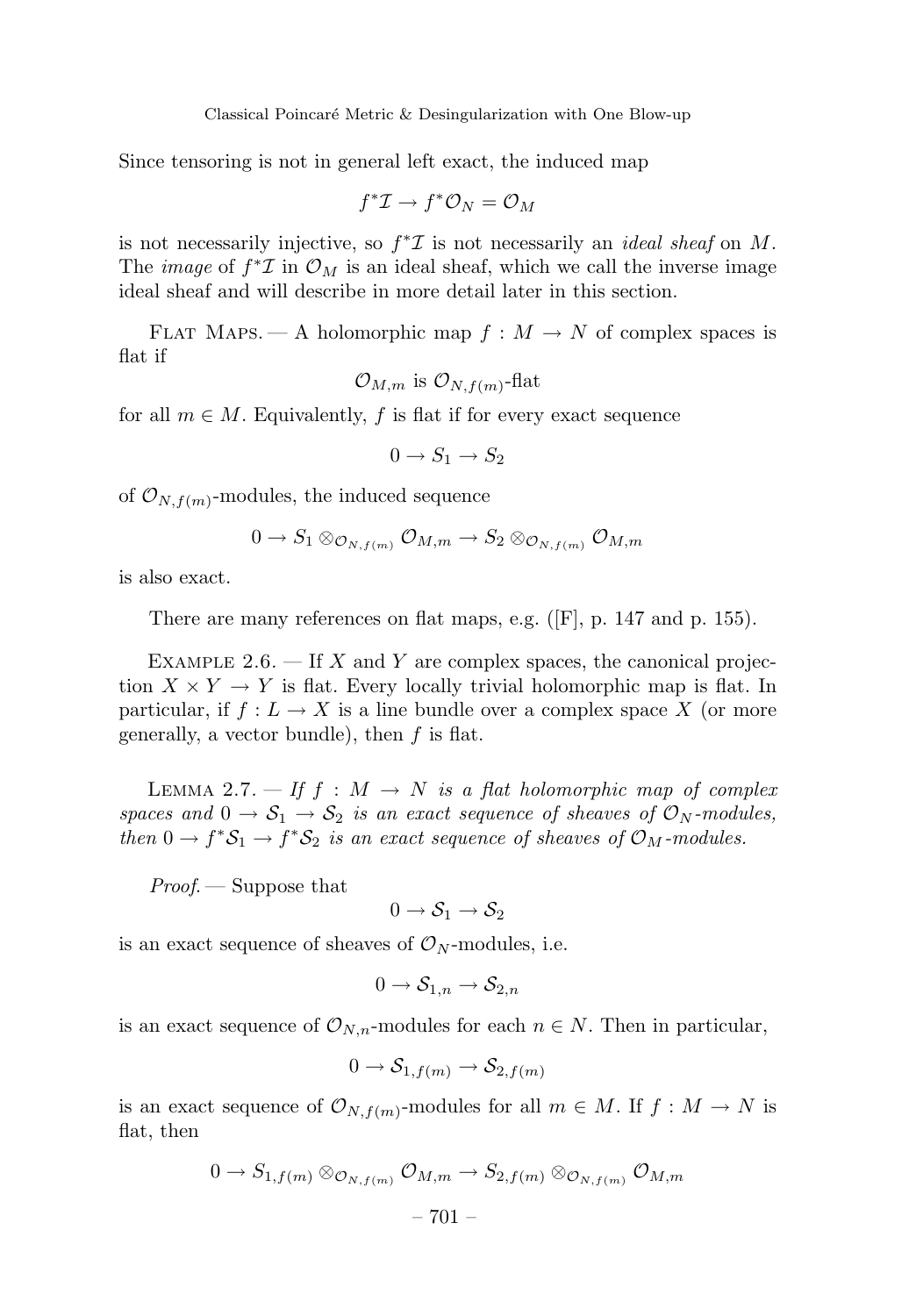is exact for all  $m \in M$ , i.e.

$$
0\to (f'\mathcal{S}_1)_m\otimes_{(f'\mathcal{O}_N)_m}\mathcal{O}_{M,m}\to (f'\mathcal{S}_2)_m\otimes_{(f'\mathcal{O}_N)_m}\mathcal{O}_{M,m}
$$

is exact for all  $m \in M$ . These tensor products can be rewritten as

$$
0\to (f'\mathcal{S}_1\otimes_{f'\mathcal{O}_N}\mathcal{O}_M)_m\to (f'\mathcal{S}_2\otimes_{f'\mathcal{O}_N}\mathcal{O}_M)_m,
$$

showing that

$$
0 \to f' \mathcal{S}_1 \otimes_{f' \mathcal{O}_N} \mathcal{O}_M \to f' \mathcal{S}_2 \otimes_{f' \mathcal{O}_N} \mathcal{O}_M
$$

is exact. By the definition of *f* <sup>∗</sup>, this means that

$$
0 \to f^* \mathcal{S}_1 \to f^* \mathcal{S}_2
$$

is exact.  $\Box$ 

LEMMA 2.8.  $-$  If  $\mathcal L$  is the sheaf of holomorphic sections of a line bundle (or more generally of a vector bundle) over a complex space *M*, and

$$
0\to \mathcal{S}_1\to \mathcal{S}_2
$$

is an exact sequence of sheaves of  $\mathcal{O}_M$ -modules, then

$$
0\to \mathcal{S}_1\otimes \mathcal{L}\to \mathcal{S}_2\otimes \mathcal{L}
$$

is also exact.

 $Proof. - A$  finitely generated module over a local noetherian ring is flat if and only if it is free ([Ma], Proposition 3.G, p. 21). Therefore  $\otimes_{\mathcal{O}_{M,m}} \mathcal{L}_m$ <br>preserves exact sequences preserves exact sequences.

INVERSE IMAGE IDEAL . — Let  $f : M \to N$  be a holomorphic map of complex spaces. If I is an ideal sheaf on *N*, the image of  $f^*$ I in  $\mathcal{O}_M$  is an ideal sheaf which we define to be the inverse image ideal sheaf  $f^{-1}\mathcal{I}$ .

The ideal sheaf  $f^{-1}\mathcal{I}$  is sometimes written  $f^*\mathcal{I}\cdot\mathcal{O}_M$  or  $f^{-1}\mathcal{I}\cdot\mathcal{O}_M$ . If  $\mathcal{I}$ is coherent, then  $f^{-1}\mathcal{I}$  is also coherent.

If I is a coherent ideal, the subscheme of M determined by  $f^{-1}$ I is the inverse image scheme of the subscheme of  $N$  determined by  $\mathcal{I}$ , i.e.

$$
V(f^{-1}\mathcal{I}) = f^{-1}(V(\mathcal{I})).
$$

LEMMA 2.9.  $\rightarrow$  If  $f : M \rightarrow N$  is a flat holomorphic map of complex spaces and *I* is an ideal sheaf on *N*, then  $f^{-1}\mathcal{I} \cong f^*\mathcal{I}$ .

$$
-702-
$$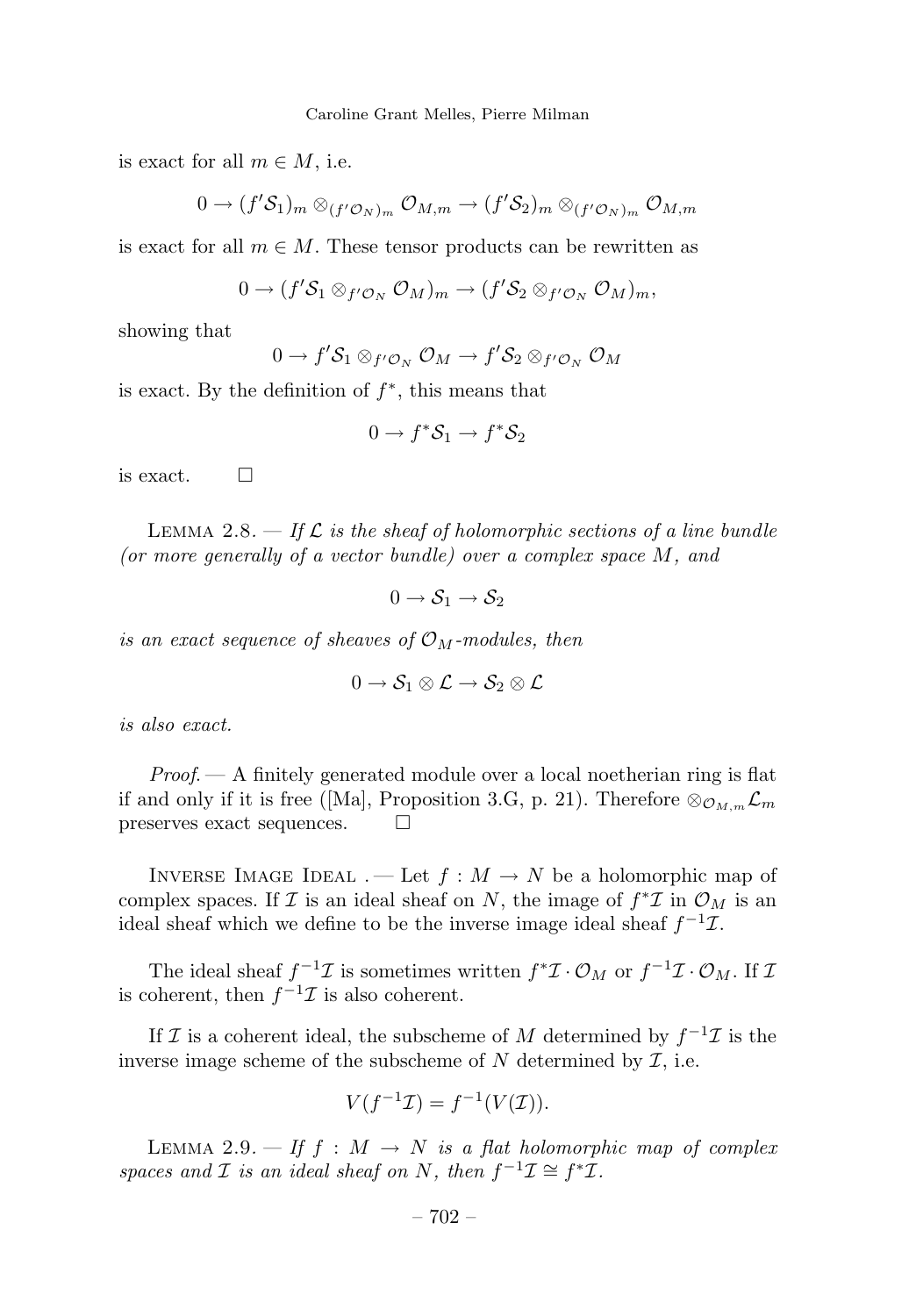Classical Poincaré Metric & Desingularization with One Blow-up

*Proof.* — By Lemma 2.7 above, if f is flat, then the map  $f^* \mathcal{I} \to f^* \mathcal{O}_N$  $\mathcal{O}_M$  is injective.  $\Box$ 

COROLLARY 2.10. — If  $f: L \to X$  is a line bundle (or more generally a vector bundle) and *I* is an ideal sheaf on *X*, then  $f^{-1}\mathcal{I} = f^*\mathcal{I}$ .

 $Proof.$  — As noted in the discussion of flat maps above, the projection of a line bundle (or vector bundle) onto its base space is a flat map.  $\square$ 

#### **Composites**

Next we describe the behavior of direct and inverse images under composites. The proofs are straightforward, using the definitions above.

LEMMA 2.11 (THE COMPOSITE OF DIRECT IMAGES IS THE DIRECT IMAGE OF THE COMPOSITE). — Let  $M_1 \stackrel{f}{\rightarrow} M_2 \stackrel{g}{\rightarrow} M_3$  be holomorphic maps of complex spaces and let S be a sheaf on *M*1. Then

$$
g_*(f_*\mathcal{S}) \cong (g \circ f)_*\mathcal{S}.
$$

*Proof.* — Let *U* be an open set in  $M_3$ . Then

$$
g_*(f_*S)(U) = (f_*S)(g^{-1}(U))
$$
  
=  $S(f^{-1}g^{-1}(U))$   
=  $S((g \circ f)^{-1}(U))$   
=  $(g \circ f)_*(U)$ .

Lemma 2.12 (The Composite of Topological Inverse Images IS THE TOPOLOGICAL INVERSE IMAGE OF THE COMPOSITE).  $-$  Let  $M_1 \stackrel{f}{\rightarrow} M_2 \stackrel{g}{\rightarrow} M_3$  be holomorphic maps of complex spaces and let S be a sheaf on *M*3. Then

$$
f'(g'\mathcal{S}) \cong (g \circ f)'\mathcal{S}.
$$

*Proof.* — We will prove the statement on stalks. Let m be a point in  $M_1$ . Then

$$
(f'(g'S))_m = (g'S)_{f(m)}
$$
  
=  $S_{g \circ f(m)}$   
=  $((g \circ f)'S)_m$ .  $\square$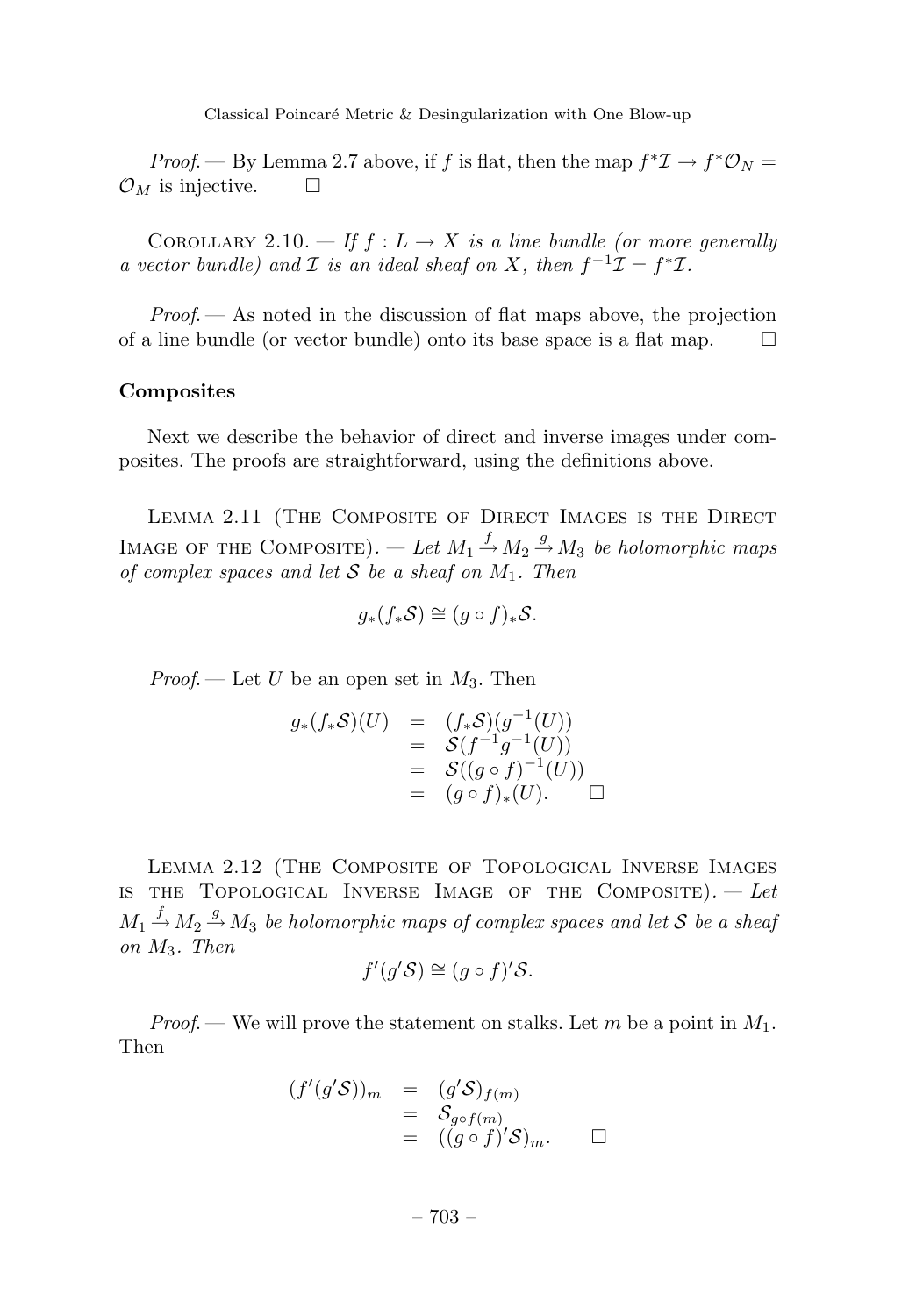Lemma 2.13 (The Composite of Pullbacks is the Pullback of THE COMPOSITE). — Let  $M_1 \stackrel{f}{\rightarrow} M_2 \stackrel{g}{\rightarrow} M_3$  be holomorphic maps of complex spaces and let  $S$  be a sheaf on  $M_3$ . Then

$$
f^*(g^*\mathcal{S}) \cong (g \circ f)^*\mathcal{S}.
$$

*Proof.* – For convenience, let  $\mathcal{O}_i$  represent  $\mathcal{O}_{M_i}$  for  $i = 1, 2, 3$ . Recall that

$$
g^*S = g'S \otimes_{g' \mathcal{O}_3} \mathcal{O}_2.
$$

Similarly

$$
f^*(g^*\mathcal{S}) = f'(g^*\mathcal{S}) \otimes_{f'\mathcal{O}_2} \mathcal{O}_1
$$
  
=  $f'(g'\mathcal{S} \otimes_{g'\mathcal{O}_3} \mathcal{O}_2) \otimes_{f'\mathcal{O}_2} \mathcal{O}_1.$ 

Looking at stalks over  $m \in M_1$  we have

$$
(f^*(g^*\mathcal{S}))_m = f'(g'\mathcal{S} \otimes_{g'\mathcal{O}_3} \mathcal{O}_2)_m \otimes_{(f'\mathcal{O}_2)_m} \mathcal{O}_{1,m}
$$
  
\n
$$
= (g'\mathcal{S} \otimes_{g'\mathcal{O}_3} \mathcal{O}_2)_{f(m)} \otimes_{\mathcal{O}_{2,f(m)}} \mathcal{O}_{1,m}
$$
  
\n
$$
= (g'\mathcal{S})_{f(m)} \otimes_{(g'\mathcal{O}_3)_{f(m)}} \mathcal{O}_{2,f(m)} \otimes_{\mathcal{O}_{2,f(m)}} \mathcal{O}_{1,m}
$$
  
\n
$$
= \mathcal{S}_{g(f(m))} \otimes_{\mathcal{O}_{3,g(f(m))}} \mathcal{O}_{2,f(m)} \otimes_{\mathcal{O}_{2,f(m)}} \mathcal{O}_{1,m}
$$
  
\n
$$
= \mathcal{S}_{g(f(m))} \otimes_{\mathcal{O}_{3,g(f(m))}} \mathcal{O}_{1,m}
$$
  
\n
$$
= ((g \circ f)' \mathcal{S})_m \otimes_{((g \circ f)' \mathcal{O}_3)_m} \mathcal{O}_{1,m}
$$
  
\n
$$
= ((g \circ f)^*\mathcal{S})_m. \square
$$

The following lemma is more naturally understood in terms of subschemes determined by coherent sheaves of ideals. Its interpretation in term of subschemes is that the inverse image subscheme under a composite map is the composite of the inverse images. Briefly,  $f^{-1}$  is functorial on ideals and their corresponding subschemes.

Lemma 2.14 (The Composite of Inverse Images is the Inverse IMAGE OF THE COMPOSITE). — Let  $M_1 \stackrel{f}{\rightarrow} M_2 \stackrel{g}{\rightarrow} M_3$  be holomorphic maps of complex spaces and let I be a sheaf of ideals on *M*3. Then

$$
f^{-1}(g^{-1}\mathcal{I}) \cong (g \circ f)^{-1}\mathcal{I}.
$$

*Proof.* — As in the previous proof, let  $\mathcal{O}_i = \mathcal{O}_{M_i}$ . Recall that  $g^{-1}\mathcal{I}$  is defined to be the image of  $g^* \mathcal{I}$  in  $\mathcal{O}_2$ , so there is a surjective map

$$
g^*\mathcal{I} \mapsto g^{-1}\mathcal{I}.
$$

$$
-704 -
$$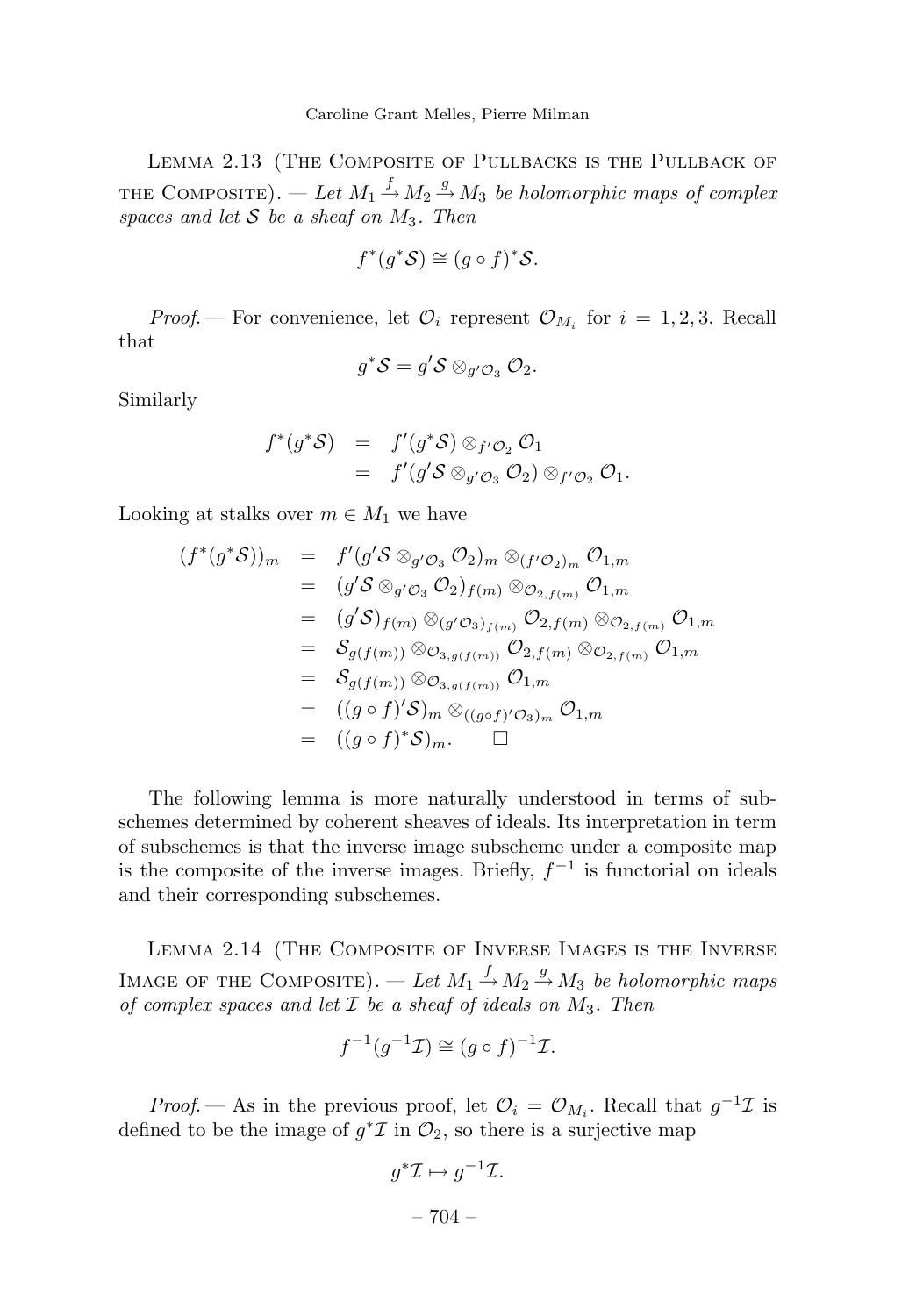The map of topological inverse images

$$
f'g^*\mathcal{I} \mapsto f'g^{-1}\mathcal{I}
$$

is also surjective.

Tensoring over  $f'O_2$  by  $O_1$  we obtain the map

$$
f^*g^*\mathcal{I} \mapsto f^*g^{-1}\mathcal{I},
$$

which is surjective since tensoring is right exact.

Finally we note that

$$
f^{-1}g^{-1}\mathcal{I} = \text{image of } f^*g^{-1}\mathcal{I} \text{ in } \mathcal{O}_1 \quad \text{by definition}
$$
  
= image of  $f^*g^*\mathcal{I}$  in  $\mathcal{O}_1$  by surjectivity  
= image of  $(g \circ f)^*\mathcal{I}$  in  $\mathcal{O}_1$  by Lemma 2.13  
=  $(g \circ f)^{-1}\mathcal{I}$  by definition  $\square$ 

#### **Products of ideals**

The following lemma is also more naturally understood in terms of subschemes determined by coherent sheaves of ideals. The subscheme of *M* determined by  $(f^{-1}\mathcal{I}_1)(f^{-1}\mathcal{I}_2)$  is the union of the subschemes determined by  $f^{-1}\mathcal{I}_1$  and  $f^{-1}\mathcal{I}_2$ , which are the inverse images of the subschemes determined by  $\mathcal{I}_1$  and  $\mathcal{I}_2$ . The subscheme of *M* determined by  $f^{-1}(\mathcal{I}_1\mathcal{I}_2)$  is the inverse image of the union of the subschemes determined by  $\mathcal{I}_1$  and  $\mathcal{I}_2$ , which is the same as the union of the inverse images.

Lemma 2.15 (The Inverse Image Ideal of a Product of Ideal Sheaves is the Product of the Inverse Image Ideal Sheaves). Let  $f : M \to N$  be a holomorphic map of complex spaces and let  $\mathcal{I}_1$  and  $\mathcal{I}_2$ be sheaves of ideals on *N*. Then

$$
(f^{-1}\mathcal{I}_1)(f^{-1}\mathcal{I}_2) \cong f^{-1}(\mathcal{I}_1\mathcal{I}_2).
$$

*Proof.* — Note that both  $f^{-1}(\mathcal{I}_1\mathcal{I}_2)$  and  $(f^{-1}\mathcal{I}_1)(f^{-1}\mathcal{I}_2)$  are generated as ideals in  $\mathcal{O}_M$  by products of the form  $f^*w_1f^*w_2$  where  $w_1$  is a germ in  $\mathcal{I}_1$  and  $w_2$  a germ in  $\mathcal{I}_2$ .  $\Box$ 

The direct image of a product of ideal sheaves is not necessarily equal to the product of the direct images, but we will show later (Lemma 5.7) that the two are equal if the map is a blow-up of a smooth center and the ideal sheaves are first multiplied by a high enough power of the ideal sheaf of the exceptional divisor.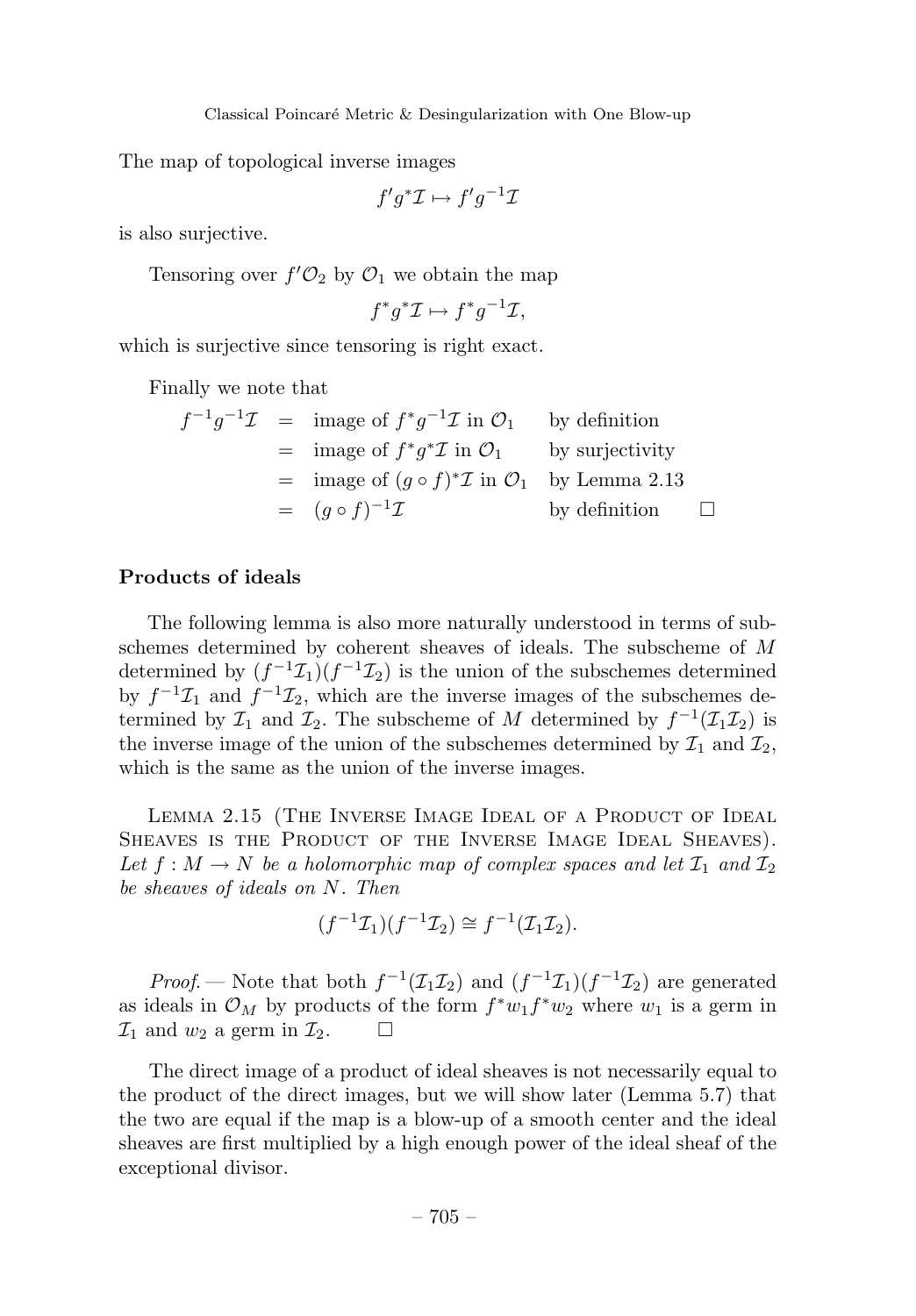#### **3. Blowing up a complex manifold along a Coherent sheaf of ideals**

Let *M* be a complex manifold and let  $\mathcal I$  be a coherent sheaf of ideals on  $M$ . Here and throughout the paper we will always assume that  $\mathcal I$  is not the zero sheaf. Since  $\mathcal I$  is coherent, for each point  $p \in M$  we may choose a coordinate neighborhood U, centered at p, such that  $\mathcal{I}(U)$  is generated by a finite number of global sections over *U*. We first define the blow-up of *M* along  $\mathcal I$  locally over such an open set *U*, using a collection of generators of  $\mathcal{I}(U)$ . We then show that the result is independent of the collection of generators chosen, so that the blow-up may be defined globally over *M*.

Blow-ups may also be defined for singular complex spaces but we do not need such generality here.

#### **Local description of blow-ups**

Let  $M$  be a complex manifold and  $\mathcal I$  a coherent sheaf of ideals on  $M$ as above. Let *U* be a small enough coordinate neighborhood in *M* that  $I = \mathcal{I}(U)$  is generated by a finite collection of global sections  $f_1, ..., f_r$  on *U*. Set

 $V(I) = \{z \in U : h(z) = 0 \text{ for all } h \in I\}.$ 

We define a map

$$
\phi_f: U - V(I) \to \mathbb{P}^{r-1}
$$

by setting  $\phi_f(z) = [f_1(z) : ... : f_r(z)]$ . Let  $\Gamma(\phi_f)$  be the graph of  $\phi_f$  in  $U \times \mathbb{P}^{r-1}$ , i.e.

$$
\Gamma(\phi_f) = \{ (z, [\xi]) : z \in U - V(I) \text{ and } [\xi] = [f_1(z) : ... : f_r(z)] \}
$$
  
= \{ (z, [\xi]) : z \in U - V(I) \text{ and } f\_i(z)\xi\_j = f\_j(z)\xi\_i, 1 \le i, j \le r \}.

We define  $\tilde{U}_f$  to be the smallest reduced complex analytic subspace of  $U \times \mathbb{P}^{r-1}$  containing the graph  $\Gamma(\phi_f)$ . The support of  $\tilde{U}_f$  is the closure of  $\Gamma(\phi_f)$  in the usual topology.

The **blow-up map** of *U* along  $\mathcal I$  is the projection  $\pi : \tilde{U}_f \to U$ , which is a proper map.

We will now show that the complex space  $\tilde{U}_f$  is independent of the generators *f* chosen for *I*.

LEMMA 3.1.  $-$  If  $\{f_1, ..., f_r\}$  and  $\{g_1, ..., g_s\}$  are two collections of generators of I on *U* then

$$
\tilde{U}_f \cong \tilde{U}_g.
$$

– 706 –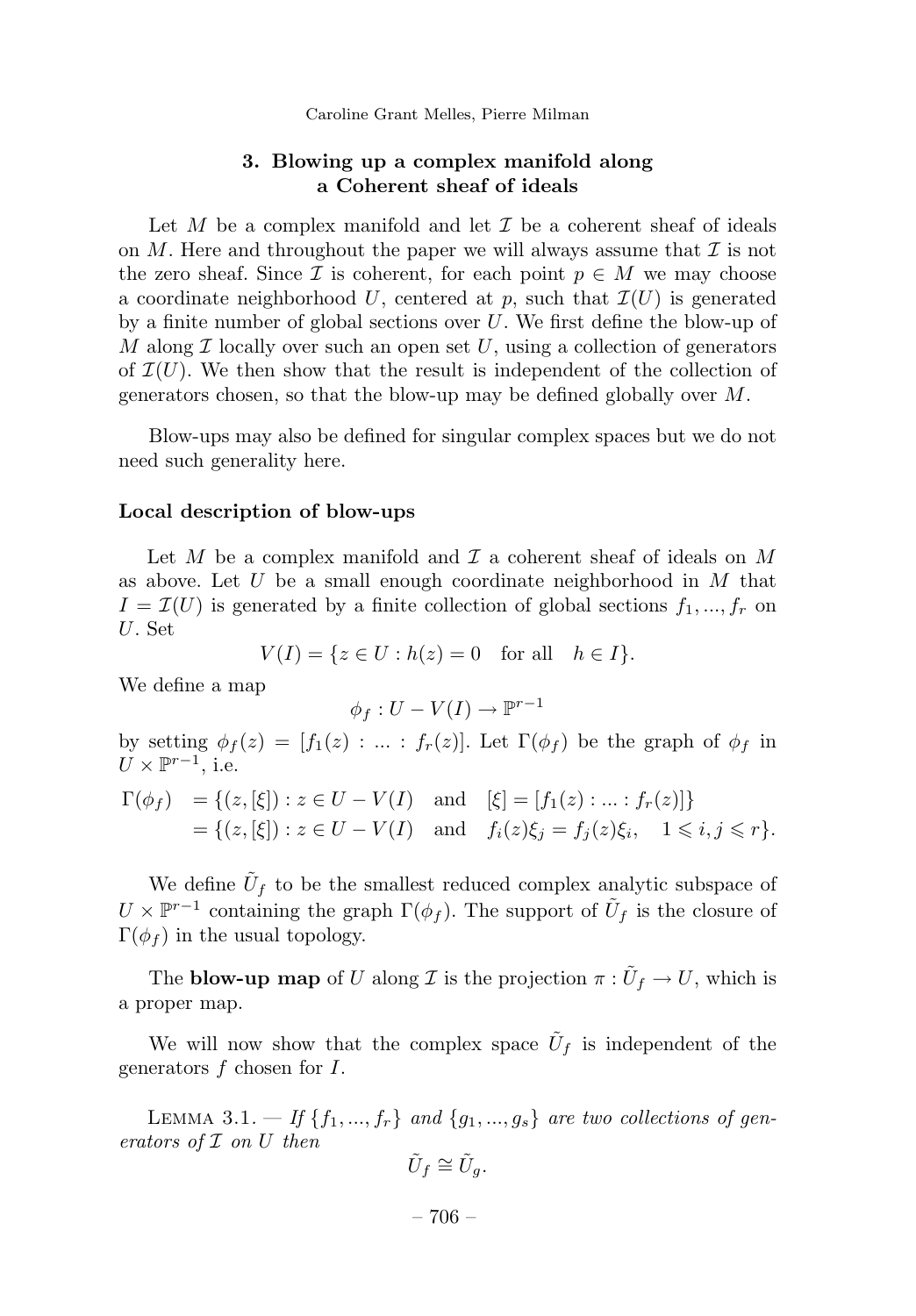Classical Poincaré Metric & Desingularization with One Blow-up

Proof. — Define a map  $\psi : \Gamma(\phi_f) \to \Gamma(\phi_g)$  by

$$
\psi(z,[\xi]) = (z,[g_1(z):...:g_s(z)].
$$

The map  $\psi$  is well-defined because  $q_1(z), ..., q_s(z)$  are not all 0 for  $z \in$  $U - V(I)$ , (since  $g_1, ..., g_s$  are generators of *I*). Furthermore  $\psi^{-1}$  exists and is given by

$$
\psi^{-1}(z, [\zeta]) = (z, [f_1(z) : \dots : f_r(z)].
$$

Both  $\psi$  and  $\psi^{-1}$  are clearly holomorphic so  $\Gamma(\phi_f) \cong \Gamma(\phi_g)$ . We will now show that they extend to holomorphic maps on  $\tilde{U}_f$  and  $\tilde{U}_g$ .

Since  $\{f_1, ..., f_r\}$  and  $\{g_1, ..., g_s\}$  both generate *I*, there exist  $\alpha_{ij}, \beta_{ij} \in$  $\mathcal{O}(U)$  such that

$$
g_i(z) = \sum_{j=1}^r \alpha_{ij}(z) f_j(z)
$$

and

$$
f_i(z) = \sum_{j=1}^s \beta_{ij}(z)g_j(z)
$$

for all *z* in *U*. Briefly,

$$
f(z) = \beta(z)g(z) = \beta(z)\alpha(z)f(z)
$$
 (\*)

for all  $z \in U$ . The functions  $\alpha$  and  $\beta$  might not define maps on all of  $\mathbb{P}^{r-1}$ and  $\mathbb{P}^{s-1}$  but they do define maps on  $\Gamma(\phi_f)$  and  $\Gamma(\phi_q)$ .

Suppose that  $(z', [\xi']) \in U \times \mathbb{P}^{r-1}$  is the limit of points  $(z_\gamma, [\xi_\gamma]) \in \Gamma(\phi_f)$ , i.e. there is a sequence of points  $\{z_\gamma\} \in U$  such that

$$
z_{\gamma} \to z'
$$
 and  $[\xi_{\gamma}] = [f_1(z_{\gamma}) : ... : f_r(z_{\gamma})] \to [\xi']$ .

Some component of  $[\xi']$  is nonzero, say the first component, so that we may assume that  $\xi' = (1, \xi'_2, \dots, \xi'_r)$ . Then we may also assume that the sequence  $\{z_\gamma\}$  has the property that  $f_1(z_\gamma) \neq 0$  for all  $\gamma$  and that the sequence  $\xi_\gamma$  is of the form

$$
\xi_{\gamma} = (1, \xi_{\gamma 2}, ..., \xi_{\gamma r}) = \left(1, \frac{f_2(z_{\gamma})}{f_1(z_{\gamma})}, ..., \frac{f_r(z_{\gamma})}{f_1(z_{\gamma})}\right)
$$
(\*\*)

where

$$
\xi_{\gamma} \to \xi'.
$$
  
- 707 -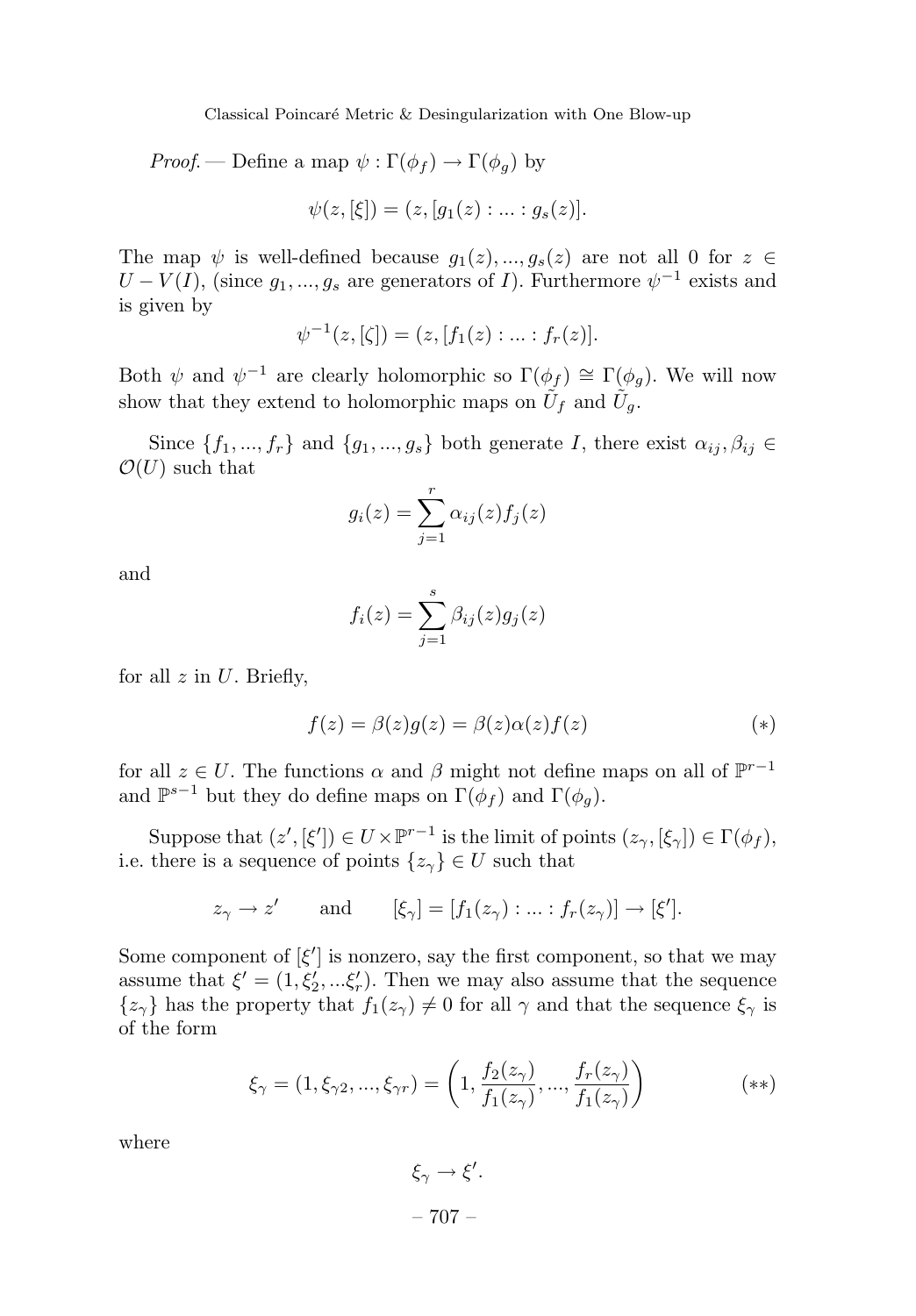We will use this description to show that  $\alpha(z')\xi' \neq 0$ . We have

$$
\begin{array}{rcl}\n\beta(z_{\gamma})\alpha(z_{\gamma})\xi_{\gamma} & = & \beta(z_{\gamma})\alpha(z_{\gamma})\frac{f(z_{\gamma})}{f_1(z_{\gamma})} \\
& = & \frac{f(z_{\gamma})}{f_1(z_{\gamma})} \\
& = & \xi_{\gamma} \qquad \text{by (*)}\n\end{array}
$$

Thus

$$
\beta(z')\alpha(z')\xi' = \lim_{\gamma \to \infty} \beta(z_{\gamma})\alpha(z_{\gamma})\xi_{\gamma}
$$
  
= 
$$
\lim_{\gamma \to \infty} \xi_{\gamma}
$$
  
= 
$$
\xi'
$$

by continuity of *α* and *β*. In particular,  $\alpha(z')\xi' \neq 0$  so  $[\zeta] = [\alpha(z')\xi']$  exists as a point of  $\mathbb{P}^{s-1}$  (and is independent of the choices of representatives  $\xi'$ and  $\xi$ <sup>γ</sup>).

We define  $\psi$  on  $(z', [\xi'])$  to be

$$
\psi(z', [\xi']) = (z', [\alpha(z')\xi']).
$$

The definition of  $\psi^{-1}$  is similar. Clearly these extensions of  $\psi$  and  $\psi^{-1}$  to the closures of  $\Gamma(\phi_f)$  and  $\Gamma(\phi_q)$  are holomorphic and their compositions are the identity, so we obtain the required isomorphism  $\tilde{U}_f \cong \tilde{U}_g$ .  $\Box$ 

Blow-ups Locally. — From the preceding lemma we see that it makes sense to define the blow-up of *U* along *I* as  $\overrightarrow{B_I}U = \tilde{U} = \tilde{U}_f$  for any set of generators *f*.

If  $\mathcal I$  is the ideal of a **smooth** subspace  $C$  of  $U$  then  $\tilde U$  is also smooth. The set C is called the **center** of the blow-up. If  $I$  is the ideal of a singular subset of *U* then  $\tilde{U}$  may be singular.

LEMMA 3.2.  $-$  *Let*  $\mathcal I$  and  $\mathcal J$  be nonzero coherent ideal sheaves on  $U$ which are generated by global sections on  $U$ . Suppose that  $\mathcal J$  is principal, i.e. generated by a single function on *U*. Then

$$
Bl_{\mathcal{I}\mathcal{J}}U\cong Bl_{\mathcal{I}}U.
$$

*Proof.* — Suppose that  $\mathcal J$  is generated locally by the single function  $h$ . Then

$$
[hf_1:...:hf_r]=[f_1:...:f_r]
$$

on  $U - V(\mathcal{I}\mathcal{J})$ . □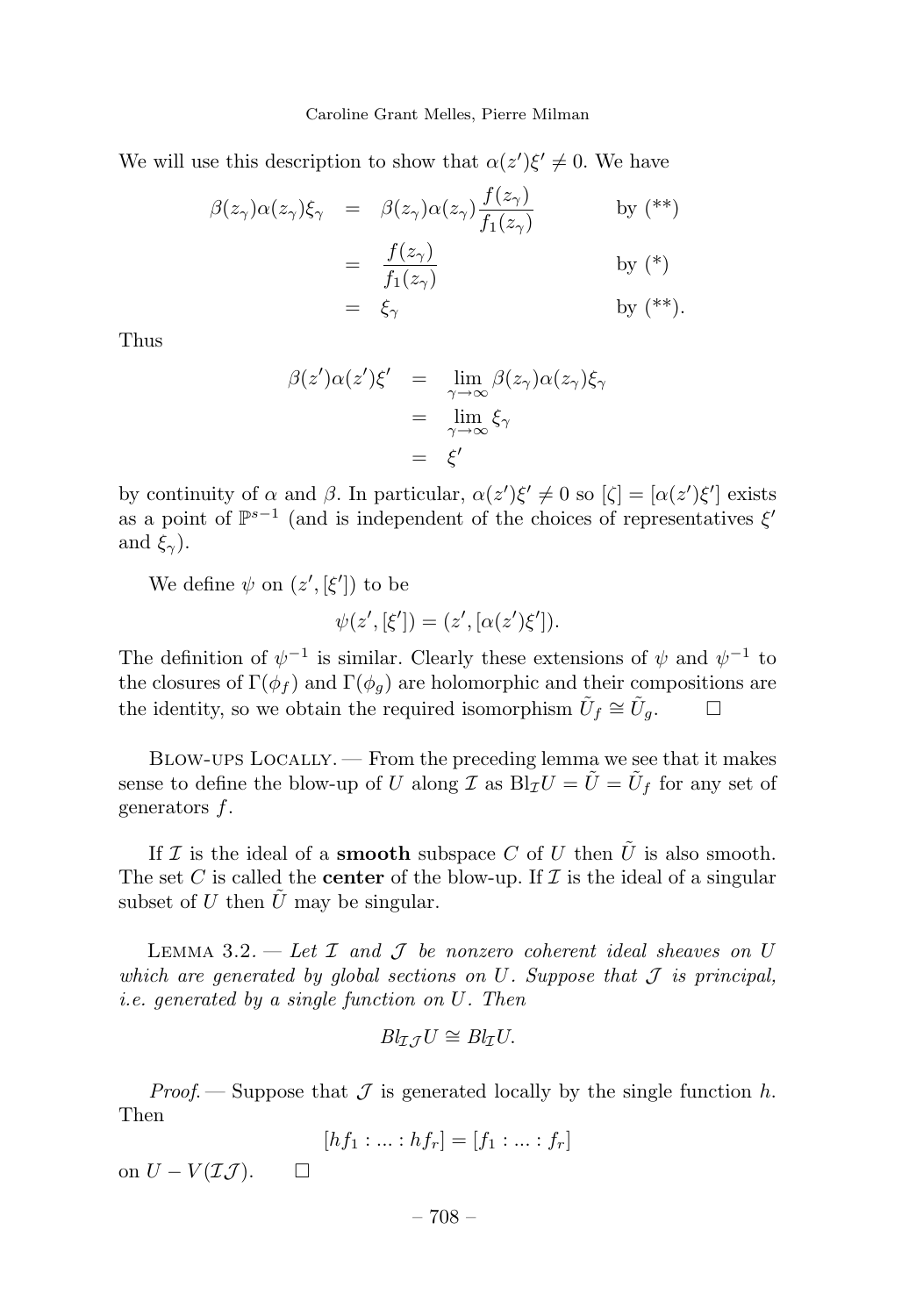#### **Global description of blow-ups**

Let  $\mathcal I$  be a coherent sheaf of ideals on a complex manifold  $M$ . By Lemma 3.1, we may extend the local definition of the blow-up canonically, to define a global blow-up

$$
\pi: \tilde{M} = \mathrm{Bl}_{\mathcal{I}}M \to M.
$$

The blow-up map  $\pi$  is proper and the restriction of  $\pi$  from  $\tilde{M} - \pi^{-1}(V(\mathcal{I}))$ to  $M - V(\mathcal{I})$  is biholomorphic.

If  $\mathcal I$  is the ideal sheaf of a **smooth** submanifold  $C$  of  $M$ , then  $M$  is smooth.

#### **Ideals, divisors, line bundles, and sections**

Let *M* be a complex manifold and let *D* be a divisor on *M*. We denote by  $L_D$  or  $[D]$  the corresponding line bundle on M. Let  $\mathcal{L}_D$  be the invertible sheaf of holomorphic sections of [*D*].

Let  $s_D$  be a meromorphic section of  $[D]$  whose divisor  $(s_D)$  is *D*. Such a section always exists: if *D* is defined on an open covering  ${U_i}$  of *M* by meromorphic functions  $\{f_i\}$ , the functions  $\{f_i\}$  themselves define such a section *sD*.

If *s* is any other meromorphic section of  $[D]$  then  $\frac{s}{s_p}$  is a meromorphic function on *M*. Let  $\mathcal{K}_M$  be the sheaf of meromorphic functions on *M*. We may embed  $\mathcal{L}_D$  into  $\mathcal{K}_M$  by the map

$$
s \mapsto \frac{s}{s_D},
$$

i.e. if *U* is any open set in *M* and  $s \in \mathcal{L}_D(U)$ , we map *s* to  $\frac{s}{s_D} \in \mathcal{K}_M(U)$ .

Now suppose that *Y* is an effective divisor (codimension one subscheme) of *M* with ideal sheaf  $\mathcal{I}_Y$ , and that *Y* is given on an open cover  $\{U_i\}$  of *M* by holomorphic functions  $\{f_i\}$ . Let  $s_Y$  be the corresponding holomorphic section of [*Y*]. Then  $\frac{1}{s_Y}$  is a meromorphic section of [−*Y*]. We may embed  $\mathcal{L}_{-Y}$  into  $\mathcal{K}_M$  by the map

 $s \mapsto s s y$ .

The image of  $\mathcal{L}_{-Y}$  in  $\mathcal{K}_M$  is just the ideal  $\mathcal{I}_Y$  in  $\mathcal{O}_M \subset \mathcal{K}_M$ . Therefore

$$
\mathcal{L}_{-Y} \cong \mathcal{I}_Y.
$$

Suppose that  $\mathcal I$  is any coherent ideal in  $\mathcal O_M$ . Tensoring the exact sequence

$$
0\to\mathcal I\to\mathcal O_M
$$

– 709 –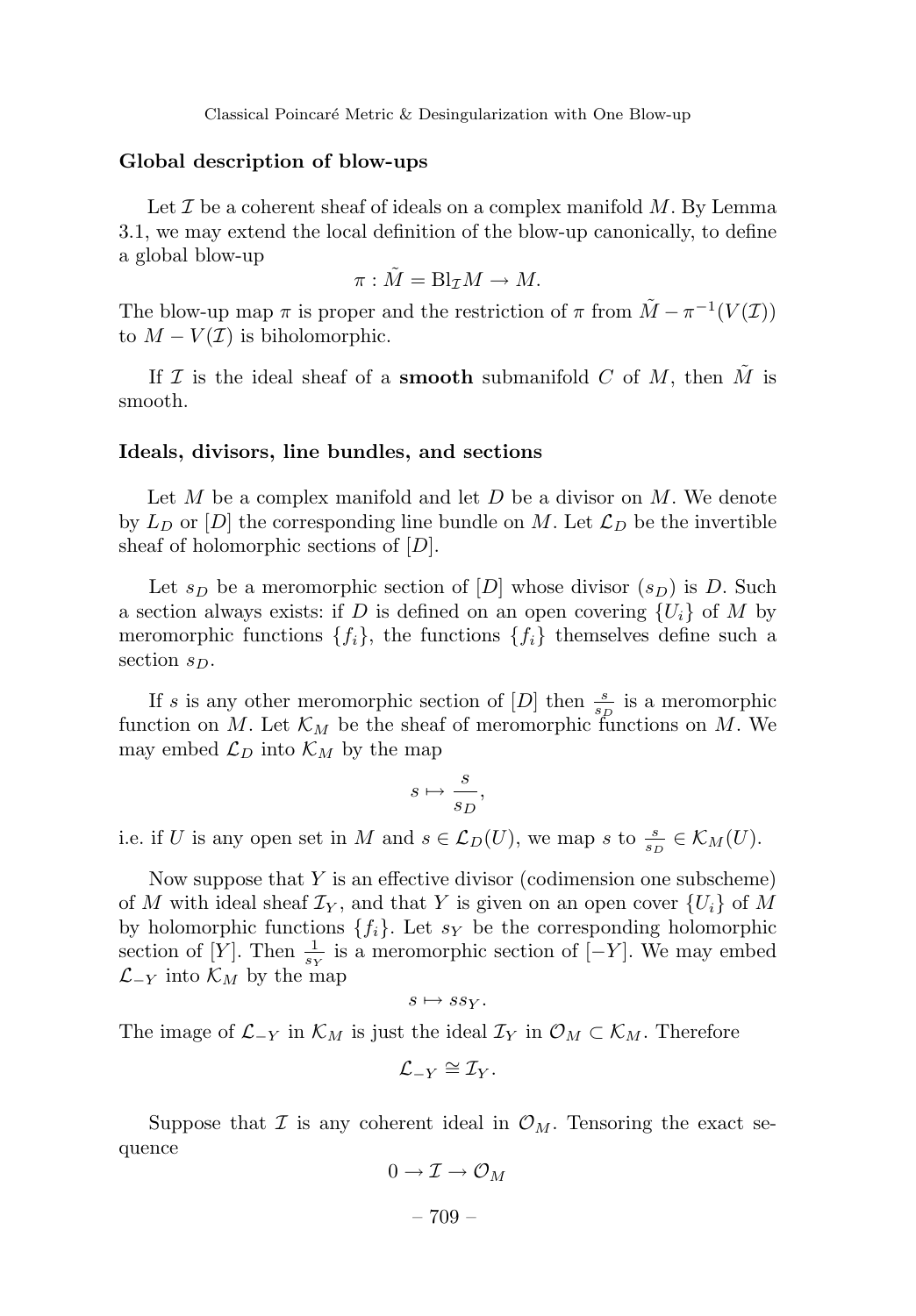by L−*<sup>Y</sup>* gives an exact sequence

0 →I⊗L−*<sup>Y</sup>* → O*<sup>M</sup>* ⊗ L−*<sup>Y</sup>* = L−*<sup>Y</sup>*

by Lemma 2.8 above. The image of  $\mathcal{I} \otimes \mathcal{L}_{-Y}$  in  $\mathcal{L}_{-Y}$  is just  $\mathcal{IL}_{-Y}$  (see e.g. [Ma], p. 18). The image of  $\mathcal{IL}_{-Y}$  under the embedding  $\mathcal{L}_{-Y} \hookrightarrow \mathcal{K}_M$  is then II*<sup>Y</sup>* . Therefore

LEMMA 3.3.  $-\text{Let } \mathcal{I}$  be a coherent sheaf of ideals on a complex manifold *M* and let *Y* be an effective divisor on *M*. Then

$$
\mathcal{I}\otimes\mathcal{L}_{-Y}\cong\mathcal{II}_Y.
$$

LEMMA 3.4.  $\frac{d}{dt}$  If  $\mathcal I$  is a coherent sheaf of ideals on a complex manifold *M* and *Y* is an effective divisor on *M*, then the blow-up of *M* along I is biholomorphic to the blow-up of *M* along  $II_Y \cong I \otimes L_{-Y}$ .

*Proof.* — Apply Lemma 3.2, since  $\mathcal{I}_Y$  is principal.  $\square$ 

LEMMA 3.5.  $-$  Let *M* be a complex manifold and let  $\mathcal I$  be a coherent sheaf of ideals on M. Let  $\pi : \tilde{M} = Bl_T M \rightarrow M$  be the blow-up of M along *I*. Then  $\pi^{-1}$ *I* is a sheaf of principal ideals on *M* (i.e. an invertible sheaf). The complex subspace of  $\tilde{M}$  corresponding to  $\pi^{-1}\mathcal{I}$  is a hypersurface.

*Proof.* — Suppose that  $\mathcal I$  is generated locally on an open set  $U$  in  $M$ by  $f_1, ..., f_r$ . Since  $\tilde{U}$  is contained in the subset of  $U \times \mathbb{P}^{r-1}$  given by the equations  $f_i(z)\xi_j = f_j(z)\xi_i$ , it is enough to prove that the inverse image ideal of *I* on this set is principal. But this is clear since on the set  $U_i = \{\xi_i \neq 0\},\$ we have

$$
f_j = \frac{\xi_j}{\xi_i} f_i
$$

so  $f_i$  generates the inverse image ideal of  $\mathcal I$  on  $U_i$ .

#### **Exceptional divisors of blow-ups**

The hypersurface in  $\tilde{M}$  corresponding to  $\pi^{-1}\mathcal{I}$ , described in Lemma 3.5 above, is called the **exceptional divisor**  $E$  of  $\pi$ , i.e.

$$
E = V(\pi^{-1}(\mathcal{I})) = \pi^{-1}V(\mathcal{I}).
$$

The proof of Lemma 3.5 above gives us a local description of *E*. Suppose that  $f_1, ..., f_r$  generate  $\mathcal I$  on an open set  $U$  in  $M$ . Cover  $\tilde{U} \subset U \times \mathbb{P}^{r-1}$  by sets  $U_i = \{\xi_i \neq 0\}$ . Then *E* is given on  $U_i$  by  $f_i = 0$ .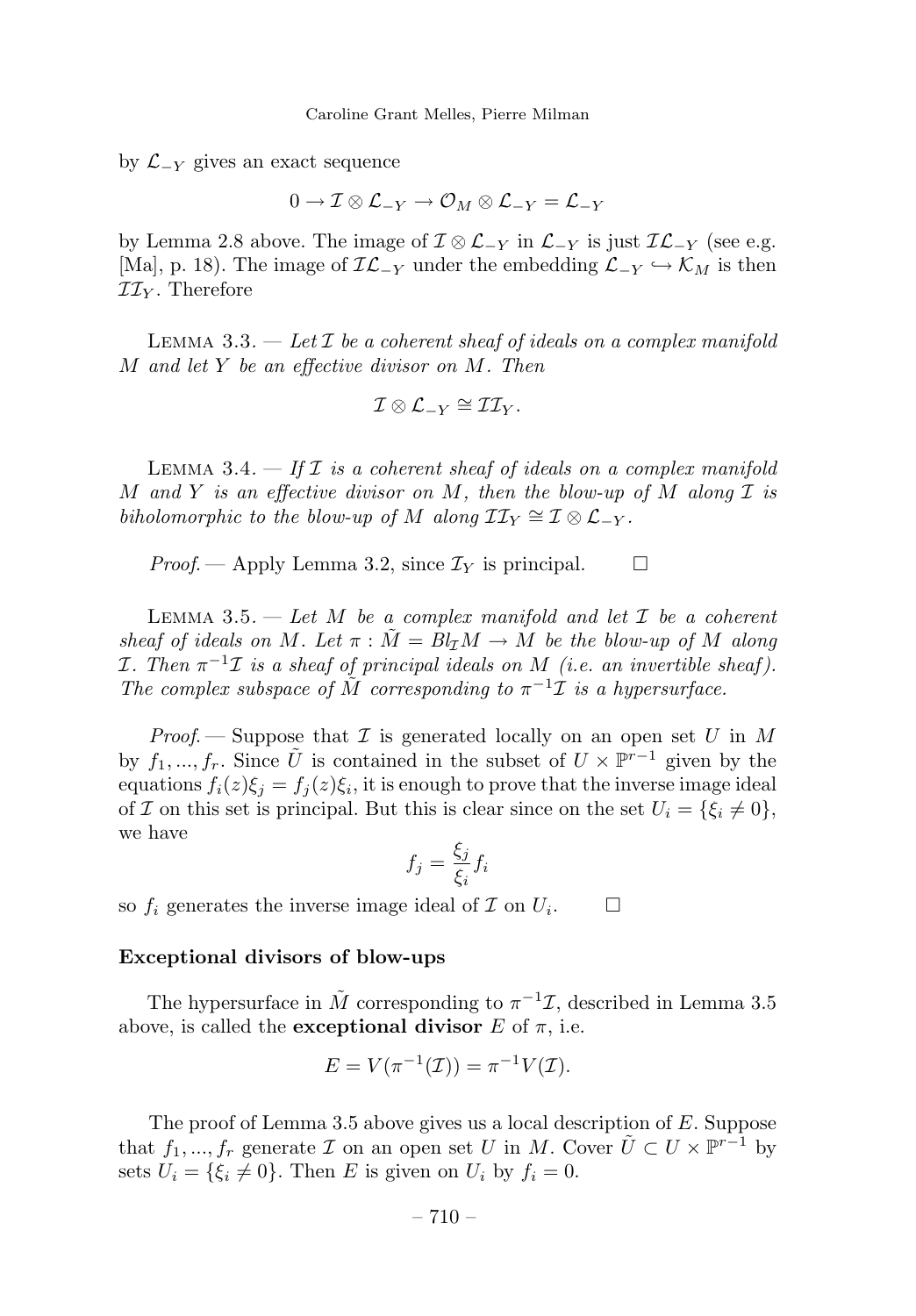The map  $\pi : \tilde{M} \to M$  is a proper map which is biholomorphic from  $\tilde{M} - E$  to  $M - V(\mathcal{I})$ . If  $\mathcal I$  is the ideal sheaf of a smooth center *C*, i.e.  $\mathcal{I} = \mathcal{I}_C$ , then  $\tilde{M}$  is smooth,  $E = \pi^{-1}(C)$  is a smooth submanifold of  $\tilde{M}$ , and for each  $p \in C$  the inverse image  $E_p = \pi^{-1}(p)$  is biholomorphic to  $\mathbb{P}^{k-1}$ , where *k* is the codimension of *C* in *M*.

#### **Exceptional line bundles of blow-ups**

Corresponding to the exceptional divisor  $E$  on  $\tilde{M}$  is an exceptional line bundle  $L_E = [E]$ . Both  $E$  and  $L_E$  are independent of the local generators of  $\mathcal I$  used to construct the blow-up.

In terms of local generators  $f_1, ..., f_r$  of  $\mathcal{I}$ , transition functions for  $L_E$ are

$$
g_{ij} = \frac{f_i}{f_j} = \frac{\xi_i}{\xi_j},
$$

i.e. if *s* is a holomorphic section of  $L_E$  over  $\tilde{U}$  then *s* is represented by holomorphic functions  $s_i$  on  $U_i = \{\xi_i \neq 0\}$  with

$$
s_i = g_{ij} s_j \qquad \text{on } U_i \cap U_j.
$$

Since local transition functions for  $L_E$  on the set  $\tilde{U}$  are of the form  $g_{ij} =$  $\frac{\xi_i}{\xi_j}$ , the line bundle  $L_E$  on  $\tilde{U}$  is the restriction of the universal bundle  $\mathcal{O}(-1)$ on  $U\times\mathbb{P}^{r-1}$ . More precisely, let  $\sigma_1: U\times\mathbb{P}^{r-1}\to U$  and  $\sigma_2: U\times\mathbb{P}^{r-1}\to \mathbb{P}^{r-1}$ be the first and second projection maps, as shown below.

$$
\text{Bl}_I U = \tilde{U} \longrightarrow U \times \mathbb{P}^{r-1} \xrightarrow{\sigma_2} \mathbb{P}^{r-1}
$$

$$
\sigma_1 \downarrow
$$

$$
U
$$

Let  $\mathcal{O}_{\mathbb{P}^{r-1}}(-1)$  be the universal bundle on  $\mathbb{P}^{r-1}$ . Then the restriction to  $\tilde{U}$ of the line bundle  $\sigma_2^* \mathcal{O}_{\mathbb{P}^{r-1}}(-1)$  is  $L_E$  on  $\tilde{U}$ .

We may interpret the fibre of  $L_E$  over  $(z, [\xi]) \in \tilde{U}$  as the line through  $\xi$ in C*<sup>r</sup>*.

#### **Universal property of blow-ups**

Lemma 3.6 (Universal Property of Blow-ups). — Let *M* be a complex manifold and let  $\mathcal I$  be a coherent sheaf of ideals on  $M$ . Let  $\pi : M =$  $Bl<sub>\mathcal{I}</sub>M \rightarrow M$  be the blow-up of M along *I*. Suppose that  $\phi : N \rightarrow M$  is a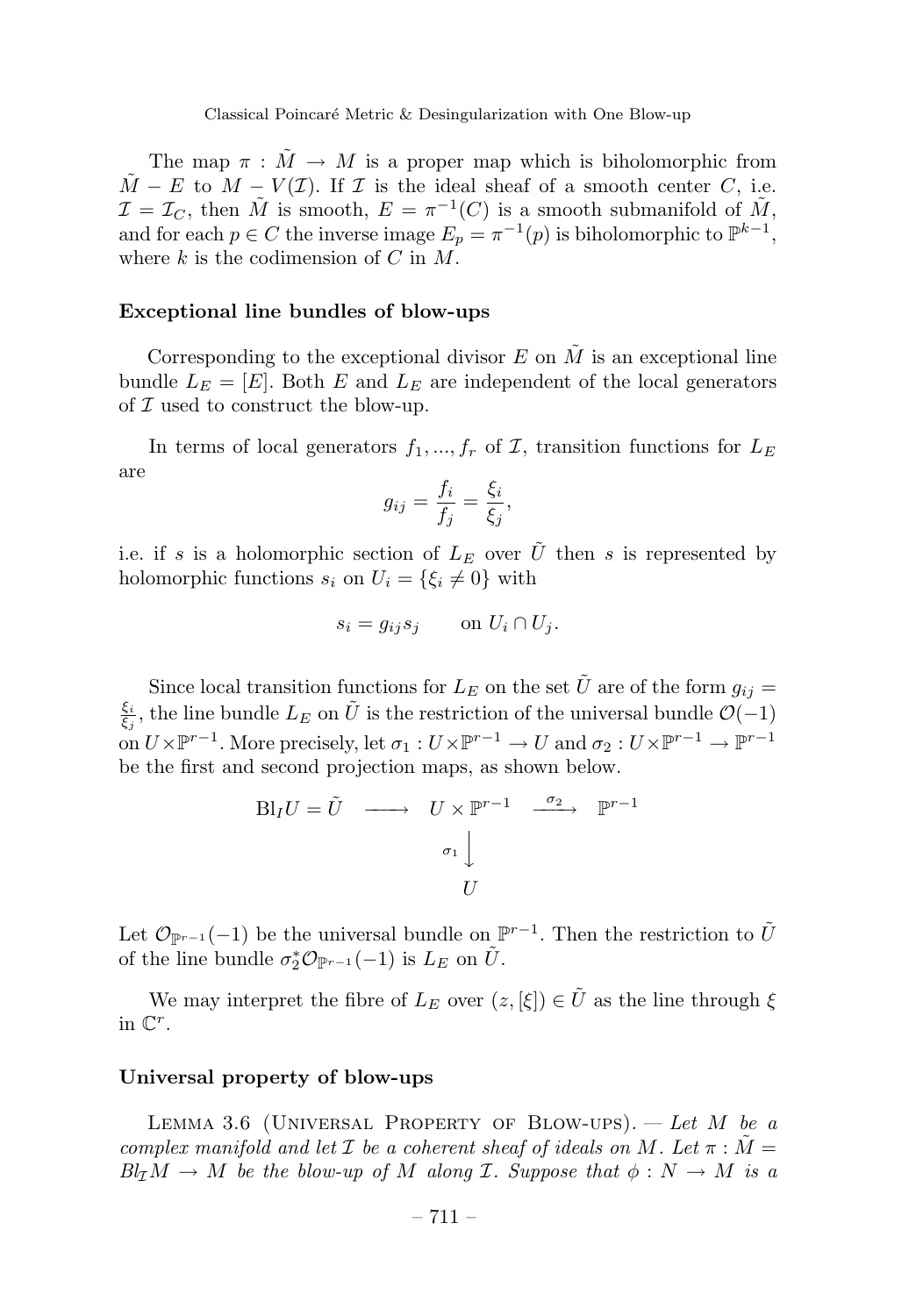holomorphic map of a complex space *N* to *M*, such that the inverse image ideal  $\phi^{-1}\mathcal{I}$  is principal (i.e. an invertible sheaf). Then there exists a unique holomorphic lifting

$$
\tilde{\phi}:N\to \tilde{M}
$$

such that  $\pi \circ \tilde{\phi} = \phi$ .

*Proof.* — Suppose that  $f_1, ..., f_r$  are generators for  $\mathcal I$  over a small open set  $U \subset M$ . Then  $f_1 \circ \phi, ..., f_r \circ \phi$  are generators for  $\phi^{-1} \mathcal{I}$  over  $\phi^{-1}(U)$  in *N*. Since  $\phi^{-1}\mathcal{I}$  is assumed to be a principal ideal sheaf, all of the functions  $f_i \circ \phi$  are multiples of one of them, so we have a well-defined map

$$
\tilde{\phi}: \phi^{-1}(U) \to U \times \mathbb{P}^{r-1}
$$

given by

$$
v \mapsto (\phi(v), [f_1 \circ \phi(v) : \dots : f_r \circ \phi(v)]).
$$

By construction, the image of  $\tilde{\phi}$  lies in the blow-up  $\tilde{U}$  in  $U \times \mathbb{P}^{r-1}$  and  $\pi \circ \phi(v) = \phi(v).$ 

By an argument similar to the proof of Lemma 3.1 above, which showed that the blow-up *U* is independent of the collection of generators  $\{f_i\}$  used to construct it, we see that the map  $\phi$  is independent of the generators  $\{f_i\}$ . Thus we can extend our local construction to a well-defined holomorphic  $\text{map }\tilde{\phi}: N \to \tilde{M}.$ 

Finally we check the uniqueness of  $\tilde{\phi}$ . Suppose that  $\tilde{\phi}'$  is any holomorphic map from *N* to  $\tilde{M}$  such that  $\pi \circ \tilde{\phi}' = \phi = \pi \circ \tilde{\phi}$ . Since  $\pi$  is a biholomorphism away from the exceptional set,  $\tilde{\phi}'$  and  $\tilde{\phi}$  must agree on  $\phi^{-1}(M - V(\mathcal{I})) =$  $N - V(\phi^{-1}\mathcal{I})$ . But  $\phi^{-1}\mathcal{I}$  was assumed to be a principal ideal, so  $V(\phi^{-1}\mathcal{I})$ is a hypersurface in *N*. This means that  $\phi'$  and  $\phi$  agree on a dense set of *N*, so they must agree everywhere.

#### **Blow-up of a product of ideals**

We will show that the blow-up of a product of two ideals is isomorphic to the composite of two blow-ups. Since we have defined blow-ups only for smooth manifolds, we will restrict ourselves to the case in which the blow-up along one ideal is smooth, for example if that ideal is the ideal of a smooth submanifold.

PROPOSITION 3.7. — Let *M* be a complex manifold and  $\mathcal{I}_1$  and  $\mathcal{I}_2$  coherent sheaves of ideals on *M*. Let  $\pi : Bl_{\mathcal{I}_1}M \to M$  be the blow-up of M along  $I_1$  and suppose that the blow-up space  $Bl_{I_1}M$  is smooth. Then

$$
Bl_{\mathcal{I}_1\mathcal{I}_2}M\cong Bl_{\pi^{-1}\mathcal{I}_2}Bl_{\mathcal{I}_1}M,
$$

 $-712-$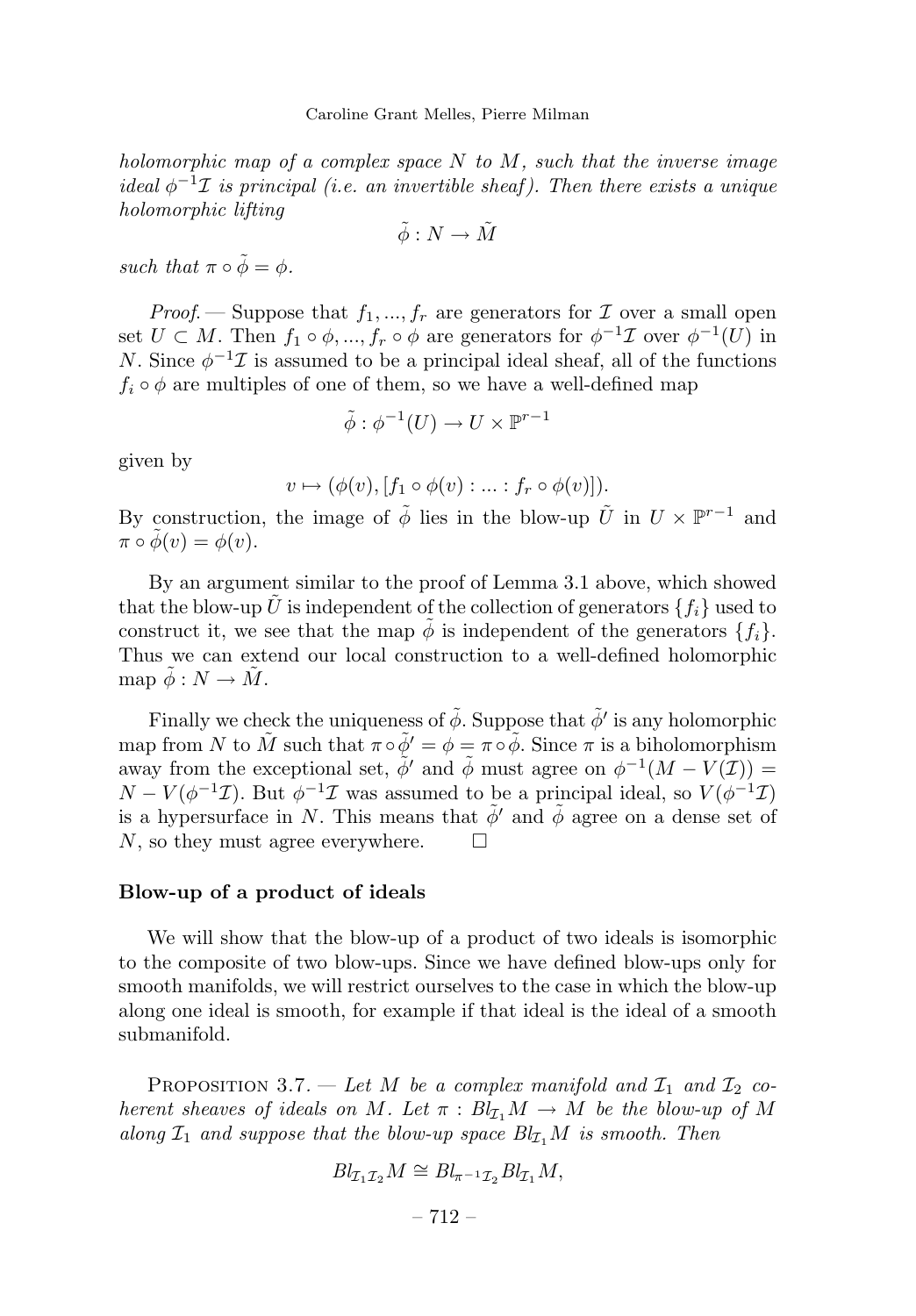i.e. the blow-up of M along the product ideal  $\mathcal{I}_1 \mathcal{I}_2$  is isomorphic to the blowup of M along  $I_1$  followed by the blow-up along the inverse image ideal of  $I_2$ .

*Proof.*  $\rightarrow$  We will apply the universal mapping property of blow-ups (Lemma 3.6). Let  $N = Bl_{\pi^{-1}\mathcal{I}_2}Bl_{\mathcal{I}_1}M$  and let  $\phi: N \to M$  be the composite of the blow-up maps. Then  $\phi^{-1}\mathcal{I}_1$  and  $\phi^{-1}\mathcal{I}_2$  are principal ideal sheaves on *N* so  $\phi^{-1}(\mathcal{I}_1\mathcal{I}_2)$  is also principal. By the universal mapping property,  $\phi$  lifts to a holomorphic map  $\phi: N \to Bl_{\mathcal{I}_{1},\mathcal{I}_{2}}M$ . This map is a biholomorphism away from the exceptional sets.

Similarly, if  $\psi : Bl_{\mathcal{I}_{1}\mathcal{I}_{2}}M \to M$  is the blow-up of M along  $\mathcal{I}_{1}\mathcal{I}_{2}$ , then  $\psi^{-1}\mathcal{I}_1$  is a principal ideal sheaf on Bl<sub> $I_1I_2M$ </sub> and we can lift  $\psi$  to a map  $\psi_1 : Bl_{\mathcal{I}_1\mathcal{I}_2}M \to Bl_{\mathcal{I}_1}M$ . Next we check that  $\psi_1^{-1}(\pi^{-1}\mathcal{I}_2)$  is again a principal ideal sheaf, so that we can lift  $\psi_1$  to a map  $\tilde{\psi}: Bl_{\mathcal{I}_1,\mathcal{I}_2}M \to Bl_{\pi^{-1}\mathcal{I}_2}Bl_{\mathcal{I}_1}M$  $= N$ .

Since the maps  $\tilde{\psi}$  and  $\tilde{\phi}$  are holomorphic everywhere and are inverses of each other on open dense sets, they must be inverses of each other everywhere.  $\square$ 

COROLLARY 3.8.  $-$  Let *M* be a complex manifold, *C* a smooth center in *M*, and  $I_C$  the ideal sheaf of *C*. Then the blow-up of *M* along  $I_C$  is isomorphic to the blow-up along  $\mathcal{I}_C^d$  for any integer  $d > 1$ , i.e.

$$
\text{Bl}_{\mathcal{I}_C} M \cong \text{Bl}_{\mathcal{I}_C^d} M.
$$

*Proof.* — Apply Proposition 3.7, noting that  $\pi^{-1}\mathcal{I}_C$  is principal and that blowing-up along a principal ideal sheaf leaves a space unchanged.  $\square$ 

#### **Direct images under blow-up maps**

We conclude section 3 by showing that the direct image of an ideal sheaf under a blow-up map is an ideal sheaf. As always, we assume that the ideal sheaf I for our blow-up is not the zero sheaf, so that  $C = V(\mathcal{I})$  has codimension at least 1.

LEMMA 3.9.  $-\text{Let } \pi : M \to M$  be the blow-up of a complex manifold *M* along a coherent sheaf of ideals I on *M*. Let J be a sheaf of ideals on *M*. Then the direct image  $\pi_* \mathcal{J}$  is a sheaf of ideals on *M*. If  $\mathcal{J}$  is coherent then so is  $\pi_* \mathcal{J}$ .

*Proof.* — We wish to define a map  $\pi_* \mathcal{J} \to \mathcal{O}_M$  and show that it is injective. To define a sheaf map  $\pi_* \mathcal{J} \to \mathcal{O}_M$ , it is enough to define presheaf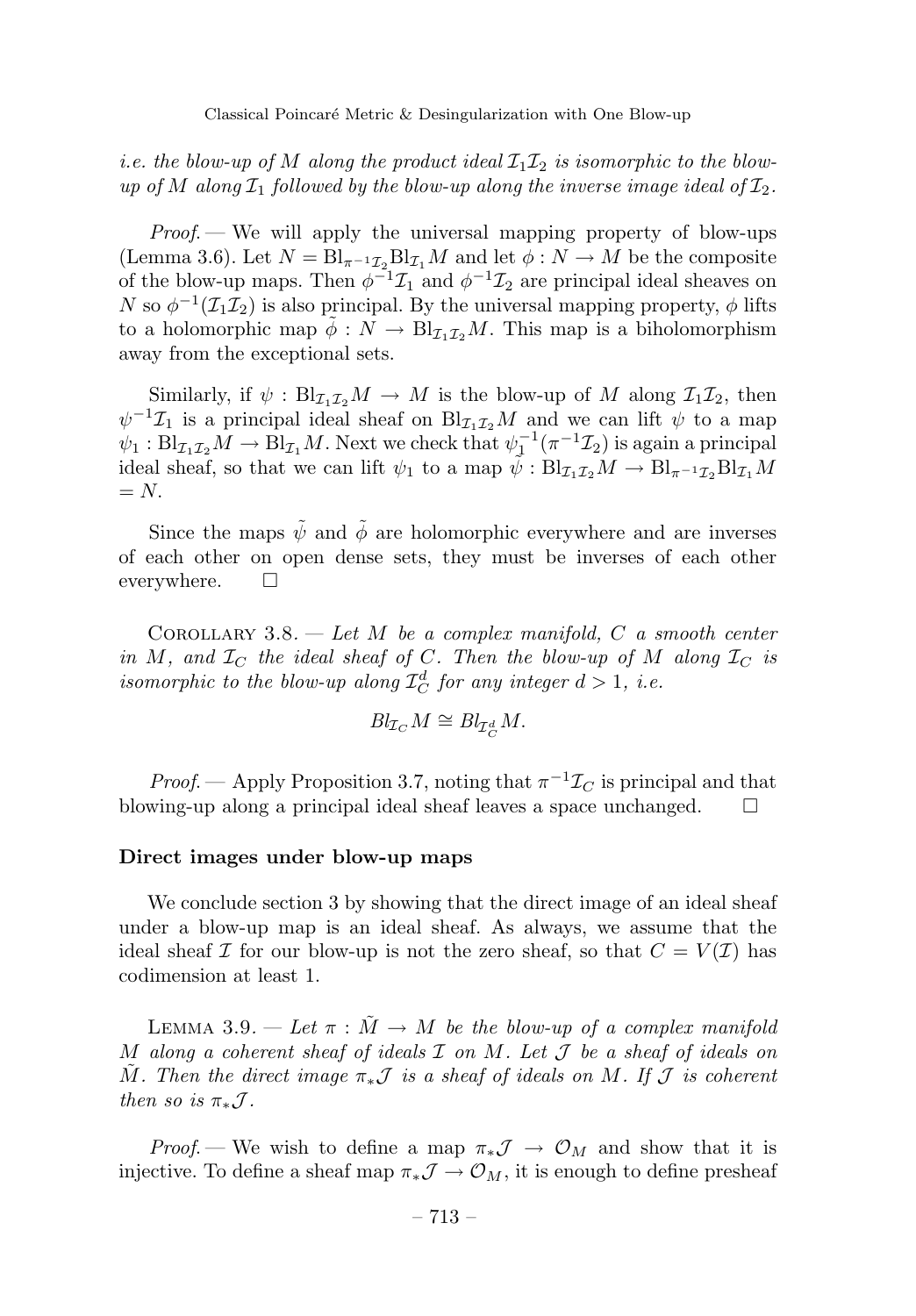maps  $\pi_*\mathcal{J}(U) \to \mathcal{O}_M(U)$  for all open sets *U* in *M*. To show that a map of sheaves  $\pi_*\mathcal{J} \to \mathcal{O}_M$  is injective, it is enough to show that  $\pi_*\mathcal{J}(U) \to$  $\mathcal{O}_M(U)$  is injective for all open sets *U* in *M*.

Recall that  $\pi_*\mathcal{J}(U) = \mathcal{J}(\tilde{U})$ , where  $\tilde{U} = \pi^{-1}(U)$ . If *U* does not intersect  $C = V(\mathcal{I})$ , then  $\tilde{U} \cong U$  and  $\pi_* \mathcal{J}(U)$  may be identified naturally as an ideal in  $\mathcal{O}_M(U)$ . Now suppose that *U* does intersect *C* and consider  $g \in \pi_*\mathcal{J}(U)$  =  $\mathcal{J}(\tilde{U})$ . Let *E* be the exceptional divisor of  $\pi$  in  $\tilde{M}$ . Since

$$
\tilde{U}-\tilde{U}\cap E\cong U-U\cap C,
$$

we may define a holomorphic function *G* on  $U - U \cap C$  whose pullback to  $\tilde{U} - \tilde{U} \cap E$  is *g*. For each  $p \in U \cap C$ , the fibre  $\pi^{-1}(p)$  is compact, since  $\pi$  is proper. Therefore *g* is constant on  $\pi^{-1}(p)$  and bounded on a neighborhood of  $\pi^{-1}(p)$  in  $\tilde{U}$ . Thus the function *G* is locally bounded in *U*, so *G* extends uniquely to a holomorphic function on *U* by Riemann's Removable Singularity Theorem. Since  $\pi^*G$  and g are holomorphic on  $\tilde{U}$ and equal on the dense set  $\tilde{U} - \tilde{U} \cap E$ , they must be equal on all of  $\tilde{U}$ , i.e.  $\pi^*G = g$  on  $\tilde{U}$ . For each  $g \in \mathcal{J}(\tilde{U})$  there is a unique such  $G \in \mathcal{O}_M(U)$ , so we have a well-defined map

$$
\pi_*\mathcal{J}(U)\to \mathcal{O}_M(U).
$$

Clearly *G* is identically zero if and only if *g* is identically zero, so the map is injective.

By the Direct Image Theorem,  $\pi_* \mathcal{J}$  is coherent if  $\mathcal{J}$  is, since  $\pi$  is proper (used only in the proof of Lemma 4.5, where indicated).  $\Box$ 

#### **4. Chow's theorem for ideals**

This section is devoted to the proof of our version of Chow's Theorem, using the Direct Image Theorem (for a blow-up along a smooth center). References for the 'usual' Chow's theorem are [F] and [M]. In section 5 we will state some applications to blow-ups.

THEOREM 4.1 CHOW'S THEOREM FOR IDEALS.  $-\text{Let } U$  be an open neighborhood of  $\{0\}$  in  $\mathbb{C}^r$  and let X be an analytic subset of  $U \times \mathbb{P}^n$ . Let  $\mathcal I$ be a coherent sheaf of ideals on *X*. Then I is *relatively algebraic* in the following sense: I is generated (after shrinking *U* if necessary) by a finite number of homogeneous polynomials in homogeneous P*<sup>n</sup>*-coordinates, with analytic coefficients in *U*-coordinates.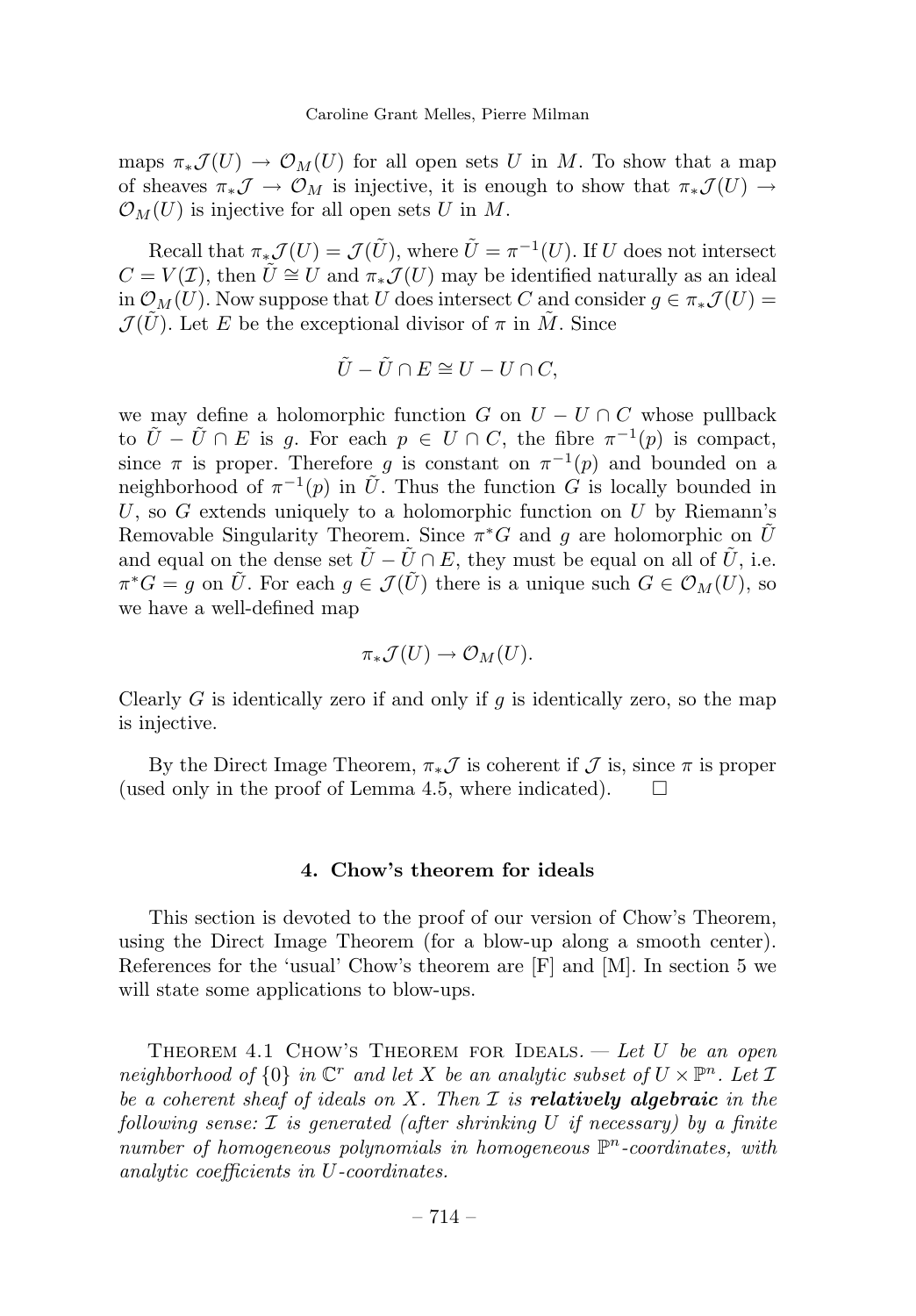Since a sheaf on  $X \subset U \times \mathbb{P}^n$  may be considered as a sheaf on  $U \times \mathbb{P}^n$ , we will ignore  $X$  and prove the theorem for a coherent sheaf of ideals  $\mathcal I$  on  $U \times \mathbb{P}^n$ . Although we have assumed that *U* is an open neighborhood of  $\{0\}$ in  $\mathbb{C}^r$ , the same methods could be used for any complex space U. When we say that  $\mathcal I$  is generated by homogeneous polynomials in homogeneous  $\mathbb{P}^n$ -coordinates, we mean that the dehomogenizations of these polynomials generate the ideal locally. We will show at the end of this section that we may choose all the polynomial generators of  $\mathcal I$  to be of the same degree  $d$ , for *d* sufficiently large.

The usual Chow's theorem as well as its generalization in [F] follow directly from Theorem 4.1: if *Y* is an analytic subset of  $U \times \mathbb{P}^n$  and  $\mathcal{I} = \mathcal{I}_Y$ is the ideal sheaf of *Y* on  $X = U \times \mathbb{P}^n$ , then (after shrinking *U* if necessary) *Y* is cut out by a finite number of homogeneous polynomials in  $\mathbb{P}^n$ -coordinates with analytic coefficients in *U*-coordinates.

Outline of Proof of Chow's Theorem for Ideals. Let  $\tilde{\mathbb{C}}^{n+1}$  be the blowup of  $\mathbb{C}^{n+1}$  at the origin and let  $\sigma_1$  and  $\sigma_2$  be the two projection maps of  $\overline{U} \times \tilde{\mathbb{C}}^{n+1}$  as shown:

$$
U \times \tilde{\mathbb{C}}^{n+1} \xrightarrow{\sigma_2} U \times \mathbb{P}^n
$$
  

$$
\sigma_1 \downarrow
$$
  

$$
U \times \mathbb{C}^{n+1}
$$

The map  $\sigma_2$  is flat since  $U \times \tilde{\mathbb{C}}^{n+1}$  is a line bundle over  $U \times \mathbb{P}^n$ , the product of the identity on *U* with the universal line bundle on  $\mathbb{P}^n$ . Thus  $\sigma_2^{-1}\mathcal{I} =$ *σ*<sup>∗</sup><sub>2</sub>*T* (Lemma 2.9). This inverse image ideal sheaf is coherent (see facts on inverse image ideals, section 2). The sheaf  $\mathcal{J} = \sigma_{1*}(\sigma_2^{-1}\mathcal{I})$  is a sheaf of ideals on  $U \times \mathbb{C}^{n+1}$ , not merely a sheaf of modules, since  $\sigma_1$  is a blow-up (Lemma 3.9). Furthermore, the map  $\sigma_1$  is proper, so the direct image  $\mathcal{J}$  is also coherent, by the Direct Image Theorem. We will show (Lemmas 4.2 - 4.5) that  $\mathcal J$  is generated by homogeneous polynomials in  $\mathbb C^{n+1}$ -coordinates on a neighborhood of (0*,* 0), and that the corresponding polynomials in homogeneous  $\mathbb{P}^n$ -coordinates generate  $\mathcal{I}$ .

More specifically, let  $x = (x_1, ..., x_r)$  and  $y = (y_0, ..., y_n)$  be coordinates for *U* and  $\mathbb{C}^{n+1}$ . If  $F(x, y)$  is a holomorphic function in a neighborhood of  $(0,0)$  in  $U \times \mathbb{C}^{n+1}$  and  $\lambda \in \mathbb{C}^*$ , let  $F^{(\lambda)}$  be the holomorphic function given by

$$
F^{(\lambda)}(x, y) = F(x, \lambda y).
$$

We first show (Lemma 4.2) that

$$
F \in \mathcal{J}_{(0,0)} \Leftrightarrow F^{(\lambda)} \in \mathcal{J}_{(0,0)} \qquad \forall \lambda \in \mathbb{C}^*.
$$

 $-715-$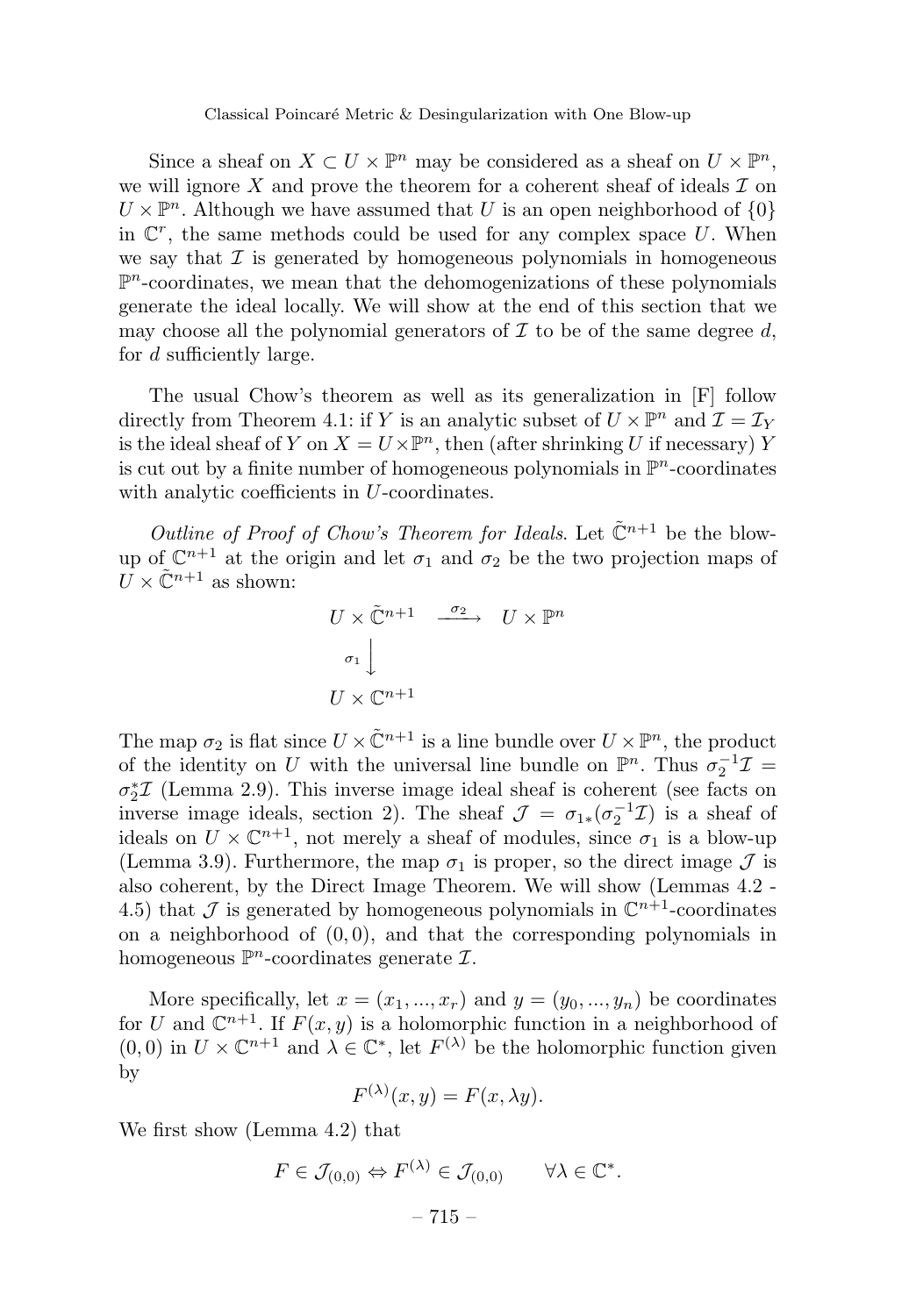We use a corollary of Krull's Theorem to show that if  $F^{(\lambda)} \in \mathcal{J}_{(0,0)}$  for all  $\lambda \in \mathbb{C}^*$  then each homogeneous term in *y* of  $F(x, y)$  is in  $\mathcal{J}_{(0,0)}$  (Lemma 4.3).

It follows from Lemma 4.3 that  $\mathcal{J}_{(0,0)}$  is generated by a collection of homogeneous polynomials in  $y$  with analytic coefficients in  $x$ . We then show that  $\mathcal{J}_{(0,0)}$  is generated by a finite number of these homogeneous polynomials (Lemma 4.4). By the Direct Image Theorem, the latter generators also generate  $\mathcal{J} = \sigma_{1*}(\sigma_2^{-1}\mathcal{I})$  over a neighborhood of  $(0,0)$  in  $U \times \mathbb{C}^{n+1}$ . Finally we check that these polynomials generate  $\mathcal I$  over a neighborhood of  ${0}$  ×  $\mathbb{P}^n$  ⊂ *U* ×  $\mathbb{P}^n$  (Lemma 4.5). □

We will now prove Lemmas 4.2 - 4.5 to complete the proof of Chow's Theorem for Ideals. As above, let  $x = (x_1, ..., x_r)$  and  $y = (y_0, ..., y_n)$  be coordinates for  $U \subset \mathbb{C}^r$  and  $\mathbb{C}^{n+1}$ , and let  $F^{(\lambda)}(x, y) = F(x, \lambda y)$ .

LEMMA  $4.2. - A$  holomorphic function *F* is a section of  $\mathcal{J} = \sigma_{1*}(\sigma_2^{-1}\mathcal{I})$ on a neighborhood of  $(0,0) \in U \times \mathbb{C}^{n+1}$  if and only if  $F^{(\lambda)}$  is a section of  $\mathcal J$ in a neighborhood of  $(0,0)$  for each  $\lambda \in \mathbb{C}^*$ .

*Proof.* — A holomorphic function is a section of  $\mathcal{J} = \sigma_{1*}(\sigma_2^{-1}\mathcal{I})$  on a neighborhood of  $(0,0)$  in  $U \times \mathbb{C}^{n+1}$  if and only if its pullback by  $\sigma_1$  is a section of  $\sigma_2^{-1} \mathcal{I}$  on a neighborhood of  $\sigma_1^{-1}(0,0) \cong \{0\} \times \mathbb{P}^n$  in  $U \times \mathbb{C}^{n+1}$ . Suppose that *F* is a section of  $J$  on a neighborhood of  $(0,0)$ . To show that  $F^{(\lambda)}$  is a section of  $\mathcal J$  on a neighborhood of  $(0,0)$ , it is enough to show that  $\sigma_1^* F^{(\lambda)}$  is a section of  $\sigma_2^{-1} \mathcal{I}$  on a neighborhood of *p* for each  $p \in \sigma_1^{-1}(0,0)$ . This reduces the proof to a simple calculation in local coordinates near *p* and  $q = \sigma_2(p)$ .

Choose homogeneous coordinates  $[\xi_0 : ... : \xi_n]$  on  $\mathbb{P}^n$  such that the point  $q = \sigma_2(p)$  in  $U \times \mathbb{P}^n$  is given by  $q = (0, [1 : 0 : ... : 0])$ . Let  $W \subset$  $\{\xi_0 \neq 0\} \subset \mathbb{P}^n$  be a neighborhood of  $[1:0:\dots:0]$  and let  $w_i = \frac{\xi_i}{\xi_0}$ , for  $1 ≤ i ≤ n$ , be nonhomogeneous coordinates for *W*. The preimage  $σ_2^{-1}(U \times$  $W \cong U \times \mathbb{C} \times W$  is a neighborhood of *p* in  $U \times \tilde{\mathbb{C}}^{n+1}$  with coordinates  $(x, y_0, w) = (x_1, ..., x_r, y_0, w_1, ..., w_n)$  in which  $p = (0, 0, 0)$ . The maps  $\sigma_1$ and  $\sigma_2$  are given by

$$
\sigma_1(x, y_0, w) = (x, y_0, y_0 w)
$$
 and  $\sigma_2(x, y_0, w) = (x, w)$ .

Since the ideal sheaf  $\mathcal I$  is coherent,  $\mathcal I$  is generated on a neighborhood of *q* by a finite collection of holomorphic functions  $G_1, ..., G_s$ . The pullbacks  $\sigma_2^* G_1, ..., \sigma_2^* G_s$  generate  $\sigma_2^{-1} \mathcal{I}$  on a neighborhood of *p*. Since  $\sigma_1^* F$  is a section of  $\sigma_2^{-1} \mathcal{I}$  on a neighborhood of  $p$ , there exist holomorphic functions  $A_1, ..., A_s$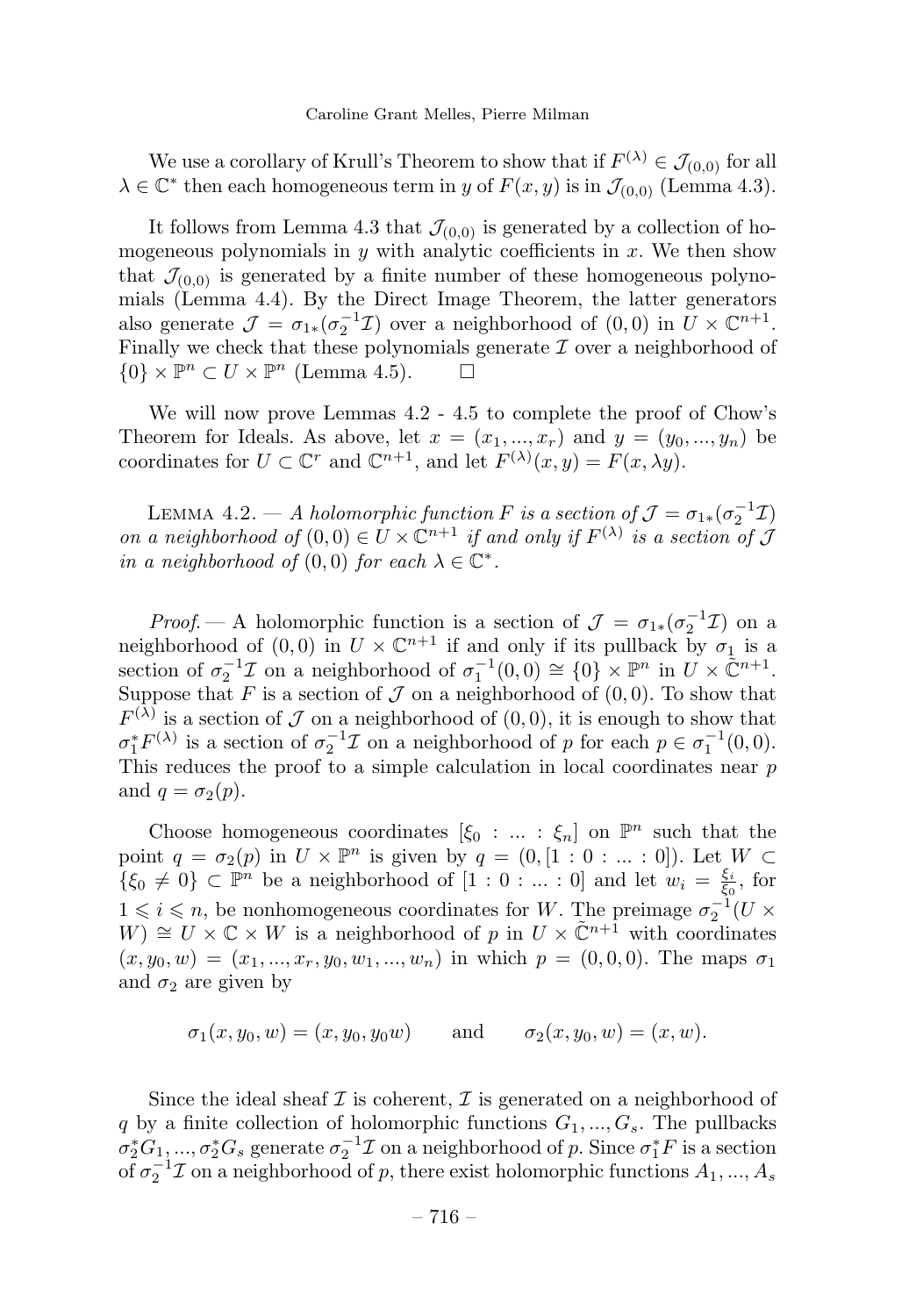on a neighborhood of *p* such that

$$
\sigma_1^* F(x, y_0, w) = \sum_{i=1}^s A_i(x, y_0, w) \sigma_2^* G_i(x, y_0, w).
$$

Fix  $\lambda \neq 0$ . Then for  $y_0$  close enough to 0,  $(x, \lambda y_0, w)$  is in the domain of the functions  $\sigma_1^* F$  and  $A_1, ..., A_s$  and

$$
\sigma_1^* F^{(\lambda)}(x, y_0, w) = \sigma_1^* F(x, \lambda y_0, w)
$$
  
\n
$$
= \sum_{i=1}^s A_i(x, \lambda y_0, w) \sigma_2^* G_i(x, \lambda y_0, w)
$$
  
\n
$$
= \sum_{i=1}^s A_i(x, \lambda y_0, w) G_i(x, w)
$$
  
\n
$$
= \sum_{i=1}^s A_i(x, \lambda y_0, w) \sigma_2^* G_i(x, y_0, w).
$$

Let  $A_i^{(\lambda)}(x, y_0, w) = A_i(x, \lambda y_0, w)$  for  $1 \leq i \leq s$ . Then each  $A_i^{(\lambda)}$  is holomorphic on a neighborhood of *p* and

$$
\sigma_1^* F^{(\lambda)}(x, y_0, w) = \sum_{i=1}^s A_i^{(\lambda)}(x, y_0, w) \sigma_2^* G_i(x, y_0, w),
$$

i.e.  $\sigma_1^* F^{(\lambda)}$  is a section of  $\sigma_2^{-1} \mathcal{I}$  on a neighborhood of *p*.  $\Box$ 

LEMMA 4.3.  $-$  If  $F^{(\lambda)}(x, y)$  is a section of  $\mathcal J$  on a neighborhood of  $(0,0) \subset U \times \mathbb{C}^{n+1}$  for all  $\lambda \in \mathbb{C}^*$ , then each homogeneous term in *y* of  $F(x, y)$  is a section of  $J$  on a neighborhood of  $(0, 0)$ .

*Proof.* — For any holomorphic function  $F$  on a neighborhood of  $(0,0)$ , let

$$
F(x,y) = \sum_{\alpha} a_{\alpha}(x) y^{\alpha}
$$

be the expansion of  $F(x, y)$  in terms of monomials  $y^{\alpha} = y_0^{\alpha_0} y_1^{\alpha_1} ... y_n^{\alpha_n}$  in *y* with analytic coefficients  $a_{\alpha}(x)$  in *x*. Let  $|\alpha| = \alpha_0 + \alpha_1 + ... + \alpha_n$ . The homogeneous term in *y* of degree *k* in *F* is

$$
F_k(x,y) = \sum_{|\alpha|=k} a_{\alpha}(x) y^{\alpha}.
$$

Then

$$
F = \sum_{k=0}^{\infty} F_k \quad \text{and} \quad F^{(\lambda)} = \sum_{k=0}^{\infty} \lambda^k F_k.
$$

– 717 –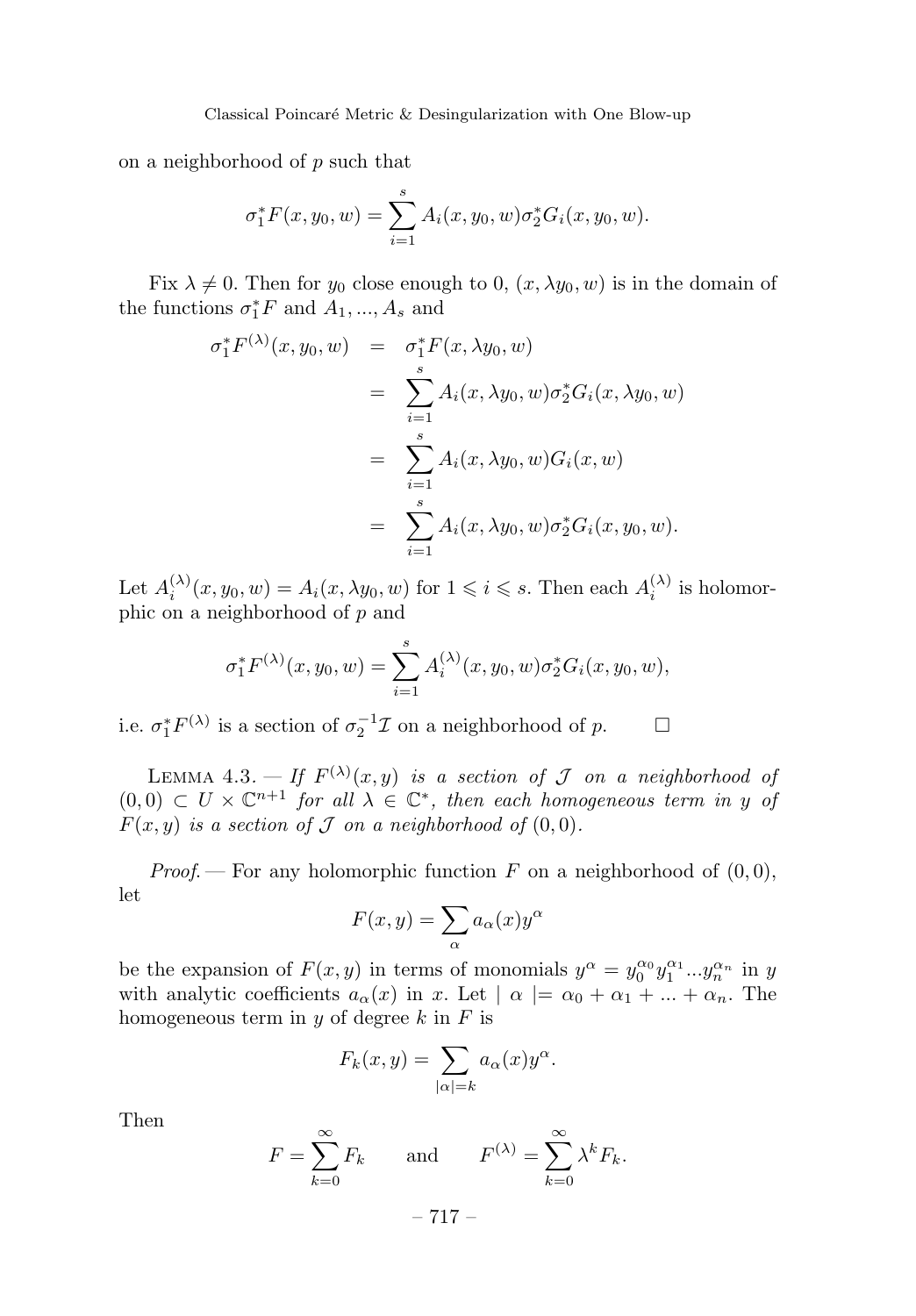We wish to show that if *F* is a section of  $\mathcal J$  on a neighborhood of  $(0,0)$ , then each  $F_k$  is also a section of  $\mathcal J$  on a neighborhood of  $(0,0)$ . To minimize the use of subscripts, we will also use  $F$  and  $F_k$  to represent the germs of these functions at (0*,* 0).

Let  $A = \mathcal{O}_{U \times \mathbb{C}^{n+1}, (0,0)}$  (a Noetherian local ring),  $(y) = (y_0, ..., y_n)$  (an ideal contained in the unique maximal ideal in *A*), and  $J = \mathcal{J}_{(0,0)}$  (also an ideal in *A*). Let

$$
\operatorname{Jet}_m(F) = \sum_{k=0}^m F_k
$$

be the *m*-jet of *F* with respect to *y*. Note that  $F - \text{Jet}_m(F) \in (y)^{m+1}$ .

By a corollary of Krull's Theorem (see e.g. [K], Corollary 5.7, p. 151),

$$
J = \cap_{m \geqslant 0} (J + (y)^m),
$$

where  $(y)^0$  is defined to be *A*. Since

$$
A = J + (y)^0 \supset J + (y)^1 \supset J + (y)^2 \supset \dots
$$

it follows that

$$
J=\cap_{m\geqslant m_0}(J+(y)^m)
$$

for any  $m_0 \geqslant 0$ .

Suppose that  $F^{(\lambda)} \in J$  for all  $\lambda \in \mathbb{C}^*$ . Then since

$$
F^{(\lambda)} - \text{Jet}_m(F^{(\lambda)}) \in (y)^{m+1}
$$

we have

$$
Jet_m(F^{(\lambda)}) \in J + (y)^{m+1}
$$

for all  $\lambda \in \mathbb{C}^*$ . Since  $\mathrm{Jet}_m(F^{(\lambda)}) = \sum_{k=0}^m \lambda^k F_k$  for all  $\lambda \in \mathbb{C}^*$ , by taking  $m+1$  distinct values of  $\lambda$  it follows that

$$
F_k \in J + (y)^{m+1}
$$

for  $0 \leq k \leq m$ . Fixing k, we have

$$
F_k \in J + (y)^{m+1} \qquad \text{for } m \geq k
$$

or

$$
F_k \in J + (y)^m \qquad \text{for } m \geq k+1,
$$

i.e.

$$
F_k \in \cap_{m \geq k+1} (J+(y)^m).
$$

By the corollary of Krull's Lemma mentioned above,  $F_k \in J$  for all  $k$ .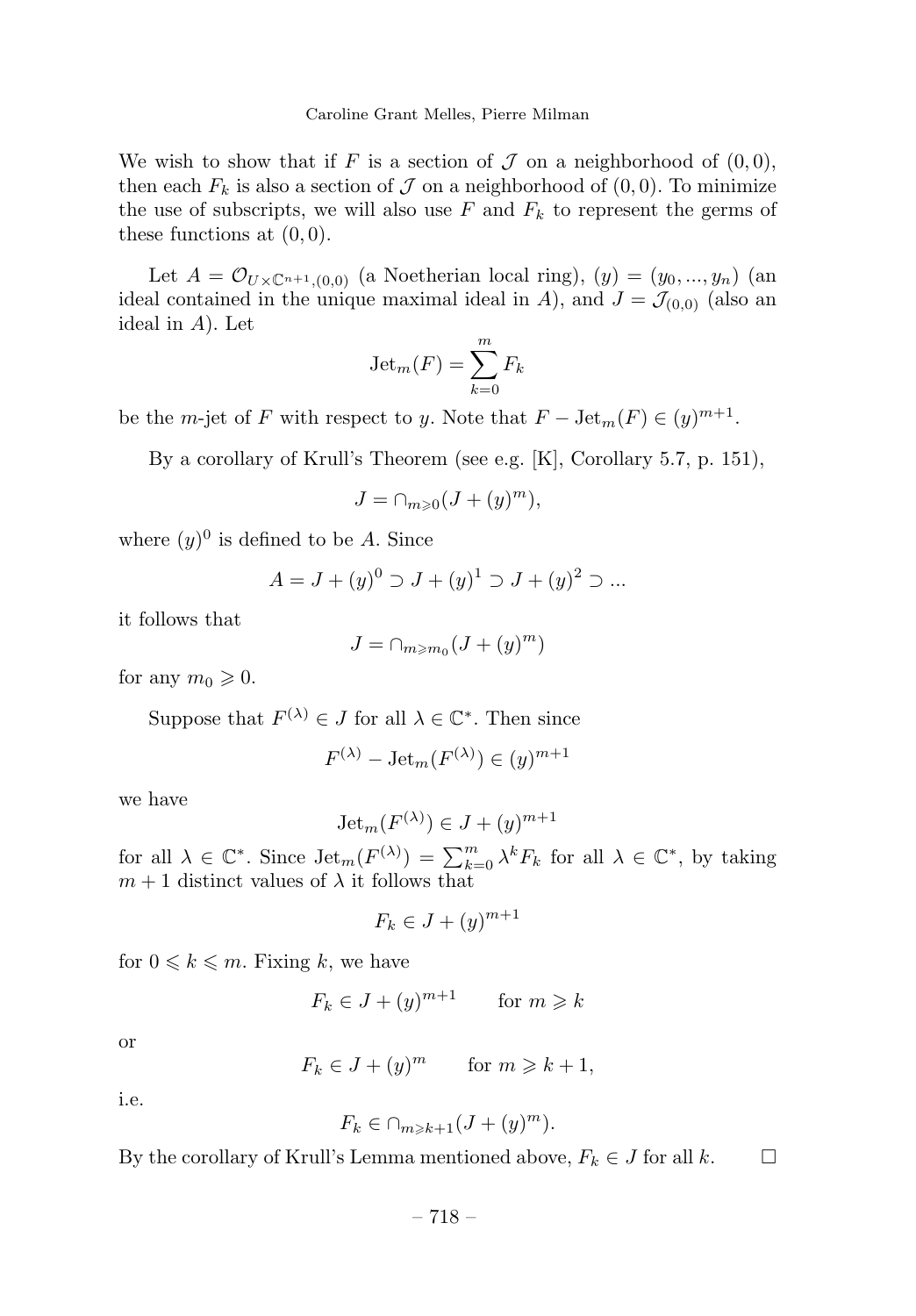LEMMA 4.4.  $-$  If  $\mathcal{J}_{(0,0)}$  is generated by a collection of elements of  $\mathcal{O}_{U,0}[y_0, ..., y_n]$  which are homogeneous in *y*, then  $\mathcal{J}_{(0,0)}$  is generated by a *finite* collection of elements of  $\mathcal{O}_{U,0}[y_0, ..., y_n]$  which are homogeneous in y.

Proof. — This lemma is a simple consequence of the fact that the ring  $\mathcal{O}_{U\times\mathbb{C}^{n+1}$ , (0,0) is Noetherian, since whenever an ideal in a Noetherian ring is generated by an infinite set of elements it is automatically also generated by a finite subset of this set of elements.

The homogeneous elements of  $\mathcal{O}_{U,0}[y_0, ..., y_n]$  in *y* are the homogeneous polynomials in *y* with analytic coefficients in *x* as analytic germs at  $(0, 0)$ .

LEMMA 4.5. – The same polynomials that generate  $\mathcal{J}_{(0,0)}$  also generate J over a neighborhood of  $(0,0)$  in  $U \times \mathbb{C}^{n+1}$  and generate I over a neighborhood of  $\{0\} \times \mathbb{P}^n$  in  $U \times \mathbb{P}^n$ .

*Proof.* — Suppose that  $\mathcal J$  is generated in a neighborhood of  $(0,0)$  by  $F_1(x, y), ..., F_s(x, y)$ , where  $F_i(x, y)$  is a homogeneous polynomial of degree  $d_i$  in *y* with analytic coefficients in *x*. We will show that  $\mathcal I$  is generated on a neighborhood of  $\{0\} \times \mathbb{P}^n$  in  $U \times \mathbb{P}^n$  by the corresponding polynomials  $F_i(x,\xi)$ , where  $[\xi] = [\xi_0 : \dots : \xi_n]$  are homogeneous coordinates for  $\mathbb{P}^n$ . More precisely, we will show that  $\mathcal I$  is generated on a neighborhood of any point  $q \in \{0\} \times \mathbb{P}^n$  by dehomogenizations of  $F_1, ..., F_s$  near *q*.

Choose homogeneous coordinates  $\xi$  on  $\mathbb{P}^n$  such that  $q = (0, \lceil 1 : 0 :$ *...* : 0]). Nonhomogeneous coordinates on the set  $W = \{\xi_0 \neq 0\} \subset \mathbb{P}^n$  are  $w_i = \frac{\xi_i}{\xi_0}$  for  $1 \leq i \leq n$ . We will check that *I* is generated in a neighborhood of *q* by the polynomials

$$
\frac{F_i(x,\xi)}{\xi_0^{d_i}} = F_i\left(x,\frac{\xi}{\xi_0}\right) = F_i(x,1,w_1,...,w_n).
$$

First we look at the maps  $\sigma_1$  and  $\sigma_2$  in local coordinates. We may use  $(x, y_0, w)$  as local coordinates in  $\sigma_2^{-1}(U \times W) \cong U \times \mathbb{C} \times W$ . Local coordinates for  $U \times \mathbb{C}^{n+1}$  are  $(x, y_0, y_1, ..., y_n)$ , where  $y_i = y_0 w_i$  for  $1 \leq i \leq n$ . The maps  $\sigma_1$  and  $\sigma_2$  are given by

$$
\sigma_1(x, y_0, w) = (x, y_0, y_0 w)
$$
 and  $\sigma_2(x, y_0, w) = (x, w)$ .

Suppose that *G* is a holomorphic section of  $\mathcal I$  on a neighborhood of  $q$  in  $U \times \mathbb{P}^n$ . Then  $\sigma_2^* G$  is a holomorphic section of  $\sigma_2^{-1} \mathcal{I}$  in a neighborhood of  $\sigma_2^{-1}(q) = \{(0, y_0, 0) : y_0 \in \mathbb{C}\}$ . The homogeneous polynomials  $F_1, ..., F_s$  that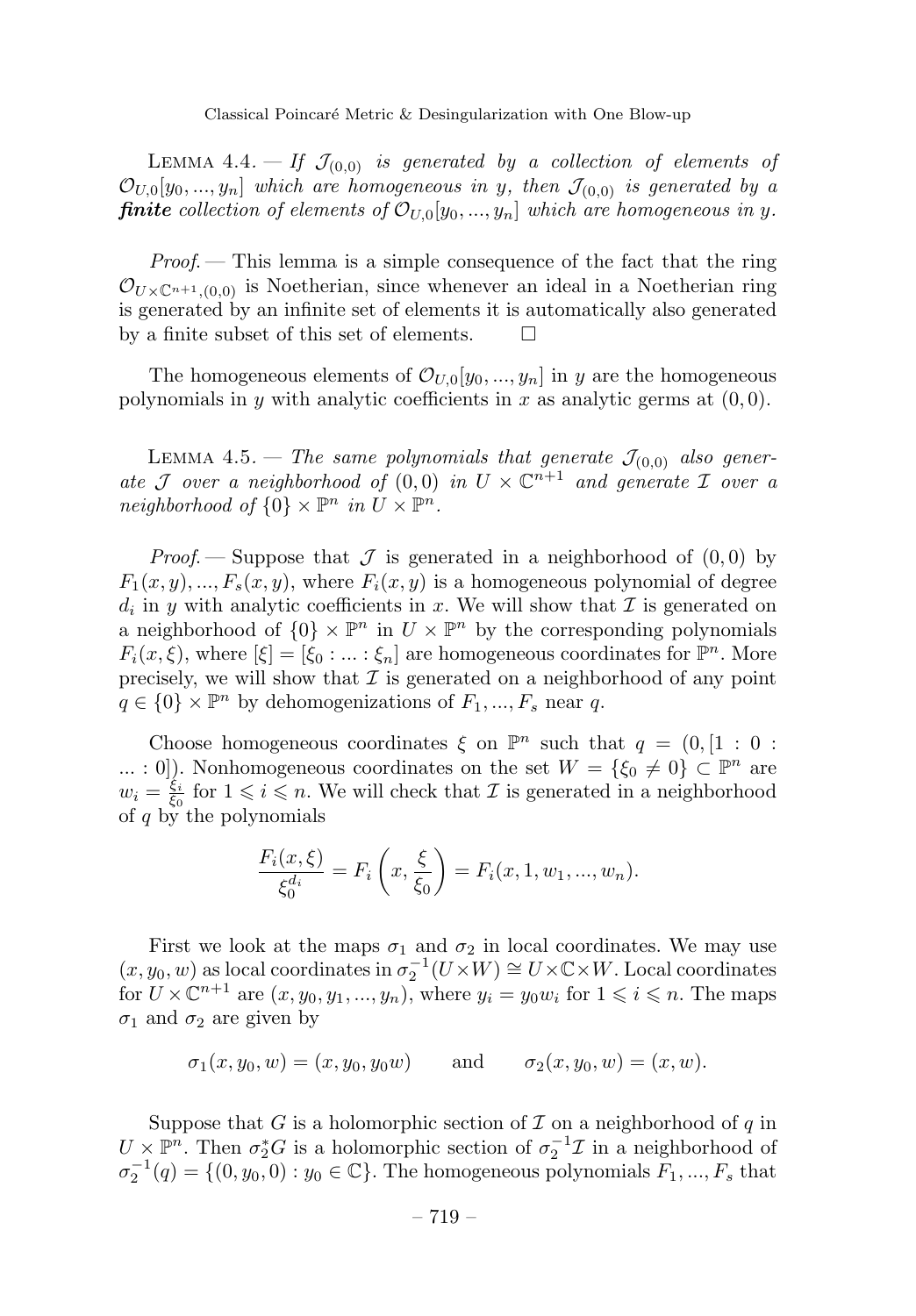generate  $\mathcal{J}_{(0,0)}$  also generate  $\mathcal{J} = \sigma_{1*}(\sigma_2^{-1}\mathcal{I})$  on a neighborhood of  $(0,0) \in$  $\tilde{U} \times \mathbb{C}^{n+1}$  (since  $\tilde{\mathcal{J}}$  is coherent, by the Direct Image Theorem), so their pullbacks  $\sigma_1^* F_1, ..., \sigma_1^* F_s$  generate  $\sigma_2^{-1} \mathcal{I}$  on a neighborhood of  $\sigma_1^{-1}(0,0) \in$  $U \times \tilde{\mathbb{C}}^{n+1}$ . In particular, there exist holomorphic functions  $A_1, ..., A_s$  on a neighborhood of the point  $(x = 0, y_0 = 0, w = 0)$  in  $U \times \tilde{C}^{n+1}$  such that

$$
\sigma_2^*G(x, y_0, w) = \sum_{i=1}^s A_i(x, y_0, w) \sigma_1^*F_i(x, y_0, w)
$$

on that neighborhood. But  $\sigma_2^*G(x, y_0, w) = G(x, w)$  is independent of the value of  $y_0$  and  $\sigma_1^* F_i(x, y_0, w) = F_i(x, y_0, y_0 w) = y_0^{d_i} F_i(x, 1, w)$  since  $F_i$  is homogeneous of degree *d<sup>i</sup>* in *y*. Therefore

$$
G(x, w) = \sum_{i=1}^{s} A_i(x, y_0, w) y_0^{d_i} F_i(x, 1, w).
$$

Choose some fixed nonzero value of  $y_0$ , close enough to 0 that  $(x, y_0, w)$  is in the domain of all the functions  $A_i$  for  $x$  and  $w$  close enough to 0. Define

$$
a_i(x, w) = A_i(x, y_0, w) y_0^{d_i}.
$$

Then

$$
G(x, w) = \sum_{i=1}^{s} a_i(x, w) F_i(x, 1, w).
$$

Since the functions  $a_i$  are holomorphic on a neighborhood of the point  $q =$  $(x = 0, w = 0)$ , and the functions  $F_i(x, 1, w)$  are the local dehomogenizations of the homogeneous polynomials  $F(x,\xi)$ , we are done.  $\square$ 

This completes the proof of Chow's Theorem for Ideals. We now show that the homogeneous polynomial generators of the ideal sheaf  $\mathcal I$  can be chosen to be of the same degree *d*, for large enough *d*.

COROLLARY 4.6. — Let *U* be an open neighborhood of  $\{0\}$  in  $\mathbb{C}^r$  and let *X* be an analytic subset of  $U \times \mathbb{P}^n$ . Let *I* be a coherent sheaf of ideals on *X*. Then (possibly after shrinking  $U$ ) there exists a positive integer  $d_0$ such that for all  $d \geq d_0$  the ideal  $\mathcal I$  is generated by a finite number of degree *d* homogeneous polynomials in homogeneous P*<sup>n</sup>*-coordinates with analytic coefficients in *U*-coordinates.

*Proof.* — As before, we may treat  $\mathcal I$  as a sheaf on  $U \times \mathbb P^n$ . By Chow's Theorem for Ideals, we may choose a finite collection of homogeneous polynomials generating  $I$ . We wish to show that we can choose homogeneous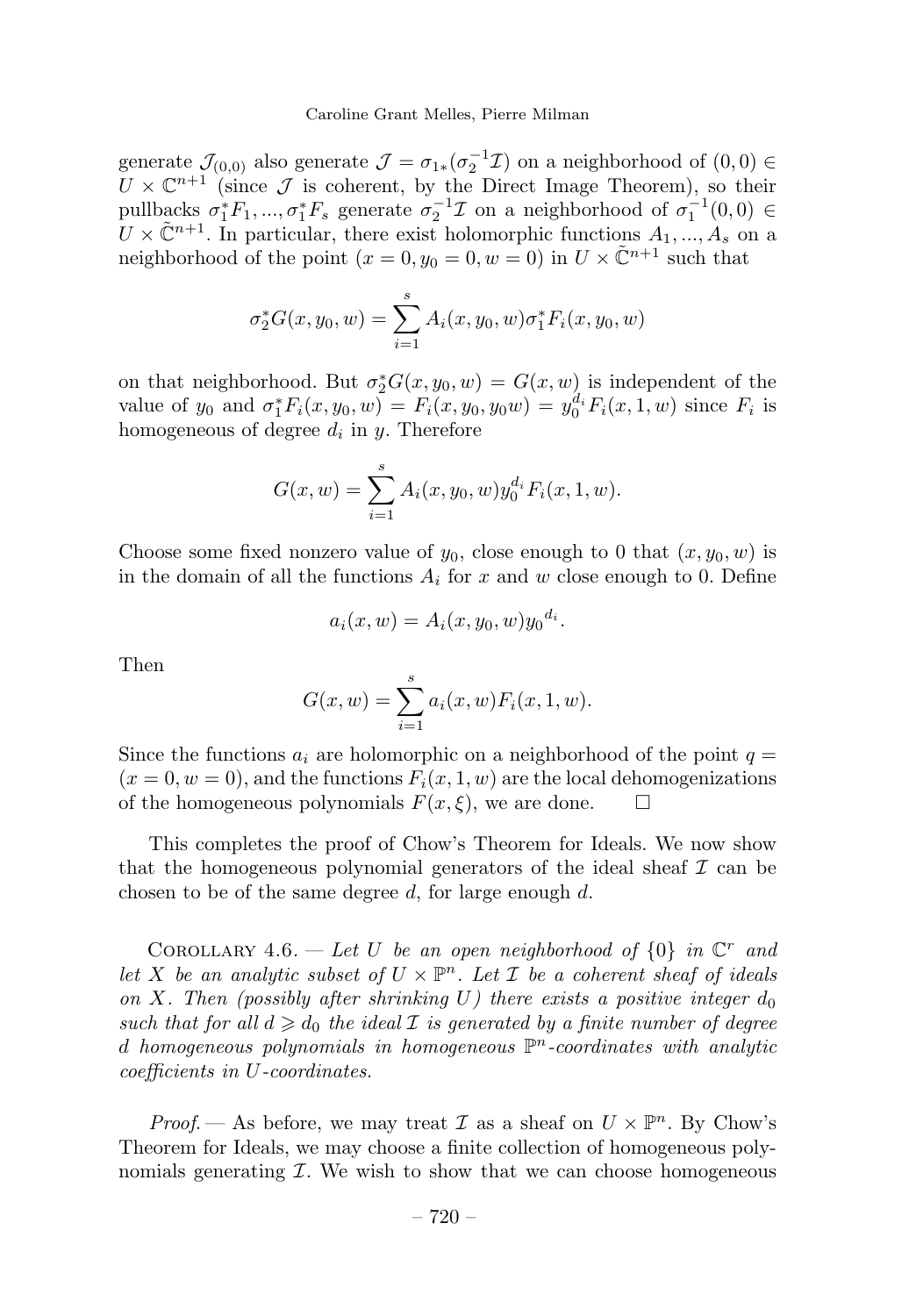polynomials which are all of the same degree. Suppose that  $F_1, ..., F_s$  are homogeneous polynomials of degrees  $d_1, ..., d_s$  generating  $\mathcal I$  on  $U \times \mathbb P^n$ . Let  $d_0$ be any integer at least as large as the largest of  $d_1, ..., d_s$ . Then replace each *F*<sup>*i*</sup> with the set of all  $\xi^{\alpha} F_i$  as  $\xi^{\alpha}$  runs through all degree  $d_0 - d_i$  monomials in homogeneous coordinates  $[\xi]=[\xi_0 : ... : \xi_n]$  on  $\mathbb{P}^n$ , i.e. use all monomials of the form  $\xi_0^{\alpha_0} \xi_1^{\alpha_1} \dots \xi_n^{\alpha_n}$  where  $\alpha_0 + \alpha_1 + \dots + \alpha_n = d_0 - d_i$ . At every point in  $U \times \mathbb{P}^n$ , the dehomogenizations of the polynomials  $\xi^{\alpha} F_i$  generate the same ideal as the dehomogenization of the polynomial  $F_i$ .  $\Box$ 

Degree *d* homogeneous polynomials on  $\mathbb{P}^n$  may be viewed as sections of  $\mathcal{O}(d)$ , the sheaf of holomorphic sections of the *d*th power of the hyperplane bundle on  $\mathbb{P}^n$ . By abuse of notation, we will also use  $\mathcal{O}(d)$  to refer to the corresponding sheaf on  $U \times \mathbb{P}^n$ , obtained by pullback from  $\mathbb{P}^n$  under the projection map  $U \times \mathbb{P}^n \to \mathbb{P}^n$ . If  $\mathcal I$  is a coherent sheaf of ideals on  $U \times \mathbb{P}^n$ , holomorphic sections of  $\mathcal{I}\otimes\mathcal{O}(d)$  may be represented by homogeneous polynomials of degree  $d$  in homogeneous  $\mathbb{P}^n$ -coordinates with analytic coefficients in *U*-coordinates, whose local dehomogenizations are sections of I.

We can thus restate Corollary 4.6 as follows.

COROLLARY 4.7. — Let *U* be an open neighborhood of  $\{0\}$  in  $\mathbb{C}^r$  and let *X* be an analytic subset of  $U \times \mathbb{P}^n$ . Let *I* be a coherent sheaf of ideals on *X*. Then (possibly after shrinking  $U$ ) there exists a positive integer  $d_0$  such that for all  $d \geq d_0$  the ideal  $\mathcal{I} \otimes \mathcal{O}(d)$  is generated by a finite number global sections on  $X \subset U \times \mathbb{P}^n$ .

#### **5. Chow's theorem for ideals and an application to blow-ups**

In this section we consider consider some consequences of Chow's Theorem for Ideals for blow-ups.

Consider a coherent sheaf of ideals  $\mathcal J$  on  $\tilde M$ . Corollary 4.7 tells us that if *U* is a small enough open set in *M* and *d* is a large enough positive integer, the sheaf  $\mathcal{J} \otimes \mathcal{O}(d)$  is generated by a finite number of global sections on  $U \subset U \times \mathbb{P}^{r-1}$ . Recall from section 3 that the restriction of  $\mathcal{O}(d)$  to *U* is just  $\mathcal{L}_{-E}^d$ , the sheaf of holomorphic sections of the *d*th power of the dual of the exceptional line bundle. From this observation and from Lemma 3.3, we have

$$
\mathcal{J}\otimes\mathcal{O}(d)\cong\mathcal{J}\otimes\mathcal{L}_{-E}^{d}\cong\mathcal{J}\mathcal{I}_{E}^{d}.
$$

COROLLARY 5.1. — Let  $\pi : \tilde{M} \to M$  be the blow-up of a complex manifold *M* along a coherent sheaf of ideals I and let *E* be the exceptional divisor of  $\pi$ . Let  $\mathcal I$  be a coherent sheaf of ideals on  $M$ . Then for each point  $p$  in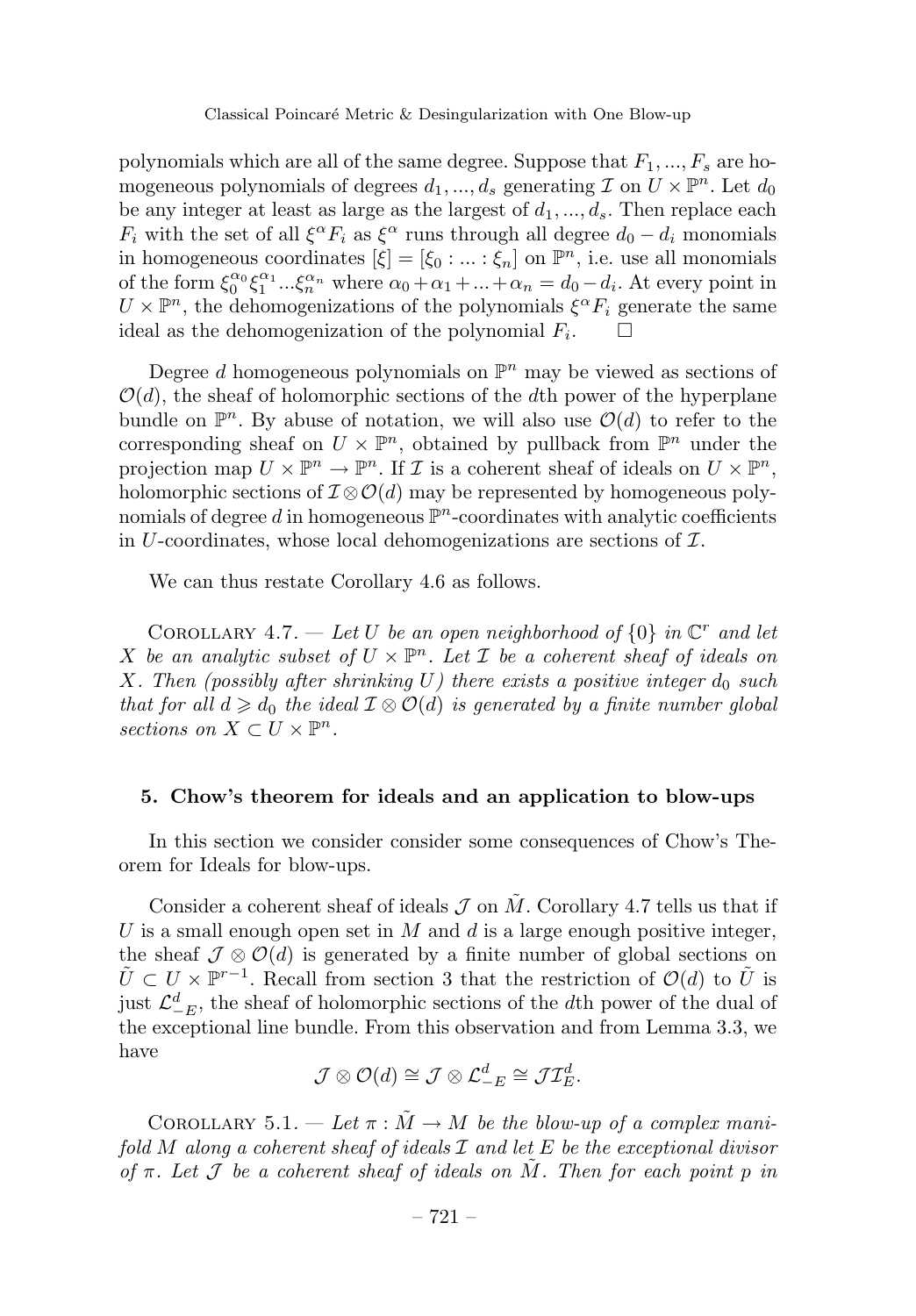*M* there exists a neighborhood *U* of *p* in *M*, an embedding of  $\tilde{U} = \pi^{-1}(U)$ into  $U \times \mathbb{P}^{r-1}$ , for some *r*, and an integer  $d_0$  such that the ideal  $\mathcal{JI}_E^d$  is generated by a finite number of global sections on  $\tilde{U}$  for all  $d \geq d_0$ .

*Proof.* — Construct an embedding  $\tilde{U} \hookrightarrow U \times \mathbb{P}^{r-1}$  using local generators of  $I$ , as usual. Then use Corollary 4.7 of Chow's Theorem for Ideals, with  $X = \tilde{U}$  and the coherent sheaf of ideals  $\mathcal{J} \mathcal{I}_{E}^{d}$  on  $\tilde{U}$ .

Alternatively, the existence of these global generators over  $\tilde{U}$  can be proved using the positivity of the line bundle  $L_E^{-1}$  along fibres of the map from *E* to its image in *M*, as in Hironaka and Rossi [HR], using results of Grauert. Except for the use of the Direct Image Theorem (for the blow-up map of  $U \times \mathbb{C}^{n+1}$  along the smooth center  $U \times \{0\}$ , our method is more explicit (cf. explicit calculations in the toric case in [GM2]).

We show not only that global sections exist on  $\tilde{U}$ , but how they are related to homogeneous polynomials in  $\mathbb{P}^{r-1}$ -coordinates generating *I* locally.

In the special case of compact projective manifolds, these constructions can be made global, using an ample line bundle on the original manifold.

Applying the previous corollary and noting that homogeneous polynomials on  $U \times \mathbb{P}^{r-1}$  determine hypersurfaces of  $\tilde{U}$ , we obtain the following.

COROLLARY 5.2. — Let  $\pi : \tilde{M} \to M$  be the blow-up of a complex manifold *M* along a coherent sheaf of ideals  $\mathcal I$  and let  $\mathcal J$  be a coherent sheaf of ideals on *M*˜ . Then for each point *p* in *M* there exists a neighborhood *U* of *p* in *M*, such that the complex space  $V(\mathcal{J})$  determined by  $\mathcal{J}$  is cut out by a finite number of hypersurfaces in  $\tilde{U} = \pi^{-1}(U)$ . In particular, if *C* is a smooth center in *M* and  $\mathcal{J} = \mathcal{I}_C$ , then *C* is cut out by hypersurfaces, not only locally in  $M$ , but over the pre-images  $U$  of small open sets  $U$  in  $M$ .

The next corollary will be instrumental in constructing single-step blowups. This result is proved in [HR] by other methods.

COROLLARY 5.3. — Let  $\pi : \tilde{M} \to M$  be the blow-up of a **compact** complex manifold *M* along a coherent sheaf of ideals I and let *E* be the exceptional divisor of  $\pi$ . Let  $\mathcal J$  be a coherent sheaf of ideals on  $M$ . Then there exists an integer *d*<sup>0</sup> such that

$$
\pi^{-1}\pi_*({\mathcal J}\mathcal I^d_E)={\mathcal J}\mathcal I^d_E
$$

for all  $d \geqslant d_0$ .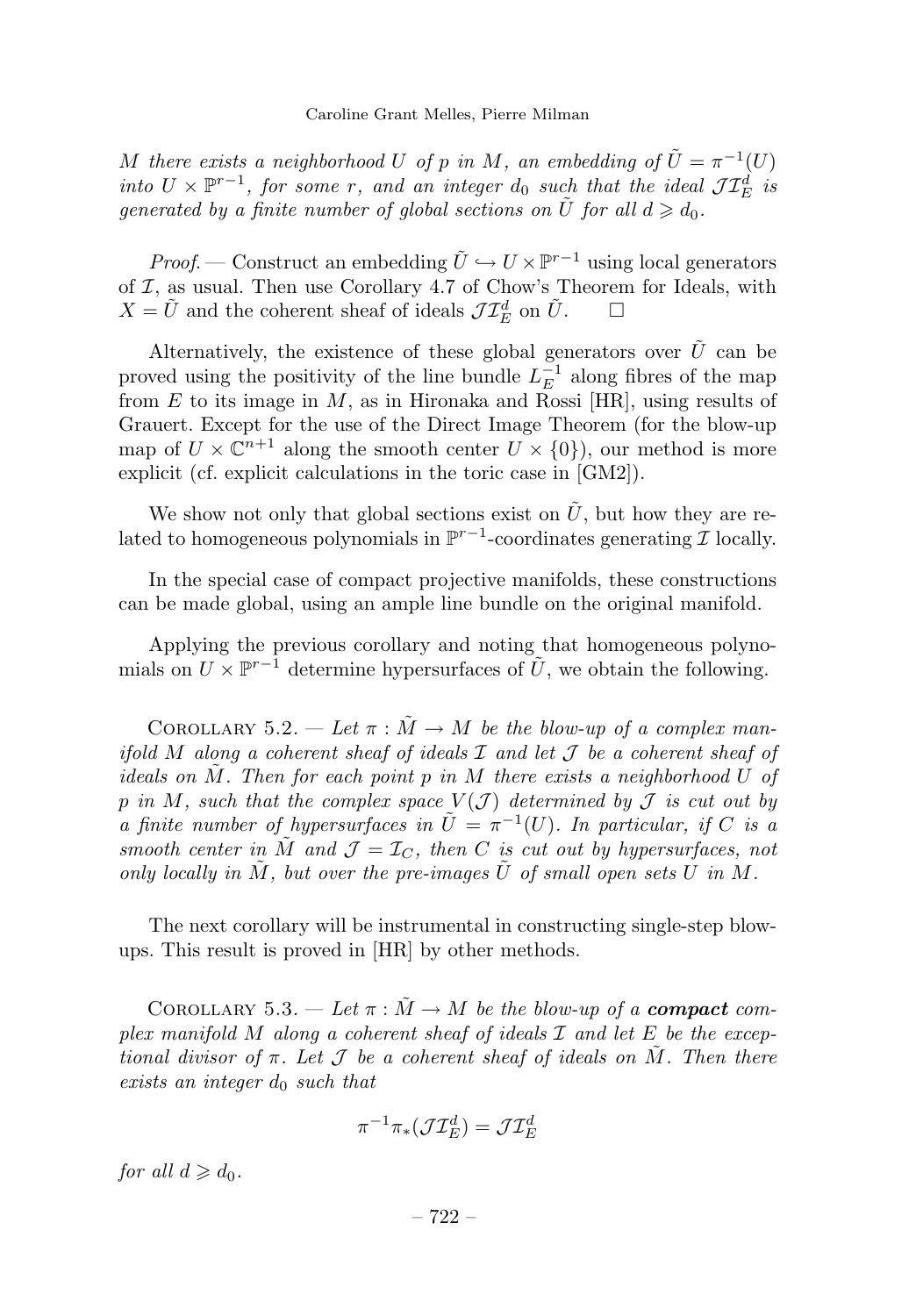#### Classical Poincaré Metric & Desingularization with One Blow-up

 $Proof.$  By compactness it is enough to prove the statement locally over neighborhoods of points in *M*. By Corollary 5.1, for each point *p* in *M* there exists a neighborhood  $U$ , an embedding  $\tilde{U} \hookrightarrow U \times \tilde{\mathbb{P}}^{r-1}$ , for some  $r$ , and an integer  $d_0$  such that  $\mathcal{JI}_E^d$  is generated by a finite number of global sections on *U*, for  $d \geq d_0$ . These sections are holomorphic functions, vanishing on *E* for *d >* 0. By the Riemann Extension Theorem, they determine holomorphic functions on *U*. These functions on *U* generate  $\pi_*(\mathcal{JI}_E^d)$  and their pullbacks to  $\tilde{U}$  generate  $\pi^{-1}\pi_*(\mathcal{J}\mathcal{I}_E^d)$ . Therefore  $\pi^{-1}\pi_*(\mathcal{J}\mathcal{I}_E^d) = \mathcal{J}\mathcal{I}_E^d$ .

Remark 5.4. — Using local coordinates and local generators of  $\mathcal{I}$ , we can describe more concretely the relationship between homogeneous polynomials generating  $\mathcal{J}$  over  $\tilde{U}$  and holomorphic functions generating  $\mathcal{JI}_{E}^{d}$  over  $\tilde{U}$ .

Since  $\mathcal I$  is coherent,  $\mathcal I$  is generated by a finite collection of holomorphic functions  $f_1, ..., f_r$  on *U*, for *U* small enough. Let *z* represent *U*-coordinates and  $[\xi]=[\xi_1 : ... : \xi_r]$  homogeneous  $\mathbb{P}^{r-1}$ -coordinates. By Chow's Theorem for Ideals,  $J$  is generated by a finite collection of homogeneous polynomials  $F(z,\xi)$  (homogeneous in  $\xi$  and analytic in *z*). The ideal sheaf  $\mathcal{I}_E$  of the exceptional divisor is generated by the pullbacks of  $f_1, ..., f_r$  to U. For simplicity we will also refer to these pullbacks as  $f_1, ..., f_r$ . The sheaf  $\mathcal{I}_E^d$  is generated by all monomials of degree *d* in  $f_1, ..., f_r$ . The sheaf  $\mathcal{JI}_E^d$  is generated by all products of the form  $f^{\alpha}F(z,\xi)$ , where  $f^{\alpha}$  represents a degree *d* monomial in  $f_1, ..., f_r$ . The function  $F(z, \xi)$  is of the form

$$
F(z,\xi) = \sum_{\beta} c_{\beta}(z)\xi^{\beta}
$$

where  $\xi^{\beta}$  is a monomial of degree *d* in  $\xi_1, ..., \xi_r$  and  $c_{\beta}(z)$  is a holomorphic function of *z*. Then

$$
f^{\alpha}F(z,\xi) = \sum_{\beta} c_{\beta}(z)\xi^{\beta}f^{\alpha}
$$
  
= 
$$
\sum_{\beta} c_{\beta}(z)\xi^{\alpha}f^{\beta}
$$
 since  $f_i\xi_j = f_j\xi_i$ .

Thus

$$
f^{\alpha}F(z,\xi) = \xi^{\alpha}F(z,f).
$$

The sheaf  $\mathcal{JI}_{E}^{d}$  is generated by all such products as  $\xi^{\alpha}$  ranges over all degree *d* monomials in  $\xi_1, ..., \xi_r$ . Since these monomials in  $\xi$  cannot all be zero simultaneously, the collection  $\{\xi^{\alpha}F(z,f)\}_\alpha$  is generated by  $F(z,f)$ .

We now see explicitly the holomorphic generators of  $\mathcal{JI}_{E}^{d}$  described in the previous corollary - they are the functions  $F(z, f)$ . These functions are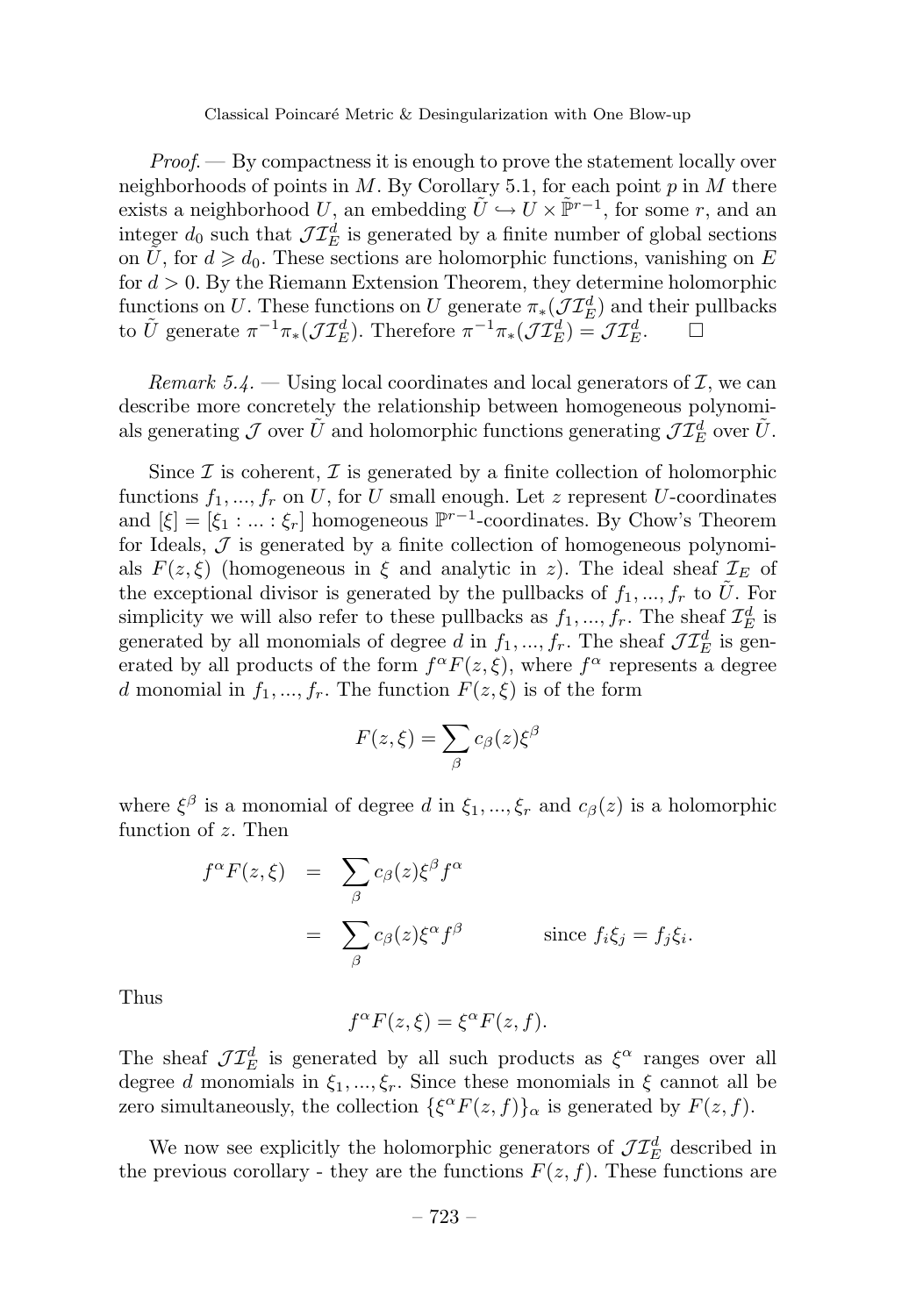holomorphic on  $\tilde{U}$  and vanish on *E* for  $d > 0$ , so they define holomorphic functions on *U*. As functions on *U*, they generate  $\pi_*(\mathcal{JI}_E^d)$ . Their pullbacks to  $\tilde{U}$  generate  $\pi^{-1}\pi_*(\mathcal{J}\mathcal{I}_E^d)$  and are once again the functions  $F(z, f)$ .

EXAMPLE 5.5. — Let  $\mathcal I$  be ideal sheaf of the origin in  $\mathbb C^3$  (i.e.  $V(\mathcal I)$ )  $C = \{Z_1 = Z_2 = Z_3 = 0\}$ , let  $\pi : \tilde{C}^3 \to \mathbb{C}^3$  be the blow-up along *I*, and let  $E = \pi^{-1}(C)$  be the exceptional divisor. Let  $\mathcal J$  be the ideal on  $\tilde{\mathbb C}^3$ generated by the homogeneous polynomial  $\xi_1 \xi_2 - \xi_3^2$ . Let  $F(Z) = Z_1 Z_2 - Z_3^2$ be the corresponding polynomial on  $\mathbb{C}^3$ . Then  $\pi^* F$  is a holomorphic section of  $\mathcal{J}\mathcal{I}_{E}^{2}$ . We have

$$
\mathcal{J} \supset \mathcal{J}\mathcal{I}_E \supset \mathcal{J}\mathcal{I}_E^2 \supset ...
$$

and

$$
\pi^{-1}\pi_*({\mathcal J}\mathcal I^d_E)=\left\{\begin{matrix} {\mathcal J}\mathcal I^2_E & d<2\\ {\mathcal J}\mathcal I^d_E & d\geqslant 2.\end{matrix}\right.
$$

Note that although we refer to  $\xi_1 \xi_2 - \xi_3^2$  as a generator of  $\mathcal{J}$ , it is not a function on  $\tilde{\mathbb{C}}^3$ . If *U* is any neighborhood of 0 in  $\mathbb{C}^3$ , the only nonzero holomorphic sections of  $\mathcal J$  on  $\tilde U = \pi^{-1}(U)$  are those generated by homogeneous polynomials of degree at least 2, which must be vanishing on *E* to degree at least 2.

Once again, the next result is proved by other methods in [HR]. In the algebraic setting it could be proved using ample line bundles. We restrict ourselves to the case in which the blow-up  $\tilde{M}$  is smooth, since this is the only case we require and since we have defined the blow-up of  $\tilde{M}$  along  $\mathcal J$ only in the case in which  $\tilde{M}$  is smooth.

COROLLARY 5.6. — Let  $\pi : \tilde{M} \to M$  be the blow-up of a compact complex manifold along a coherent sheaf of ideals I such that *M*˜ is smooth, and let *E* be the exceptional divisor of  $\pi$ . Let  $\mathcal J$  be a coherent sheaf of ideals on  $\tilde{M}$ . Then there exists an integer  $d_0$  such that the blow-up of  $\tilde{M}$  along  $\mathcal J$  is isomorphic to the blow-up of  $\tilde{M}$  along  $\pi^{-1}\pi_*(\mathcal{J}\mathcal{I}_E^d)$  for all  $d \geqslant d_0$ .

*Proof.* — By Corollary 5.3 there exists a  $d_0$  such that  $\pi^{-1}\pi_*(\mathcal{JI}_E^d)$  $J\mathcal{I}_{E}^{d}$  for all  $d \geqslant d_0$ . By Lemma 3.4, the blow-up along  $J$  is isomorphic to the blow-up along  $\mathcal{JI}_{E}^{d}$ .  $\square$ 

The direct image of a product is not always the product of the direct images. In the next lemma we give a condition under which products of ideal sheaves behave well under direct images of blow-up maps.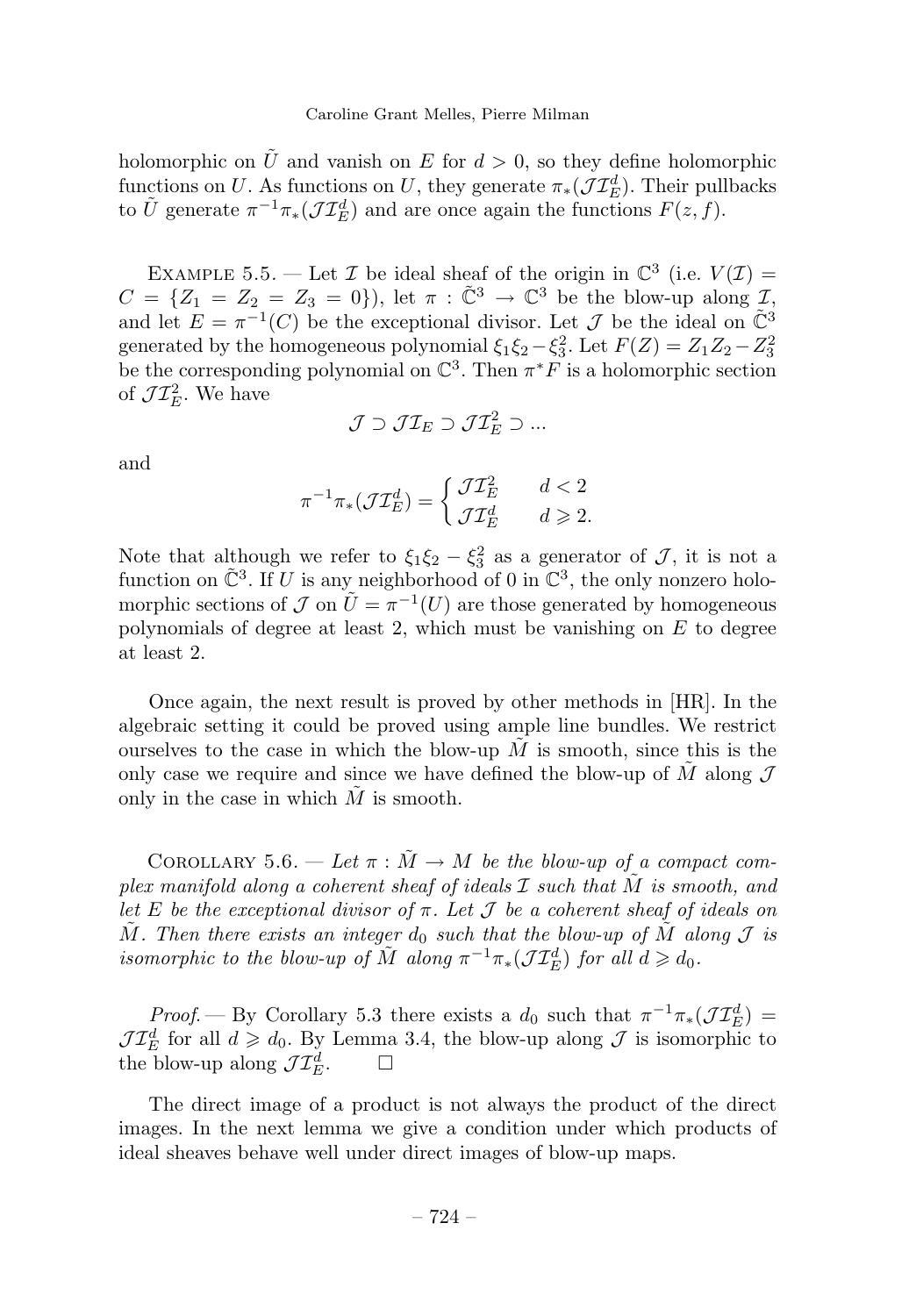LEMMA 5.7. — Let  $\pi : \tilde{M} \to M$  be the blow-up of a compact complex manifold *M* along a coherent sheaf of ideals I and let *E* be the exceptional divisor. Let  $\mathcal{J}_1$  and  $\mathcal{J}_2$  be coherent sheaves of ideals on  $\tilde{M}$ . Then for  $d_1$  and *d*<sup>2</sup> large enough,

$$
\pi_*(\mathcal{J}_1\mathcal{J}_2\mathcal{I}_E^{d_1+d_2})=\pi_*(\mathcal{J}_1\mathcal{I}_E^{d_1})\pi_*(\mathcal{J}_2\mathcal{I}_E^{d_2}).
$$

*Proof.* — Since  $M$  is compact, it is enough to prove the lemma locally, on a blow-up  $\pi : \tilde{U} \to U$  of an open set *U*. We use the notation of remark 5.4 above. By Corollary 4.6, if  $\mathcal{J}$  is a coherent sheaf of ideals on  $\tilde{U}$ , then for *d* large enough and possibly after shrinking U, the ideal  $\mathcal{J}$  is generated on  $\tilde{U}$  ⊂ *U* ×  $\mathbb{P}^{r-1}$  by a finite number of degree *d* homogeneous polynomials  $F(z,\xi)$  in homogeneous coordinates  $\xi$  on  $\mathbb{P}^{r-1}$ . As was shown in remark 5.4, the functions  $F(z, f)$  generate the direct image  $\pi_*(\mathcal{J}\mathcal{I}_{E}^d)$ .

If a finite collection  $\{F(z,\xi)\}\$  of degree  $d_1$  polynomials generates  $\mathcal{J}_1$  and a finite collection  $\{G(z,\xi)\}\$  of degree  $d_2$  polynomials generates  $\mathcal{J}_2$ , then the collection  $\{F(z, f)\}$  generates  $\pi_*(\mathcal{J}_1\mathcal{I}_E^{d_1})$  and the collection  $\{G(z, f)\}$ generates  $\pi_*(\mathcal{J}_2 \mathcal{I}_{E}^{d_2})$ . The collection of all products  $F(z, f)G(z, f)$  generates  $\pi_*(\mathcal{J}_1\mathcal{I}_E^{d_1})\pi_*(\mathcal{J}_2\mathcal{I}_E^{d_2})$ . Similarly, the collection of all products  $F(z,\xi)G(z,\xi)$ generates  $\mathcal{J}_1 \mathcal{J}_2$ , and since these products are degree  $d_1 + d_2$  homogeneous polynomials in  $\xi$ , the collection of all products  $F(z, f)G(z, f)$  generates  $\pi_*(\mathcal{J}_1\mathcal{J}_2\mathcal{I}_E^{d_1+d_2})$ . Thus

$$
\pi_*(\mathcal{J}_1 \mathcal{J}_2 \mathcal{I}_E^{d_1+d_2}) = \pi_*(\mathcal{J}_1 \mathcal{I}_E^{d_1}) \pi_*(\mathcal{J}_2 \mathcal{I}_E^{d_2}). \square
$$

*Remark*  $5.8$ .  $-$  To see that the direct image of a product is not always the product of the direct images, we refer to Example 5.5. In that example, we described a sheaf of ideals  $\mathcal J$  on  $\tilde{\mathbb{C}}^3$  generated by a degree 2 homogeneous polynomial and such that

$$
\pi^{-1}\pi_*({\mathcal J}\mathcal I^d_E)=\left\{\begin{matrix} {\mathcal J}\mathcal I^2_E & d<2\\ {\mathcal J}\mathcal I^d_E & d\geqslant 2. \end{matrix}\right.
$$

Suppose that 
$$
\pi_*(\mathcal{J}\mathcal{I}_E^d) = (\pi_*\mathcal{J})(\pi_*\mathcal{I}_E^d)
$$
. Then  
\n
$$
\pi^{-1}\pi_*(\mathcal{J}\mathcal{I}_E) = (\pi^{-1}\pi_*\mathcal{J})(\pi^{-1}\pi_*\mathcal{I}_E) \qquad \text{by Lemma 2.15}
$$
\n
$$
= (\mathcal{J}\mathcal{I}_E^2)\mathcal{I}_E
$$
\n
$$
= \mathcal{J}\mathcal{I}_E^3
$$

which is impossible since

$$
\pi^{-1}\pi_*({\mathcal J}\mathcal I_E)=\ {\mathcal J}\mathcal I_E^2
$$

by the example.

– 725 –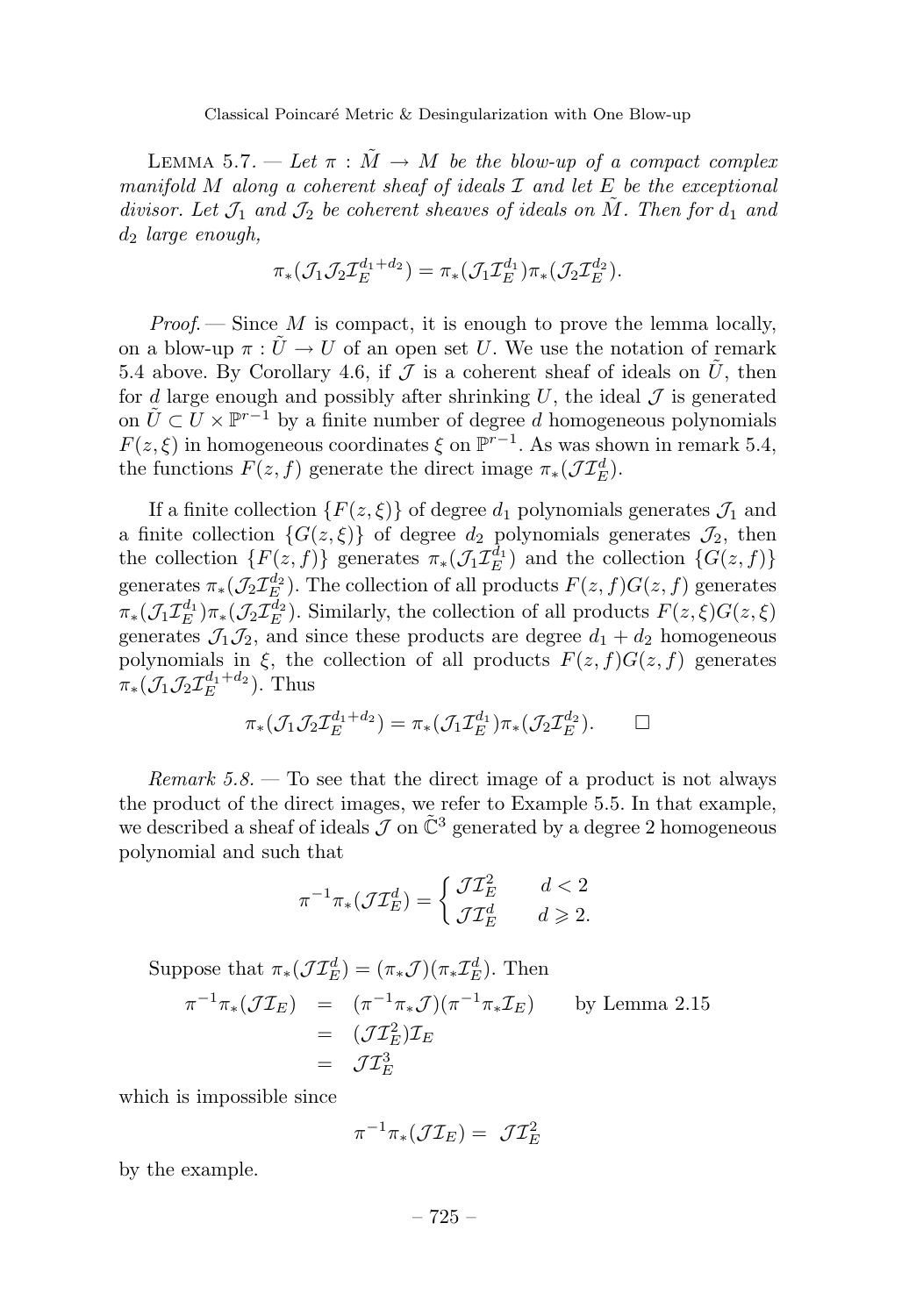# **Appendix 5.A: A valuation criterion of Lejeune - Teissier**

In the remainder of this section we provide, as an illustration of the methods developed in sections 4 and 5, a simple constructive proof of the following variant of the 'valuation criterion' due to M. Lejeune and B. Teissier  $[LT]$ .

THEOREM  $5.A.1.$  — Let  $M$  be a complex manifold and let a be a point in *M*. For any ideal *J* in  $\mathcal{O}_{M,a}$  the following 'closures' of *J* coincide:

 $(1)$  the 'arc-closure'  $J^{arc} := \{f : \text{for any arc } \gamma(t) \text{ or } d_t J(\gamma(t)) \leq \text{ord}_t f(\gamma(t))\}.$ 

(2) the integral closure  $\overline{J} := \{f : f \cdot N \subset J \cdot N \text{ for a finite } \mathcal{O}_{M,a} \text{-module} \}$  $N$ } = { $f : f<sup>m</sup> + \sum_j c_j f<sup>m-j</sup> = 0$ , for some  $c_j \in (J)<sup>j</sup>, j = 1, ..., m$  }.

(3) the set  $J_{\pi} := \pi_*(\pi^{-1}J)$ , where  $\pi : \tilde{M} \to (M, a)$  is any desingularization of *J*, i.e.  $\pi$  is a composite of blow-ups with smooth centers and  $\pi^{-1}J$  is a normal crossings divisor on M.

(4) the set  $J^{\phi} := \{ f \in \mathcal{O}_{M,a} : \phi^* f \in \phi^{-1} J \}$ , where  $\phi : \tilde{M} \to (M, a)$  is any proper dominating morphism from a smooth source  $\tilde{M}$ , such that  $\phi^{-1}J$  is a normal crossings divisor on M.

Moreover, assuming that  $\mathcal J$  is a coherent sheaf of ideals in  $\mathcal O_M$  and  $K$  is a compact set in  $M$ , we construct 'explicitly' a coherent sheaf of ideals  $N$  in  $\mathcal{O}_M$ , such that for any  $a \in K$  and  $f$  in the stalk  $J_\pi$  at  $a$  of  $\mathcal{J}_\pi = \pi_*(\pi^{-1}\mathcal{J})$ from (3) above, the inclusion  $f \cdot N \subset J \cdot N$  holds (as in (2) above), with *J* and  $N$  being the stalks at a of  $\mathcal J$  and  $\mathcal N$ .

*Proof.* — Obviously  $\overline{J} \subset J^{arc} \subset J_{\pi}$ . (Note that  $J_{\pi} = J^{\pi}$ .) We will now show that  $J^{arc} = J^{\phi}$ . The ideal  $\phi^{-1}J$  is generated by  $\phi^*g$  for  $g \in J$  and all arcs  $\gamma$  in  $(M, a)$  are the images of the arcs  $\tilde{\gamma}$  in  $\tilde{M}$ . Therefore  $f \in J^{arc}$ if and only if  $\phi^* f \in (\phi^{-1} J)_b^{arc}$  for all  $b \in \phi^{-1}(a)$ . Assuming  $\phi^{-1} J$  is a normal crossings divisor on  $\tilde{M}$ , it follows that  $(\phi^{-1}J)^{arc}_{b} = (\phi^{-1}J)_{b}$  for all  $b \in \phi^{-1}(a)$ . Therefore  $f \in J^{arc}$  if and only if  $\phi^* f \in \phi^{-1}J$ , as required in (4).

It remains to show that  $J_{\pi} \subset \overline{J}$ . This inclusion follows directly from Lemma 5.A.2 below applied inductively on the number of blow-ups, similarly to the application of sections 4 and 5 in section 6.

The last statement of the theorem also follows from Lemma 5.A.2 (see Remarks 5.A.3 below).  $\square$ 

LEMMA  $5.A.2$  — Let U be a coordinate chart in a complex manifold. Let  $\sigma : \tilde{U} \to U$  be a blow-up with smooth center *C* of codimension *r*, let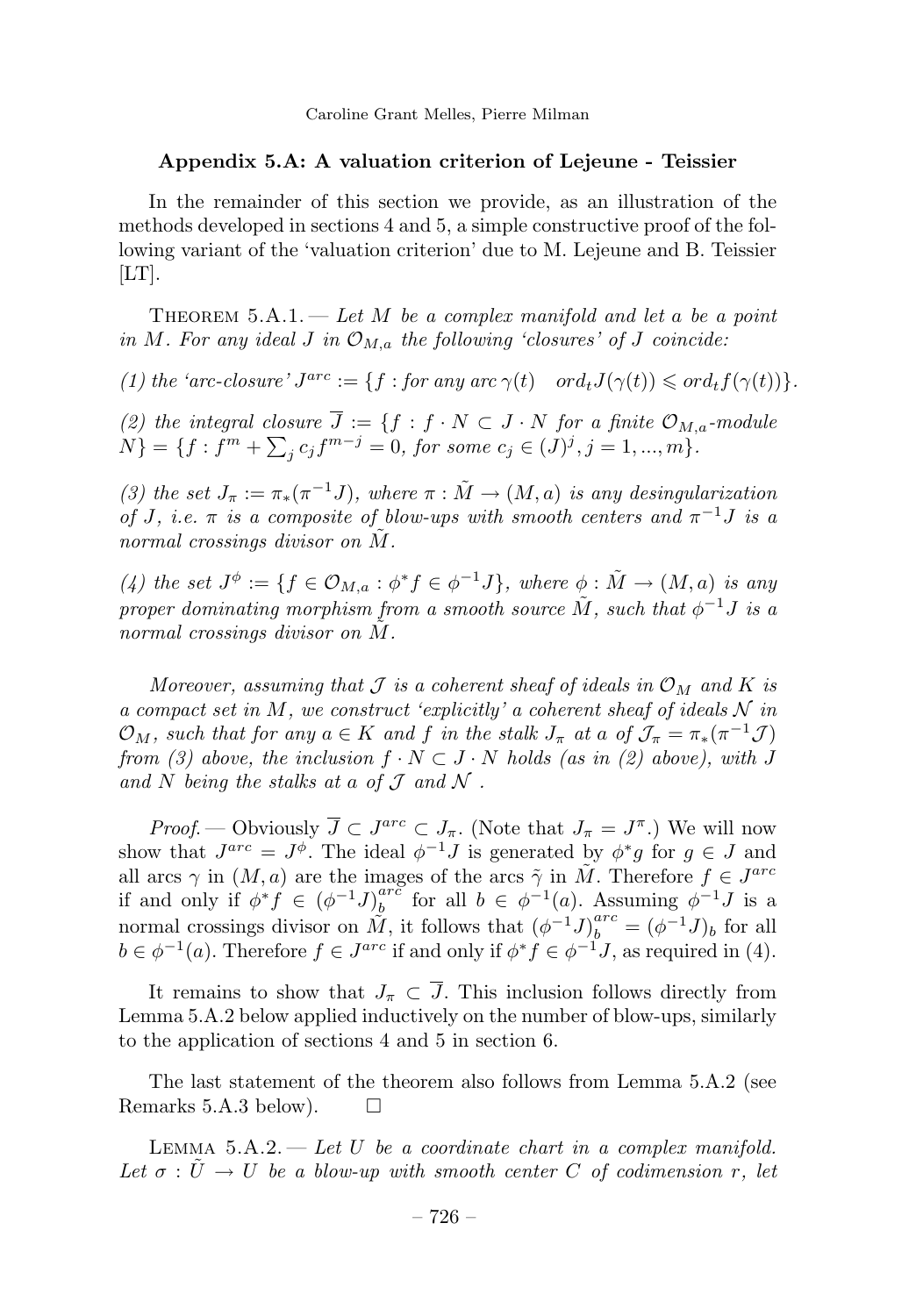*b* be a point in *U*, let  $h \in O_{U,b}$  and set  $\tilde{h} = \sigma^* h$ . Let  $E = \sigma^{-1} C$  be the exceptional divisor, and let  $\mathcal{I}_C \subset \mathcal{O}_U$  and  $\mathcal{I}_E \subset \mathcal{O}_{\tilde{U}}$  be the coherent sheaves of ideals corresponding to *C* and *E*, respectively. Suppose that there are coherent sheaves of ideals  $\mathcal{I} \subset \mathcal{O}_U$ ,  $\tilde{\mathcal{N}} \subset \mathcal{O}_{\tilde{U}}$ , and  $\tilde{\mathcal{I}} = \sigma^{-1}\mathcal{I}$ , such that in germs at the points of  $\sigma^{-1}(b)$  the inclusion  $\tilde{h} \cdot \tilde{\mathcal{N}} \subset \tilde{\mathcal{I}} \cdot \tilde{\mathcal{N}}$  holds (our main inductive assumption). Then in germs at *b* the inclusion  $h \cdot \mathcal{N} \subset \mathcal{I} \cdot \mathcal{N}$  holds, where  $\mathcal{N} = \sigma_*(\tilde{\mathcal{N}} \cdot \mathcal{I}_E^s) \cdot \mathcal{I}_C^m$  and *s* and *m* are large enough integers.

REMARKS 5.A.3.. — (a) Assuming  $g \in J_{\pi} \subset \mathcal{O}_{M,a}$ , for a desingularization map  $\pi$ , we take the element *h* in Lemma 5.A.2 to be the appropriate pullback of *g*, which is therefore well defined at all points *b* of the respective inverse image of *a*, and also is well defined as a germ of a 'global' section at the whole inverse image of  $a \in M$ . Respectively there is a 'global' version of Lemma 5.A.2, i.e. replacing a single point *b* by the whole appropriate inverse image of  $a \in M$ . The version of Lemma 5.A.2 as stated above and proved below implies this 'global' version by a compactness argument (as in 5.3) and a choice of sufficiently large *s* and *m*. It is this 'global' version that we apply (see (b) below) inductively to conclude that  $g \in \overline{J}$ , as required.

(b) Suppose that  $\mathcal J$  is a coherent sheaf of ideals on a neighborhood of  $a \in \mathcal{O}_M$  such that *J* is the stalk of *J* at *a*. Note that if *h* and *I* are the pullbacks of the original *g* and  $\mathcal J$  to the level preceding the blow-up  $\sigma$  in the desingularization 'tower' in (3), we then may continue the inductive process of 'descent' (one blow-up down in the desingularization 'tower') with  $\mathcal N$  in the place of  $\widetilde{\mathcal{N}}$ . Starting with  $\mathcal{I}_0 := \pi^{-1} \mathcal{J}$ , the equality  $\mathcal{I}_0 = \mathcal{I}_0^{arc}$  is direct and easy, which allows us to start the inductive process. We have  $\tilde{\mathcal{N}}_0 = \mathcal{O}_{\tilde{M}}$ and  $\pi^* g \in \mathcal{I}_0$  in germs at points of  $\pi^{-1}(a)$  at this top level.

*Proof of Lemma*. — The claim of Lemma 5.A.2. is in terms of germs in  $O_{U,b}$ , which allows to assume in the proof below that  $U$  is a coordinate chart such that  $\mathcal{I}_C$  is generated over  $\mathcal{O}_U$  by functions  $f_1, ..., f_r$ . Let *z* represent *U*-coordinates and let  $\xi$  represent homogeneous  $\mathbb{P}^{r-1}$ -coordinates.

The blow-up  $\sigma : \tilde{U} \to U$  is a composite of an inclusion  $i : \tilde{U} \hookrightarrow U \times \mathbb{P}^{r-1}$ and the natural projection  $p: U \times \mathbb{P}^{r-1} \to U$ . Below we freely identify  $g \in \mathcal{O}_U$  and  $p^*g \in \mathcal{O}_{U \times \mathbb{P}^{r-1}}$  as functions independent of variables along P*<sup>r</sup>*−<sup>1</sup> and via this natural convention (and by a slight abuse of notation) write *g* for  $p^*g$ , e.g.  $h = h$ . Similarly, *I* as a subset of  $\mathcal{O}_{U\times\mathbb{P}^{r-1}}$  stands for  $\{p^*g : g \in \mathcal{I}\}.$ 

We can view our sheaves of ideals on  $\tilde{U}$  as sheaves of ideals on  $U \times$  $\mathbb{P}^{r-1}$ , generated by the generators of the sheaves on  $\tilde{U}$  plus the generators  $\tilde{G}_{ij}(z,\xi) = f_j(z)\xi_i - f_i(z)\xi_j$  of the ideal  $\mathcal{I}_{\tilde{U}}$  on  $U \times \mathbb{P}^{r-1}$  [cf. 5.4], e.g.  $\tilde{\mathcal{I}}$  in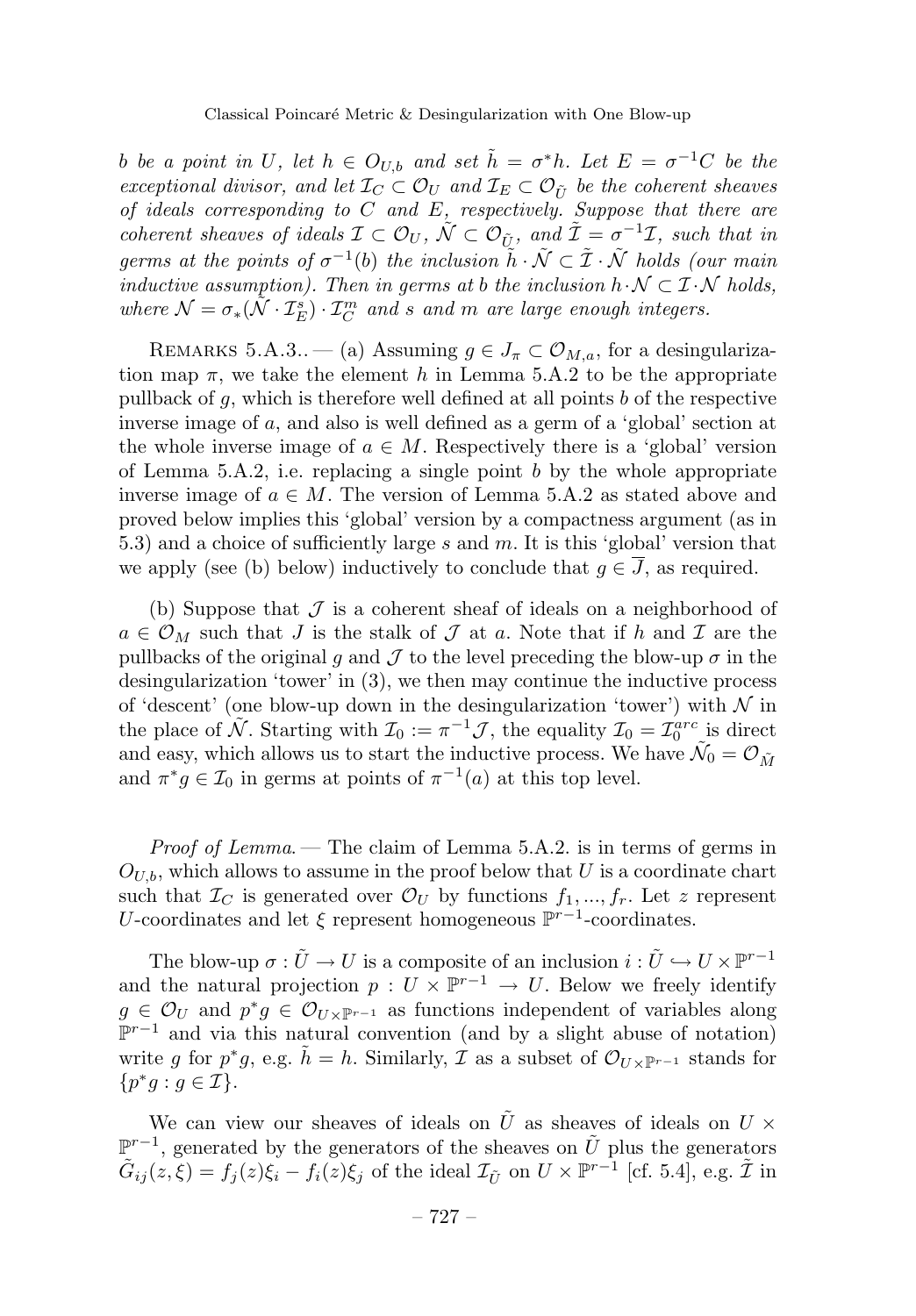$\mathcal{O}_{U\times\mathbb{P}^{r-1}}$  is generated by  $\mathcal I$  and  $\tilde G_{ij}$ 's. Multiplying our main assumption of  $\mathcal{L}_{\mathcal{E}}^{\mathcal{S}}$  gives  $\tilde{h} \cdot \tilde{\mathcal{N}} \cdot \mathcal{I}_{E}^{\mathcal{S}} \subset \tilde{\mathcal{I}} \cdot \tilde{\mathcal{N}} \cdot \mathcal{I}_{E}^{\mathcal{S}}$  (in  $\mathcal{O}_{U \times \mathbb{P}^{r-1}}$  modulo the ideal  $\mathcal{I}_{\tilde{U}}$ of  $\tilde{U}$ ). By Theorem 4.1, we may assume that the ideals  $\tilde{\mathcal{N}} \cdot \mathcal{I}_E^s$  and  $\tilde{\mathcal{I}} \cdot \tilde{\mathcal{N}} \cdot \mathcal{I}_E^s$ on  $\tilde{U}$  are generated by finite collections of homogeneous-in- $\xi$  polynomials  ${H<sub>i</sub>(z, \xi)}$  and  ${G<sub>k</sub>(z, \xi)}$ , respectively, of the same degree  $d = s$  (as in 4.6) and 4.7), with analytic coefficients in *U*-coordinates *z*. The validity of the latter is the only meaning of '*s* is large enough' in the assumptions. When we view these sheaves of ideals as sheaves on  $U \times \mathbb{P}^{r-1}$ , we include the additional generators  $\tilde{G}_{ij}$ , as described above.

Recall from the end of the proof of 4.6, that if we start with a collection of homogeneous generators of differing degrees, we may obtain a collection of homogeneous generators which are all of the same degree by multiplying by suitable monomials in *ξ*. Thus, we may assume that the generators  ${\{\hat{G}_k(z,\xi)\}}$  of the ideal  $\tilde{\mathcal{I}} \cdot \tilde{\mathcal{N}} \cdot \mathcal{I}_E^s$  in  $\mathcal{O}_{U \times \mathbb{P}^{r-1}}$  (modulo  $\mathcal{I}_{\tilde{U}})$  are products of generators of  $\mathcal I$  (functions of  $z$  only) times generators of  $\tilde{\mathcal N}\cdot{\mathcal I}_E^s$  (homogeneous in  $\xi$  by 4.1) times suitable monomials in  $\xi$ . This allows us to 'view' our main assumption in  $\mathcal{O}_{U\times\mathbb{P}^{r-1}}$  as follows. Pick any  $H_i$  and let  $H = h \cdot H_i$ . Then our main assumption means that *H* is in the ideal generated by the  $G_k$ 's (and  $\tilde{G}_{ij}$ 's) over  $\mathcal{O}_{U\times\mathbb{P}^{r-1}}$  (in stalks at the points of  $U\times\mathbb{P}^{r-1}$ ).

Now consider a point *c* in the coordinate chart  $V_i = \{\xi_i \neq 0\} \subset \mathbb{P}^{r-1}$ . Set  $\xi_i = 1$  and let  $(y_1, ..., y_{r-1})$  represent the  $r-1$  entries of  $\xi$  other than  $\xi_i$  on  $V_i \cong \mathbb{C}^{r-1}$ . Let  $H'(z, y)$ ,  $G'_k(z, y)$ , and  $\tilde{G}'_{ij}(z, y)$  be the restrictions of *H*,  $G_k$ , and  $\tilde{G}_{ij}$ , respectively, to the chart  $U_i = U \times V_i$ . Then there exist elements  $A_{k,c}$  and  $B_{ij,c}$  in the local analytic ring on  $U_i$  at the point  $(b, c)$ such that

$$
H' = \sum_{k} A_{k,c} G'_{k} + \sum_{ij} B_{ij,c} \tilde{G}'_{ij}.
$$

We will show that the coefficients  $A_{k,c}$  and  $B_{ij,c}$  may actually be chosen to be quotients of polynomials in *y* with analytic coefficients in *z*, with common denominators  $D'_{c}$ , depending on  $c$ , which do not vanish at the point  $(b, c)$ . The proof is by a standard application of Krull's Theorem: given a noetherian ring *A* with completion *A*ˆ at its maximal ideal (completion in Krull topology) then for any ideal G in *A*, the intersection of *A* with the ideal  $\mathbb{G} = \mathbb{G} \cdot \tilde{A}$  is  $\mathbb{G}$  (in [M] stated on the page preceeding Ch.1, follows from [ZS] p. 262 Theorem 9 and p. 257 Corollary 2). We may assume, without loss of generality, that  $z = b = 0$  and  $y = c = 0$ . Let  $B = O_{U,0}[y_1, ..., y_{r-1}]$ , and let *A* be the localization of *B* at the ideal generated by *y*'s. (Thus *A* is a local noetherian ring and its completion in the Krull topology is the ring  $\hat{A} = \hat{C}$ , where  $C = \mathcal{O}_{U \times \mathbb{C}^r,(0,0)}$ . Let G be the ideal of A generated by the polynomials  $G'_{k}$  (and  $\tilde{G}'_{ij}$ 's). Then  $\mathbb{G} = A \cap (\mathbb{G} \cdot \hat{A})$  by Krull's Theorem.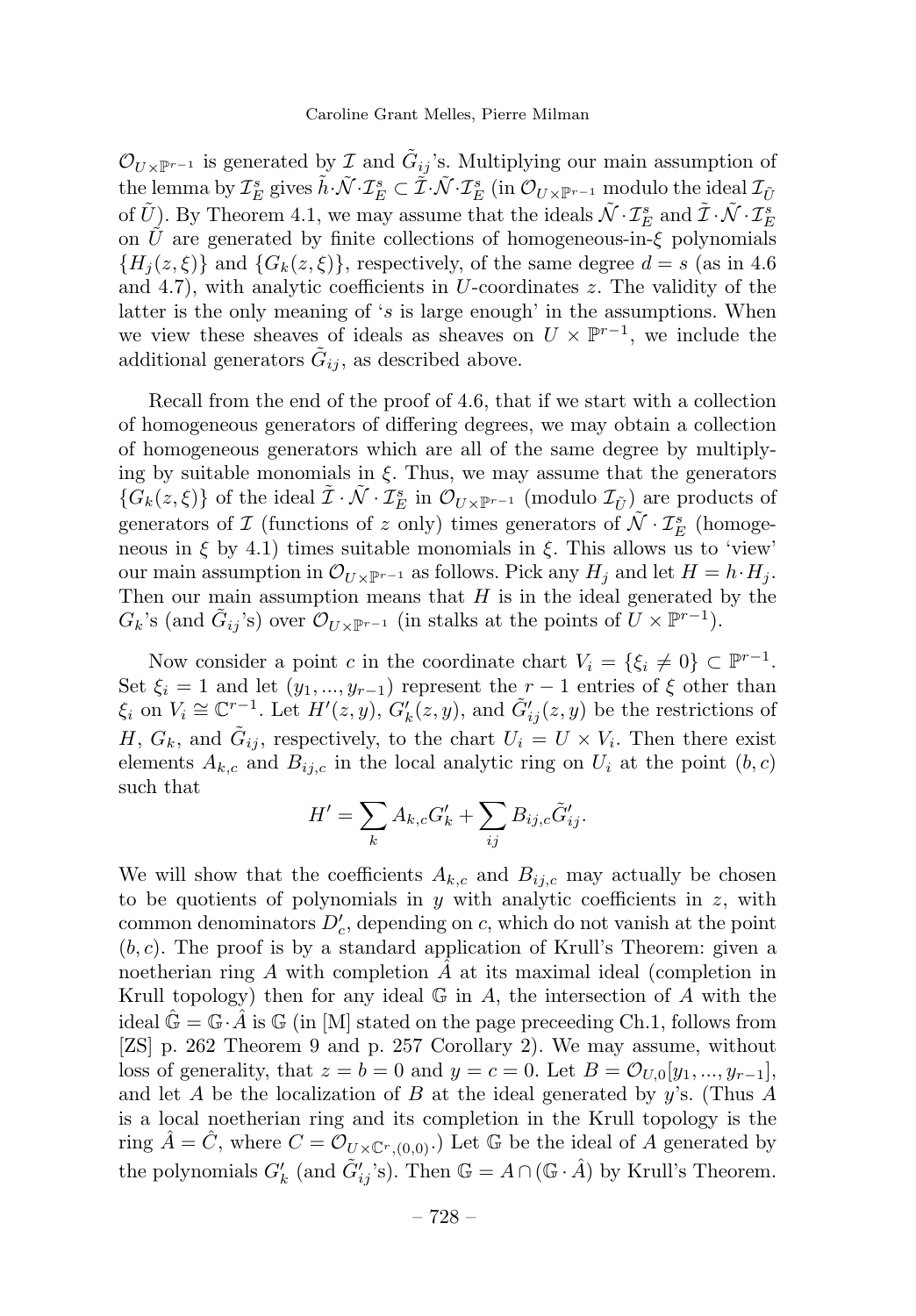Therefore, since  $H' = \sum_{k} A_{k,c} G'_{k} + \sum_{ij} B_{ij,c} \tilde{G}'_{ij}$  at the point  $(b, c)$  with coefficients  $A_{k,c}$ ,  $B_{ij,c}$  in  $\hat{A}$  and  $G'_{k}$ ,  $\tilde{G}'_{ij}$  in  $\mathbb{G} \subset A$ , and  $H' \in A$ , then also  $H' \in \mathbb{G}$ , i.e.  $H' = \sum_k Q_{k,c} G'_k + \sum_k \tilde{Q}_{ij,c} \tilde{G}'_{ij}$  with  $Q_{k,c}$  and  $\tilde{Q}_{ij,c}$  in *A* (hence quotients of polynomials in *y*, with analytic coefficients in *z*, and common denominators  $D'_c$ , depending on  $c \in V_i$ , that do not vanish at (*b, c*)). Therefore

$$
D'_{c}H' = \sum_{k} P'_{k,c}G'_{k} + \sum_{k} \tilde{P}'_{ij,c}\tilde{G}'_{ij},
$$

where  $P'_{k,c}$ 's and  $\tilde{P}'_{i,j,c}$ 's are polynomials in *y* with coefficients analytic germs in  $z$  (and  $D'_c$ 's are as above).

Now, we replace the coordinates *y* by the  $r-1$  entries of  $\xi$  other than *ξ*<sub>*i*</sub>, and then replace *ξ*<sub>*j*</sub>, for  $j \neq i$ , by *ξ*<sub>*j*</sub>/*ξ*<sub>*i*</sub>. Multiplying both sides of the latter equality of polynomials (in affine coordinates *ξ* of the chart  $U_i = \{\xi : \xi_i = 1\}$  by  $\xi_i^l$  for a sufficiently large integer *l* yields an equality of homogeneous-in-*ξ* polynomials:  $\xi_i^n D_c H = \sum_k \xi_i^{n-d_k} P_{k,c} G_k \pmod{\mathcal{I}_{\tilde{U}}}$ , where the polynomials  $D_c$  and  $P_{k,c}$  are the 'homogenizations' of the polynomials  $D'_c$  and  $P'_{k,c}$ , the integers  $d_k$  are the differences of the degrees in  $\xi$ of  $P_{k,c}$ 's and  $D_c$ , and the integer *n* is large enough that  $n - d_k \geq 0$  for all *k* (and all polynomials *H* and  $G_k$  are of the same degree *d* in  $\xi$  by our original assumption about the  $H_i$ 's and the  $G_k$ 's). The analogous argument yields the same conclusion for every  $\xi_i$  for  $i = 1, ..., r$ . The polynomials  $D_c$  are homogeneous in  $\xi \in \mathbb{C}^r$ , with coefficients which are analytic germs in *z* at *b*,  $c \in \mathbb{P}^{r-1}$ , and we view them as analytic germs at  $(b, 0)$  in  $(z, \xi)$ -coordinates on  $U \times \mathbb{C}^r$ ) which have common zeroes only for  $\xi = 0$ . Therefore, making use of the complex analytic Nullstellensatz (see e.g. [Lo, p. 196]), it follows that for a sufficiently large integer *m* the ideal generated by all 'denominators  $\xi_i^n D_c$ ' in the ring of the germs at  $z = b$ ,  $\xi = 0 \in \mathbb{C}^r$  of complex analytic functions in  $z, \xi$  contains all monomials  $\xi^{\alpha}$  of order *m*, and since the denominators are homogeneous in  $\xi$  yields a representation of each monomial (of a sufficiently high order) as a finite linear combination of 'denominators  $\xi_i^n D_c$ ' with coefficients which are polynomials in  $\xi$  and analytic (germs at  $z = b$ ) in *z*. The latter implies (for all sufficiently large integers *m*) an equality (modulo ideal  $\mathcal{I}_{\tilde{U}}$ ) of homogeneous-in-*ξ* polynomials:  $\xi^{\alpha}H = \sum_{k} P_{k,\alpha}G_{k}$ (mod  $\mathcal{I}_{\tilde{U}}$ ), where all monomials  $\xi^{\alpha}$  and polynomials  $P_{k,\alpha}$  are of order *m* in *ξ* (and all polynomials *H* and *Gk*'s are of the same degree *d* in *ξ*). Validity of the latter suffices for the '*m* is large enough' in the assumptions of the Lemma 5.A.2.

Thus for sufficiently large integers *m*, all monomials  $\xi^{\alpha}$  of order *m*, and for all *j*,

$$
\xi^\alpha \tilde{h}(z)H_j(z,\xi)\in (\xi)^m(G)\pmod{\mathcal{I}_{\tilde{U}}},
$$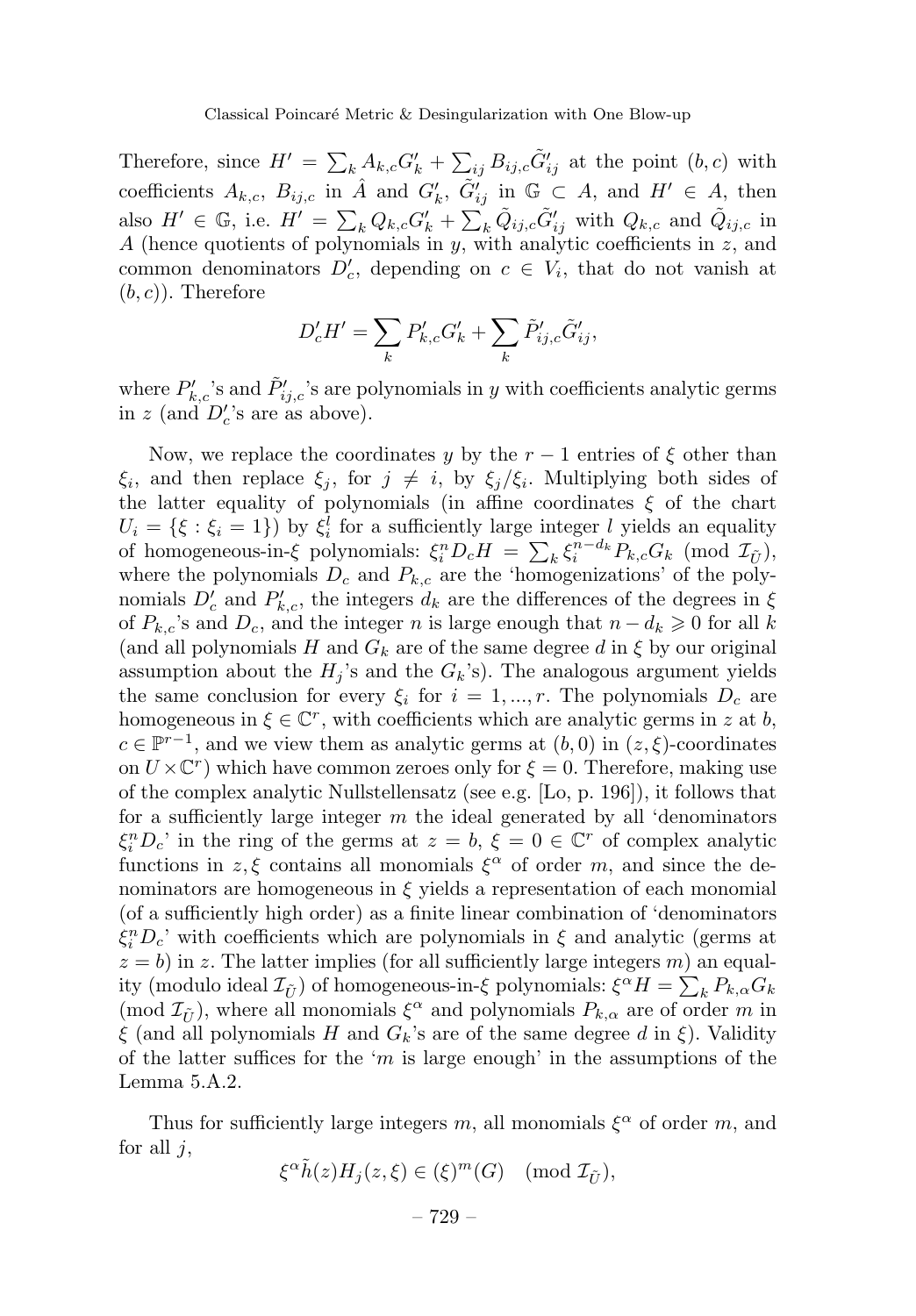where  $(G)$  stands for the ideal generated by the  $G_k$ 's in the ring of polynomials in *ξ* with coefficients that are in  $\mathcal{O}_{U,b}$ . Letting  $\xi_i = f_i(z)$ , where the functions  $f_1, ..., f_r$  are the local defining equations for the smooth center  $C \subset U$ , (similarly to the argument in 5.4) it follows, by making use of the third and fourth paragraphs of our proof, that

$$
f^{\alpha}h(z)H_j(z,f) \in \mathcal{I} \cdot (\mathcal{I}_C)^m \cdot (\sigma_*(\tilde{\mathcal{N}} \cdot \mathcal{I}_E^s))
$$

for all sufficiently large integers *m*. In other words in germs at *b* the inclusion  $h \cdot \mathcal{N} \subset \mathcal{I} \cdot \mathcal{N}$  holds, with  $\mathcal{N} = (\mathcal{I}_C)^m \cdot (\sigma_*(\tilde{\mathcal{N}} \cdot \mathcal{I}_E^s))$ , as required.  $\Box$ 

LEMMA  $5.A.4.$  — Let *U* be a coordinate chart in a complex manifold. Let  $\sigma: U \to U$  be a blow-up with smooth center *C* of codimension *r*. Let  $E = \sigma^{-1}C$  be the exceptional divisor, and let  $\mathcal{I}_C \subset \mathcal{O}_U$  and  $\mathcal{I}_E \subset \mathcal{O}_{\tilde{U}}$ be the coherent sheaves of ideals corresponding to *C* and *E*, respectively. Suppose that there are coherent sheaves of ideals  $\mathcal{I} \subset \mathcal{O}_U$ ,  $\mathcal{N} \subset \mathcal{O}_{\tilde{U}}$ , and  $\tilde{\mathcal{I}} = \sigma^{-1}\mathcal{I}$ , such that the blow-up  $\tilde{\sigma}$  of  $\tilde{U}$  along  $\tilde{\mathcal{N}}$  is a desingularization of  $\tilde{\mathcal{I}}$ , *i.e.*,  $\tilde{\sigma}$  *is equivalent to a composite of a finite number of blow-ups* with smooth centers and  $\tilde{\sigma}^{-1}\tilde{\mathcal{I}}$  is a normal crossings divisor. Then (after shrinking  $U$  if necessary) the blow-up of  $U$  along  $\mathcal N$  desingularizes  $\mathcal I$ , where  $\mathcal{N} = \sigma_*(\tilde{\mathcal{N}} \cdot \mathcal{I}_E^s) \cdot \mathcal{I}_C^m$ ,  $m \geqslant 1$  is an integer and *s* is a large enough integer.

*Proof.* – The blow-up of *U* along  $\mathcal N$  is equivalent to the blow-up of *U* along *C* followed by the blow-up of  $\tilde{U}$  along  $\sigma^{-1}\sigma_*(\tilde{N} \cdot \mathcal{I}_E^s)$ , by Proposition 3.7 and Corollary 3.8. But if *s* is large enough that  $\widetilde{\mathcal{N}} \cdot \mathcal{I}_E^s$  is generated on  $\widetilde{U}$ by global sections (after shrinking *U* if necessary), then  $\sigma^{-1} \sigma_*(\tilde{\mathcal{N}} \cdot \mathcal{I}_E^s) = \tilde{\mathcal{N}}$ .  $\mathcal{I}_E^s$  (see Corollaries 5.3 and 4.6). The blow-up of  $\tilde{U}$  along  $\tilde{\mathcal{N}} \cdot \mathcal{I}_E^s$  is equivalent to the blow-up of  $\tilde{U}$  along  $\tilde{\mathcal{N}}$ , by Lemma 3.2.

Corollary 5.A.5 In Theorem 5.A.1, the blow-up of *M* along the coherent sheaf of ideals  $N$  which we construct using Lemma 5.A.3 is a desinqularizing blow-up for  $\mathcal{J}$ .

Proof. — Suppose that our desingularizing tower of blow-ups along smooth centers is  $\tilde{M} = M_n \stackrel{\sigma}{\rightarrow} M_{n-1} \rightarrow \dots \rightarrow M_0 = M$ , where  $\sigma$  is a blow-up along smooth center *C* with exceptional divisor *E*. In the first step of our proof of 5.A.1 by inductive descent using Lemma 5.A.3, we construct  $\mathcal{N}_1$  on *M*<sub>*n*−1</sub> to be of the form  $\mathcal{N}_1 = \sigma_*(\mathcal{O}_{\tilde{M}} \cdot \mathcal{I}_{E}^s) \cdot \mathcal{I}_{C}^m$ , i.e.,  $\mathcal{N}_1$  is of the form  $\mathcal{I}_{C}^k$  for *k* a large enough integer. We now apply Lemma 5.A.4 repeatedly.  $\square$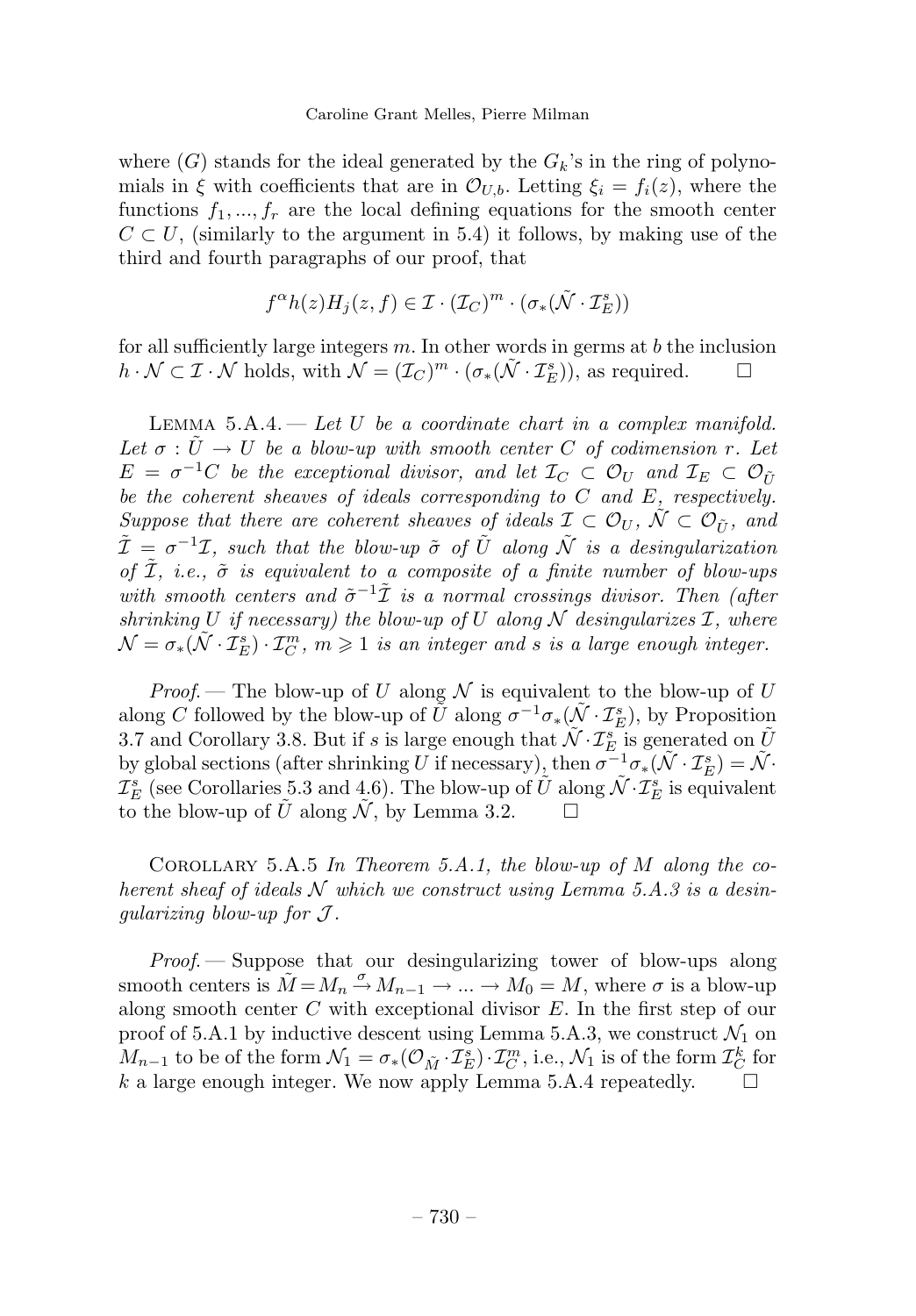Classical Poincaré Metric & Desingularization with One Blow-up

#### **6. Replacing a sequence of blow-ups by a single blow-up**

Let *X* be a singular subvariety of a compact complex manifold *M*. In this section we show how to replace a sequence of blow-ups along smooth centers, which gives embedded desingularization of *X*, by a single blow-up of  $M$  along a coherent sheaf of ideals  $\mathcal{I}$ , which is a product of coherent ideals corresponding to the centers. The support of  $\mathcal I$  is the singular locus of  $X$ , the proper transform  $\tilde{X}$  of *X* in the blow-up of *M* along *I* is nonsingular, and the exceptional divisor of the blow-up along  $\mathcal I$  has normal crossings and is also normal crossings with the embedded desingularization *X*˜. This result is proved by other methods in [HR] (or its canonical version in [BMI]).

PROPOSITION 6.1. — Let *M* be a compact complex manifold and let

$$
M'' \xrightarrow{\pi'} M' \xrightarrow{\pi} M
$$

be a sequence of blow-ups such that

- a.  $\pi : M' \to M$  is the blow-up of M along a coherent sheaf of ideals  $\mathcal I$ such that  $M'$  is smooth and  $V(\mathcal{I})$  has codimension at least 2 and
- b.  $\pi'$ :  $M'' \to M'$  is the blow-up of  $M'$  along a smooth center C of codimension at least 2.

Let *E* be the exceptional divisor of  $\pi$  in M'. Then the sequence of blow-ups  $M'' \to M' \to M$  is equivalent to a single blow-up along a coherent sheaf of ideals J on *M* given by

$$
\mathcal{J}=\mathcal{II}'
$$

where  $\mathcal{I}' = \pi_*(\mathcal{I}_C \mathcal{I}_{\mathcal{F}}^d)$  and *d* is a large enough positive integer so that  $\pi^{-1}\pi_*(\mathcal{I}_C\mathcal{I}_E^d) = \mathcal{I}_C\mathcal{I}_E^d$ . Furthermore

- i. the blow-up of  $M'$  along  $\pi^{-1}\mathcal{I}' = \mathcal{I}_C \mathcal{I}_E^d$  is isomorphic to the blow-up along *C*, i.e. the blow-up of *M'* along  $\pi^{-1}\mathcal{I}'$  is isomorphic to *M''*, and
- ii. the complex space  $V(\mathcal{J})$  determined by  $\mathcal J$  has codimension at least 2 in *M*.

Proof. — By Corollary 5.3

$$
\pi^{-1}\pi_*({\mathcal I}_C{\mathcal I}_E^d)={\mathcal I}_C{\mathcal I}_E^d
$$

– 731 –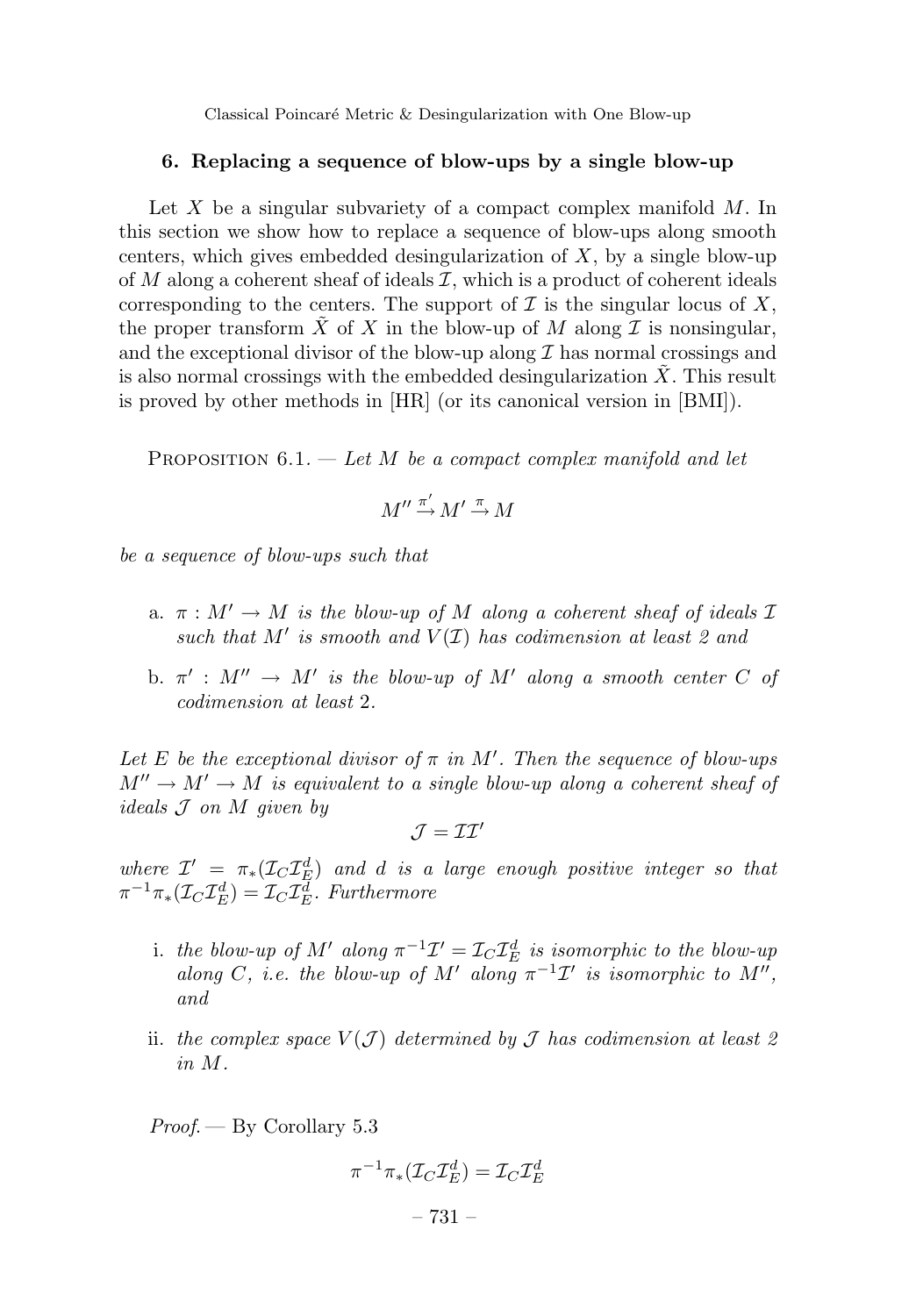Caroline Grant Melles, Pierre Milman

for all sufficiently large *d*. We apply Proposition 3.7 to  $\mathcal{J} = \mathcal{II}' = \mathcal{I} \pi_*(\mathcal{I}_C \mathcal{I}_E^d)$ to show that blowing up *M* along  $\mathcal J$  is equivalent to first blowing up *M* along I to obtain  $M'$ , and then blowing up  $M'$  along  $\mathcal{I}_C \mathcal{I}_E^d$ . But the blow-up along  $\mathcal{I}_C \mathcal{I}_E^d$  is equivalent to the blow-up along  $\mathcal{I}_C$  by Lemma 3.4.

Finally we note that

$$
V(\mathcal{J}) = V(\mathcal{I}) \cup V(\pi_*(\mathcal{I}_C \mathcal{I}_E^d))
$$
  
= 
$$
V(\mathcal{I}) \cup \pi(V(\mathcal{I}_C) \cup V(\mathcal{I}_E^d))
$$
  
= 
$$
V(\mathcal{I}) \cup \pi(C)
$$

which has codimension at least 2.  $\Box$ 

We apply Proposition 6.1 inductively to obtain

PROPOSITION  $6.2.$  — Let  $M_0$  be a compact complex manifold and let

$$
M_m \stackrel{\pi_m}{\rightarrow} M_{m-1} \stackrel{\pi_{m-1}}{\rightarrow} \dots \stackrel{\pi_2}{\rightarrow} M_1 \stackrel{\pi_1}{\rightarrow} M_0
$$

be a sequence of blow-ups along smooth centers  $C_j \subset M_{j-1}$  of codimension at least 2. Then the composite  $\pi_1 \circ ... \circ \pi_m : M_m \to M_0$  is equivalent to a single blow-up along a coherent sheaf of ideals

$$
\mathcal{I}=\mathcal{I}_1\mathcal{I}_2...\mathcal{I}_m
$$

where  $\mathcal{I}_1, \mathcal{I}_2, ..., \mathcal{I}_m$  are coherent sheaves of ideals on *M* such that

- i. the blow-up of  $M_{j-1}$  along the inverse image ideal of  $\mathcal{I}_j$  on  $M_{j-1}$  is isomorphic to the blow-up of  $M_{i-1}$  along  $C_i$ , and
- ii. the complex space  $V(\mathcal{I})$  has codimension at least 2 in  $M_0$ .

*Proof.* — We construct the ideal sheaves  $\mathcal{I}_1, \ldots, \mathcal{I}_m$  inductively, using Proposition 6.1, and noting that all the spaces *M<sup>j</sup>* are smooth, since the centers of the blow-ups are smooth. We may construct an ideal sheaf  $\mathcal{I}_j$ from  $\mathcal{I}_{C_i}$  either step-by-step, going down one level at a time, or all in one step, using the composite of the first  $j-1$  blow-ups. We use the second method in this proof, because it is notationally simpler. The first method is computationally simpler, so we use it in our example in section 10.

Start by letting  $\mathcal{I}_1 = \mathcal{I}_{C_1}$ , the ideal sheaf of the first center  $C_1$ , and construct  $\mathcal{I}_2$  as in Proposition 6.1. The blow-up of  $M_1$  along  $\pi_1^{-1}\mathcal{I}_2$  is isomorphic to  $M_2$  and the complex space  $V(\mathcal{I}_1 \mathcal{I}_2)$  has codimension at least 2. Next suppose that we have constructed  $\mathcal{I}_1, \ldots, \mathcal{I}_{j-1}$  satisfying condition (i),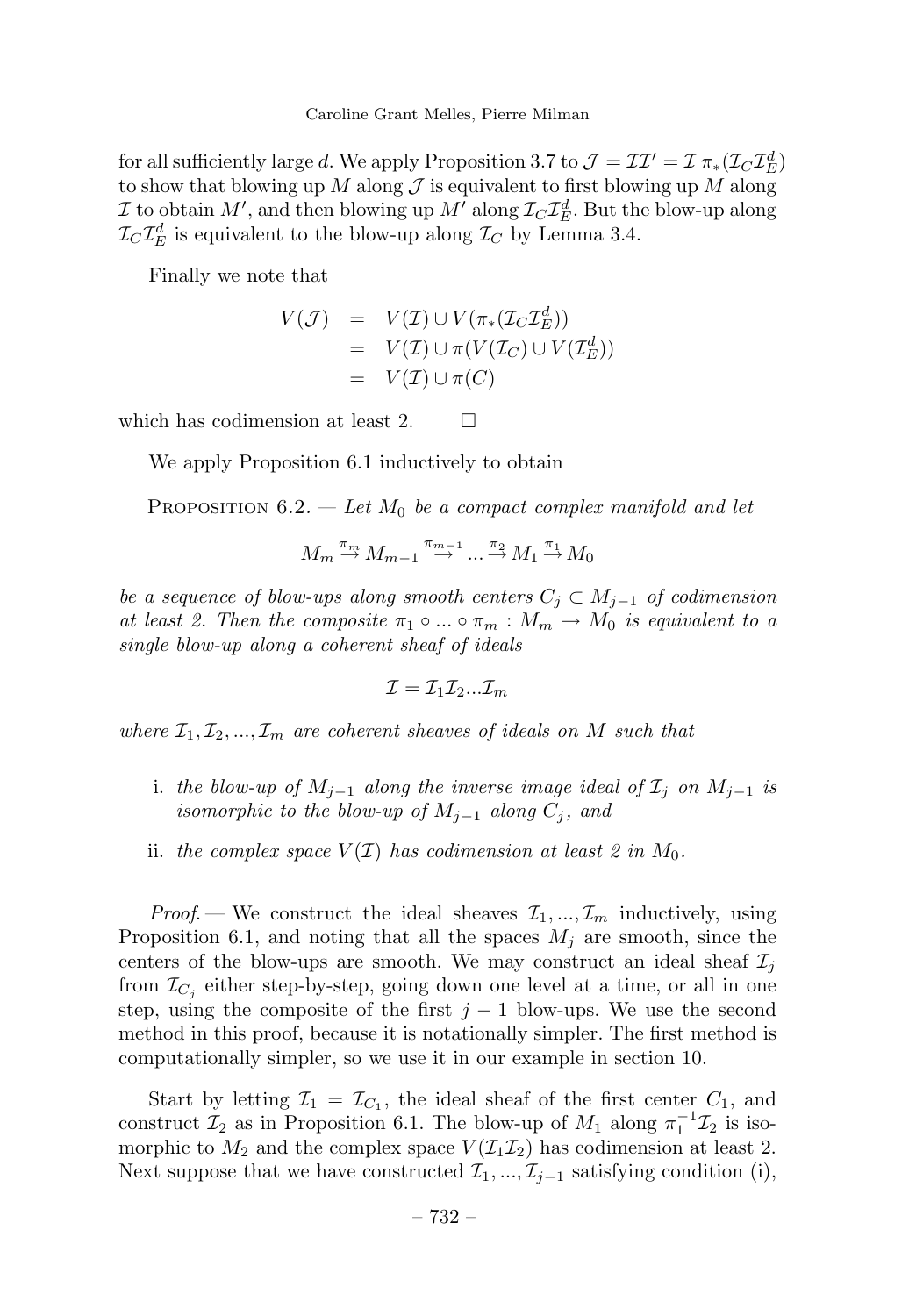and such that  $V(\mathcal{I}_1...\mathcal{I}_{j-1})$  has codimension at least 2 in  $M_0$ . Condition (i) implies that the blow-up of  $M_0$  along the product  $\mathcal{I}_1 \dots \mathcal{I}_{j-1}$  is isomorphic to *Mj*−1. Let

$$
\tau = \pi_1 \circ \dots \circ \pi_{j-1} : M_{j-1} \to M_0
$$

be this blow-up map and let *D* be the exceptional divisor of  $\tau$  in  $M_{i-1}$ . Pick *d* large enough such that  $\tau^{-1}\tau_*(\mathcal{I}_j\mathcal{I}_D^d) = \mathcal{I}_j\mathcal{I}_D^d$  and set

$$
\mathcal{I}_j = \tau_* (\mathcal{I}_j \mathcal{I}_D^d).
$$

Then apply Proposition 6.1.  $\Box$ 

Using Hironaka's theorem on the existence of embedded resolutions of singularities we obtain

COROLLARY  $6.3.$  — Let *M* be a compact complex manifold and let *X* be a singular subvariety of *M*. Let

$$
M_m \stackrel{\pi_m}{\rightarrow} M_{m-1} \stackrel{\pi_{m-1}}{\rightarrow} \dots \stackrel{\pi_2}{\rightarrow} M_1 \stackrel{\pi_1}{\rightarrow} M_0 = M
$$

be a sequence of blow-ups along smooth centers  $C_i \subset M_{i-1}$  of codimension at least 2 which gives embedded resolution of *X*. Then there exists a coherent sheaf of ideals I on *M* of the form

$$
\mathcal{I} = \mathcal{I}_1 \mathcal{I}_2 ... \mathcal{I}_m
$$

such that for each *j*, the blow-up map of *M* along  $\mathcal{I}_1 \mathcal{I}_2 \dots \mathcal{I}_j$  is equivalent to the composite map  $\pi_1 \circ \pi_2 \circ ... \circ \pi_j : M_j \to M_0$ . In particular,

- i. the proper transform  $\tilde{X}$  of  $X$  in the blow-up  $\tilde{M}$  of  $M$  along  $\mathcal I$  is nonsingular,
- ii.  $V(\pi^{-1}\mathcal{I})$  is a normal crossings divisor in  $\tilde{M}$  which has normal crossings with *X*˜, and
- iii. the support of  $I$  is the singular locus of  $X$  in  $M$ .

# **7. Chern forms for exceptional line bundles**

Let  $\pi : \tilde{M} \to M$  be the blow-up of a compact complex manifold M along a coherent sheaf of ideals  $\mathcal I$  such that  $M$  is smooth. Let  $E$  be the exceptional divisor of  $\pi$  and  $L_E = [E]$  the associated line bundle on M. In this section we describe explicitly the construction of a Chern form on *LE*.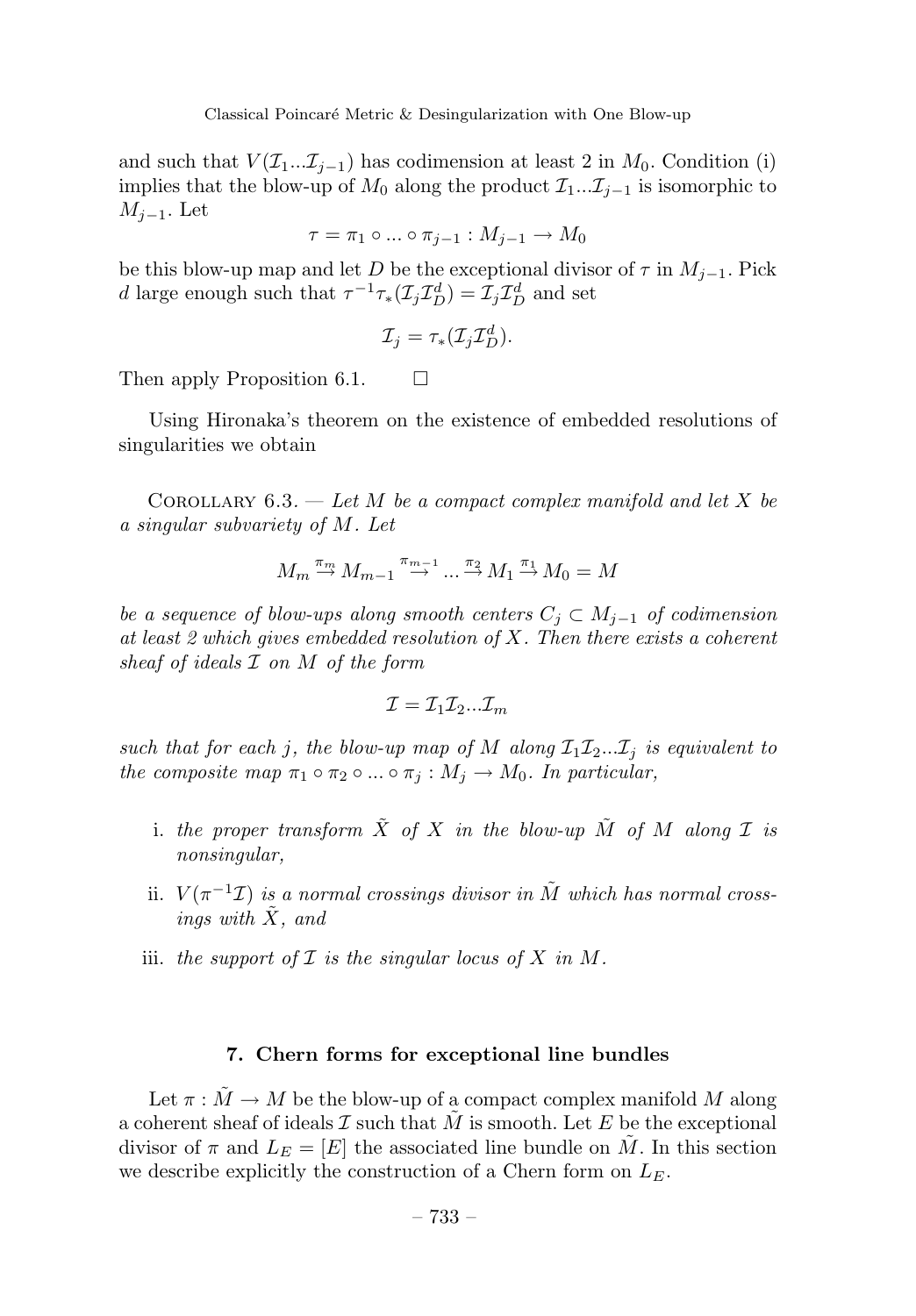We first consider sets of the form  $\tilde{U} = \pi^{-1}(U)$ , where *U* is a small open set in *M*. We construct a local Chern form on  $\tilde{U}$  associated with an embedding  $\iota_f : \tilde{U} \hookrightarrow U \times \mathbb{P}^{r-1}$  determined by holomorphic functions  $f_1, ..., f_r$  which generate  $\mathcal I$  on  $U$ . The embedding  $\iota_f$  induces a local metric and local Chern form on the line bundle  $L_E$  over  $\tilde{U}$ , using the Fubini-Study form on  $\mathbb{P}^{r-1}$ . Different embeddings of  $\tilde{U}$  corresponding to different choices of local generators of  $\mathcal I$  may give different Chern forms in the same Chern class. This type of local Chern form has a particularly simple formula in terms of the local generators of  $\mathcal I$  and is negative semi-definite on  $\tilde U$ , since it is the pullback of the negative of the Fubini-Study form on  $\mathbb{P}^{r-1}$ . If  $\mathcal I$ is the sheaf of ideals of a smooth center of codimension  $k \geq 2$ , so that the fibers of the map  $E \to C$  are isomorphic to  $\mathbb{P}^{k-1}$ , then this Chern form is negative definite on the fibres of the map  $E \to C$ . We patch globally using *C*<sup>∞</sup> partitions of unity on *M*, to obtain global metrics and Chern forms for  $L_F$ .

### **Chern forms on line bundles**

We begin with some background material on Chern forms. Let  $L \to N$  be a holomorphic line bundle on a complex manifold *N*. Choose a cover of *N* by open sets  $V_i$  such that  $L$  is trivial on  $V_i$ . A holomorphic section  $s$  of  $L$  over *N* may be given by a collection of holomorphic functions *s<sup>i</sup>* on *V<sup>i</sup>* which transform on  $V_i \cap V_j$  by the rule

$$
s_i = g_{ij} s_j,
$$

where  $g_{ij}$  is a holomorphic transition function on  $V_i \cap V_j$ . A hermitian metric *h* on *L* may be described by a collection of positive  $C^{\infty}$  functions  $h_i$  on  $V_i$ such that the norm of  $s$  is given on  $V_i$  by

$$
|| s ||^2 = | s_i |^2 h_i.
$$

The functions *h<sup>i</sup>* transform by the rule

$$
h_j = |g_{ij}|^2 h_i.
$$

Local description of a Chern form. — The Chern form of *L* with respect to  $h$  is given on  $V_i$  by

$$
c_1(L, h) = -\frac{\sqrt{-1}}{2\pi} \partial \overline{\partial} \log h_i.
$$

Note that this formula gives a well-defined (1,1)-form on *N*, because

$$
\partial \overline{\partial} \log h_j = \partial \overline{\partial} \log |g_{ij}|^2 h_i
$$

– 734 –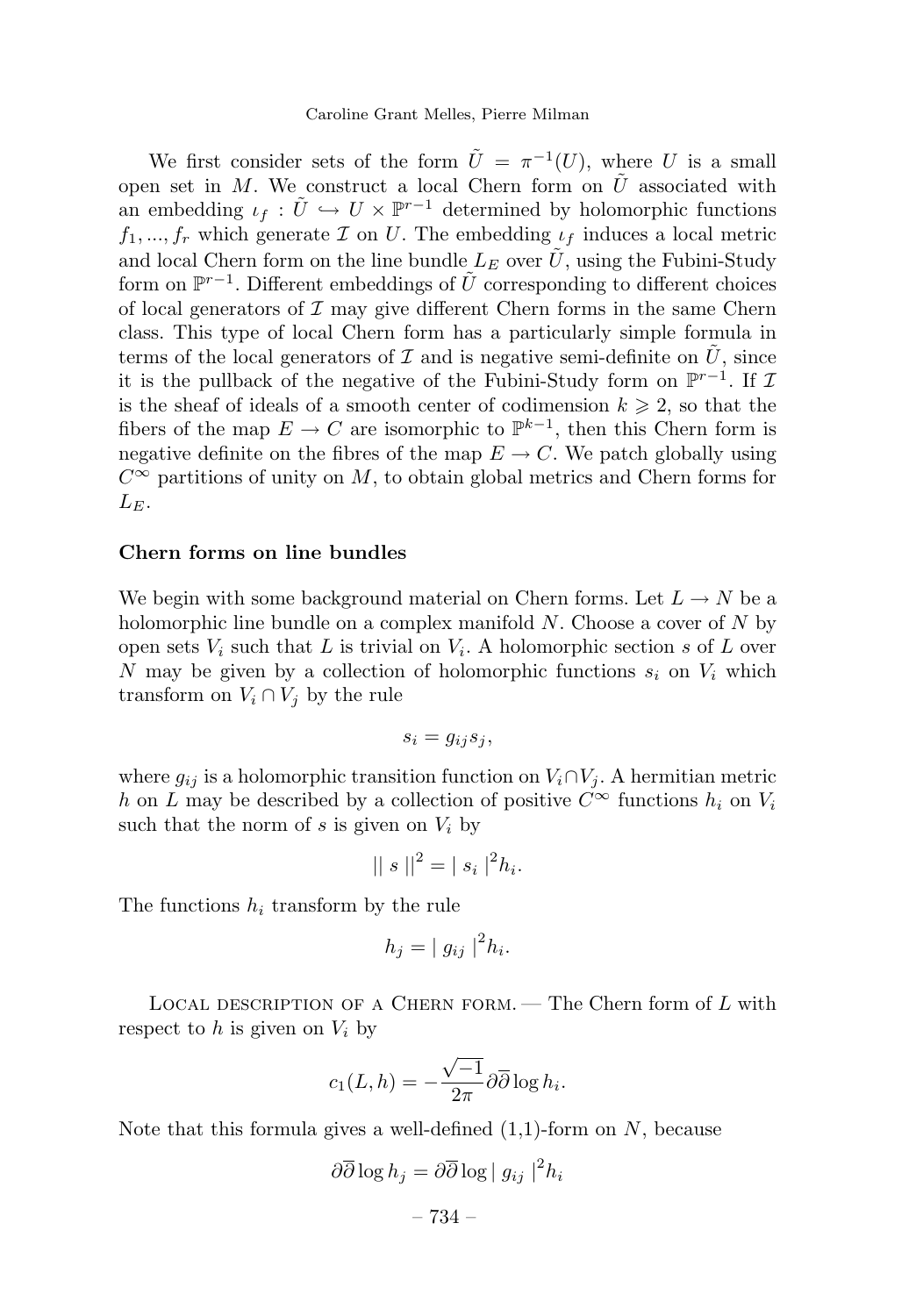Classical Poincaré Metric & Desingularization with One Blow-up

$$
= \frac{\partial \partial (\log g_{ij} + \log \overline{g}_{ij} + \log h_i)}{\partial \overline{\partial} \log h_i}
$$
  
=  $\frac{\partial \overline{\partial}}{\partial \overline{\partial}} h_i$  since  $g_{ij}$  is holomorphic.

FORMULA FOR A CHERN FORM IN TERMS OF THE NORM OF A SECtion *s*. — For convenience, we often write the Chern form of *L* in terms of the norm of a nonzero section *s* with respect to *h*, as

$$
c_1(L, h) = -\frac{\sqrt{-1}}{2\pi} \partial \overline{\partial} \log ||s||^2.
$$

We note that  $c_1(L, h)$  is well-defined and independent of the section *s* used to calculate it, since locally on an open set *V<sup>i</sup>* minus the zero locus of *s* we have  $\partial \overline{\partial} \log ||s||^2 = \partial \overline{\partial} \log h_i$ .

Chern forms via pullbacks. — Chern forms behave well under pullbacks. Suppose that  $\phi: N_1 \to N_2$  is a holomorphic map of complex manifolds and *L* is a line bundle on  $N_2$  with metric *h*. Then  $\phi^* L$  is a line bundle on  $N_1$  with an induced metric  $\phi^* h$ , and the Chern form of  $\phi^* L$  with respect to  $\phi^*h$  is the pullback by  $\phi$  of the Chern form of *L* with respect to *h*, i.e.

$$
c_1(\phi^* L, \phi^* h) = \phi^* c_1(L, h).
$$

#### **Local Chern forms for blow-ups**

Let *U* be an open set in  $\mathbb{C}^n$  and let  $\pi : \tilde{U} \to U$  be the blow-up of *U* along a coherent sheaf of ideals  $\mathcal I$  such that  $\tilde U$  is smooth. We will assume that  $U$  is small enough that  $\mathcal I$  is generated by global sections  $f_1, ..., f_r$  over  $U$ . Let  $E$ be the exceptional divisor and  $L<sub>E</sub>$  the associated line bundle on  $U$ .

If  $\mathcal I$  is generated by a single function over  $U$ , then the sheaf  $\mathcal I$  is principal, the line bundle  $L_E$  is trivial on U, and we may choose a metric h on  $L_E$ such that  $c_1(L_E, h) = 0$ .

We assume from now on that the blow-up is non-trivial, i.e. that  $\mathcal I$  is not principal on *U* and has support of codimension at least 2 in *U*. In this case  $r > 1$  and the generators  $f_1, ..., f_r$  of  $\mathcal I$  give an embedding

$$
\iota_f: \tilde U \hookrightarrow U \times {\mathbb P}^{r-1},
$$

as described in section 3. Let  $[\xi_1 : ... : \xi_r]$  be homogeneous coordinates for  $\mathbb{P}^{r-1}$ . The blow-up  $\hat{U}$  is covered by open sets

$$
\tilde{U}_i = \tilde{U} \cap \{\xi_i \neq 0\}
$$

$$
-735 -
$$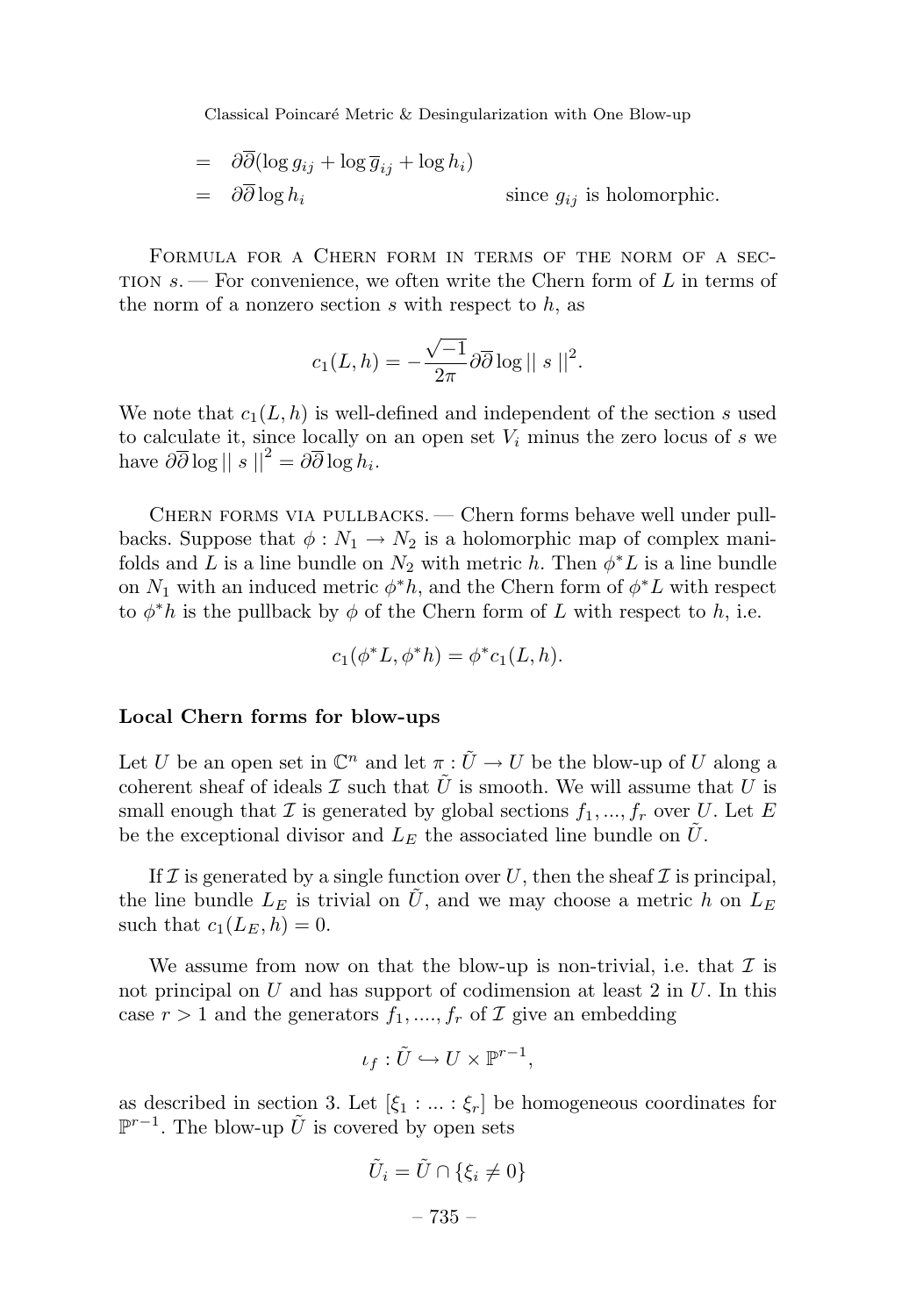on which  $L<sub>E</sub>$  is trivial. Transition functions for  $L<sub>E</sub>$  on the intersections  $\tilde{U}_i \cap \tilde{U}_j$  are the functions  $g_{ij} = \frac{\xi_i}{\xi_j}$ . To distinguish between a generating function  $f_i$  on *U* and its pullback to  $\tilde{U} \subset U \times \mathbb{P}^{r-1}$ , we will let

$$
\tilde{f}_i = \pi^* f_i.
$$

The exceptional divisor *E* is given on  $\tilde{U}_i$  by  $\tilde{f}_i = 0$ . The collection of functions  $\tilde{f}_i$  on the sets  $\tilde{U}_i$  determines a section *s* of  $L_E$  over  $\tilde{U}$ , vanishing exactly on *E*.

LEMMA 7.1. — Let *U* be an open set in  $\mathbb{C}^n$  and let  $\pi : \tilde{U} \to U$  be the blow-up of *U* along a coherent sheaf of ideals *I* which is generated by global sections  $f_1, ..., f_r$  on U. Suppose that the blow-up is non-trivial and that  $\tilde{U}$  is smooth. Let *E* be the exceptional divisor and  $L_E$  the associated line bundle on  $\tilde{U}$ . Then the embedding  $\iota_f : \tilde{U} \hookrightarrow U \times \mathbb{P}^{r-1}$  induces a metric *h* on  $L_E$  and associated Chern form  $c_1(L_E, h)$  such that  $c_1(L_E, h)$  is negative semi-definite on *U* and is given on  $U - E$  by

$$
c_1(L_E, h) = \pi^*(-\frac{\sqrt{-1}}{2\pi}\partial\overline{\partial}\log \sum_{j=1}^r |f_j|^2).
$$

Remark 7.2.  $\equiv$  If  $\mathcal I$  is the sheaf of ideals of a smooth center of codimension  $k \ge 2$ , so that the fibers of the map  $E \to C$  are isomorphic to  $\mathbb{P}^{k-1}$ , then this Chern form is negative definite on the fibres of the map  $E \to C$ .

*Proof.* — We will construct the Chern form by pullback, without using an explicit formula for the metric *h*. For an explicit local formula for *h*, see the remark following this proof.

Let  $\sigma_2$  be the second projection map  $\sigma_2: U \times \mathbb{P}^{r-1} \to \mathbb{P}^{r-1}$  and  $\iota_f$  the inclusion map  $\iota_f : \tilde{U} \hookrightarrow U \times \mathbb{P}^{r-1}$ . Recall that the exceptional line bundle *L*<sup>E</sup> on  $\tilde{U}$  ⊂ *U* ×  $\mathbb{P}^{r-1}$  is the pullback of the universal bundle  $\mathcal{O}_{\mathbb{P}^{r-1}}(-1)$ . The Fubini-Study form  $\omega_{\text{Fub}-\text{St}}$  on  $\mathbb{P}^{r-1}$  gives a Chern form for  $\mathcal{O}_{\mathbb{P}^{r-1}}(1)$  and  $-\omega_{\text{Fub}-\text{St}}$  gives a Chern form for  $\mathcal{O}_{p_{r-1}}(-1)$ . Pulling back to *U*, we obtain a Chern form for *L<sup>E</sup>* (with respect to an induced metric *h*) given by

$$
c_1(L_E, h) = \iota_f^* \sigma_2^* (-\omega_{\text{Fub}-\text{St}}).
$$

The negativity properties of  $c_1(L_E, h)$  stated in the lemma follow directly from the fact that  $\omega_{\text{Fub}-\text{St}}$  is positive on  $\mathbb{P}^{r-1}$ .

Now recall the formula for the Fubini-Study form on projective space. If  $\xi_1, ..., \xi_r$  are homogeneous coordinates on  $\mathbb{P}^{r-1}$ , then  $w_{ij} = \frac{\xi_j}{\xi_i}$  for  $j \neq i$  are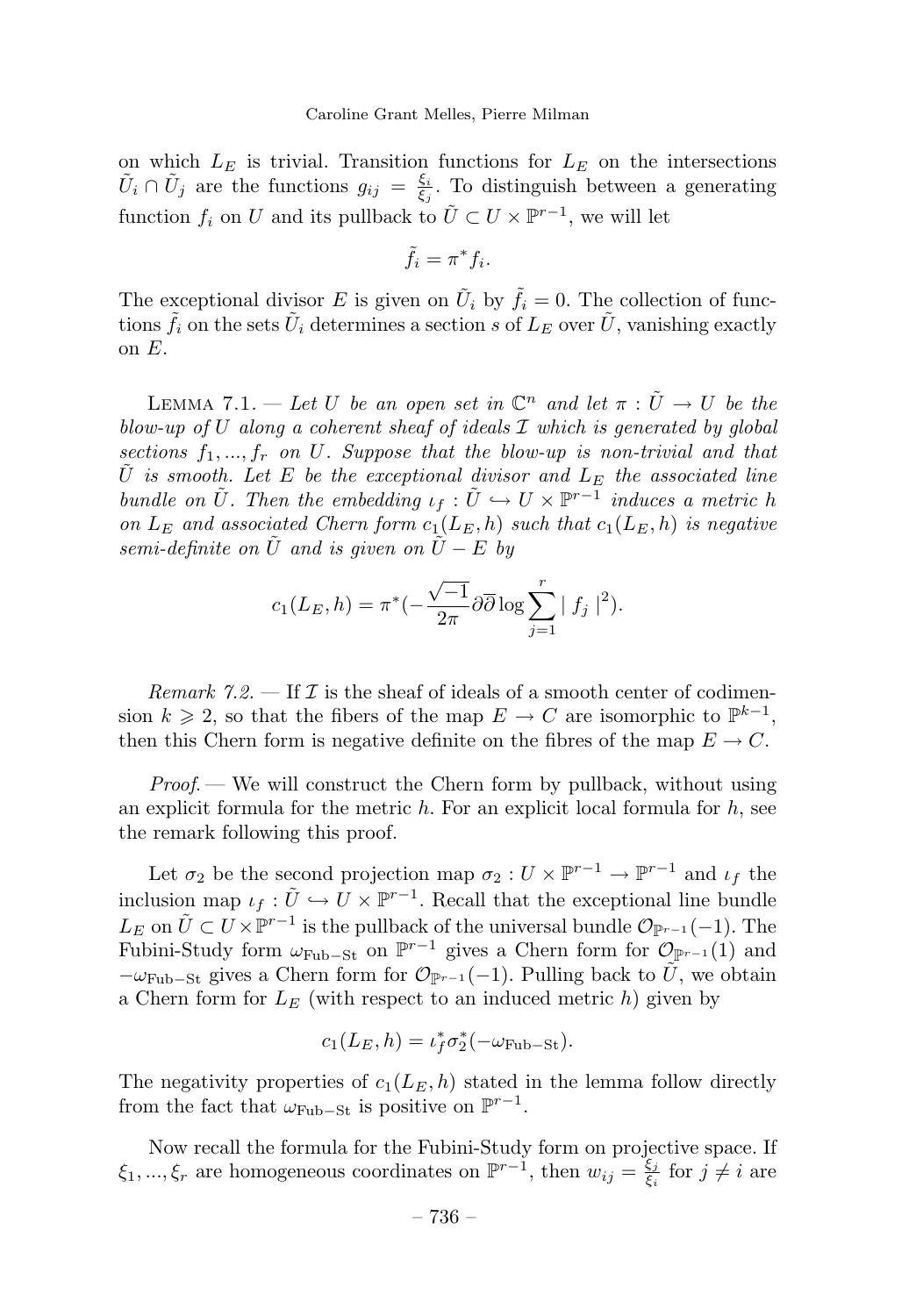nonhomogeneous coordinates on  $U_i = \{\xi_i \neq 0\} \subset U \times \mathbb{P}^{r-1}$ . The pullback of the Fubini-Study form  $\omega_{\text{Fub}-\text{St}}$  is given on  $U_i$  by

$$
\sigma_2^* \omega_{\text{Fub-St}} = \frac{\sqrt{-1}}{2\pi} \partial \overline{\partial} \log(1 + \sum_{j \neq i} |w_{ij}|^2)
$$

$$
= \frac{\sqrt{-1}}{2\pi} \partial \overline{\partial} \log(1 + \sum_{j \neq i} \left| \frac{\xi_j}{\xi_i} \right|^2).
$$

We continue to use the notation  $\tilde{f}_i = \pi^* f_i$  to distinguish between the function  $f_i$  on *U* and its pullback to  $\tilde{U}$ . On  $\tilde{U}_i = \tilde{U} \cap U_i$  we have  $\frac{\xi_j}{\xi_i} = \frac{\tilde{f}_j}{\tilde{f}_i}$  which gives us

$$
c_1(L_E, h) = \iota_f^* \sigma_2^* (-\omega_{\text{Fub}-\text{St}})
$$
  
= 
$$
-\frac{\sqrt{-1}}{2\pi} \partial \overline{\partial} \log(1 + \sum_{j \neq i} \left| \frac{\tilde{f}_j}{\tilde{f}_i} \right|^2)
$$
  
= 
$$
-\frac{\sqrt{-1}}{2\pi} \partial \overline{\partial} \log \frac{\sum_{j=1}^r |\tilde{f}_j|^2}{|\tilde{f}_i|^2}.
$$

On  $\tilde{U}_i - \tilde{U}_i \cap E$  we have  $\tilde{f}_i(z) \neq 0$  so

$$
c_1(L_E, h) = -\frac{\sqrt{-1}}{2\pi} \partial \overline{\partial} (\log \sum_{j=1}^r | \tilde{f}_j |^2 - \log | \tilde{f}_i |^2)
$$
  
= 
$$
-\frac{\sqrt{-1}}{2\pi} \partial \overline{\partial} \log \sum_{j=1}^r | \tilde{f}_j(z) |^2
$$
  
= 
$$
\pi^*(-\frac{\sqrt{-1}}{2\pi} \partial \overline{\partial} \log \sum_{j=1}^r | f_j(z) |^2).
$$

This formula is independent of *i*, so is valid on all of  $\tilde{U} - E$ .  $\Box$ 

Remark 7.3. — Local defining functions for the metric h on  $L<sub>E</sub>$  induced from the embedding  $\tilde{U} \hookrightarrow U \times \mathbb{P}^{r-1}$  may also be given explicitly. Let *s* be the section of  $L_E$  given on  $\tilde{U}_i$  by  $\tilde{f}_i = 0$ . The norm of *s* under the metric *h* is given by

$$
|| s ||^2 = \sum_{j=1}^r | \tilde{f}_j |^2.
$$

The metric *h* is described locally by positive  $C^{\infty}$  functions  $h_i$  on  $\tilde{U}_i$  satisfying

$$
\|s\|^2 = \left|\tilde{f}_i\right|^2 h_i.
$$

– 737 –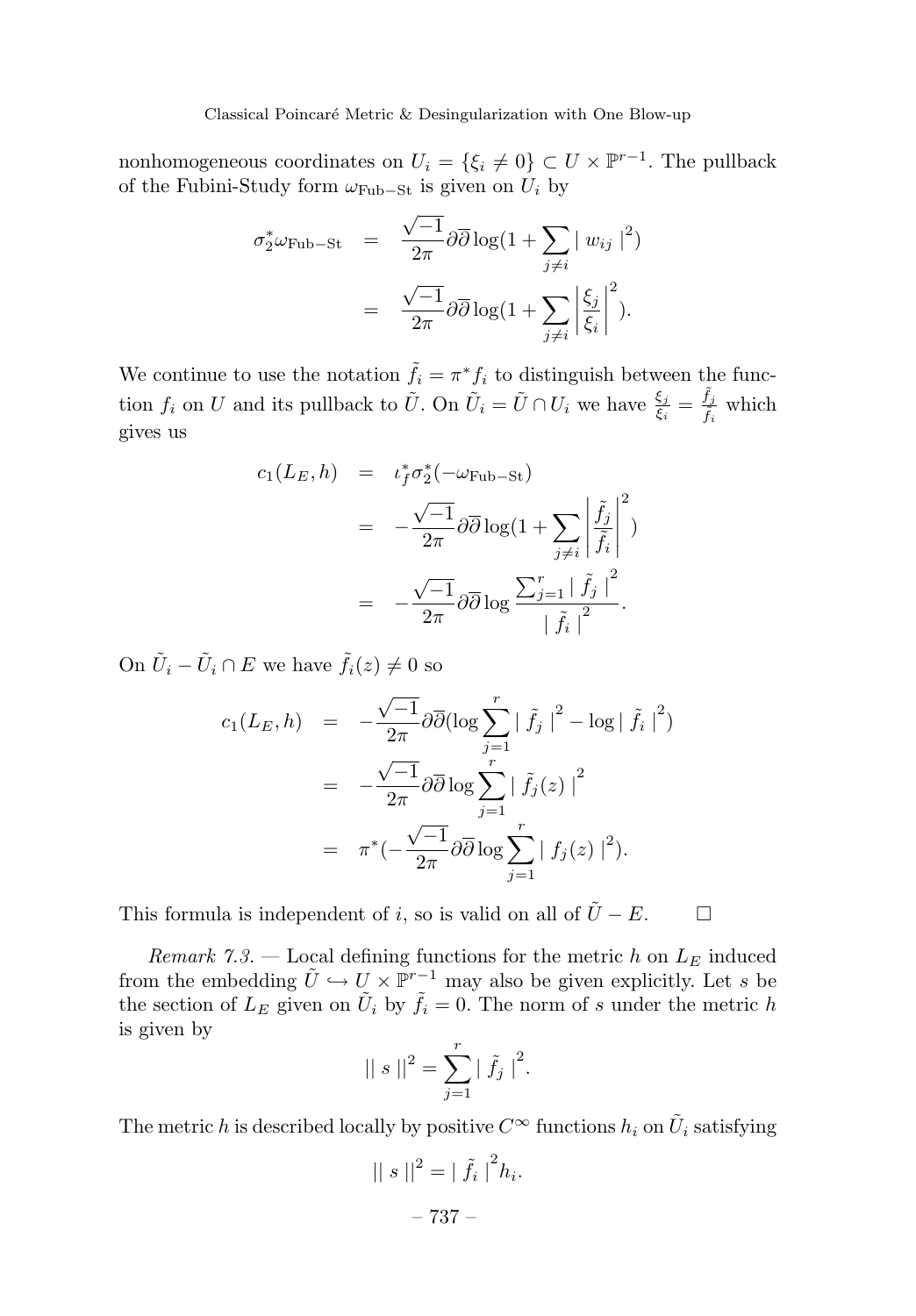Thus

$$
h_i = \frac{\sum_{j=1}^r | \tilde{f}_j |^2}{\left| \tilde{f}_i \right|^2} = 1 + \sum_{j \neq i} | w_{ij} |^2,
$$

where  $w_{ij} = \frac{\xi_j}{\xi_i}$  for  $j \neq i$  are nonhomogeneous coordinates on  $\tilde{U}_i$ .

### **Global Chern forms for blow-ups**

We next use a  $C^{\infty}$  partition of unity on M to patch local metrics and Chern forms to obtain a global metric and Chern form for *L<sup>E</sup>* on *M*.

*Remark* 7.4. — Throughout sections 7 and 8 we will refer to a  $C^{\infty}$  function *F* on *M* which we define by the formula

$$
F=\prod_\alpha F_\alpha^{\rho_\alpha},
$$

where  $\{\rho_{\alpha}\}\$ is a  $C^{\infty}$  partition of unity subordinate to an open cover  $\{U_{\alpha}\}\$ of *M* and  $F_\alpha$  is a function on  $U_\alpha$ . More precisely, we mean that we extend each function  $F^{\rho_{\alpha}}_{\alpha}$  on  $U_{\alpha}$  to a global function  $G_{\alpha}$  on  $M$  by setting

$$
G_{\alpha}(x) = \begin{cases} F_{\alpha}(x)^{\rho_{\alpha}(x)}, & \text{if } x \in U_{\alpha} \\ 1, & \text{otherwise} \end{cases}
$$

and note that  $G_{\alpha}$  is  $C^{\infty}$  because  $\rho_{\alpha}$  is 0 on a neighborhood of the complement of  $U_{\alpha}$ , by the definition of a partition of unity subordinate to  $\{U_{\alpha}\}.$ We set  $F = \prod_{\alpha} G_{\alpha}$ . We use a similar convention when defining a metric *h* of  $L<sub>E</sub>$  and the norm-squared  $||s||^2$  of a section *s* of  $L<sub>E</sub>$  with respect to *h*.

Using compactness of  $M$ , we construct  $F$  so that  $F < 1$  on  $M$ , in order that the expression  $\log(\log F)^2$ , which will occur in our Saper-type metrics, is always defined.

PROPOSITION 7.5. — Let  $\pi : \tilde{M} \to M$  be the blow-up of a compact complex manifold  $M$  along a coherent sheaf of ideals  $\mathcal I$  such that  $\tilde M$  is smooth. Let *E* be the exceptional divisor and  $L_E$  the associated line bundle.

There is a metric h on  $L_E$  and holomorphic section *s* of  $L_E$ , vanishing exactly on *E*, such that the norm-squared of *s* with respect to *h* is of the form

$$
||s||^2 = \pi^*F,
$$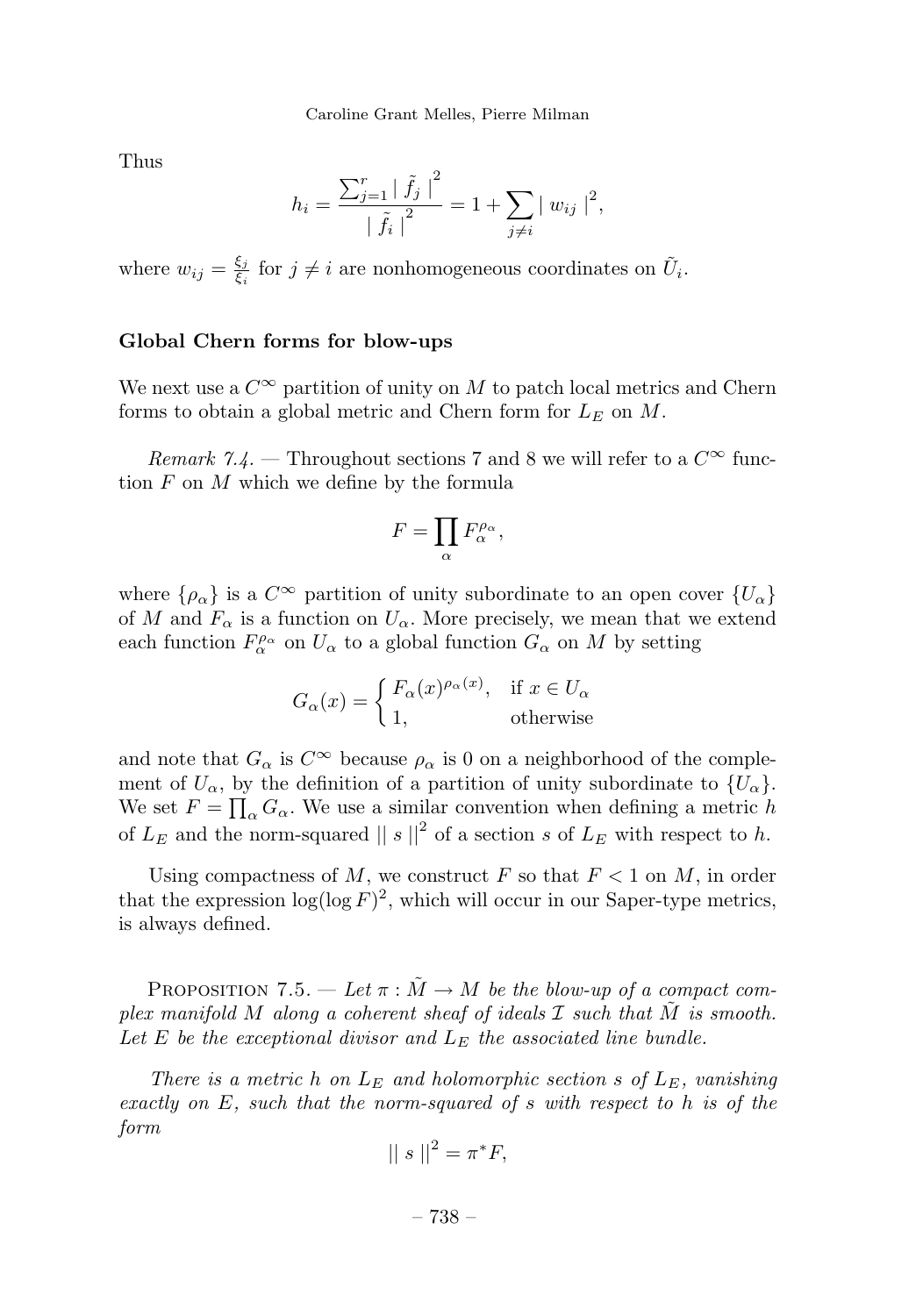where *F* is a real  $C^{\infty}$  function on *M*, vanishing on the support of *I*, with  $F < 1$  on *M*. Furthermore, the function  $F$  may be constructed to be of the form

$$
F=\prod_\alpha F_\alpha^{\rho_\alpha},
$$

where  $\{\rho_{\alpha}\}\$ is a  $C^{\infty}$  partition of unity subordinate to an open cover  $\{U_{\alpha}\}\$ of *M*,  $F_{\alpha}$  is a function on  $U_{\alpha}$  of the form

$$
F_{\alpha} = \sum_{j=1}^{r} |f_j|^2,
$$

and  $f_1, ..., f_r$  are local holomorphic generators of the coherent ideal sheaf  $\mathcal I$ on  $U_{\alpha}$ . The Chern form  $c_1(L_E, h)$  of *h* on  $\tilde{M}$  is given on  $\tilde{M} - E$  by

$$
c_1(L_E, h) = -\frac{\sqrt{-1}}{2\pi} \partial \overline{\partial} \log ||s||^2 = \pi^*(-\frac{\sqrt{-1}}{2\pi} \partial \overline{\partial} \log F).
$$

*Proof.* — Let  ${U_\alpha}$  be a finite open cover of M by open sets small enough that I is generated by global sections on each  $U_{\alpha}$ . If the support of I does not intersect some  $U_{\alpha}$  or if I is generated by a single generator on  $U_{\alpha}$ , then  $L_E$  is trivial on the set  $\tilde{U}_\alpha = \pi^{-1}(U_\alpha)$ . In this case we may choose  $F_{\alpha}$  to be a constant and the local Chern form will be 0. Otherwise, in the nontrivial case, suppose that  $f_1, ..., f_r$  are local generating functions for  $\mathcal I$ on  $U_{\alpha}$  and let

$$
F_{\alpha} = \sum_{j=1}^{r} |f_j|^2 \quad \text{and} \quad \tilde{F}_{\alpha} = \pi^* F_{\alpha}.
$$

By Lemma 7.1, there is a local  $C^{\infty}$  metric  $h_{\alpha}$  for  $L_E$  on  $\tilde{U}_{\alpha}$  whose associated Chern form is given on  $\tilde{U}_\alpha - \tilde{U}_\alpha \cap E$  by

$$
c_1(L_E, h_\alpha) = \pi^*(-\frac{\sqrt{-1}}{2\pi}\partial\overline{\partial}\log F_\alpha) = -\frac{\sqrt{-1}}{2\pi}\partial\overline{\partial}\log \tilde{F}_\alpha.
$$

Now choose a  $C^{\infty}$  partition of unity  $\{\rho_{\alpha}\}\$  subordinate to  $\{U_{\alpha}\}\$  and let  $\rho_{\alpha}$  be the pullback of  $\rho_{\alpha}$  to  $\tilde{M}$ . Then  $\{\tilde{\rho}_{\alpha}\}\)$  is a partition of unity on  $\tilde{M}$ subordinate to the open sets  $\{\tilde{U}_{\alpha}\}.$ 

We define a global  $C^{\infty}$  metric for  $L_E$  as follows. For any section *s* of  $L_{E}$ , let  $|| s ||_{\alpha}^{2}$  be the norm-squared of *s* with respect to the metric  $h_{\alpha}$  on  $U_{\alpha}$  and let

$$
\left\| s \right\|^2 = \prod_{\alpha} \| s \right\|_{\alpha}^{2\tilde{\rho}_{\alpha}}.
$$

– 739 –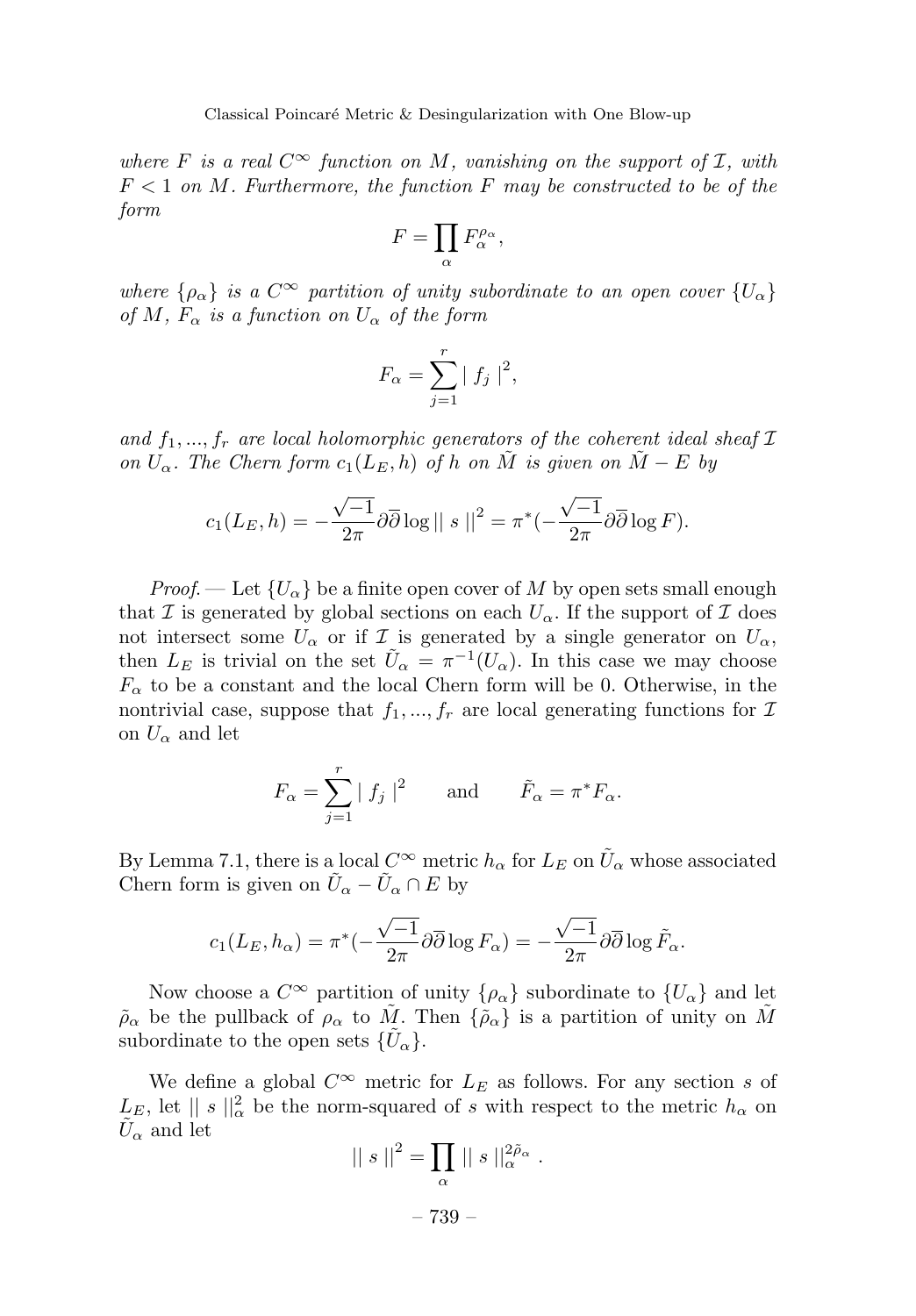Let  ${V_i}$  be a finite open cover of  $\tilde{M}$  by open sets on which  $L_E$  is trivial, and let  $h_{\alpha i}$  be the positive  $C^{\infty}$  function representing  $h_{\alpha}$  on  $\tilde{U}_{\alpha} \cap V_i$ . Then the positive  $C^{\infty}$  function for *h* on  $V_i$  is

$$
h_i=\prod_{\alpha} h_{\alpha i}^{\tilde{\rho}_{\alpha}}.
$$

If *s* is given on  $V_i$  by the holomorphic function  $s_i$ , then on  $U_\alpha \cap V_i$  we have

$$
|| s ||_{\alpha}^2 = | s_i |^2 h_{\alpha i}
$$

and on *Vi*,

$$
|| s ||^2 = | s_i |^2 h_i.
$$

The global form  $c_1(L_E, h)$  associated with this metric is given on  $V_i$  by

$$
c_1(L_E, h) = -\frac{\sqrt{-1}}{2\pi} \partial \overline{\partial} \log h_i
$$
  
=  $-\frac{\sqrt{-1}}{2\pi} \partial \overline{\partial} \log \prod_{\alpha} h_{\alpha i}^{\tilde{\rho}_{\alpha}}$   
=  $-\frac{\sqrt{-1}}{2\pi} \sum_{\alpha} \partial \overline{\partial} \tilde{\rho}_{\alpha} \log h_{\alpha i}.$ 

Let *s* be a global holomorphic section of  $L_E$  on  $\tilde{M}$  whose associated divisor is *E*. Such a section always exists - just choose local holomorphic defining equations of *E* to determine *s* locally. For example, on  $\tilde{U}_{\alpha i} = \tilde{U}_{\alpha} \cap$  $\{\xi_i \neq 0\} \subset U_\alpha \times \mathbb{P}^{r-1}$ , take  $s_{\alpha i} = \tilde{f}_i = \pi^* f_i$ , where  $f_1, ..., f_r$  are local holomorphic generators of  $\mathcal I$  on  $U_\alpha$ .

Then

$$
|| s ||_{\alpha}^{2} = \sum_{j=1}^{r} | \tilde{f}_{j} |^{2} = \tilde{F}_{\alpha}
$$

and

$$
|| s ||^2 = \prod_{\alpha} \tilde{F}_{\alpha}^{\tilde{\rho}_{\alpha}} = \pi^* (\prod_{\alpha} F_{\alpha}^{\rho_{\alpha}}).
$$

Thus the Chern form  $c_1(L_E, h)$  is given on  $\tilde{M} - E$  by

$$
c_1(L_E, h) = -\frac{\sqrt{-1}}{2\pi} \partial \overline{\partial} \log ||s||^2 = \pi^*(-\frac{\sqrt{-1}}{2\pi} \partial \overline{\partial} \log F),
$$

where

$$
F=\prod_{\alpha}F_{\alpha}^{\rho_{\alpha}}.
$$

 $-740-$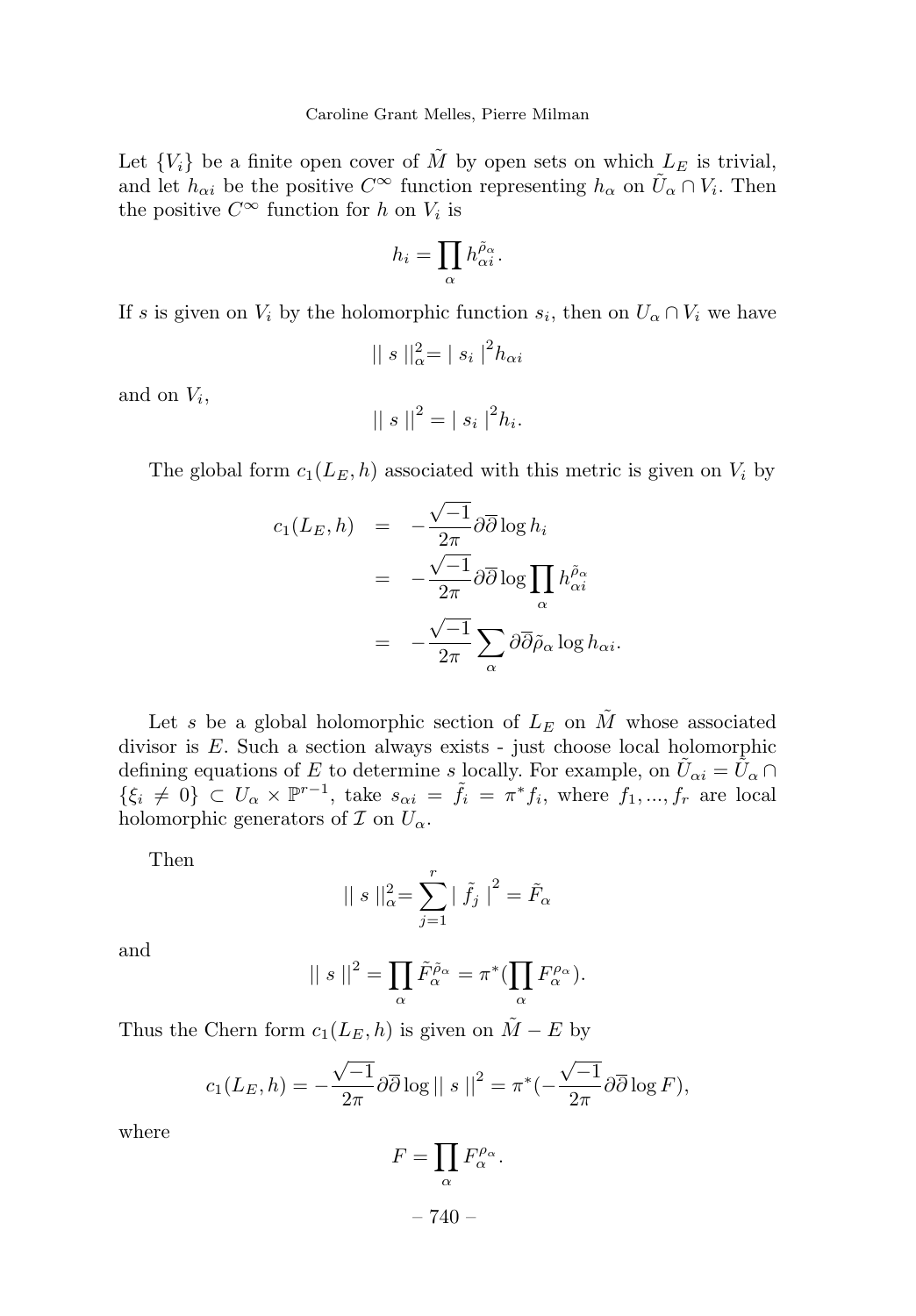We may also choose the functions  $f_i$  so that  $F < 1$  on M. For  $p \in X_{sing}$ , we can choose a neighborhood  $U_{\alpha}$  of p and local holomorphic generators *f*<sub>1</sub>, ..., *f<sub>r</sub>* of *I* on  $U_{\alpha}$ , such that  $F_{\alpha} < 1$ . For  $p \notin X_{\text{sing}}$ , we can choose a neighborhood  $U_{\beta}$  of *p* such that  $U_{\beta}$  does not intersect  $X_{\text{sing}}$ . Then  $\mathcal I$  is generated by any nonzero constant on  $U_{\beta}$ , so we can set  $F_{\beta}$  equal to any nonzero constant less than 1. Choosing a finite subcover of *M* by such sets  $U_{\alpha}$  and  $U_{\beta}$  and defining  $F_{\alpha}$  and  $F_{\beta}$  this way ensures that  $F < 1$ on  $M$ .  $\Box$ 

# **8. Construction of Saper-type metrics**

Let *X* be a singular subvariety of a compact Kähler manifold *M* and let  $X_{\text{sing}}$  be the singular locus of  $X$ . We define what is meant by Sapertype (or modified Saper) metrics. We then construct Saper-type metrics on  $M - X_{sing}$ , first locally, then globally using a  $C^{\infty}$  partition of unity on *M*. We also show that our local and global Saper-type metrics are locally quasi-isometric. Our global Saper-type metrics are complete Kähler metrics on  $M - X_{\text{sing}}$  which grow less rapidly than Poincaré metrics near the singular locus. More details on the growth rate of Saper-type metrics and their relationship to intersection cohomology may be found in [GM1], [Sa1], and [Sa2].

We also construct a non-complete Kähler metric on  $M - X_{\text{sing}}$  with the property that the completion of  $X - X_{\text{sing}}$  with respect to this metric is a desingularization of *X*. We call this metric a "desingularizing metric" for *X*.

The constructions of both metrics are based on resolution of singularities using a single coherent ideal sheaf  $\mathcal I$  on  $M$  (see Corollary 6.3) and the explicit formula for a Chern form for the blow-up of  $M$  along  $\mathcal I$  given in Proposition 7.5.

QUASI-ISOMETRY. — We call two metrics  $h_A$  and  $h_B$  **quasi-isometric** on an open set *U* if their fundamental  $(1,1)$ -forms  $\omega_A$  and  $\omega_B$  satisfy  $c\omega_A \leq \omega_B \leq C\omega_A$  on *U* for some positive constants *c* and *C*. For convenience, we also refer to the  $(1,1)$ -forms  $\omega_A$  and  $\omega_B$  as quasi-isometric. Metrics which are quasi-isometric have the same *L*2-cohomology.

DEFINITION— Let X be a singular subvariety of a compact complex manifold *M* and let  $\omega$  be the fundamental  $(1,1)$ -form of a hermitian metric on *M*. Let  $\pi : M \to M$  be a holomorphic map of a compact complex manifold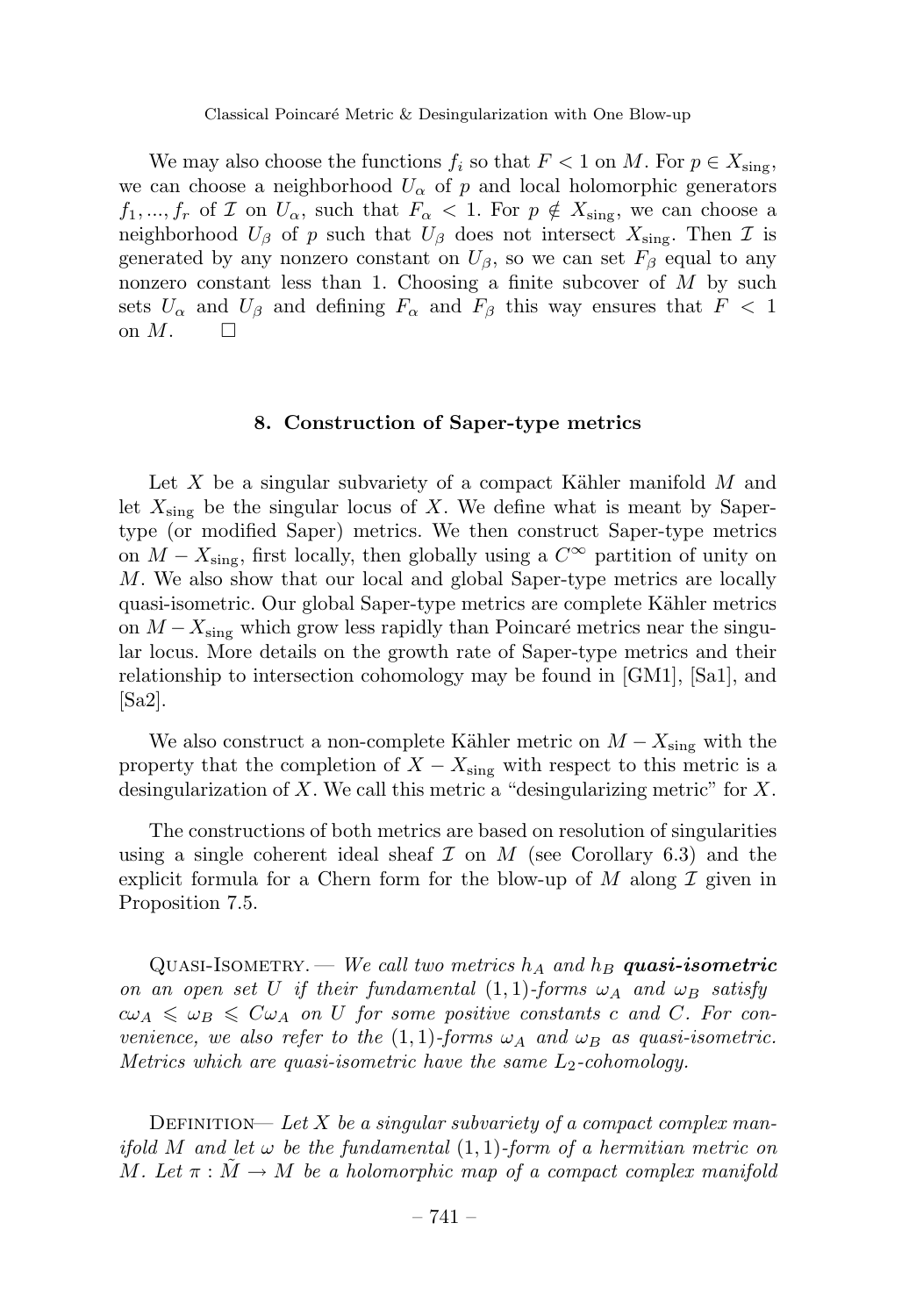$\tilde{M}$  to  $M$  whose exceptional set  $E$  is a divisor with normal crossings in  $\tilde{M}$ and such that the restriction

$$
\pi:\tilde{M}-E\rightarrow M-X_\text{sing}
$$

is a biholomorphism. Let  $L_E$  be the line bundle on  $\tilde{M}$  associated with  $E$  and let *h* be a hermitian metric on  $L_E$ . Let  $s : \tilde{M} \to L_E$  be a global holomorphic section whose associated divisor (*s*) equals *E* (so *s* vanishes exactly on *E*) and let || *s* || be the norm of *s* with respect to *h*.

A metric on  $\tilde{M}-E$  which is quasi-isometric to a metric with fundamental (1*,* 1)-form

$$
l\pi^*\omega - \frac{\sqrt{-1}}{2\pi}\partial\overline{\partial}\log(\log||s||^2)^2,
$$

for *l* a positive integer, will be called a *Saper-type* or *modified Saper metric*, distinguished with respect to the map *π*. The corresponding metric on  $M - X_{sing} \cong \overline{M} - E$  and its restriction to  $X - X_{sing}$  are also called Sapertype or modified Saper. We will usually omit the phrase "distinguished with respect to *π*."

We call the form

$$
\nu = -\frac{\sqrt{-1}}{2\pi} \partial \overline{\partial} \log(\log ||s||^2)^2
$$

a Poincaré-type  $(1,1)$ -form. In  $\overline{[GM1]}$ , we discuss a more general class of modified Saper metrics, in which the Poincaré-type form  $\nu$  is replaced by a finite sum of positive integer multiples of Poincaré-type forms. We will not need this more general description in this paper.

# **Local construction of Saper-type metrics**

Before constructing Saper-type metrics, we will describe a Kähler metric for a local blow-up which is essentially the local model for our desingularizing metric.

Let *U* be an open set in  $\mathbb{C}^n$  and let  $\pi : \tilde{U} \to U$  be the blow-up of *U* along a coherent sheaf of ideals  $\mathcal I$  such that  $\tilde U$  is smooth. Let  $E$  be the exceptional divisor of  $\pi$ . Assume that *U* is small enough that *I* is generated by global sections on *U* and let

$$
\iota_f: \tilde U \hookrightarrow U \times \mathbb{P}^{r-1}
$$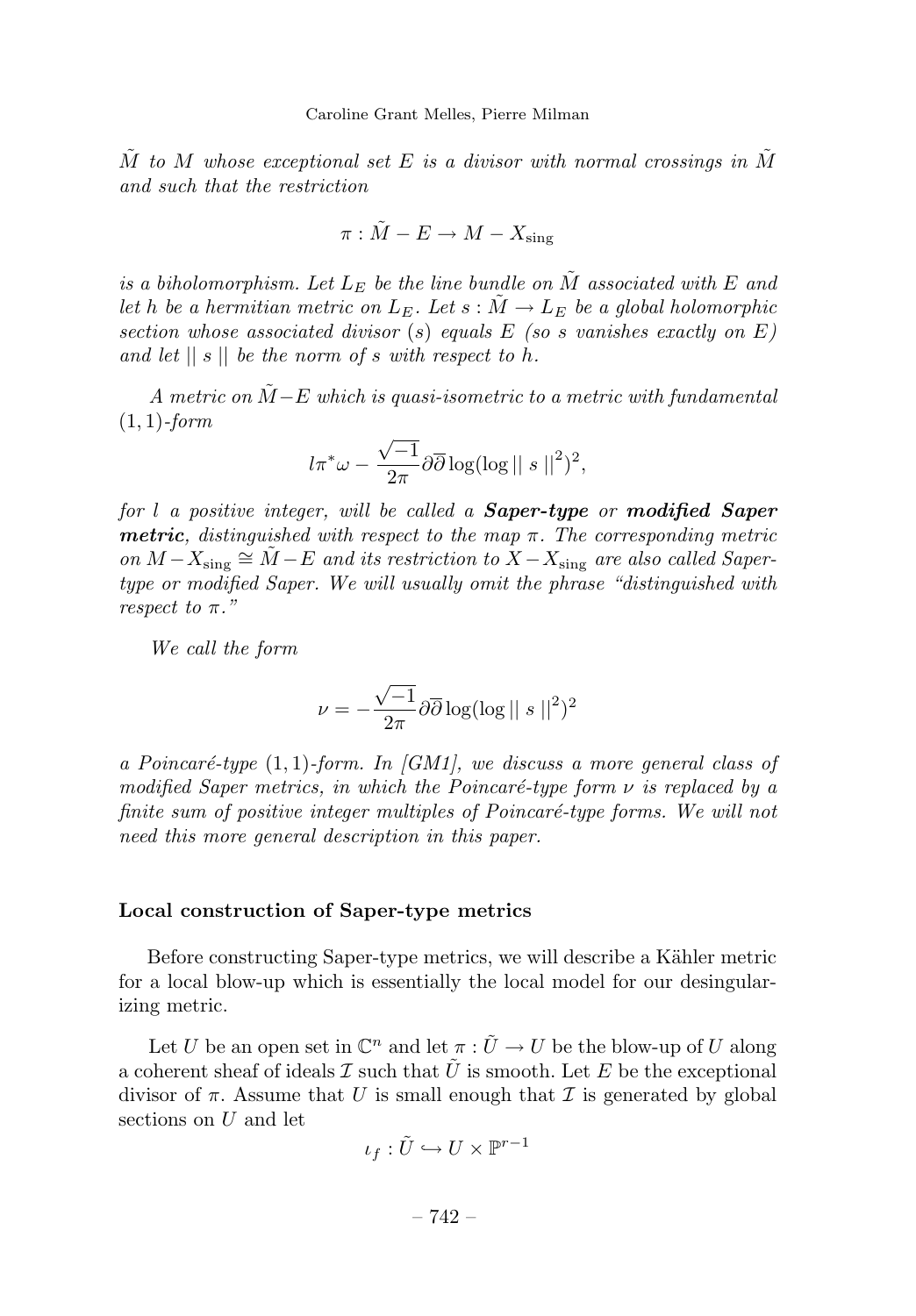be the embedding associated with a collection of generators  $f$ . Let  $\sigma_1$  and  $\sigma_2$  be the projection maps

$$
U \times \mathbb{P}^{r-1} \xrightarrow{\sigma_2} \mathbb{P}^{r-1}
$$
  

$$
\sigma_1 \downarrow
$$
  

$$
U
$$

Suppose that  $\omega$  is the Kähler form of a Kähler metric on *U* and let  $ω_{Fub-St}$  be the Kähler form of the Fubini-Study metric on  $\mathbb{P}^{r-1}$ .

LEMMA 8.1. — The embedding  $\tilde{U} \hookrightarrow U \times \mathbb{P}^{r-1}$  induces a Kähler metric on *U*˜ whose K¨ahler form is

$$
\omega' = \pi^* \omega - c_1(L_E, h),
$$

where  $c_1(L_E, h)$  is a Chern form of the line bundle  $L_E$  (with respect to a metric *h*) of the type described in Lemma 7.1. If  $f_1, ..., f_r$  are local holomorphic generators for  $\mathcal I$  on  $U$ , then  $\omega'$  is given on  $U - E$  by

$$
\omega' = \pi^*(\omega + \frac{\sqrt{-1}}{2\pi} \partial \overline{\partial} \log \sum_{j=1}^r |f_j|^2).
$$

The corresponding Kähler metric on  $U - V(\mathcal{I})$  has Kähler form

$$
\tilde{\omega} = \omega + \frac{\sqrt{-1}}{2\pi} \partial \overline{\partial} \log \sum_{j=1}^r |f_j|^2.
$$

*Proof.* — The Kähler form on  $\tilde{U}$  given by the restriction of the product metric on  $U \times \mathbb{P}^{r-1}$  is

$$
\begin{array}{rcl}\n\omega' & = & \iota_f^*(\sigma_1^*\omega + \sigma_2^*\omega_{\text{Fub}-\text{St}}) \\
& = & \pi^*\omega + \iota_f^*\sigma_2^*\omega_{\text{Fub}-\text{St}} \\
& = & \pi^*\omega - c_1(L_E, h)\n\end{array}
$$

where  $c_1(L_E, h)$  is given on the set  $\tilde{U} - E$  by

$$
c_1(L_E, h) = \pi^*(-\frac{\sqrt{-1}}{2\pi}\partial\overline{\partial}\log\sum_{j=1}^r |f_j|^2)
$$

by Lemma 7.1.  $\square$ 

Remark 8.2. — The Kähler metric determined by  $\tilde{\omega}$  is essentially the local model of our desingularizing metric.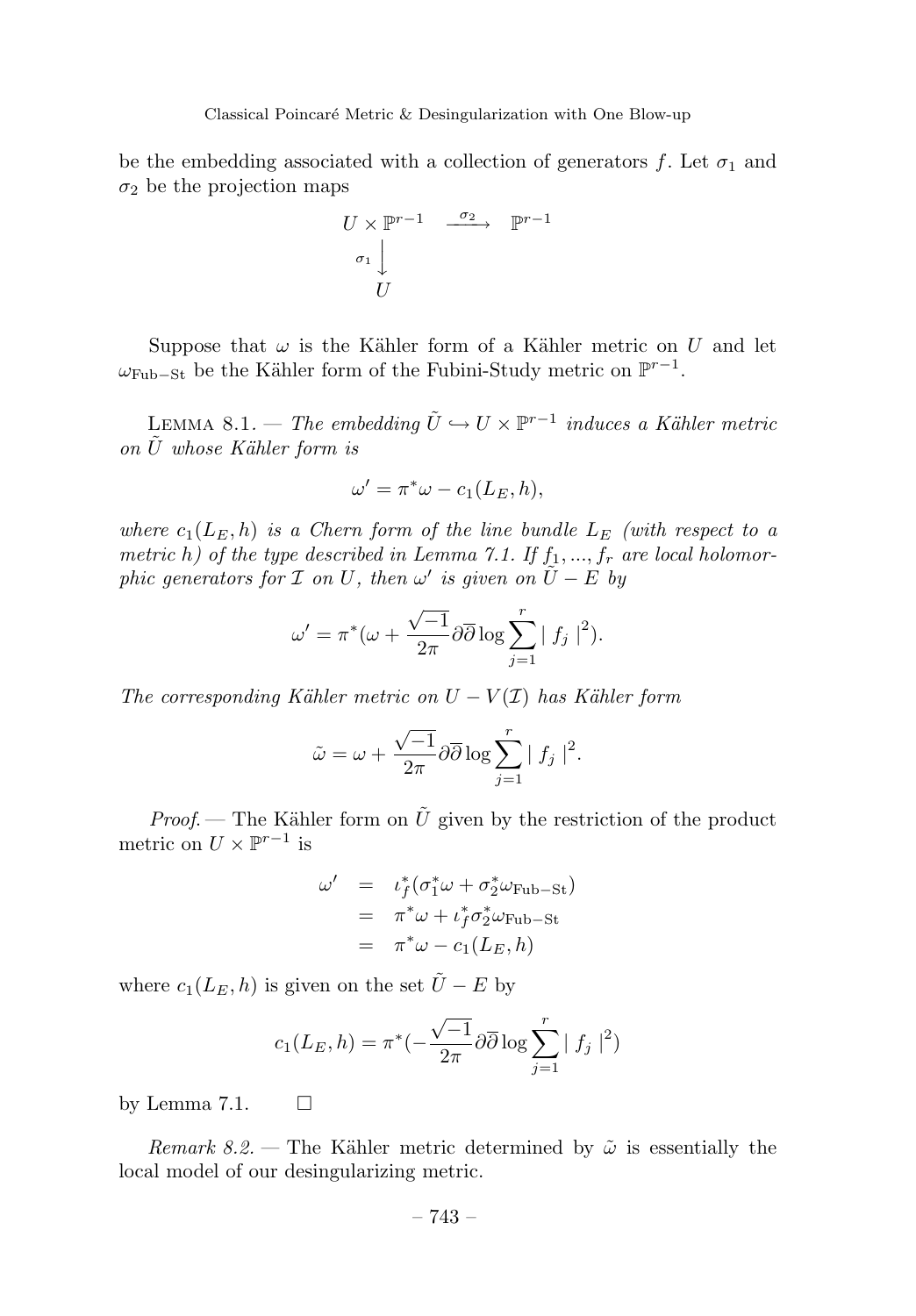The function  $F = \sum_{j=1}^r |f_j|^2$  can also be used to construct a Sapertype metric on  $U - V(\mathcal{I})$ . We are particularly interested in the case of a coherent sheaf of ideals  $\mathcal I$  which determines a resolution of singularities of a singular variety and which is supported on the singular locus of the variety. Theorems 8.4 and 8.6 describe local and global constructions, respectively, of Saper-type and desingularizing metrics for a singular variety. The main differences between the two theorems are that we must patch with a *C*<sup>∞</sup> partition of unity in the global case, and that our global desingularizing metrics may also require a multiple of the original metric.

The following lemma will be useful in constructing Saper-type metrics and describing their rates of growth (cf. [GM1, Theorem 9.2.1]).

LEMMA 8.3. — Let *F* be a real  $C^{\infty}$  function on a complex manifold *Y* such that  $0 \leq F < 1$  on *Y* and  $F = 0$  exactly on a subvariety *Z* of *Y*. Let *ω* be the positive (1*,* 1)-form of a hermitian metric on *Y* . Suppose that the (1*,* 1)-form

$$
\tilde{\omega} = k\omega + \frac{\sqrt{-1}}{2\pi} \partial \overline{\partial} \log F
$$

is positive on *Y* for some positive integer *k*. Then for each point *p* in *Z*, there exists a neighborhood *V* of *p* in *Y* such that the  $(1, 1)$ -form

$$
\omega_S = \omega - \frac{\sqrt{-1}}{2\pi} \partial \overline{\partial} \log(\log F)^2
$$

is positive and quasi-isometric to

$$
\omega'_{S} = \omega + \frac{\sqrt{-1}}{\pi} \frac{1}{(\log F)^2 F^2} \partial F \wedge \overline{\partial} F + \frac{1}{|\log F|} \tilde{\omega}
$$

on  $V - Z$ .

*Proof.* — Let  $R = \log F = -\log F$  and expand  $\omega_S$  as follows:

$$
\omega_S = \omega + \frac{\sqrt{-1}}{\pi} \frac{1}{R^2} \partial R \wedge \overline{\partial} R - \frac{\sqrt{-1}}{\pi} \frac{1}{R} \partial \overline{\partial} R
$$
  
\n
$$
= \omega + \frac{\sqrt{-1}}{\pi} \frac{1}{R^2} \partial R \wedge \overline{\partial} R + \frac{\sqrt{-1}}{2\pi} \frac{2}{R} \partial \overline{\partial} \log F
$$
  
\n
$$
= \left(1 - \frac{2k}{R}\right) \omega + \frac{\sqrt{-1}}{\pi} \frac{1}{R^2} \partial R \wedge \overline{\partial} R + \frac{2}{R} \left(k\omega + \frac{\sqrt{-1}}{2\pi} \partial \overline{\partial} \log F\right)
$$
  
\n
$$
= \left(1 - \frac{2k}{|\log F|}\right) \omega + \frac{\sqrt{-1}}{\pi} \frac{1}{(\log F)^2 F^2} \partial F \wedge \overline{\partial} F + \frac{2}{|\log F|} \tilde{\omega}.
$$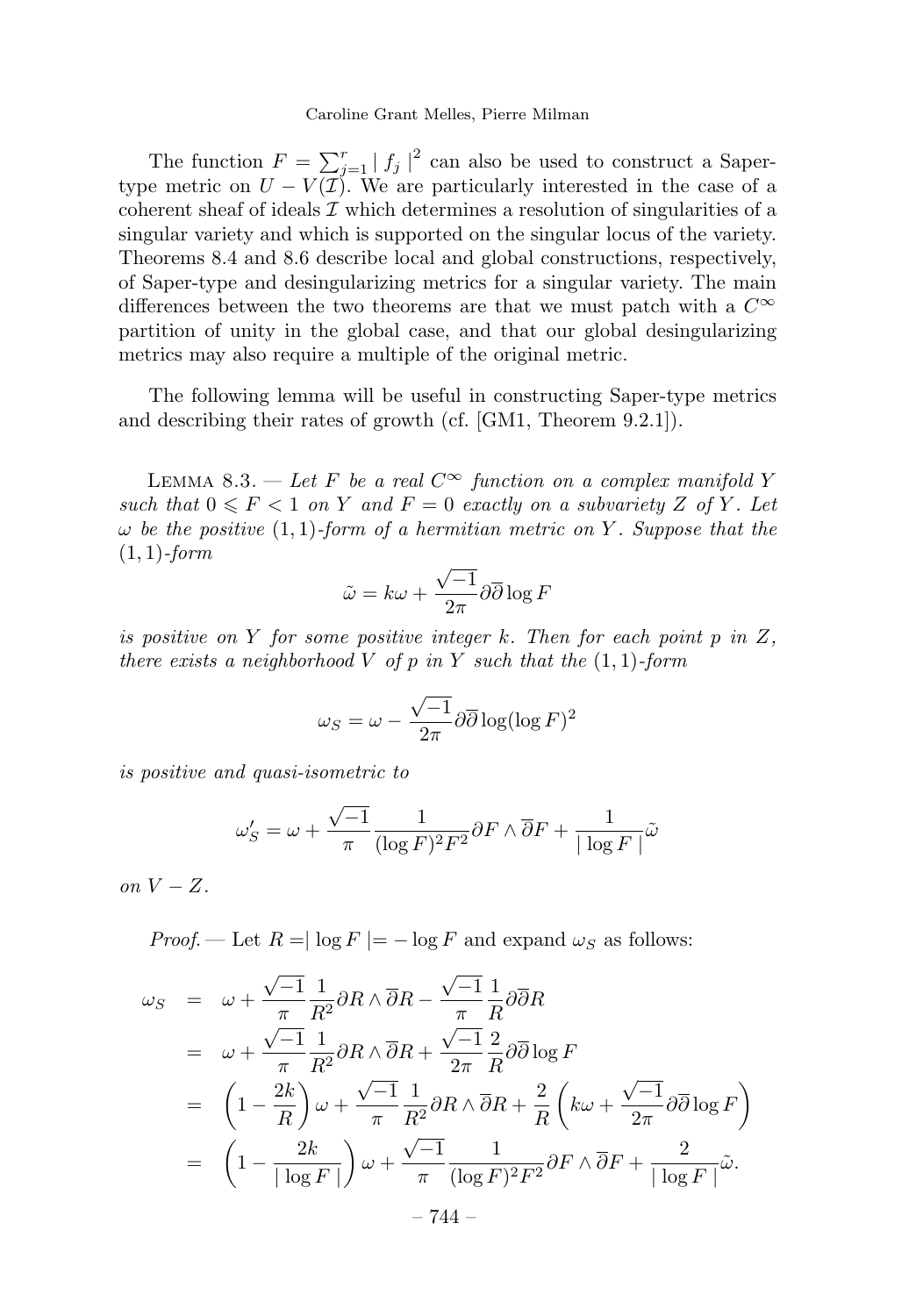Since  $\frac{1}{|\log F|} \to 0$  as we approach *Z*, we may choose a neighborhood *V* of *p* in *Y* such that the coefficient  $1 - \frac{2k}{\lceil \log F \rceil}$  of  $\omega$  is positive and bounded away from 0 on *V* − *Z*. Since  $\omega$  and  $\tilde{\omega}$  are positive and  $\frac{\sqrt{-1}}{\pi}\partial F \wedge \overline{\partial} F$  is positive semi-definite,  $\omega_S$  is positive and quasi-isometric to  $\omega'_S$  on  $V - Z$ .  $\Box$ 

THEOREM 8.4 LOCAL METRICS.  $-\text{Let } X$  be a singular subvariety of a compact Kähler manifold *M* with singular locus  $X_{sing}$ . Let  $\omega$  be the Kähler  $(1,1)$ -form of a Kähler metric on *M*. Let *p* be any point in  $X_{sing}$ . Then there exists a neighborhood *U* of *p* and a  $C^{\infty}$  function *F* on *U*, vanishing on  $U \cap X_{\text{sing}}$ , such that

i. the  $(1,1)$ -form

$$
\tilde{\omega} = \omega + \frac{\sqrt{-1}}{2\pi} \partial \overline{\partial} \log F
$$

is the Kähler form of an incomplete metric on  $U - U \cap X_{\text{sing}}$  which determines an embedded resolution of singularities locally over the neighborhood *U*, and

ii. the  $(1,1)$ -form

$$
\omega_S = \omega - \frac{\sqrt{-1}}{2\pi} \partial \overline{\partial} \log(\log F)^2
$$

on  $U - U \cap X_{\text{sing}}$  is the Kähler form of a Saper-type metric on  $U U \cap X_{\text{sing}}$ .

Furthermore, the function *F* may be constructed to be of the form

$$
F = \sum_{j=1}^{r} |f_j|^2,
$$

where  $f_1, ..., f_r$  are holomorphic functions on *U* which are local generators of a coherent ideal sheaf I on *M*, such that blowing up *M* along I gives embedded desingularization of *X*.

Proof. — Part (i) is a consequence of Corollary 6.3, Lemma 8.1, and Lemma 7.1.

Positivity of  $\omega_S$  is a consequence of Lemma 8.3. Let  $\pi : \tilde{U} \to U$  be the blow-up of *U* along *I*. By the remark following Lemma 7.1,  $\pi^*F = ||s||^2$ , where *s* is a holomorphic section over  $\tilde{U}$  of the line bundle  $L_E$  associated to the exceptional divisor *E* of  $\pi$ , *s* vanishes exactly on  $E \cap U$ , and  $||s||^2$ is the norm-squared of *s* with respect to a metric *h* on the restriction of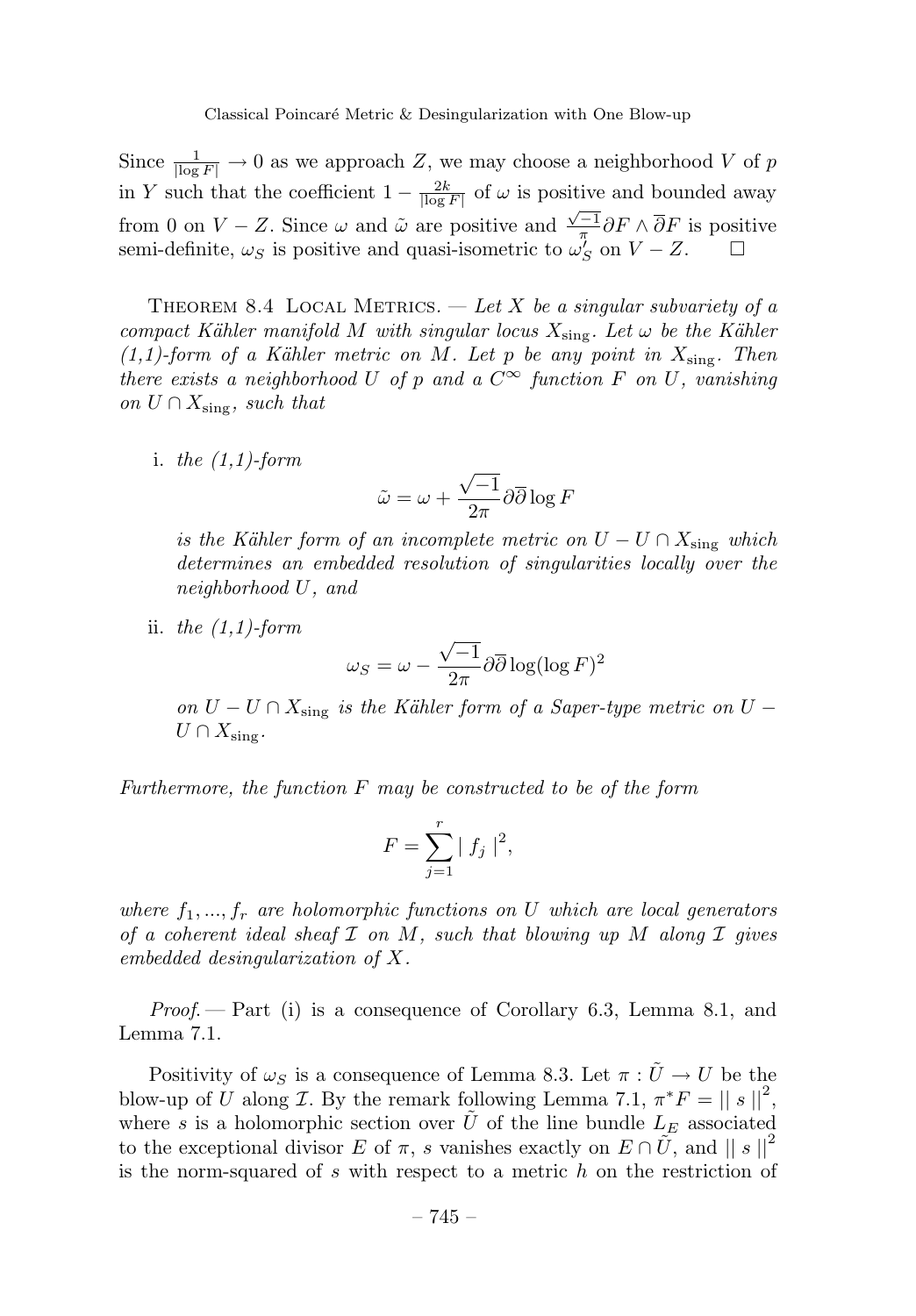$L<sub>E</sub>$  to  $\tilde{U}$ . Thus the metric determined by  $\omega<sub>S</sub>$  is Saper-type. Completeness of Saper-type metrics is proved in [GM1] (Theorem 9.2.1) and is essentially due to the term of order

$$
\frac{\sqrt{-1}}{\pi} \frac{1}{(\log F)^2 F^2} \partial F \wedge \overline{\partial} F
$$

in the description of the quasi-isometry class of  $\omega$ <sup>*S*</sup> in Lemma 8.3. This term gives us a lower bound on the growth of the metric near *X*sing in terms of the growth of the Poincaré metric on the punctured disc.  $\Box$ 

Remark 8.5. – Positivity of  $\omega_S$  in a neighborhood of  $p \in X_{\text{sing}}$  could also be proved for  $F$  of this form using Lemma 9.4, which implies that the form  $-\frac{\sqrt{-1}}{2\pi}\partial\overline{\partial}\log(\log F)^2$  is positive semi-definite in a small enough neighborhood of *p*.

### **Global construction of Saper-type metrics**

To construct global metrics we patch together our local metrics using *C*<sup>∞</sup> partitions of unity on *M*.

THEOREM 8.6 GLOBAL METRICS.  $-\text{Let } X$  be a singular subvariety of a compact Kähler manifold *M* with singular locus  $X_{\text{sing}}$ . Let  $\omega$  be the Kähler  $(1,1)$ -form of a Kähler metric on *M*. There exists a global  $C^{\infty}$  function *F* on *M*, vanishing exactly on *X*sing, such that for *k* a large enough positive integer

i. the  $(1,1)$ -form

$$
\tilde{\omega} = k\omega + \frac{\sqrt{-1}}{2\pi} \partial \overline{\partial} \log F
$$

is the Kähler form of an incomplete Kähler metric on  $M-X_{\text{sing}}$  which is a desingularizing metric for *X* (i.e. the completion of  $X - X_{\text{sing}}$ ) with respect to  $\tilde{\omega}$  is nonsingular), and

ii. the  $(1,1)$ -form

$$
\omega_S = \omega - \frac{\sqrt{-1}}{2\pi} \partial \overline{\partial} \log(\log F)^2
$$

on  $M - X_{\text{sing}}$  is the Kähler form of a complete Kähler Saper-type metric.

Furthermore, the function *F* may be constructed to be of the form

$$
F=\prod_{\alpha}F_{\alpha}^{\rho_{\alpha}},
$$

– 746 –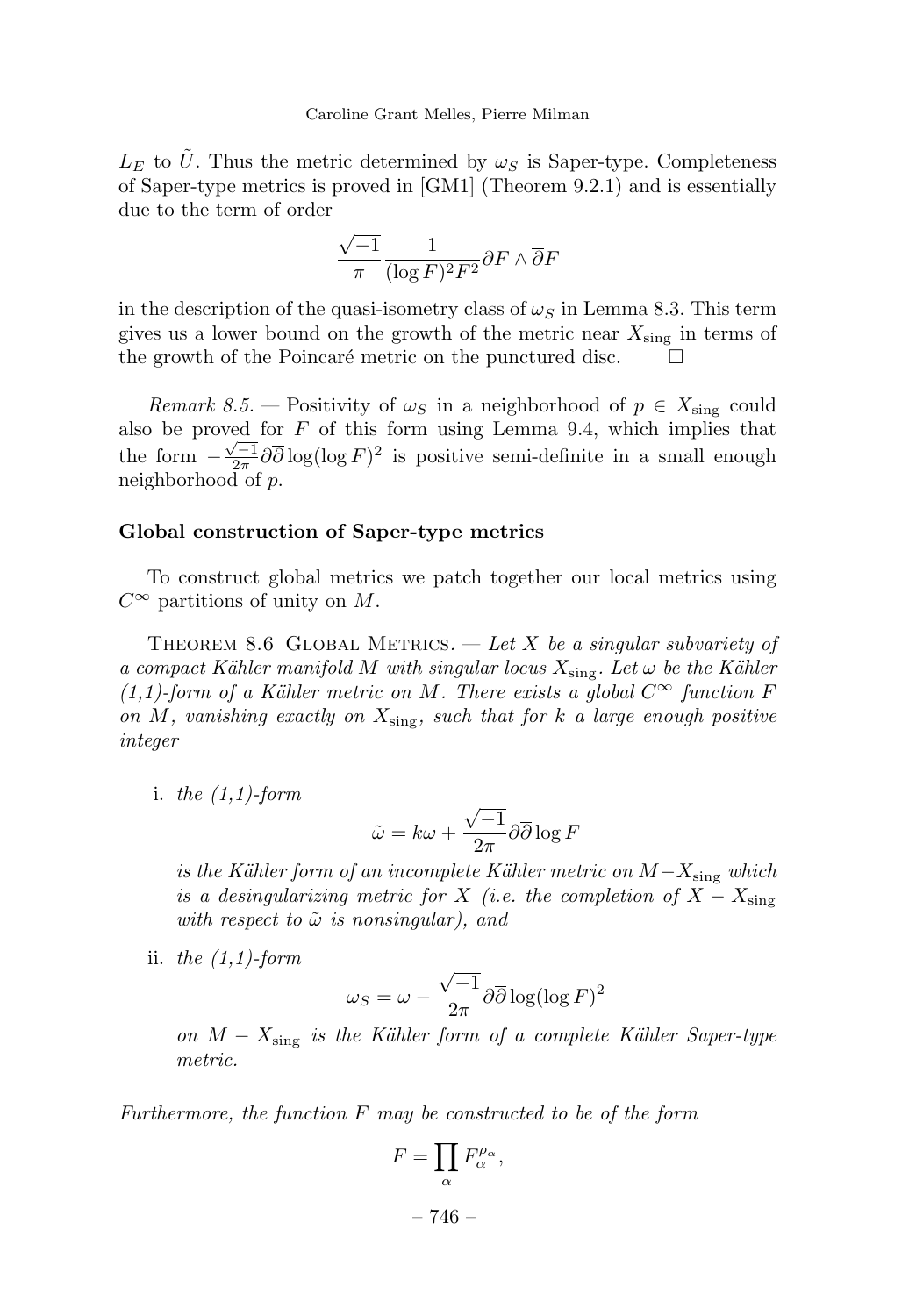where  $\{\rho_{\alpha}\}\$ is a  $C^{\infty}$  partition of unity subordinate to an open cover  $\{U_{\alpha}\}\$ of *M*,  $F_{\alpha}$  is a function on  $U_{\alpha}$  of the form

$$
F_{\alpha} = \sum_{j=1}^{r} |f_j|^2,
$$

and  $f_1, ..., f_r$  are holomorphic functions on  $U_\alpha$ , vanishing exactly on  $X_{\text{sing}} \cap$ *Uα*. More specifically, *f*1*, ..., f<sup>r</sup>* are local holomorphic generators of a coherent ideal sheaf I on *M* such that blowing up *M* along I gives embedded desingularization of *X*.

Before proving Theorem 8.6, we prove a lemma which we will apply to the functions  $F_\alpha$ .

LEMMA 8.7.  $\vdash$  Let  $\mathcal I$  be a nonzero coherent sheaf of ideals on a complex manifold *M*. Suppose that on an open neighborhood *U* of a point *p* in *M* there are collections of holomorphic functions  $\{f_1, ..., f_r\}$  and  $\{g_1, ..., g_s\}$ , each of which generates  $I$  over  $U$ . Then there are positive constants  $C_1$  and *C*<sup>2</sup> such that, on some neighborhood *V* of *p* in *M*,

$$
C_1 \sum_{i=1}^s |g_i|^2 \leqslant \sum_{j=1}^r |f_j|^2 \leqslant C_2 \sum_{i=1}^s |g_i|^2.
$$

*Proof.* — Since the collection  $\{f_j\}$  generates  $\mathcal I$  over  $U$ , there exist holomorphic functions  $\{a_{ij}\}\$  on *U* such that, for each *i*,

$$
g_i = \sum_{j=1}^{r} a_{ij} f_j \qquad \text{on } U.
$$
 (8.1)

Similarly, there exist holomorphic functions  ${b_{ik}}$  on *U* such that, for each *j*,

$$
f_j = \sum_{k=1}^{s} b_{jk} g_k \qquad \text{on } U.
$$
 (8.2)

From equation (8.2) we have

$$
|f_j|^2 \leqslant \sum_{k=1}^s |b_{jk}|^2 \sum_{k=1}^s |g_k|^2
$$

by the Schwartz inequality. Thus

$$
\sum_{j=1}^{r} |f_j|^2 \leqslant \left( \sum_{j=1}^{r} \sum_{k=1}^{s} |b_{jk}|^2 \right) \left( \sum_{k=1}^{s} |g_k|^2 \right).
$$

$$
-747 -
$$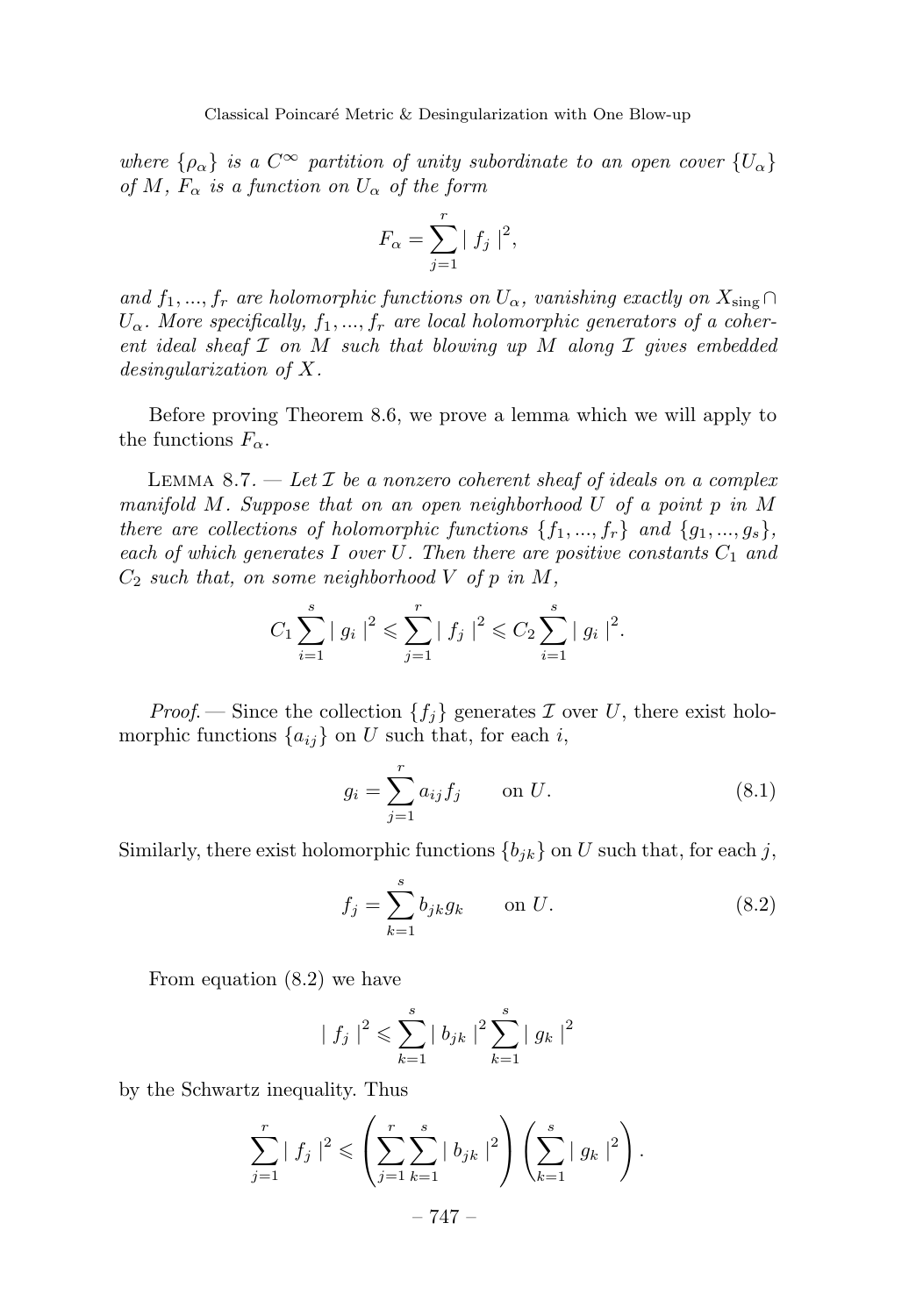Let *V* be a neighborhood of the point *p* with compact closure  $\overline{V}$  contained in *U*. Let

$$
C_2 = \max\left\{ \sum_{j=1}^r \sum_{k=1}^s |b_{jk}(x)|^2 \right\} \quad \text{for } x \in \overline{V}.
$$

Clearly the constant  $C_2$  cannot be zero, because that would imply that all the functions  $b_{jk}$  are zero on *V* and hence all the functions  $f_j$  are zero on *V*, which is impossible because  $\mathcal I$  is not the zero sheaf. On  $V$  we have

$$
\sum_{j=1}^r |f_j|^2 \leqslant C_2 \sum_{k=1}^s |g_k|^2.
$$

Similarly, for some positive constant  $C_3$ , we have

$$
\sum_{i=1}^{s} |g_i|^2 \leq C_3 \sum_{j=1}^{r} |f_j|^2
$$

on *V*. Letting  $C_1 = \frac{1}{C_3}$ , we obtain

$$
C_1 \sum_{i=1}^{s} |g_i|^2 \leqslant \sum_{j=1}^{r} |f_j|^2 \leqslant C_2 \sum_{i=1}^{s} |g_i|^2
$$

on  $V$ .  $\Box$ 

*Proof of Theorem 8.6.* — To prove part (i), we will show that we can patch our local metrics using a  $C^{\infty}$  partition of unity from *M* and adding a high enough multiple of the original metric from *M* to obtain a positive  $(1,1)$ -form.

Let  $\mathcal I$  be a coherent sheaf of ideals on  $M$  such that blowing up  $M$  along I gives embedded desingularization of X. Let  ${U_\alpha}$  be an open cover of M such that  $\mathcal I$  is generated by global holomorphic sections on  $U_\alpha$ . For each  $U_{\alpha}$ , pick a set of holomorphic generators  $f_1, ..., f_r$  of  $\mathcal I$  over  $U_{\alpha}$  and let

$$
F_{\alpha} = \sum_{j=1}^{r} |f_j|^2.
$$

Let  $\{\rho_{\alpha}\}\$ be a  $C^{\infty}$  partition of unity subordinate to the open cover  $\{U_{\alpha}\}\$  of *M* and set

$$
F=\prod_{\alpha}F_{\alpha}^{\rho_{\alpha}}.
$$

– 748 –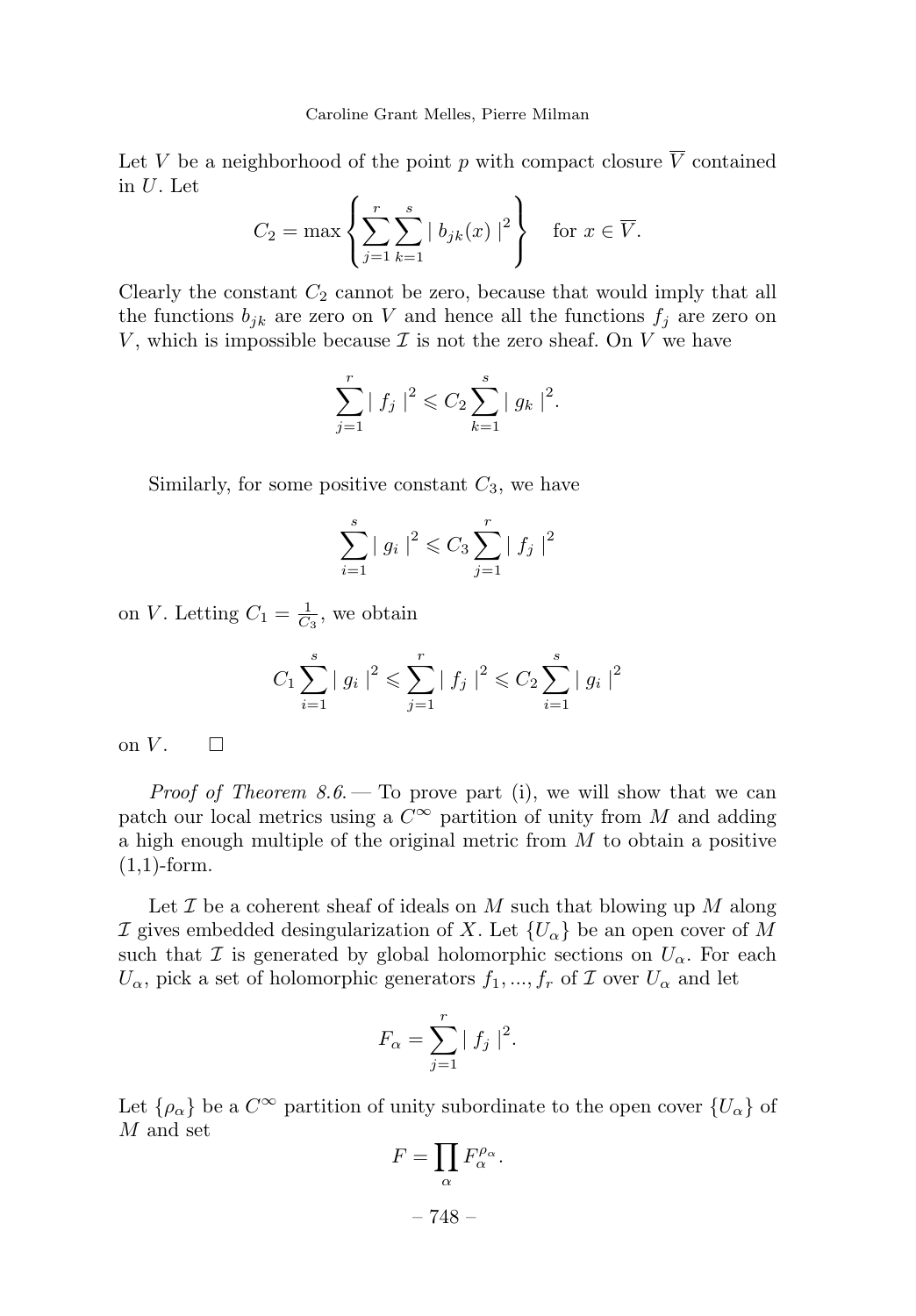As in Proposition 7.5, we may choose the neighborhoods  $U_{\alpha}$  and functions  $f_i$  so that  $F < 1$  on  $M$ .

To prove part (i) of the theorem, we will first note that the (1*,* 1)-forms

$$
\omega'_{\alpha} = \pi^*(\omega + \frac{\sqrt{-1}}{2\pi} \partial \overline{\partial} \log F_{\alpha})
$$

are well-defined and positive on the open sets  $\tilde{U}_{\alpha} = \pi^{-1} U_{\alpha}$  in  $\tilde{M}$  by Lemma 8.1. We next show that the form

$$
\omega' = \pi^* (k\omega + \frac{\sqrt{-1}}{2\pi} \sum_{\alpha} \partial \overline{\partial} (\rho_{\alpha} \log F_{\alpha}))
$$

$$
= \pi^* (k\omega + \frac{\sqrt{-1}}{2\pi} \partial \overline{\partial} \log F)
$$

is positive on  $\tilde{M}$  for  $k$  a large enough positive integer. It follows that

$$
\tilde{\omega} = k\omega + \frac{\sqrt{-1}}{2\pi} \partial \overline{\partial} \log F
$$

is the Kähler form of a desingularizing metric for X.

Let *p* be a point in  $\tilde{M}$  and let  $q = \pi(p)$  be its image in  $M$ . There is some *β* such that  $ρ_β(q) > 0$  (and consequently  $π^*ρ_β(p) > 0$ ). Let *V* be an open set in  $U_{\beta}$  containing *q* such that  $\rho_{\beta}(q) > 0$  on *V* and such that the closure of *V* is compact.

The (1, 1)-form  $\partial \overline{\partial}(\rho_{\alpha} \log F_{\alpha})$  is the sum of the following three terms:

$$
\rho_{\alpha}\partial\partial\log F_{\alpha},\tag{8.3}
$$

$$
\partial \rho_{\alpha} \wedge \overline{\partial}(\log F_{\alpha}) + \partial(\log F_{\alpha}) \wedge \overline{\partial} \rho_{\alpha}, \quad \text{and} \quad (8.4)
$$

$$
(\log F_{\alpha})\partial\partial\rho_{\alpha}.\tag{8.5}
$$

By our choice of the set *V* , the (1*,* 1)-form

$$
\pi^*(\omega + \frac{\sqrt{-1}}{2\pi} \sum_{\alpha} \rho_{\alpha} \partial \overline{\partial} \log F_{\alpha})
$$

is positive on *V* .

Next note that

$$
\sum_{\alpha} \partial \rho_{\alpha} = 0
$$
  
- 749 -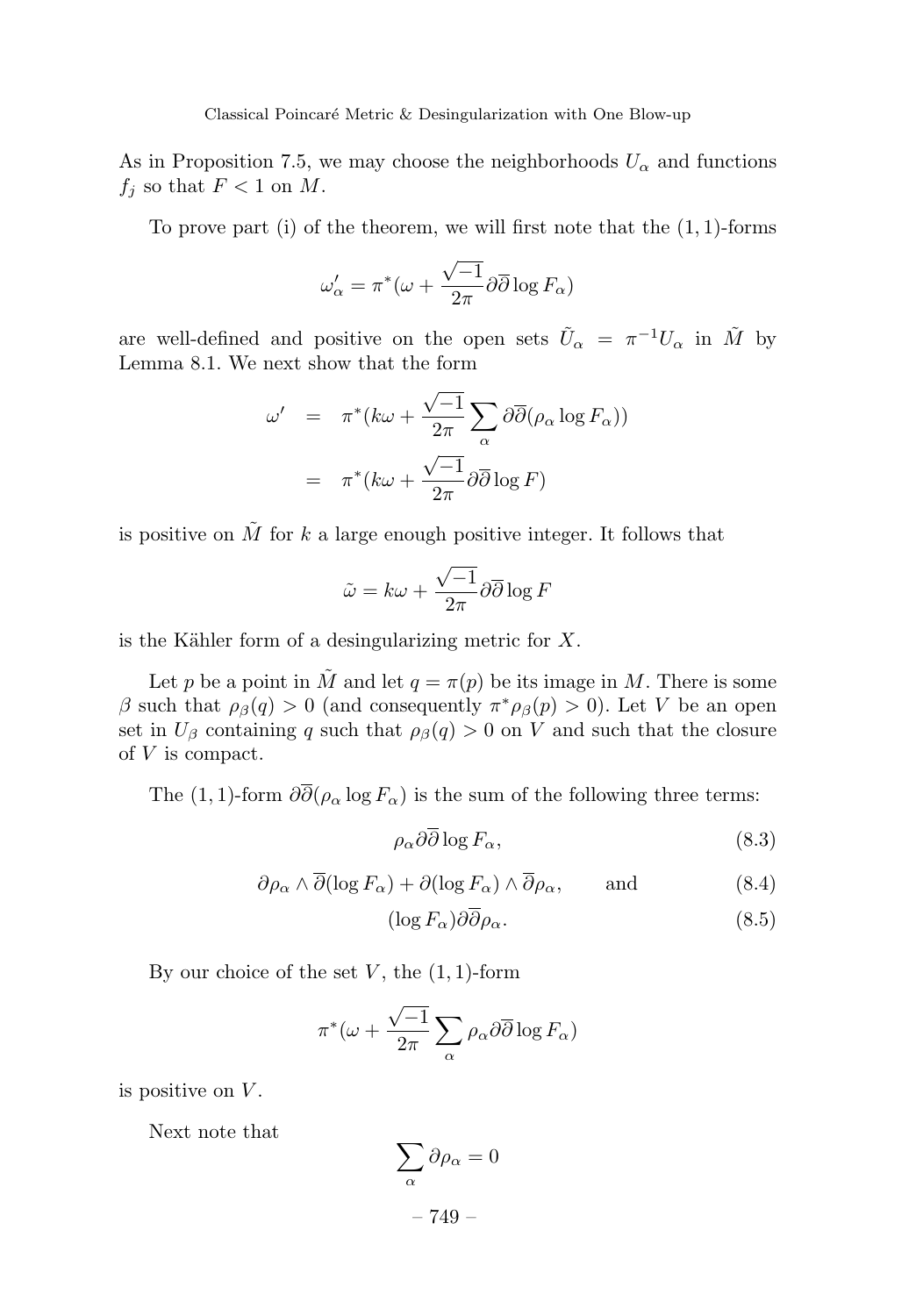since  $\sum_{\alpha} \rho_{\alpha} = 1$ . Then

$$
\sum_{\alpha} \partial \rho_{\alpha} \wedge \overline{\partial} \log F_{\alpha} = \sum_{\alpha} \partial \rho_{\alpha} \wedge \overline{\partial} \log F_{\alpha} - (\sum_{\alpha} \partial \rho_{\alpha}) \wedge \overline{\partial} \log F_{\beta}
$$

$$
= \sum_{\alpha} \partial \rho_{\alpha} \wedge \overline{\partial} (\log F_{\alpha} - \log F_{\beta})
$$

$$
= \sum_{\alpha} \partial \rho_{\alpha} \wedge \overline{\partial} (\log \frac{F_{\alpha}}{F_{\beta}}).
$$

Each form  $\partial \rho_{\alpha}$  is bounded on *V* since  $\rho_{\alpha}$  is  $C^{\infty}$  and *V* is compact. The quotients  $\frac{F_{\alpha}}{F_{\beta}}$  are positive, bounded, bounded away from 0, and  $C^{\infty}$  (where defined), so the forms  $\overline{\partial}(\log \frac{F_{\alpha}}{F_{\beta}})$  are also bounded on *V*. Thus

$$
k\omega + \frac{\sqrt{-1}}{2\pi} \sum_{\alpha} \partial \rho_{\alpha} \wedge \overline{\partial} \log F_{\alpha}
$$

is positive on *V* for *k* a large enough positive integer. A similar argument applies to the terms of the form  $\partial(\log F_{\alpha}) \wedge \overline{\partial}\rho_{\alpha}$ .

Finally we apply this argument to the terms (log  $F_{\alpha}$ ) $\partial \overline{\partial} \rho_{\alpha}$ , noting that

$$
\sum_{\alpha} \partial \overline{\partial} \rho_{\alpha} = 0
$$

so that

$$
\sum_{\alpha} (\log F_{\alpha}) \partial \overline{\partial} \rho_{\alpha} = \sum_{\alpha} (\log F_{\alpha}) \partial \overline{\partial} \rho_{\alpha} - \log F_{\beta} \sum_{\alpha} \partial \overline{\partial} \rho_{\alpha}
$$

$$
= \sum_{\alpha} (\log F_{\alpha} - \log F_{\beta}) \partial \overline{\partial} \rho_{\alpha}
$$

$$
= \sum_{\alpha} (\log \frac{F_{\alpha}}{F_{\beta}}) \partial \overline{\partial} \rho_{\alpha}
$$

which is bounded on *V*. Thus

$$
k\omega + \frac{\sqrt{-1}}{2\pi} \sum_{\alpha} (\log F_{\alpha}) \partial \overline{\partial} \rho_{\alpha}
$$

is positive on *V* for *k* a large enough positive integer.

Pulling back all the terms to  $\pi^{-1}(V)$  in  $\tilde{M}$ , we see that the form

$$
\omega' = \pi^* (k\omega + \frac{\sqrt{-1}}{2\pi} \sum_{\alpha} \partial \overline{\partial} (\rho_{\alpha} \log F_{\alpha}))
$$

– 750 –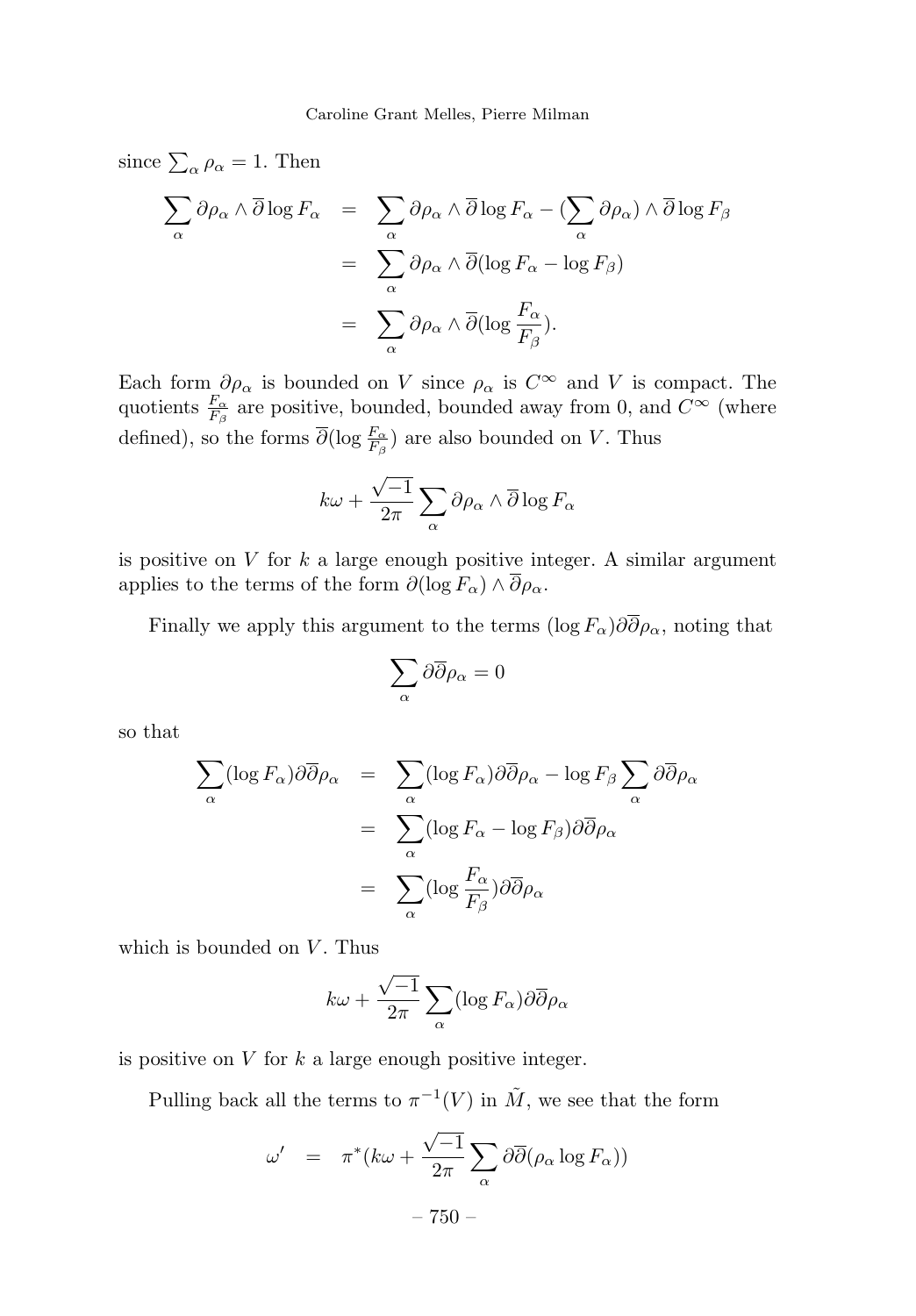Classical Poincaré Metric & Desingularization with One Blow-up

$$
= \pi^*(k\omega + \frac{\sqrt{-1}}{2\pi}\partial\overline{\partial}\log F)
$$

is positive on *V* for *k* a large enough positive integer. Since  $\tilde{M}$  is compact, we may choose a finite covering of  $\tilde{M}$  by such open sets *V*, and choose a large enough positive integer *k* such that  $\omega'$  is positive on all of  $\tilde{M}$ .

Positivity of  $\omega_S$  is a consequence of Lemma 8.3. Let  $\pi : \tilde{M} \to M$  be the blow-up of *M* along *I*. By Proposition 7.5,  $\pi^*F = ||s||^2$ , where *s* is a holomorphic section of the line bundle  $L_E$  associated to the exceptional divisor *E* of  $\pi$ , *s* vanishes exactly on *E*, and  $||s||^2$  is the norm-squared of *s* with respect to a metric  $h$  on  $L<sub>E</sub>$ . Thus the metric determined by  $\omega$ *S* is Saper-type. Completeness of Saper-type metrics is proved in [GM1] (Theorem 9.2.1) and is essentially due to the term of order

$$
\frac{\sqrt{-1}}{\pi} \frac{1}{(\log F)^2 F^2} \partial F \wedge \overline{\partial} F
$$

in the description of the quasi-isometry class of  $\omega<sub>S</sub>$  in Lemma 8.3, which gives us a lower bound on the growth of the metric near  $X_{\text{sing}}$  in terms of the growth of the Poincaré metric on the punctured disc.

# **Quasi-isometry of local and global Saper-type metrics**

We show that our local and global Saper-type metrics are locally quasiisometric. Both are locally quasi-isometric to a local Euclidean metric near points not in the singular locus of *X*, so we need only prove quasi-isometry near points of *X*sing.

As above, let I be a coherent sheaf of ideals on *M* such that blowing up *M* along *I* gives embedded desingularization of *X*. Let  ${U_\alpha}$  be an open cover of *M* such that  $\mathcal I$  is generated by global holomorphic sections on each  $U_{\alpha}$  and let  $\{\rho_{\alpha}\}\)$  be a  $C^{\infty}$  partition of unity subordinate to  $\{U_{\alpha}\}\)$ .

For each set  $U_{\alpha}$ , we pick a collection of holomorphic generators  $f_1, ..., f_r$ of  $\mathcal I$  and let

$$
F_{\alpha} = \sum_{j=1}^{r} |f_j|^2.
$$

We construct a global function *F* given by

$$
F = \prod_{\alpha} F_{\alpha}^{\rho_{\alpha}}.
$$

– 751 –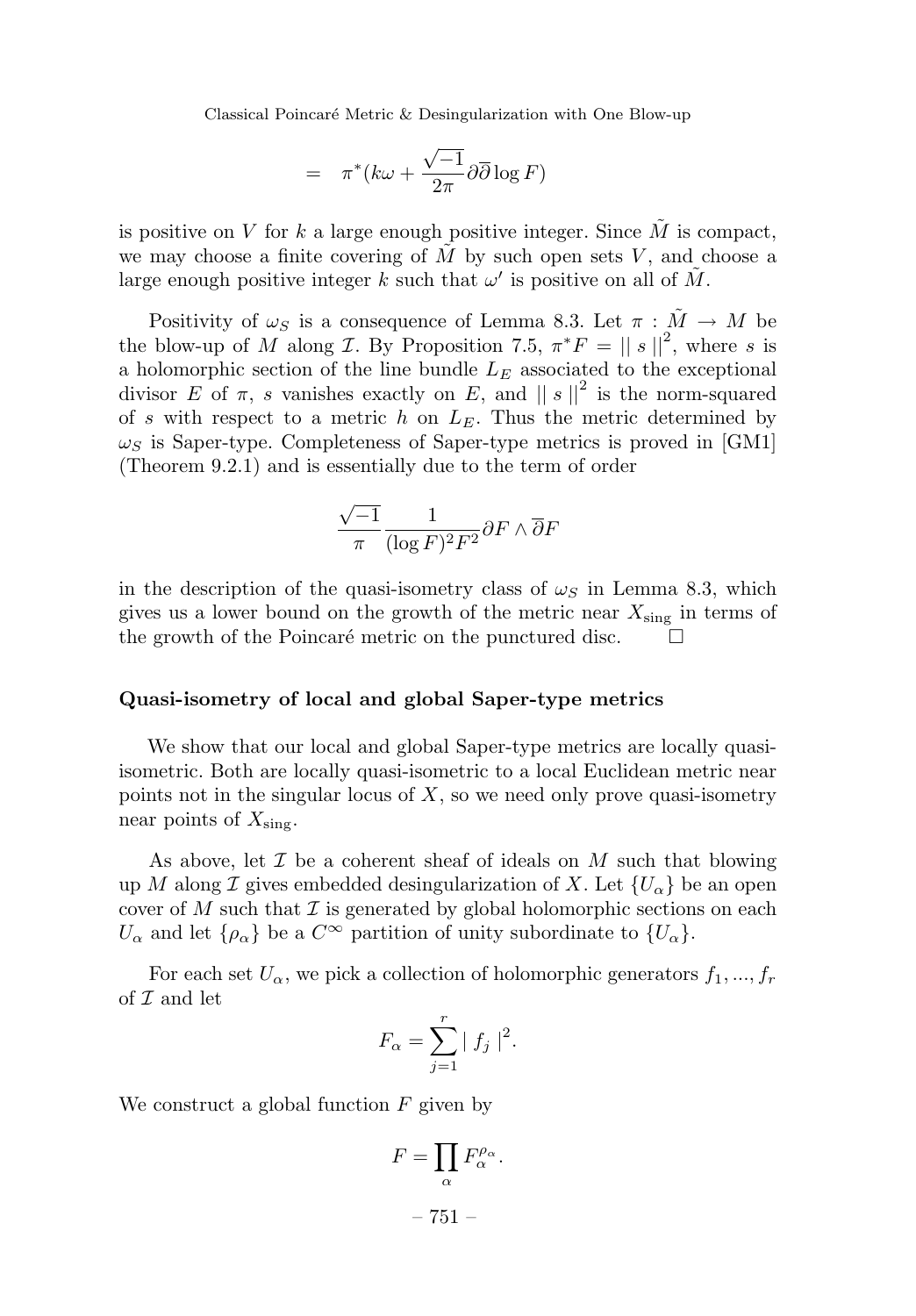Before proving quasi-isometry of our local and global metrics, we compare the rates of growth of our local and global generating functions  $F_\alpha$  and *F* (Lemma 8.8) and their logarithms (Corollary 8.9).

LEMMA 8.8. — For each point  $p \in X_{\text{sing}} \cap U_\alpha$  there exists a neighborhood *V* of *p* in  $U_{\alpha}$  and positive constants *c* and *C* such that

$$
cF_{\alpha} \leqslant F \leqslant CF_{\alpha}.
$$

*Proof.* — Let *p* be a point in  $X_{\text{sing}} \cap U_{\alpha}$  and suppose that *p* is also in  $U_{\beta}$ , for some  $\beta$ . By Lemma 8.7 there exists a neighborhood *V* of *p* in  $U_{\alpha} \cap U_{\beta}$ and positive constants  $c_{\beta}$  and  $C_{\beta}$  such that

$$
c_{\beta}F_{\alpha}\leqslant F_{\beta}\leqslant C_{\beta}F_{\alpha}.
$$

Let  $\Lambda = {\beta : p \in U_\beta}$ . Note that  $\rho_\gamma = 0$  if  $p \notin U_\gamma$  so  $\sum_{\beta \in \Lambda} \rho_\beta = 1$  and  $F = \prod_{\beta \in \Lambda} F^{\rho_{\beta}}_{\beta}$ . Set

$$
c = \min_{\beta \in \Lambda} c_{\beta} \quad \text{and} \quad C = \max_{\beta \in \Lambda} C_{\beta}.
$$

Then

$$
cF_{\alpha} \leqslant F_{\beta} \leqslant CF_{\alpha} \qquad \text{for } \beta \in \Lambda
$$

and

$$
cF_{\alpha} = \prod_{\beta \in \Lambda} (cF_{\alpha})^{\rho_{\beta}} \leq \prod_{\beta \in \Lambda} F_{\beta}^{\rho_{\beta}} \leq \prod_{\beta \in \Lambda} (CF_{\alpha})^{\rho_{\beta}} = CF_{\alpha},
$$

i.e.

$$
cF_{\alpha} \leqslant F \leqslant CF_{\alpha}.\qquad \Box
$$

COROLLARY 8.9. — For each point  $p \in X_{sing} \cap U_\alpha$  there exists a neighborhood *V* of *p* in  $U_{\alpha}$  and positive constants *k* and *K* such that

$$
-k\log F_{\alpha} \leqslant -\log F \leqslant -K\log F_{\alpha}.
$$

 $Proof.$  — By Lemma 8.8, we have

$$
\log(cF_{\alpha}) \leqslant \log F \leqslant \log(CF_{\alpha}),
$$

i.e.

$$
\log c + \log F_{\alpha} \leqslant \log F \leqslant \log C + \log F_{\alpha}.
$$

$$
-752-
$$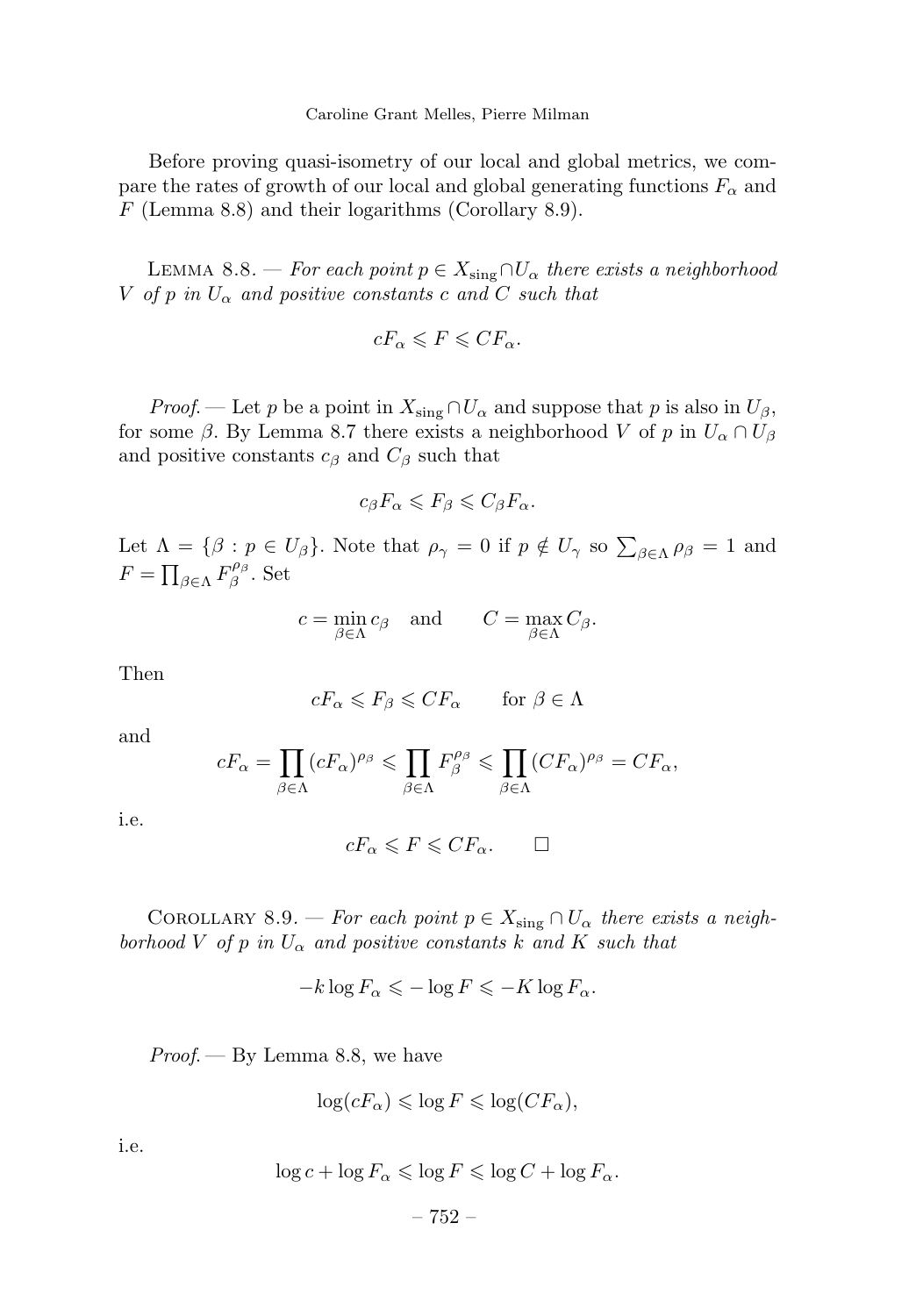Note that  $\log F_{\alpha}$  and  $\log F$  are negative close enough to  $X_{\text{sing}}$ . Multiplying by  $-1$  and dividing by  $-\log F_\alpha$ , we have

$$
\frac{-\log C}{-\log F_{\alpha}}+1 \leqslant \frac{-\log F}{-\log F_{\alpha}} \leqslant \frac{-\log c}{-\log F_{\alpha}}+1.
$$

Since  $\frac{1}{-\log F_\alpha} \to 0$  as we approach  $X_{\text{sing}}$ ,

$$
\frac{-\log F}{-\log F_{\alpha}} \to 1
$$

so we can find a neighborhood *V* of *p* in  $U_{\alpha}$  and positive constants *k* and *K* such that

$$
-k\log F_{\alpha} \leqslant -\log F \leqslant -K\log F_{\alpha}.\qquad \Box
$$

Recall that our global Saper-type metric on  $M - X_{\text{sing}}$  is given by

$$
\omega_S = \omega - \frac{\sqrt{-1}}{2\pi} \partial \overline{\partial} \log(\log F)^2
$$

where  $\omega$  is the positive hermitian  $(1, 1)$ -form of a metric on M.

If  $(z_1, ..., z_n)$  are local holomorphic coordinates on an open set  $U_\alpha$  and  $F_{\alpha}$  is defined as above, we have a local Saper-type metric on  $U_{\alpha} - X_{\text{sing}} \cap U_{\alpha}$ given by

$$
\omega_{S,\alpha} = \omega_{\alpha} - \frac{\sqrt{-1}}{2\pi} \partial \overline{\partial} \log(\log F_{\alpha})^2
$$

where

$$
\omega_{\alpha} = \frac{\sqrt{-1}}{2\pi} \sum_{i=1}^{n} dz_i \wedge d\overline{z}_i.
$$

PROPOSITION 8.10. — For each point  $p \in X_{sing} \cap U_\alpha$  there exists a neighborhood *V* of *p* in  $U_{\alpha}$ , such that the metrics determined by  $\omega_S$  and  $\omega_{S,\alpha}$  are quasi-isometric on  $V - X_{\text{sing}} \cap V$ .

Proof. — We wish to show that there exist positive constants *c* and *C* and a neighborhood *V* of *p* in  $U_{\alpha}$  such that for all tangent vectors  $\xi$  on  $V - X_{\text{sing}} \cap V$  we have

$$
c\omega_{S,\alpha}(\xi,\xi) \leq \omega_S(\xi,\xi) \leq C\omega_{S,\alpha}(\xi,\xi).
$$

Letting  $R_{\alpha} = -\log F_{\alpha}$ , we expand  $\omega_{S,\alpha}$  as

$$
\omega_{S,\alpha} = \omega_{\alpha} + \frac{\sqrt{-1}}{\pi} \frac{1}{R_{\alpha}^2} \partial R_{\alpha} \wedge \overline{\partial} R_{\alpha} - \frac{\sqrt{-1}}{\pi} \frac{1}{R_{\alpha}} \partial \overline{\partial} R_{\alpha}.
$$

$$
-753 -
$$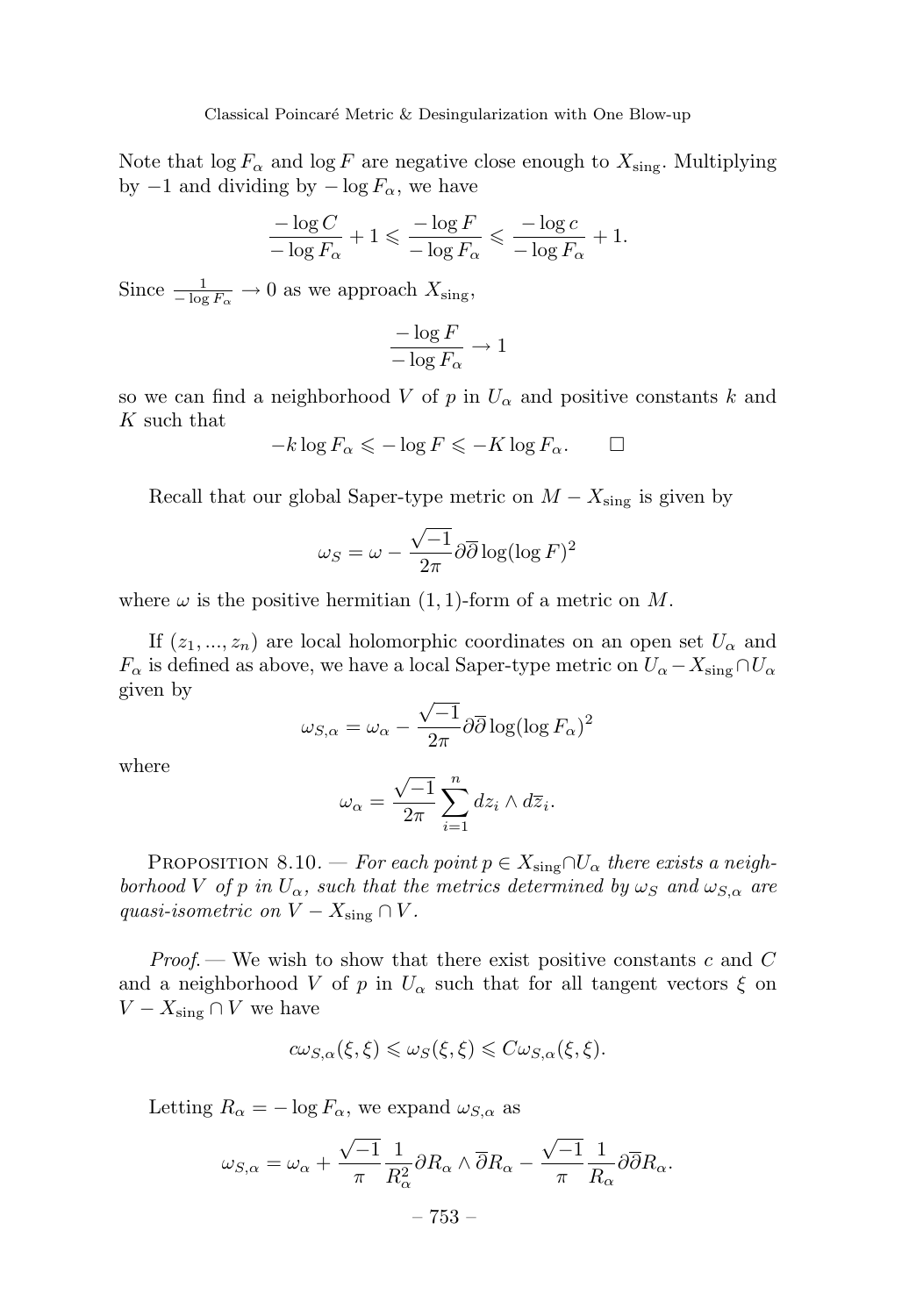Caroline Grant Melles, Pierre Milman

By Lemma 8.8, on a neighborhood of  $p \in X_{sing} \cap U_\alpha$ , we may write

$$
F_{\alpha}=Fh
$$

where *h* is a bounded positive  $C^{\infty}$  function which is bounded away from 0. Then  $R_{\alpha} = R - \log h$ , where  $R = - \log F$ , and

$$
\begin{array}{rcl} \displaystyle \omega_{S,\alpha}&=&\displaystyle \omega_{\alpha}+\frac{\sqrt{-1}}{\pi}\frac{1}{R^2_{\alpha}}\left(\partial R-\frac{1}{h}\partial h\right)\wedge\left(\overline{\partial}R-\frac{1}{h}\overline{\partial}h\right)\\ & & \displaystyle -\frac{\sqrt{-1}}{\pi}\frac{1}{R_{\alpha}}\left(\partial\overline{\partial}R+\frac{1}{h^2}\partial h\wedge\overline{\partial}h-\frac{1}{h}\partial\overline{\partial}h\right). \end{array}
$$

We rewrite  $\omega_{S,\alpha}$  as the sum of three terms

$$
\omega_{S,\alpha} = \omega'_{S,\alpha} + \sigma + \phi
$$

where

$$
\omega'_{S,\alpha} = \omega_{\alpha} + \frac{\sqrt{-1}}{\pi} \frac{1}{R_{\alpha}^2} \partial R \wedge \overline{\partial} R - \frac{\sqrt{-1}}{\pi} \frac{1}{R_{\alpha}} \partial \overline{\partial} R,
$$
  

$$
\sigma = \frac{\sqrt{-1}}{\pi} \left[ \left( \frac{1}{R_{\alpha}^2} - \frac{1}{R_{\alpha}} \right) \frac{1}{h^2} \partial h \wedge \overline{\partial} h + \frac{1}{R_{\alpha}h} \partial \overline{\partial} h \right],
$$

and

$$
\phi = -\frac{\sqrt{-1}}{\pi} \frac{1}{R_{\alpha}^2 h} \left( \partial h \wedge \overline{\partial} R + \partial R \wedge \overline{\partial} h \right).
$$

Comparing  $\omega'_{S,\alpha}$  to the expansion of  $\omega_S$  in terms of  $R = -\log F$ ,

$$
\omega_S = \omega + \frac{\sqrt{-1}}{\pi} \frac{1}{R^2} \partial R \wedge \overline{\partial} R - \frac{\sqrt{-1}}{\pi} \frac{1}{R} \partial \overline{\partial} R,
$$

and applying Corollary 8.9, we see that there exists a neighborhood *V* of *p* in  $U_{\alpha}$  such that  $\omega'_{S,\alpha}$  is positive and  $\omega'_{S,\alpha}$  and  $\omega_S$  are quasi-isometric on *V* −  $X_{\text{sing}} \cap V$ . The term  $\sigma$  approaches 0 as we approach  $X_{\text{sing}}$  since  $\frac{1}{R_{\alpha}} \to 0$ and *h* is bounded away from 0, so  $\sigma$  is dominated by  $\omega_{\alpha}$  near  $X_{\text{sing}}^{\alpha}$ . To study the behavior of  $\phi$  near  $X_{\text{sing}}$ , we further expand, using  $R = -\log F$ , to obtain

$$
\phi = \frac{\sqrt{-1}}{\pi} \frac{1}{R_{\alpha}^2 h} \left( \partial h \wedge \frac{1}{F} \overline{\partial} F + \frac{1}{F} \partial F \wedge \overline{\partial} h \right).
$$

Let  $\xi$  be a tangent vector in  $V - X_{sing}$ , for *V* a small neighborhood of *p* in  $U_{\alpha}$ , and set

$$
a = \partial h(\xi)
$$
 and  $b = \frac{1}{F} \partial F(\xi)$ .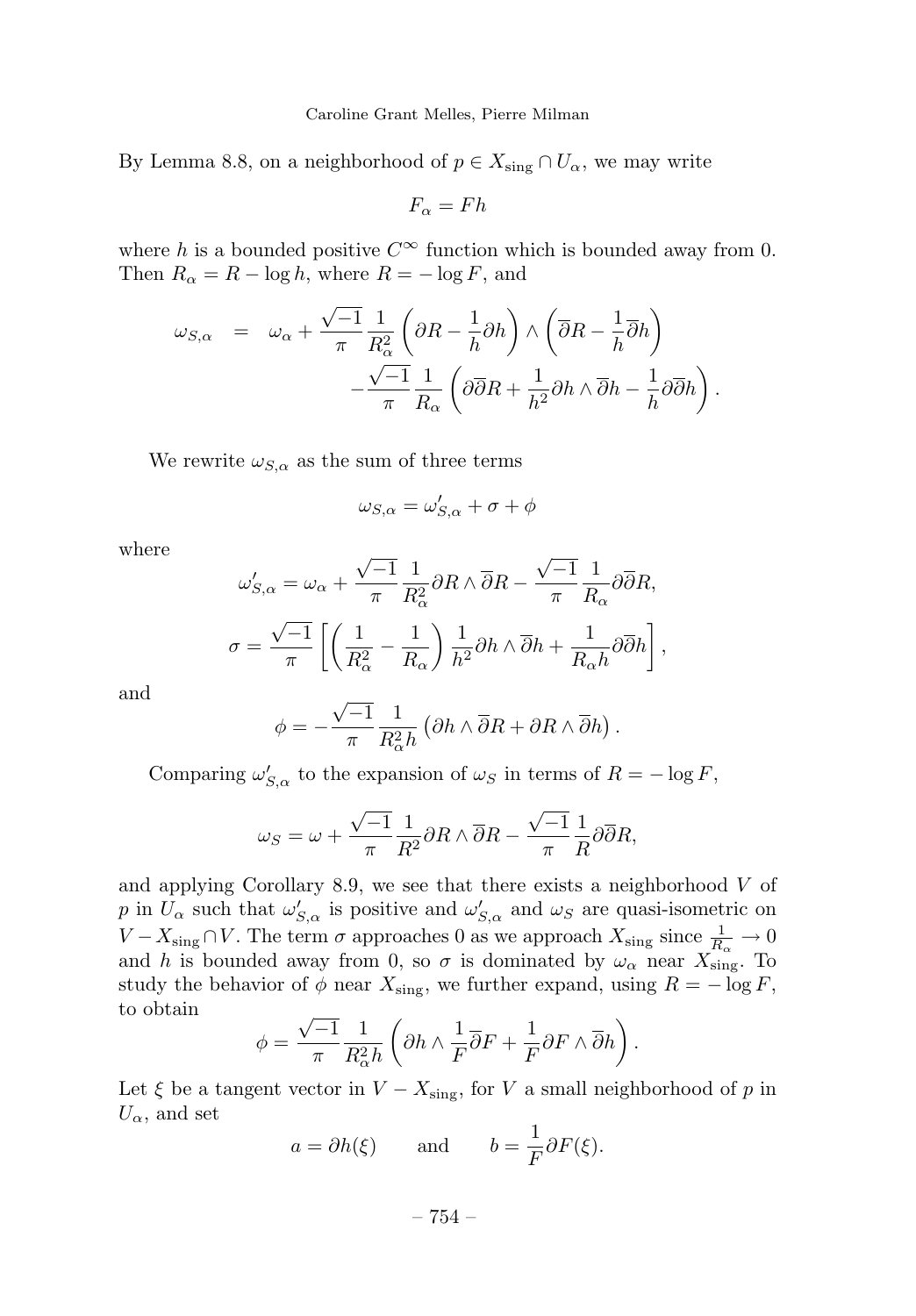Then

$$
\begin{array}{rcl} \left| \; \phi(\xi,\xi) \; \right| & = & \frac{1}{\pi R_{\alpha}^2 h} \; \left| \; a\overline{b} + b\overline{a} \; \right| \\ & \leqslant & \frac{2}{\pi R_{\alpha}^2 h} \; \left| \; a \; \right| \; b \; \right| \\ & \leqslant & \frac{1}{\pi R_{\alpha}^2 h} \left( \left| \; a \; \right|^2 + \left| \; b \; \right|^2 \right) \\ & = & \frac{1}{\pi R_{\alpha}^2 h} \left( \left| \; \partial h(\xi) \; \right|^2 + \frac{1}{F^2} \left| \; \partial F(\xi) \; \right|^2 \right). \end{array}
$$

Furthermore,

$$
|\partial h(\xi)|^2 \leqslant |\partial h|^2 |\xi|^2,
$$

where | *∂h* | and | *ξ* | denote the norms of *∂h* and *ξ* with respect to the usual Euclidean metric. Since  $\frac{1}{R^2_{\alpha}} \to 0$  as we approach  $X_{\text{sing}}$ , there exists a neighborhood *V* of *p* in  $U_{\alpha}$  such that

$$
\frac{1}{\pi R_{\alpha}^2 h} |\partial h(\xi)|^2 \leq \omega(\xi, \xi)
$$

for all tangent vectors  $\xi$  on  $V - X_{sing} \cap V$ .

We wish to show that the second term of  $\phi(\xi, \xi)$  is bounded by a multiple of  $\omega_S(\xi, \xi)$  near  $X_{\text{sing}}$ . Recall from Lemma 8.3 that we can choose a small enough neighborhood *V* of *p* in  $U_{\alpha}$  that  $\omega_S$  is quasi-isometric on *V* −  $X_{\text{sing}}$  ∩ *V* to

$$
\omega'_{S} = \omega + \frac{\sqrt{-1}}{\pi} \frac{1}{R^2 F^2} \partial F \wedge \overline{\partial} F + \frac{1}{R} \tilde{\omega}
$$

where

$$
\tilde{\omega} = k\omega + \frac{\sqrt{-1}}{2\pi} \partial \overline{\partial} \log F
$$

is positive for some positive integer *k*, by Theorem 8.6. Hence

$$
\omega'_{S}(\xi,\xi) = \omega(\xi,\xi) + \frac{1}{\pi R^2 F^2} |\partial F(\xi)|^2 + \frac{1}{R}\tilde{\omega}(\xi,\xi).
$$

Since  $\tilde{\omega}$  is positive and  $R = -\log F$  is positive near  $X_{\text{sing}}$ ,

$$
\omega'_{S}(\xi,\xi) \geqslant \frac{1}{\pi R^2 F^2} |\partial F(\xi)|^2
$$

near  $p \in X_{\text{sing}}$ .

Comparing with our bound on  $|\phi(\xi, \xi)|$  and our estimates of the other terms of  $\omega_{S,\alpha}$ , we conclude that there is a neighborhood *V* of *p* in  $U_{\alpha}$  and a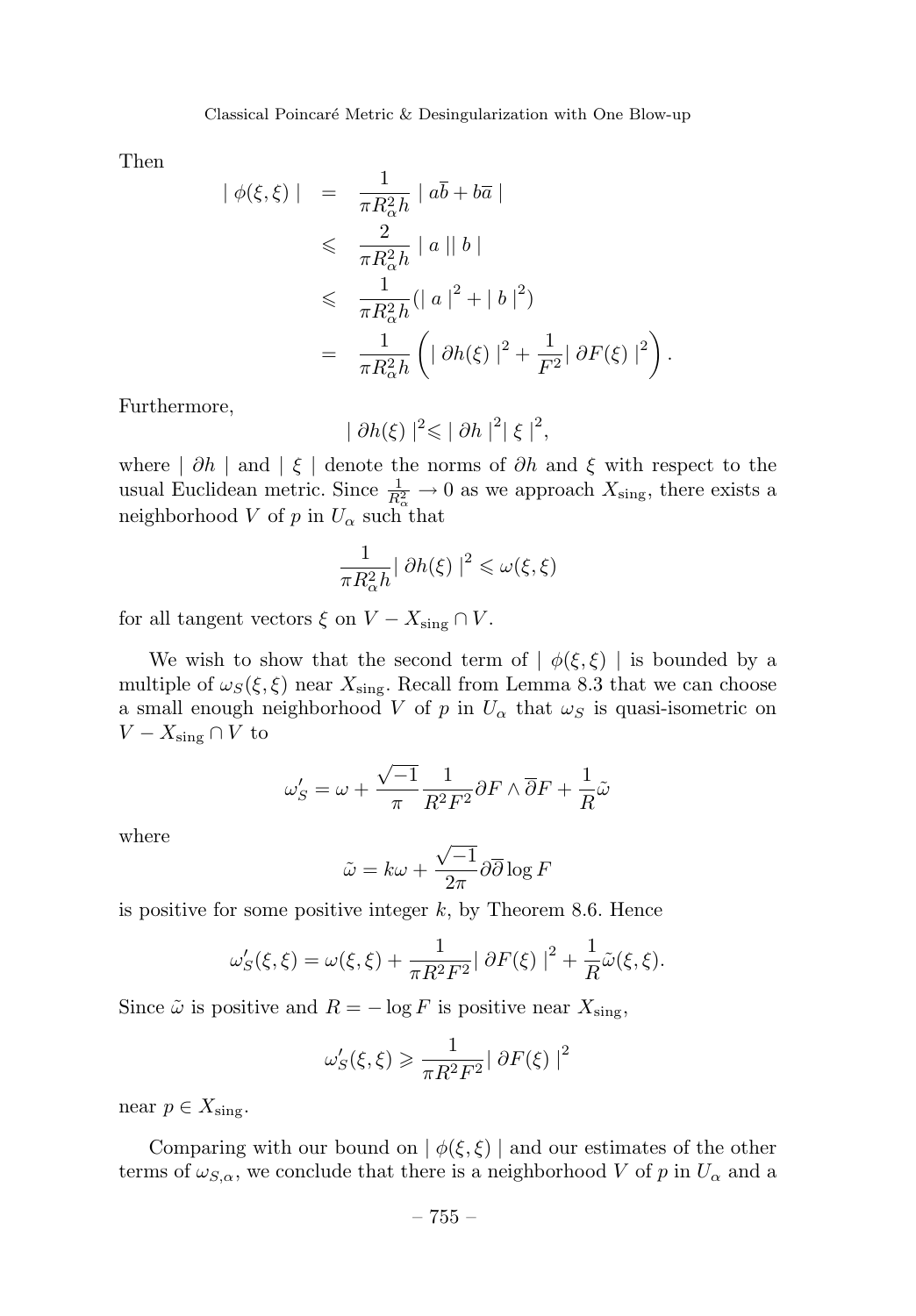constant  $c > 0$  such that  $\omega_S(\xi, \xi) \geq c \omega_{S,\alpha}(\xi, \xi)$  for all tangent vectors  $\xi$  on *V* −  $X_{\text{sing}} \cap V$ .

The proof that  $C\omega_{S,\alpha} \geq \omega_S$  locally for some  $C > 0$  is similar.  $\square$ 

# **9. Ohsawa's boundedness condition, examples**

In this section we discuss a boundedness criterion of Ohsawa's: that the gradient of a generating function of the fundamental (1,1)-form of the metric is locally bounded with respect to the metric. We prove that the local model for our Saper-type metrics on *M* satisfies this condition, so that our Saper-type metrics are locally quasi-isometric to metrics with generating functions satisfying Ohsawa's condition (and thus have the same local *L*2-cohomology). In view of results of Donnelly-Fefferman [DF], Ohsawa [O], and Gromov [Gro] on vanishing of certain *L*2-cohomology groups, we hope that this property would allow us to apply Goresky-MacPherson's work on the axiomatic characterization of intersection cohomology for the purpose of identification of the latter (for the middle perversity) with the *L*2-cohomology groups for our Saper-type metrics.

GRADIENT OF A  $C^{\infty}$  function with respect to a metric. — Let *U* be a complex manifold of dimension *n* and let  $\omega$  be the fundamental (1,1)-form of a hermitian metric on *U*. Let *H* be a  $C^{\infty}$  function on *U*. The **gradient of** *H* with respect to  $\omega$  is the vector field grad<sub> $\omega$ </sub>*H* defined by the property that, for any holomorphic tangent vector  $\xi$  on  $U$ ,

$$
\partial H(\xi) = \xi \cdot_{\omega} \text{grad}_{\omega} H,
$$

where  $\cdot_{\omega}$  denotes the inner product with respect to the metric determined by *ω*. The gradient vector field is dual to the 1-form *∂H* with respect to the inner products determined by  $\omega$  on the tangent and cotangent spaces.

Denoting by  $|\cdot|^2_{\omega}$  the norm-squared with respect to  $\omega$ , we have

$$
|\operatorname{grad}_{\omega} H|_{\omega}^2 = \partial H(\operatorname{grad}_{\omega} H) = |\partial H|_{\omega}^2.
$$

If  $\omega = \frac{\sqrt{-1}}{2\pi} \partial \overline{\partial} G$ , where *G* is a  $C^{\infty}$  function on *U*, we call  $\omega$  the **complex Hessian** of  $\tilde{G}$  and we call  $G$  a **generating function** for  $\omega$ .

OHSAWA'S CONDITION. — Let *U* be a complex manifold of dimension *n* and let

$$
\omega = \frac{\sqrt{-1}}{2\pi} \partial \overline{\partial} G
$$

– 756 –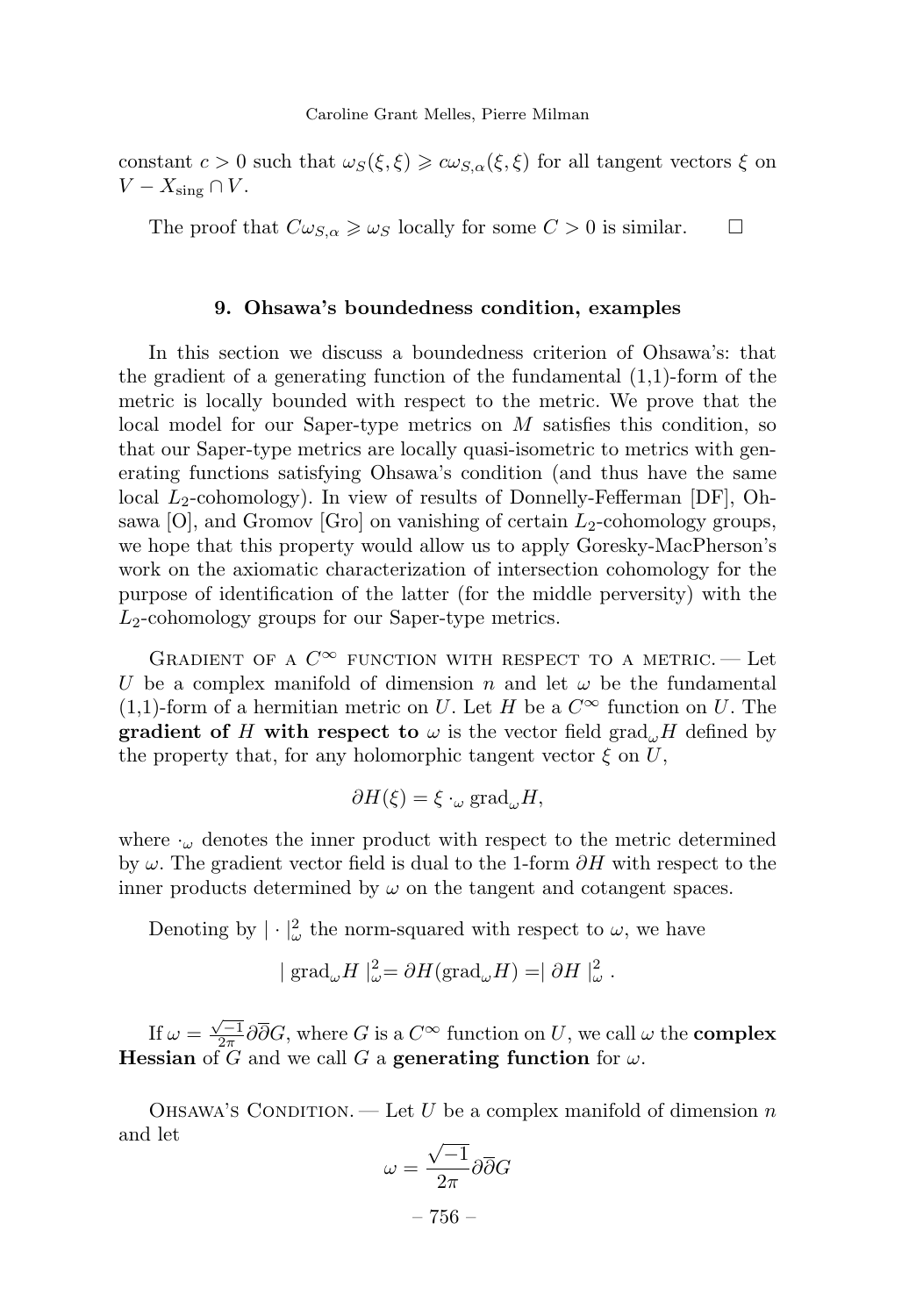be the fundamental (1,1)-form of a hermitian metric on *U*, where *G* is a *C*<sup>∞</sup> function on *U*. We will say that the generating function *G* **satisfies Ohsawa's condition on** *U* if  $|\partial G|_{\omega}^2$  is bounded. Equivalently, the gradient of *G* with respect to  $\omega$  has bounded sup norm with respect to  $\omega$ .

Theorem 9.1 (Donnelly and Fefferman [DF], [O, Theorem 1.1]). Let  $\omega$  be the fundamental (1,1)-form of a hermitian metric on an open set *U*. If *ω* has a generating function which satisfies Ohsawa's condition on *U* and if the metric on *U* determined by  $\omega$  is complete, then the  $L_2$ -cohomology of *U* with respect to  $\omega$  vanishes in all positive dimensions except possibly the middle dimension, i.e.,

$$
H^{r}_{(2)}(U) = 0 \qquad \text{if } r \neq 0, n.
$$

We note that *L*<sub>2</sub>-cohomology depends only on the quasi-isometry class of the metric.

Inner products with respect to the metric determined  $BY \omega$ . — If the fundamental  $(1, 1)$ -form of a hermitian metric is given in local coordinates  $(z_1, ..., z_n)$  by

$$
\omega = \frac{\sqrt{-1}}{2} \sum_{i,j=1}^{n} h_{ij} dz_i \wedge d\overline{z}_j,
$$

the associated metric is given by

$$
ds^2 = \sum_{i,j=1}^n h_{ij} dz_i \otimes d\overline{z}_j,
$$

i.e., the inner product of tangent vectors  $\frac{\partial}{\partial z_i}$  and  $\frac{\partial}{\partial z_j}$  is

$$
\frac{\partial}{\partial z_i} \cdot_\omega \frac{\partial}{\partial z_j} = h_{ij}.
$$

Thus, the inner product of any two tangent vectors *ξ* and *η* with respect to the metric determined by *ω* is

$$
\xi \cdot_{\omega} \eta = -2\sqrt{-1} \; \omega(\xi \wedge \overline{\eta}).
$$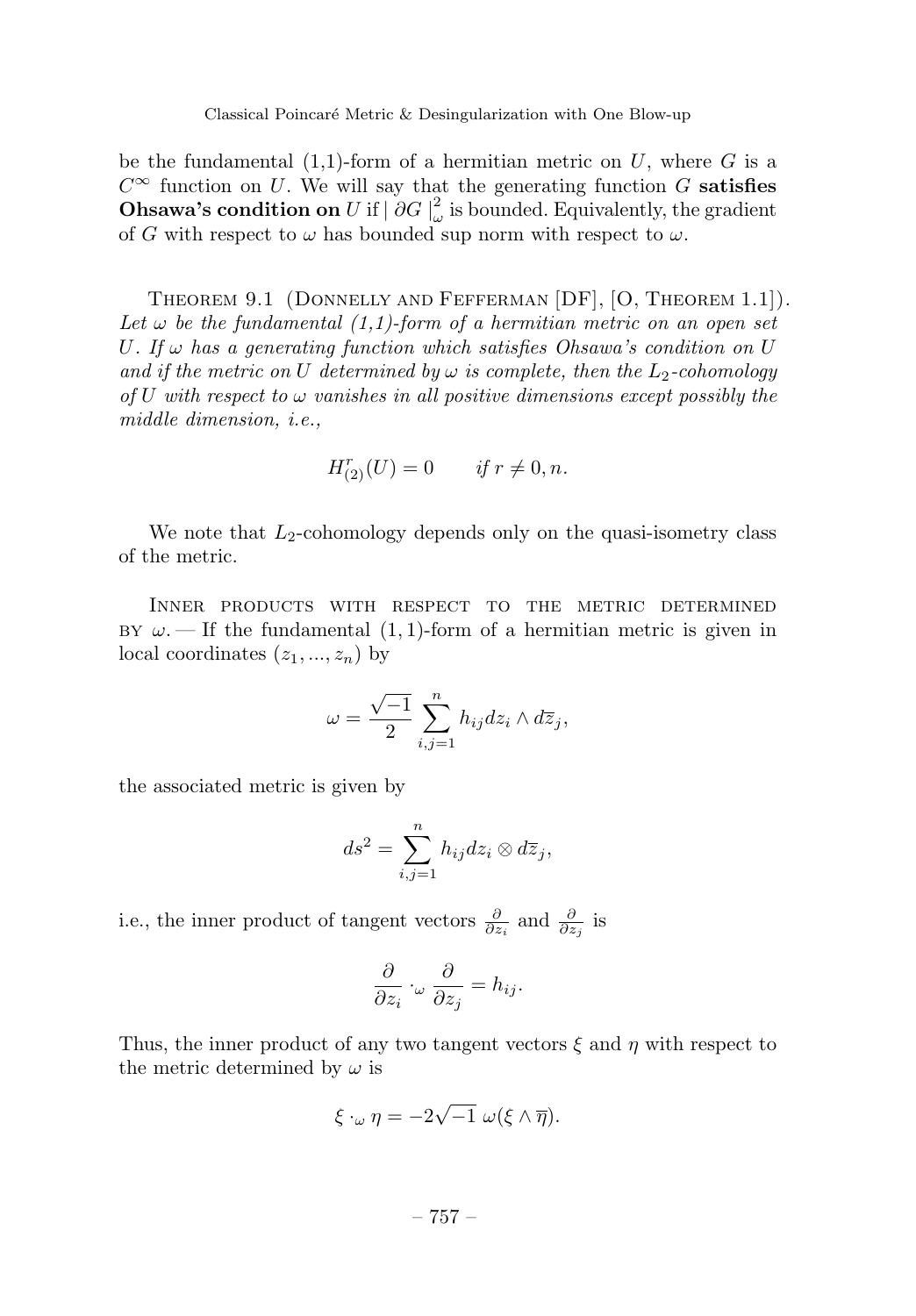Caroline Grant Melles, Pierre Milman

EXAMPLE 9.2. — The Euclidean metric on  $\mathbb{C}^n$  with Kähler (1,1)-form

$$
\omega_{\rm E} = \frac{\sqrt{-1}}{2\pi} \sum_{i=1}^{n} dz_i \wedge d\overline{z}_i
$$

has a generating function  $G = \sum_{i=1}^{n} |z_i|^2$  which satisfies Ohsawa's condition on bounded open sets.

*Proof.* — Let *H* be any  $C^{\infty}$  function on *U*. We first calculate the gradient of *H* and its norm-squared with respect to  $\omega_E$ . Suppose that

$$
\mathrm{grad}_E H = \sum_{i=1}^n a_i \frac{\partial}{\partial z_i},
$$

and let  $\xi$  be a holomorphic vector, given by

$$
\xi = \sum_{i=1}^n b_i \frac{\partial}{\partial z_i}.
$$

Then

$$
\partial H(\xi) = \sum_{i=1}^{n} \frac{\partial H}{\partial z_i} b_i
$$

and

$$
\xi \cdot_E \text{grad}_E H = -2\sqrt{-1} \omega_E (\xi \wedge \overline{\text{grad}_E H}) = \frac{1}{\pi} \sum_{i=1}^n b_i \overline{a}_i
$$

so that  $a_i = \pi \frac{\partial H}{\partial \overline{z}_i}$  and

$$
\mathrm{grad}_E H = \pi \sum_{i=1}^n \frac{\partial H}{\partial \overline{z}_i} \frac{\partial}{\partial z_i}.
$$

It follows that

$$
|\partial H|_{E}^{2} = |\operatorname{grad}_{E} H|_{E}^{2} = \partial H(\operatorname{grad}_{E} H) = \pi \sum_{i=1}^{n} |\frac{\partial H}{\partial z_{i}}|^{2}.
$$

Next we check Ohsawa's condition. A generating function for  $\omega_E$  is

$$
G = \sum_{i=1}^{n} |z_i|^2.
$$
  
- 758 -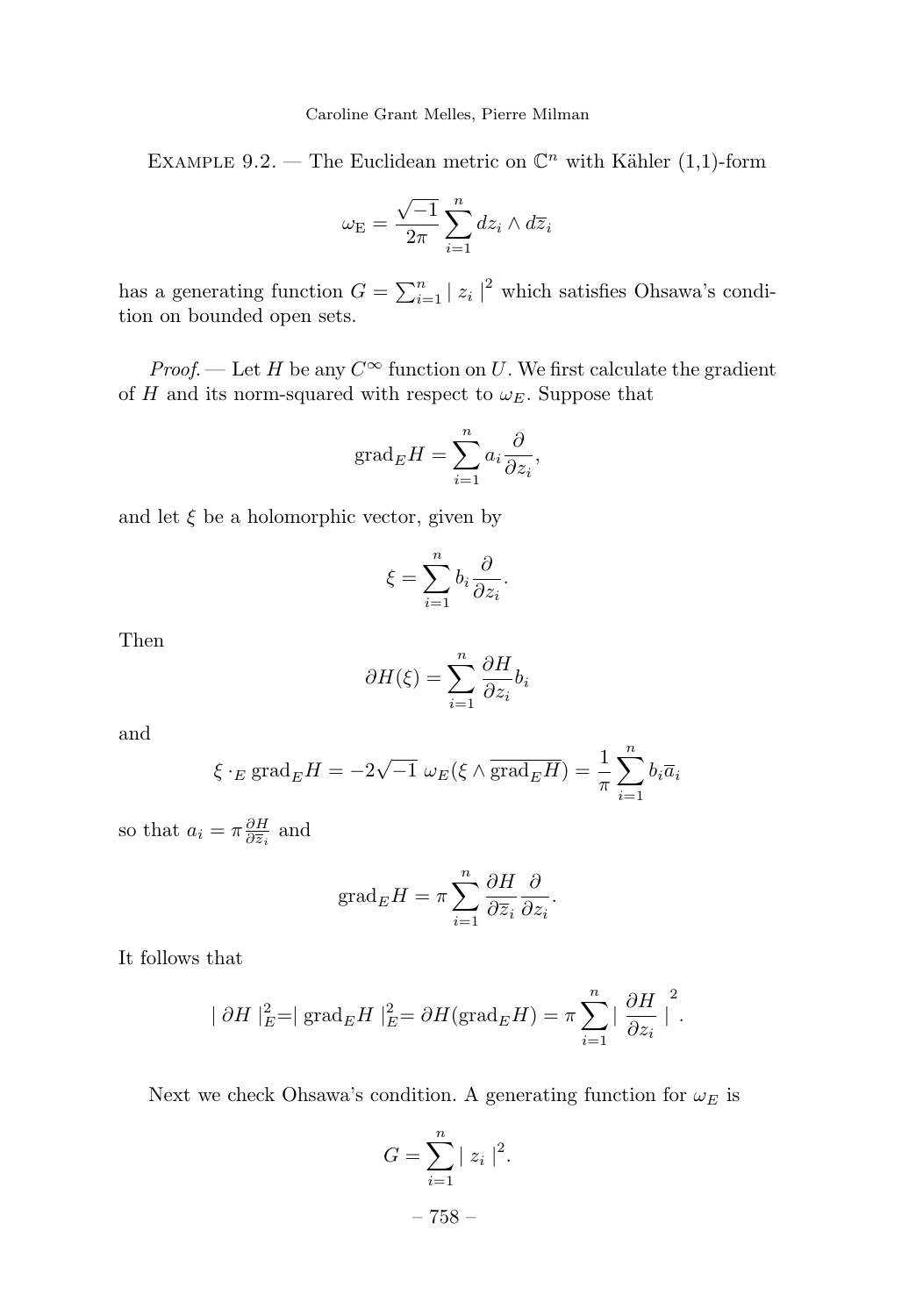The gradient of *G* with respect to  $\omega_E$  is

$$
\mathrm{grad}_{\mathrm{E}}G = \pi \sum_{i=1}^{n} z_i \frac{\partial}{\partial z_i}
$$

and the norm-squared of  $\partial G$  with respect to  $\omega_{\rm E}$  is

$$
|\partial G|_{\text{E}}^{2} = |\text{grad}_{\text{E}}G|_{\text{E}}^{2} = \pi \sum_{i=1}^{n} |z_{i}|^{2}
$$

which is bounded on bounded open sets.  $\Box$ 

EXAMPLE  $9.3.$  — The Poincaré metric on the punctured unit disc with Kähler  $(1, 1)$ -form

$$
\omega_P = \frac{\sqrt{-1}}{\pi} \frac{dz \wedge d\overline{z}}{(-\log|z|^2)^2 |z|^2}
$$

has a generating function  $-\log(-\log |z|^2)^2$  which satisfies Ohsawa's condition.

 $Proof.$  We write the given generating function as

$$
G = -2\log(-\log|z|^2).
$$

The associated 1-form is

$$
\partial G = \frac{2}{\left(-\log|z|^2\right)z}dz
$$

and we calculate, as in the previous example, that the gradient of *G* with respect to  $\omega_P$  is

$$
\mathrm{grad}_P G = \pi (-\log |z|^2) z \frac{\partial}{\partial z}.
$$

The norm-squared of *∂G* with respect to *ω<sup>P</sup>* is

$$
|\partial G|_P^2 = |\operatorname{grad}_P G|_P^2 = \partial G(\operatorname{grad}_P G) = 2\pi,
$$

which is bounded.  $\square$ 

We will show (Example 9.6) that a generating function for the following metric satisfies Ohsawa's condition, using Proposition 9.5.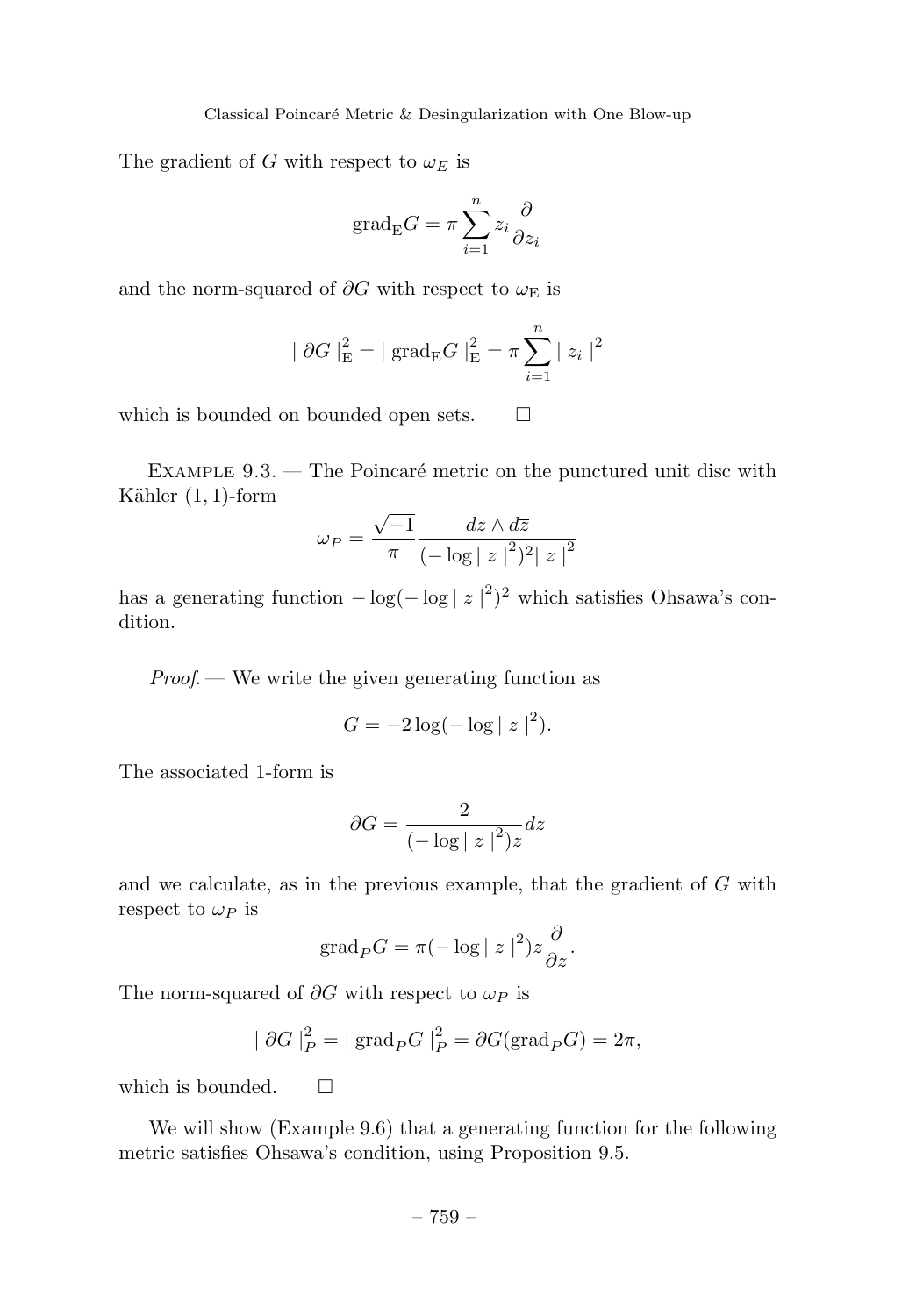Lemma 9.4. — The (1*,* 1)-form

$$
\omega_Q = \frac{\sqrt{-1}}{2\pi} \partial \overline{\partial} (-\log(-\log \sum_{j=1}^n |z_i|^2)^2)
$$

determines a Kähler metric on  $V = (0, ..., 0)$ , for *V* a small enough neighborhood of  $(0, ..., 0)$  in  $\mathbb{C}^n$ .

 $Proof.$  — Our generating function is

$$
G = -2\log(-\log \sum_{j=1}^{n} |z_i|^2).
$$

Letting  $R = -\log |z|^2$ , where  $|z|^2 = \sum_{j=1}^n |z_j|^2$ , we calculate that

$$
\partial \overline{\partial}G = \left(-\frac{1}{R} + \frac{1}{R^2}\right) \frac{2}{|z|^4} \left(\sum_{i=1}^n \overline{z}_i dz_i\right) \wedge \left(\sum_{i=1}^n z_i d\overline{z}_i\right) + \frac{2}{|R|z|^2} \sum_{i=1}^n dz_i \wedge d\overline{z}_i.
$$

Suppose that  $\xi = \sum_{i=1}^{n} a_i \frac{\partial}{\partial z_i}$  is a holomorphic tangent vector on  $\mathbb{C}^n$ . Then

$$
\partial \overline{\partial}G(\xi \wedge \overline{\xi}) = \left(-\frac{1}{R} + \frac{1}{R^2}\right) \frac{2}{|z|^4} \left(\sum_{i=1}^n \overline{z}_i a_i\right) \left(\sum_{i=1}^n z_i \overline{a}_i\right) + \frac{2}{R|z|^2} \sum_{i=1}^n |a_i|^2.
$$

Setting  $Z = \sum_{i=1}^{n} z_i \frac{\partial}{\partial z_i}$ , we can rewrite this equation as

$$
\partial \overline{\partial} G(\xi \wedge \overline{\xi}) = \left(-\frac{1}{R} + \frac{1}{R^2}\right) \frac{2}{|z|^4} |(\xi \cdot Z)|^2 + \frac{2}{|R|z|^2} |\xi|^2,
$$

where · denotes the usual dot product with respect the Euclidean metric on  $\mathbb{C}^n$  and  $|\xi|^2$  is the usual norm-squared of  $\xi$  with respect to the Euclidean metric on C*<sup>n</sup>*.

Using the inequality  $| (\xi \cdot Z) |^2 \leq | \xi |^2 | Z |^2$  and the identity  $| Z |^2 =$  $|z|^2 = \sum_{i=1}^n |z_i|^2$ , we obtain, for  $|z|^2$  near 0,

$$
\partial \overline{\partial} G(\xi \wedge \overline{\xi}) \geqslant \frac{2|\xi|^2}{R^2|\,z|^2} = \frac{2|\xi|^2}{(-\log|\,z\,|^2)^2|\,z|^2}.
$$

Hence

$$
|\xi|_Q^2 = -2\sqrt{-1}\,\omega_Q(\xi \wedge \overline{\xi}) = \frac{1}{\pi}\partial\overline{\partial}G(\xi \wedge \overline{\xi}) \ge \frac{2|\xi|^2}{\pi R^2|\,z|^2}.\tag{9.1}
$$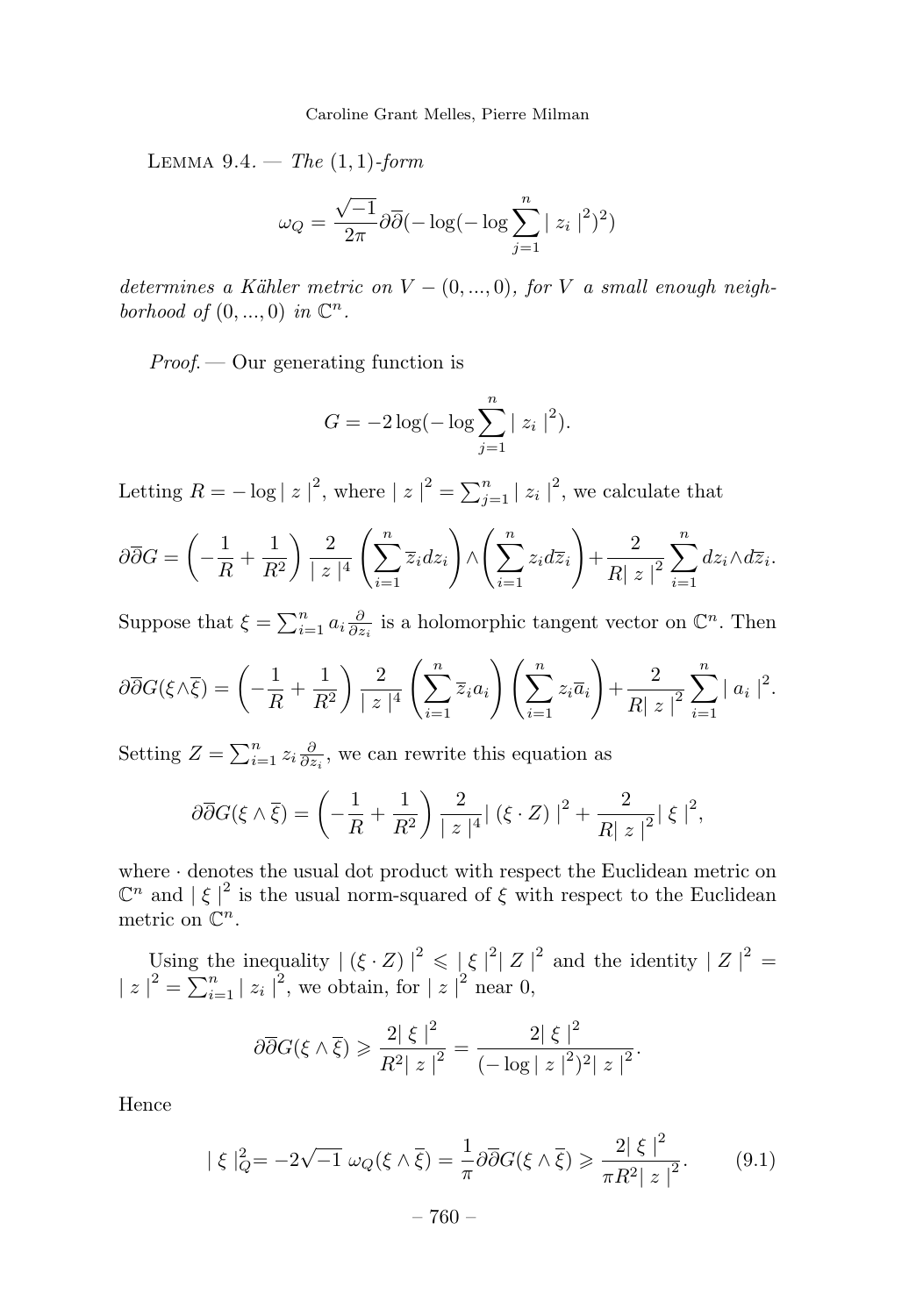In particular,  $\omega_{\mathcal{O}}$  is positive on  $V - (0, ..., 0)$  for *V* a small enough neighborhood of  $(0, ..., 0)$  in  $\mathbb{C}^n$ , so  $\omega_{\mathcal{O}}$  determines a Kähler metric.  $\square$ 

We will use following proposition to show that our generating function of the metric of Lemma 9.4 satisfies Ohsawa's condition. We will also apply it to local models for desingularizing metrics (Example 9.7) and modified Poincaré metrics (Example 9.8) to show that our generating functions for these local models do not satisfy Ohsawa's condition.

PROPOSITION 9.5. — Suppose that  $\omega = \frac{\sqrt{-1}}{2\pi} \partial \overline{\partial} G$  is the fundamental  $(1,1)$ -form of a hermitian metric on an open set U in  $\mathbb{C}^n$ , such that *G* is of the form  $G = g \circ F$ , where  $F : \mathbb{C}^n \to \mathbb{R}$  is given by  $F(z_1, ..., z_n) = \sum_{i=1}^n |z_i|^2$ and  $g : \mathbb{R} \to \mathbb{R}$  is  $C^{\infty}$ . Then the gradient of *G* with respect to  $\omega$  is

$$
grad_{\omega}G = \frac{\pi g'(F)}{Fg''(F) + g'(F)} \sum_{i=1}^{n} z_i \frac{\partial}{\partial z_i}
$$

and the norm-squared of grad<sub> $\omega$ </sub>*G* with respect to  $\omega$  is

$$
|grad_{\omega}G|_{\omega}^{2} = \frac{\pi Fg'(F)^{2}}{Fg''(F) + g'(F)}.
$$

In particular, we obtain a criterion for Ohsawa's boundedness condition in terms of the real  $C^{\infty}$  function q. Let x be a coordinate for R. The generating function  $G$  of  $\omega$  satisfies Ohsawa's boundedness condition on  $U$  if and only if the expression

$$
\frac{xg'(x)^2}{xg''(x)+g'(x)}
$$

is bounded on the image of *U* in R.

$$
\mathit{Proof} \, . - \, \mathrm{Let}
$$

$$
Z = \sum_{i=1}^{n} z_i \frac{\partial}{\partial z_i}
$$

and

$$
\eta = \left(\frac{\pi g'(F)}{Fg''(F) + g'(F)}\right)Z.
$$

To show that  $\eta$  is the gradient of *G* with respect to  $\omega$ , we will show that for any holomorphic tangent vector  $\xi$  on  $U$ ,  $\partial G(\xi) = \xi \cdot_{\omega} \eta$ , i.e.,

$$
\partial G(\xi) = \frac{1}{\pi} \partial \overline{\partial} G(\xi \wedge \overline{\eta}).
$$
  
- 761 -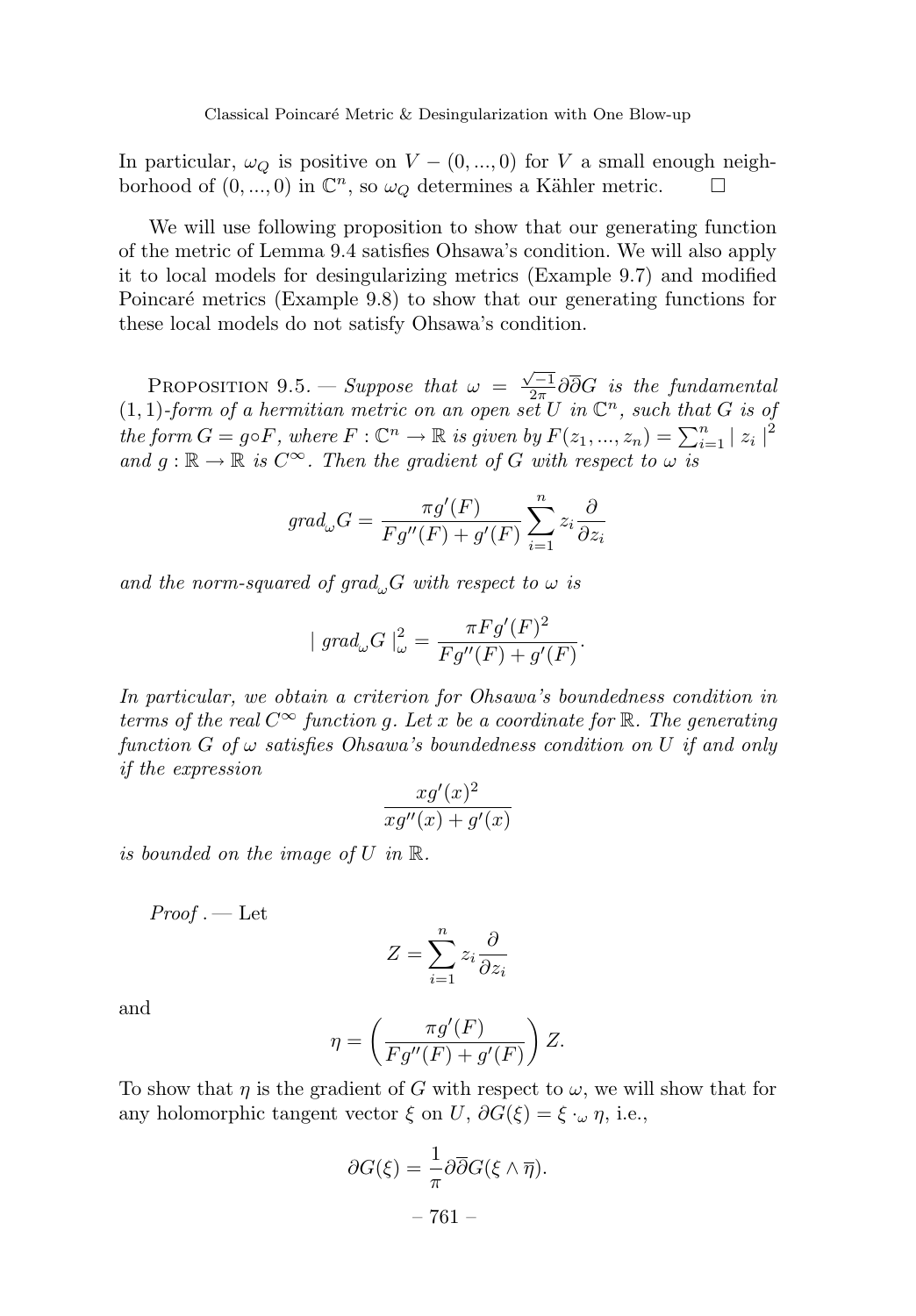Expanding the left side, we obtain

$$
\begin{aligned}\n\partial G(\xi) &= g'(F)\partial F(\xi) \\
&= g'(F)(\xi \cdot Z),\n\end{aligned} \tag{9.2}
$$

where  $\xi \cdot Z$  denotes the usual dot product in  $\mathbb{C}^n$ . Similarly, expanding the right side gives

$$
\frac{1}{\pi} \partial \overline{\partial} G(\xi \wedge \overline{\eta}) = \frac{1}{\pi} \left( g''(F) \partial F \wedge \overline{\partial} F + g'(F) \partial \overline{\partial} F \right) (\xi \wedge \overline{\eta})
$$
\n
$$
= \frac{1}{\pi} \left( g''(F)(\xi \cdot Z)(Z \cdot \eta) + g'(F)(\xi \cdot \eta) \right)
$$
\n
$$
= \left( \frac{g'(F)}{Fg''(F) + g'(F)} \right) \left( g''(F)(\xi \cdot Z)(Z \cdot Z) + g'(F)(\xi \cdot Z) \right)
$$
\n
$$
= \left( \frac{g'(F)}{Fg''(F) + g'(F)} \right) \left( g''(F)(\xi \cdot Z)F + g'(F)(\xi \cdot Z) \right)
$$
\n
$$
= g'(F)(\xi \cdot Z).
$$

Hence  $\eta = \text{grad}_{\omega} G$ .

Using equation (9.2) above, we calculate that the norm-squared of the gradient of *G* with respect to  $\omega$  is

$$
\begin{array}{rcl}\n|\operatorname{grad}_{\omega} G|^2 & = & \partial G(\operatorname{grad}_{\omega} G) \\
& = & g'(F) \operatorname{grad}_{\omega} G \cdot Z \\
& = & \left( \frac{\pi g'(F)^2}{Fg''(F) + g'(F)} \right) Z \cdot Z \\
& = & \frac{\pi F g'(F)^2}{Fg''(F) + g'(F)}.\n\end{array}
$$

Example 9.6. — The (1*,* 1)-form

$$
\omega_Q = \frac{\sqrt{-1}}{2\pi} \partial \overline{\partial} (-\log(-\log \sum_{j=1}^n |z_i|^2)^2)
$$

determines a Kähler metric whose generating function  $-\log(-\log\sum_{j=1}^{n} |z_i|^2)^2$  satisfies Ohsawa's condition on  $V - (0, ..., 0)$ , for *V* a small enough neighborhood of  $(0, ..., 0)$  in  $\mathbb{C}^n$ .

*Proof.* — The given generating function is of the form  $G = g \circ F$ , where  $F = \sum_{i=1}^{n} |z_i|^2$  and

$$
g(x) = -2\log(-\log(x)).
$$

$$
-762-
$$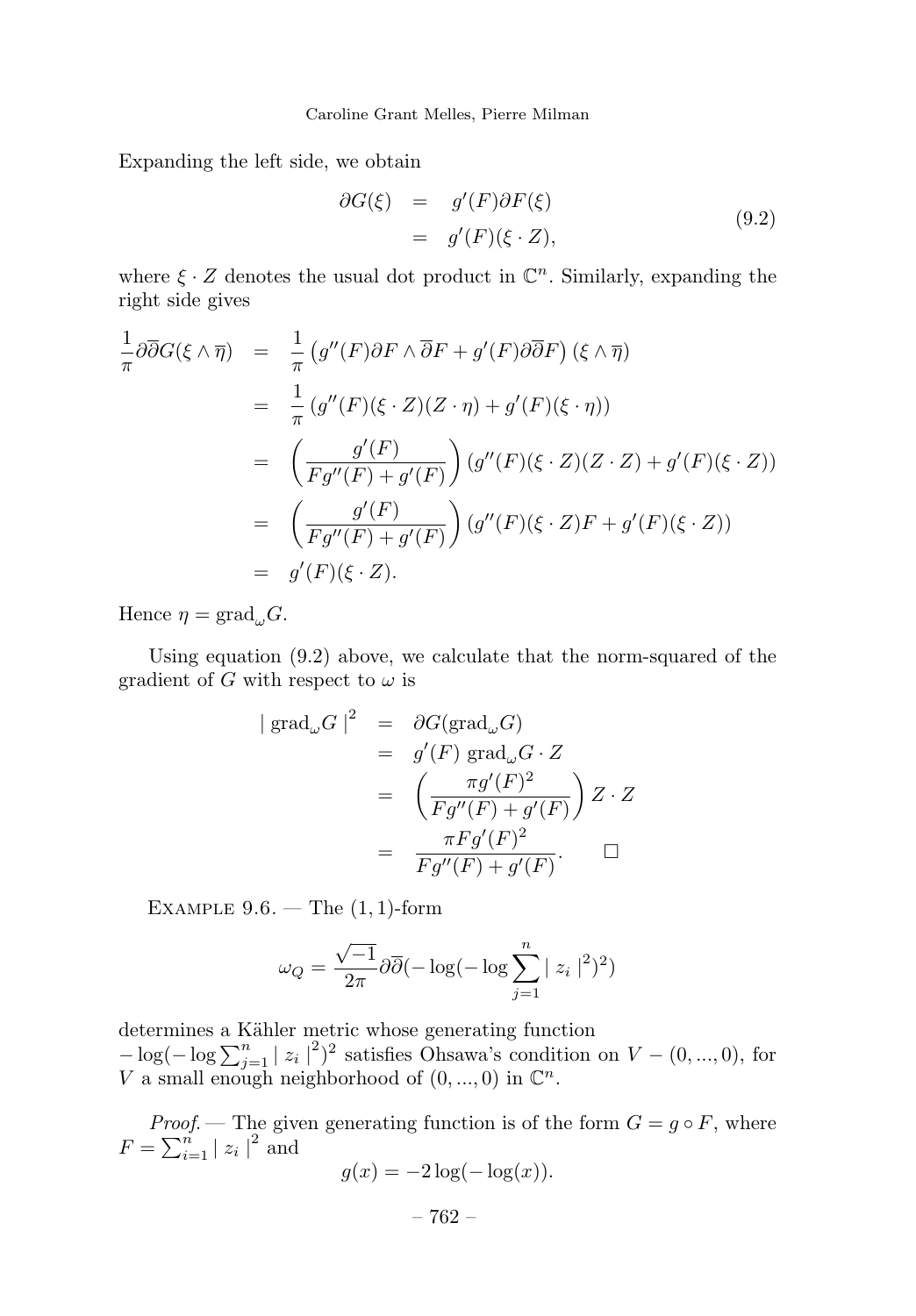Thus, by Proposition 9.5, the norm-squared of the gradient of *G* with respect to  $\omega_Q$  is

$$
|\operatorname{grad}_Q G|_Q^2 = 2\pi,
$$

and *G* satisfies Ohsawa's condition.  $\square$ 

The next example is a local model for our desingularizing metric. Let  $\tilde{\omega}$ be the  $(1, 1)$ -form on  $\mathbb{C}^n$  –  $(0, ..., 0)$  given by

$$
\tilde{\omega} = \frac{\sqrt{-1}}{2\pi} \left( \sum_{i=1}^n dz_i \wedge d\overline{z}_i + \partial \overline{\partial} \log \left( \sum_{i=1}^n |z_i|^2 \right) \right).
$$

Let  $\pi : \tilde{\mathbb{C}}^n \to \mathbb{C}^n$  be the blow-up of  $\mathbb{C}^n$  at the origin. The pullback  $\pi^*\tilde{\omega}$ of ˜*ω* extends smoothly to a form *ω* defined on all of C˜ *<sup>n</sup>*. The form *ω* is the Kähler form of the restriction to  $\tilde{\mathbb{C}}^n$  of the usual product metric on  $\mathbb{C}^n \times \mathbb{P}^{n-1}$ , determined by the Euclidean metric on  $\mathbb{C}^n$  and the Fubini-Study metric on  $\mathbb{P}^{n-1}$ , under the embedding  $\tilde{\mathbb{C}}^n \hookrightarrow \mathbb{C}^n \times \mathbb{P}^{n-1}$  (see Lemma 8.1). Thus  $\tilde{\omega}$  is a positive (1, 1)-form determining a Kähler metric on  $\mathbb{C}^n - (0,0)$ .

Example 9.7 (Local model for our desingularizing $METRIC$ ). — The generating function

$$
G = \sum_{i=1}^{n} |z_i|^2 + \log(\sum_{i=1}^{n} |z_i|^2)
$$

of the metric determined by  $\tilde{\omega} = \frac{\sqrt{-1}}{2\pi} \partial \overline{\partial} G$  on  $\mathbb{C}^n - (0,0)$  does not satisfy Ohsawa's condition. The norm-squared of the gradient of *G* with respect to *ω*˜ is

$$
|\operatorname{grad}_{\tilde{\omega}}G|_{\tilde{\omega}}^{2} = \pi \left( \sum_{i=1}^{n} |z_{i}|^{2} + 2 + \frac{1}{\sum_{i=1}^{n} |z_{i}|^{2}} \right).
$$

*Proof.* — Once again, we apply Proposition 9.5, with  $G = q \circ F$  and

$$
g(x) = x + \log(x). \qquad \Box
$$

The metric of the following example is a local model for a complete metric which is bounded below by a multiple of a desingularizing metric, rather than by a multiple of the original metric on the space *M* in which our singular variety  $X$  is embedded. It is a simple local model of Poincaré and modified Poincaré metrics (see  $[GM1]$ ), which may be constructed by adding terms of Poincaré-type growth to a desingularizing metric. Our Saper-type metrics of this paper, in contrast, are constructed by adding a term of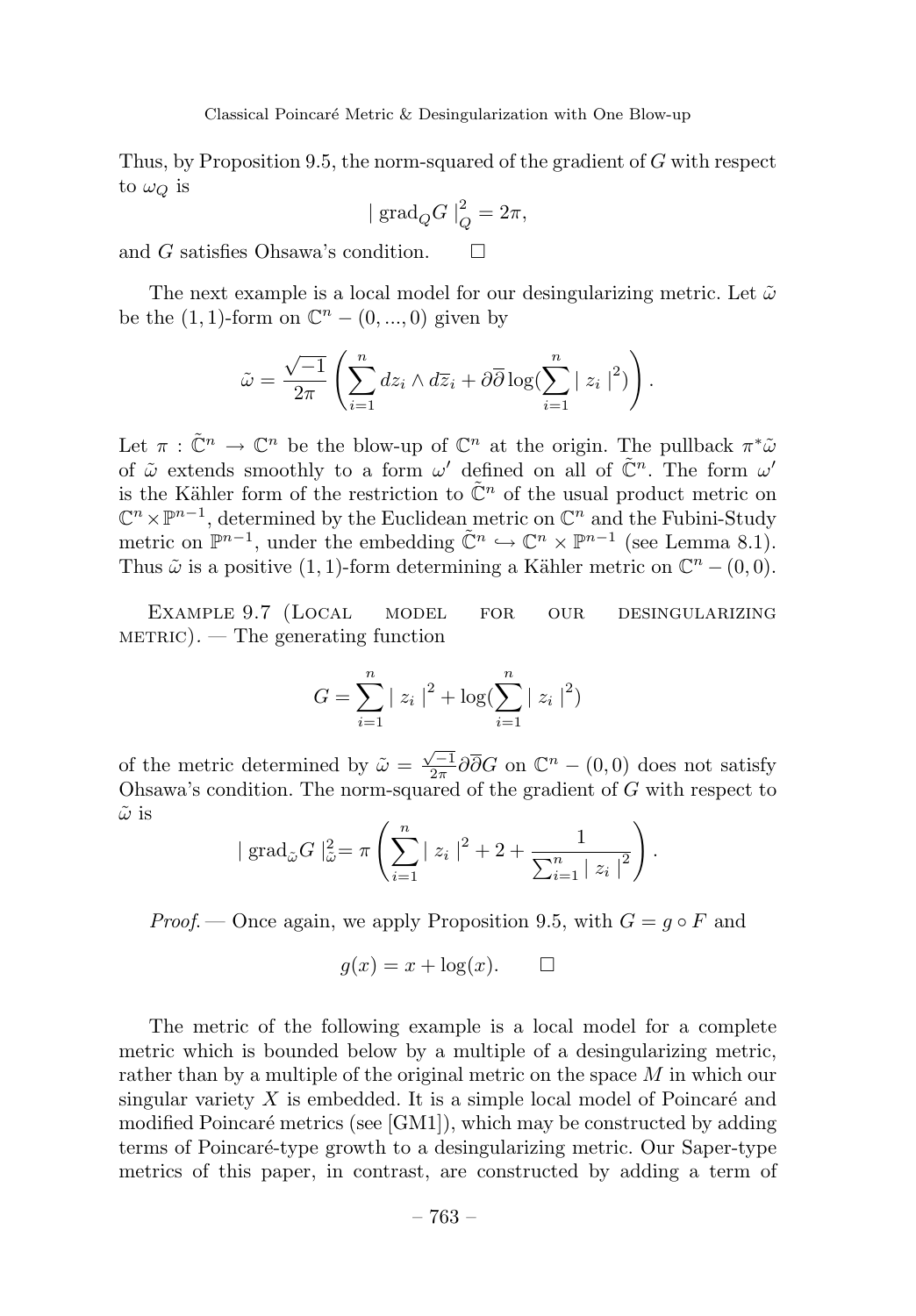Poincaré-type growth to the original metric on  $M$ , and are locally quasiisometric, by Proposition 8.10, to the metric of Example 9.11.

If  $\pi : \tilde{\mathbb{C}}^n \to \mathbb{C}^n$  is the blow-up of  $\mathbb{C}^n$  at the origin and *E* is the exceptional divisor, the pullback of the following metric to  $\tilde{\mathbb{C}}^n - E$  is locally quasiisometric, near points of  $E$ , to the Poincaré metric of Example 9.3 on a punctured disc, times a Euclidean metric in  $n-1$  variables (by [GM1], Proposition 5.4.1(ii) or Corollary 7.2.4).

EXAMPLE 9.8 (LOCAL EXAMPLE OF A POINCARÉ METRIC)  $. -$  Let  $\omega = \tilde{\omega} + \omega_Q$ , where  $\tilde{\omega}$  is the (1,1)-form of Example 9.7 and  $\omega_Q$  is the (1*,* 1)-form of Example 9.6. The generating function

$$
G = \sum_{i=1}^{n} |z_i|^2 + \log(\sum_{i=1}^{n} |z_i|^2) - \log(-\log \sum_{j=1}^{n} |z_i|^2)^2
$$

of the metric determined by  $\omega$  on  $\mathbb{C}^n - (0,0)$  does not satisfy Ohsawa's condition.

*Proof.* — Apply Proposition 9.5 with  $G = q \circ F$  and

$$
g(x) = x + \log x - 2\log(-\log(x)).
$$

We calculate that

$$
\frac{xg'(x)^2}{xg''(x) + g'(x)} = \frac{(1+x+2S)^2}{x+2S^2},
$$
\n(9.3)

where  $S = -\frac{1}{\log(x)}$ . Since  $S \to 0$  as  $x \to 0$ , the expression in line (9.3) is unbounded near 0, and thus  $|\text{ grad}_{\omega} G|^2$  is unbounded near the origin.  $\square$ 

LEMMA 9.9. — Suppose that  $f: X \to Y$  is a holomorphic map of complex manifolds and  $\omega_X$  and  $\omega_Y$  are the positive  $(1,1)$ -forms of hermitian metrics on *X* and *Y* respectively. Let  $\omega$  be the positive (1, 1)-form of a new metric on *X* determined by

$$
\omega = \omega_X + f^* \omega_Y.
$$

Let *H* and *G* be  $C^{\infty}$  functions on *X* and *Y* respectively and let

$$
K = H + f^*G.
$$

Then

$$
| \text{ grad } K \mid \leqslant | \text{ grad }_X H |_X + | \text{ grad }_Y G |_Y
$$

– 764 –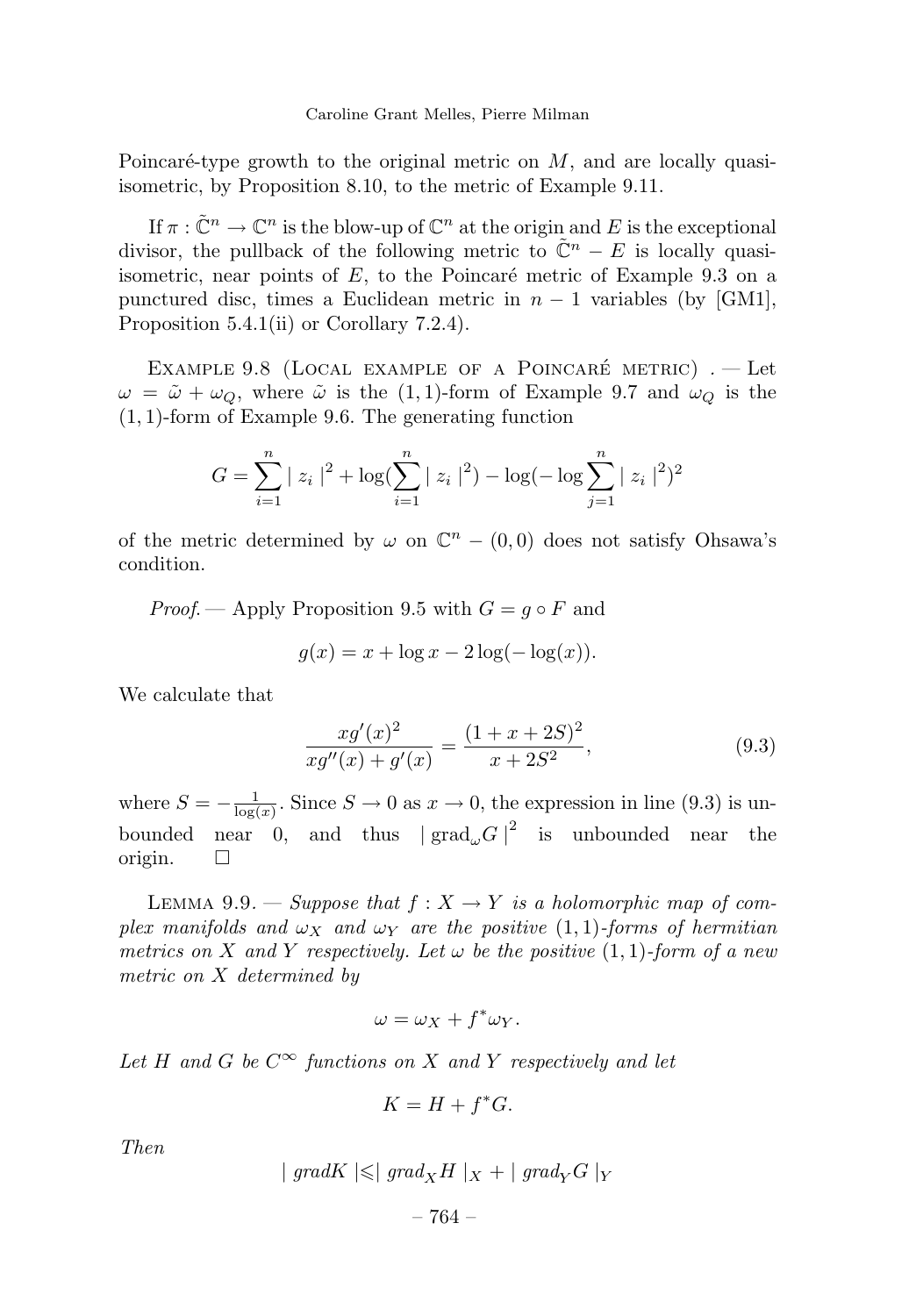Classical Poincaré Metric & Desingularization with One Blow-up

where |  $gradK$  | denotes the norm with respect to  $\omega$  of the gradient of K with respect to  $\omega$ , and similarly | grad<sub>X</sub>H |<sub>X</sub> and | grad<sub>Y</sub>G |<sub>Y</sub> denote the norms with respect to  $\omega_X$  and  $\omega_Y$ , respectively, of the gradients of *H* and *G* with respect to  $\omega_X$  and  $\omega_Y$  respectively.

*Proof.* — For any tangent vector  $\xi$  on X,

$$
\begin{array}{rcl}\n\omega(\xi \wedge \overline{\xi}) & = & \omega_X(\xi \wedge \overline{\xi}) + f^* \omega_Y(\xi \wedge \overline{\xi}) \\
& = & \omega_X(\xi \wedge \overline{\xi}) + \omega_Y(f_*\xi \wedge \overline{f_*\xi}),\n\end{array}
$$

i.e.,

$$
|\xi|^2 = |\xi|_X^2 + |f_*\xi|_Y^2.
$$
 (9.4)

If  $K = H + f^*G$ , then

$$
\partial K(\xi) = \partial H(\xi) + \partial (f^*G)(\xi)
$$
  
= 
$$
\partial H(\xi) + f^*(\partial G)(\xi)
$$
  
= 
$$
\partial H(\xi) + \partial G(f_*\xi).
$$

Hence, by the definition of the gradient,

$$
\omega(\xi \wedge \overline{\text{grad}K}) = \omega_X(\xi \wedge \overline{\text{grad}_X H}) + \omega_Y(f_*\xi \wedge \overline{\text{grad}_Y G}).
$$

Let  $\xi = \text{grad}K$ ,  $\xi_X = \text{grad}_X H$ , and  $\xi_Y = \text{grad}_Y G$ . Then

$$
\begin{array}{rcl} \n|\xi|^2 & = & \xi \cdot x \, \xi_X + f_* \xi \cdot_Y \, \xi_Y \\ \n& = & |\xi \cdot x \, \xi_X + f_* \xi \cdot_Y \, \xi_Y \, | \\ \n& \leq & |\xi \cdot x \, \xi_X \, | + | f_* \xi \cdot_Y \, \xi_Y \, | \\ \n& \leq & |\xi \, |x| \, \xi_X \, |x + | f_* \xi \, |Y| \, \xi_Y \, |Y \, . \n\end{array}
$$

By (9.4) above,  $|\xi|_X \leqslant |\xi|$  and  $|f_*\xi|_Y \leqslant |\xi|$ . Thus

$$
|\xi|^2 \leqslant |\xi| |\xi_X|_X + |\xi| |\xi_Y|_Y
$$

so

$$
|\xi| \leqslant |\xi_X|_X + |\xi_Y|_Y,
$$

i.e.

$$
| \operatorname{grad} K | \leqslant | \operatorname{grad}_X H |_X + | \operatorname{grad}_Y G |_Y . \square
$$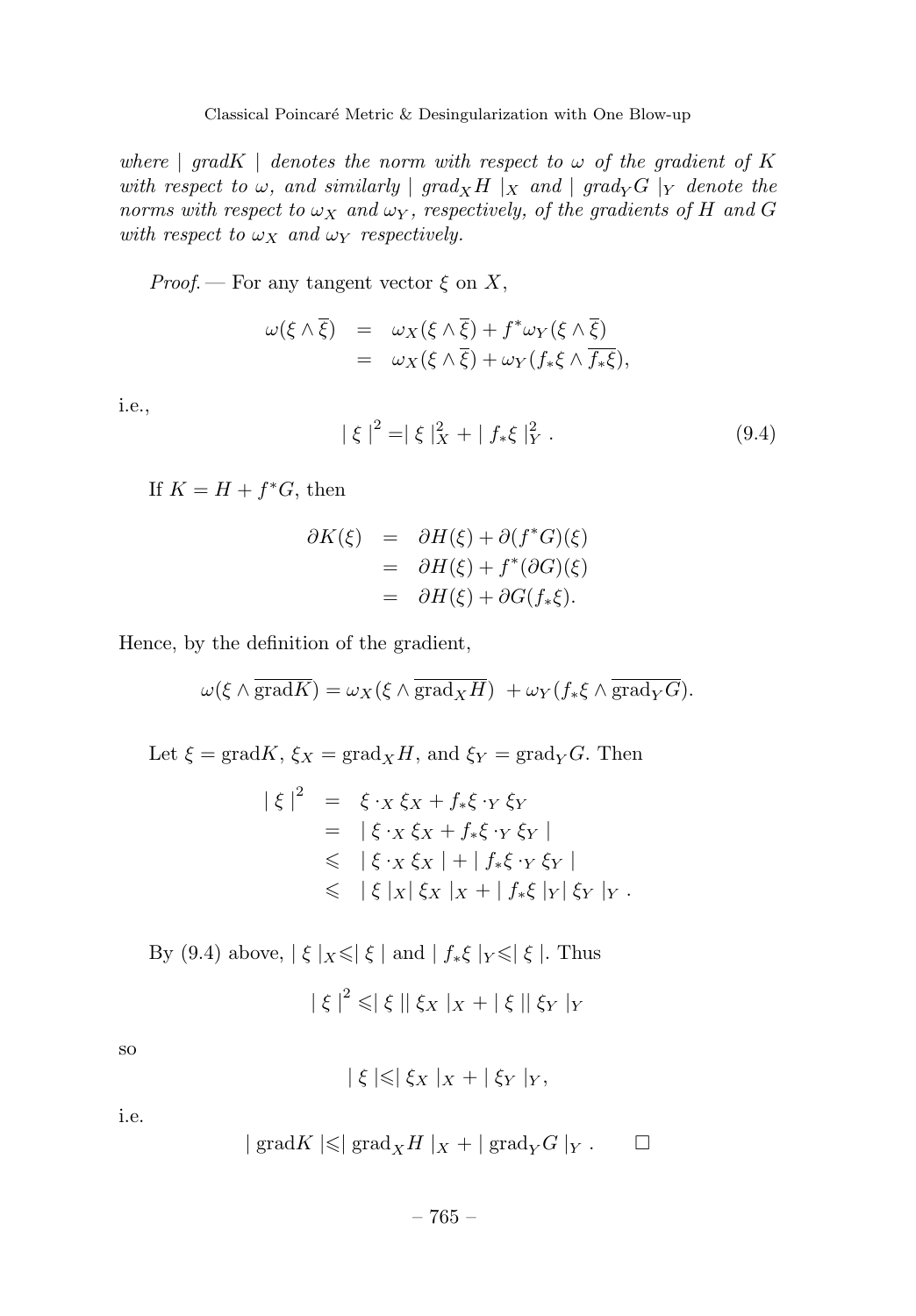Caroline Grant Melles, Pierre Milman

PROPOSITION 9.10. — Suppose that  $f: X \rightarrow Y$  is a holomorphic map of complex manifolds and

$$
\omega_X = \frac{\sqrt{-1}}{2\pi} \partial \overline{\partial} H \qquad and \qquad \omega_Y = \frac{\sqrt{-1}}{2\pi} \partial \overline{\partial} G
$$

are the K¨ahler forms of K¨ahler metrics on *X* and *Y* respectively. Let *ω* be the K¨ahler form of a K¨ahler metric on *X* determined by

$$
\omega = \omega_X + f^* \omega_Y.
$$

If the generating functions *H* and *G* of *ω<sup>X</sup>* and *ω<sup>Y</sup>* satisfy Ohsawa's condition, then so does the generating function  $H + f^*G$  of  $\omega$ .

Proof. — Apply Lemma 9.9 with  $\omega = \frac{\sqrt{-1}}{2\pi} \partial \overline{\partial} K$ , where  $K = H +$  $f^*G$ . □

Let  $X$  be a singular subvariety of a compact Kähler manifold  $M$  with singular locus  $X_{sing}$ . Let  $\mathcal I$  be a coherent sheaf of ideals on  $M$  such that blowing up *M* along  $\mathcal I$  gives embedded desingularization of  $X$ . Let  $p$  be a point in *X*sing and let *U* be an open coordinate neighborhood of *p* with local holomorphic coordinates  $(z_1, ..., z_n)$  and such that  $\mathcal I$  is generated on  $U$  by holomorphic functions *f*1*, ..., fr*. Set

$$
F = \sum_{j=1}^{r} |f_i|^2.
$$

Let  $\omega_E$  be the Kähler  $(1, 1)$ -form

$$
\omega_E = \frac{\sqrt{-1}}{2\pi} \sum_{i=1}^n dz_i \wedge d\overline{z}_i = \frac{\sqrt{-1}}{2\pi} \partial \overline{\partial} \sum_{i=1}^n |z_i|^2
$$

of a Euclidean metric on *U*.

PROPOSITION 9.11. — The Saper-type metric on  $U - X_{\text{sing}} \cap U$  with Kähler form given by

$$
\omega_S = \omega_E - \frac{\sqrt{-1}}{2\pi} \partial \overline{\partial} \log(\log F)^2,
$$

has a generating function which satisfies Ohsawa's condition on  $U - X_{sing} ∩ U$ , for *U* a small enough neighborhood of  $p \in X_{\text{sing}}$ .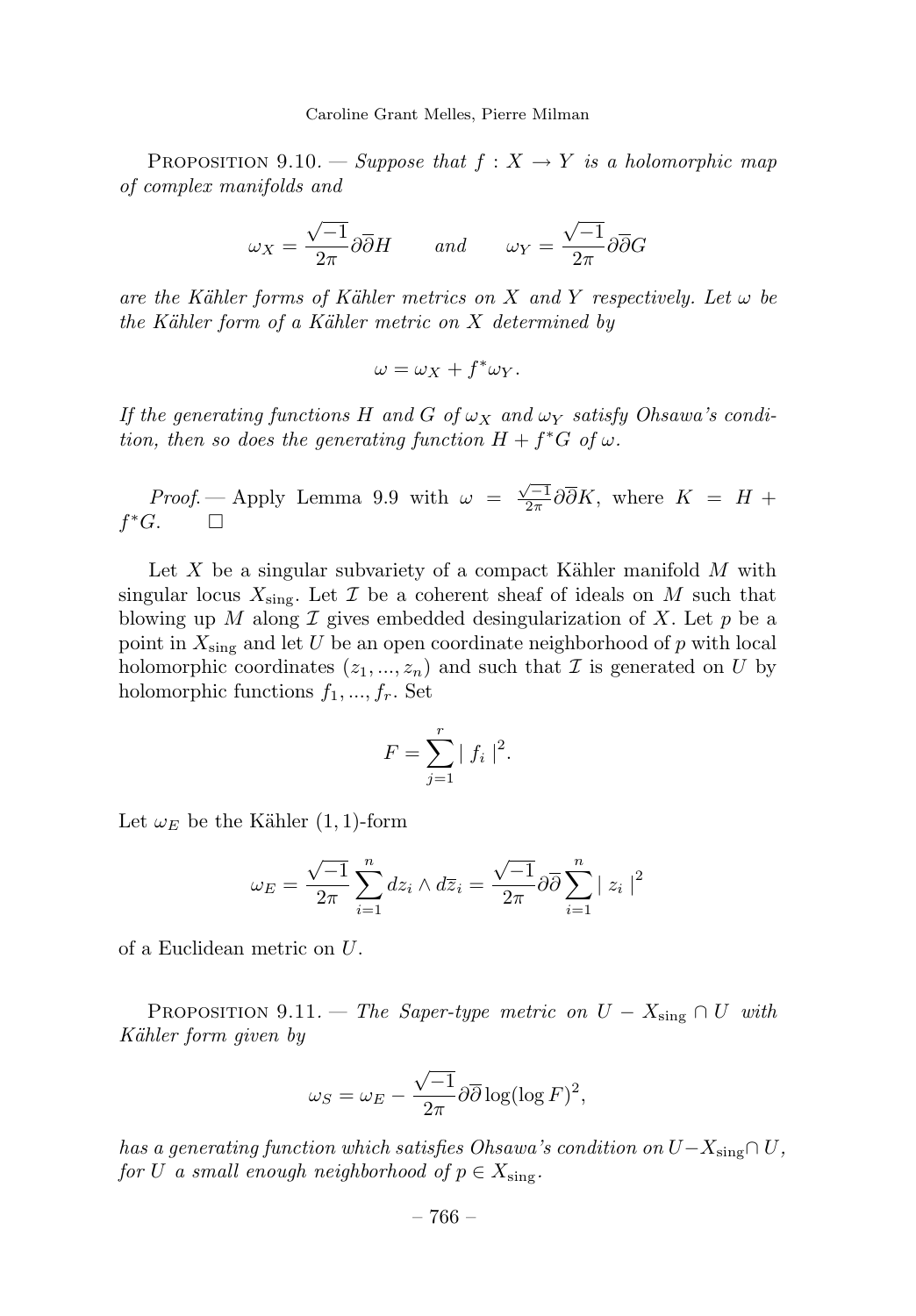Proof. — Let *f* be the function

$$
f = (f_1, ..., f_r) : U \to \mathbb{C}^r.
$$

Let  $(w_1, ..., w_r)$  be holomorphic coordinates on  $\mathbb{C}^r$  and let *V* be a small enough neighborhood of  $(0, ..., 0)$  in  $\mathbb{C}^r$  such that the  $(1, 1)$ -form

$$
\omega_Y = \frac{\sqrt{-1}}{2\pi} (-\log(-\log\sum_{j=1}^r |w_i|^2)^2)
$$

determines a Kähler metric on  $Y = V - (0, ..., 0)$  satisfying Ohsawa's condition (by Lemma 9.4 and Example 9.6). Choose *U* as above and small enough that *f* maps *U* into *V*. Let  $X = U$  and  $\omega_X = \omega_E$ . Now apply Proposition  $9.10.$   $\Box$ 

## **10. Example**

THE CUSPIDAL CUBIC (cf. [GM2] and [BM2]). — Let  $M = \mathbb{P}^2$  and let X be the cuspidal cubic given in homogeneous coordinates by  $\xi_0 \xi_2^2 - \xi_1^3 = 0$ . In local coordinates *x*, *y* in a neighborhood  $U \cong \mathbb{C}^2$  of the singular point, *X* is given by

$$
y^2 - x^3 = 0.
$$

We may obtain embedded resolution of *X* by three blow-ups of points. We will show that these three blow-ups are equivalent to a single blow-up along the ideal sheaf given locally by

$$
\mathcal{I} = (x, y)(x^2, y)(x^3, x^2y, y^2).
$$

FIRST BLOW-UP  $\pi_1$ . — The center  $C_1$  for the first blow-up is the point  $x = y = 0$  and its ideal is  $\mathcal{I}_{C_1} = (x, y)$ . The blow-up  $U_1 = \pi_1^{-1}(U)$  may be covered by two coordinate charts, which we will call the *x*- and *y*-coordinate charts, according to whether the chart is a complement in  $U_1$  of the strict transform of  $x = 0$  or  $y = 0$ . (The exceptional divisor is given by the vanishing of the *x*-coordinate in the *x*-chart and the *y*-coordinate in the *y* chart.) On the *x*-coordinate chart,  $\pi_1$  is given by

$$
\pi_1(x_1, y_1) = (x_1, x_1y_1) = (x, y)
$$

and the exceptional divisor  $E_1$  is given by  $x_1 = 0$ . The inverse image  $\pi_1^{-1}(X)$ is given by  $x_1^2 y_1^2 - x_1^3 = 0$ . The strict transform  $X_1$  of  $X$  is obtained from the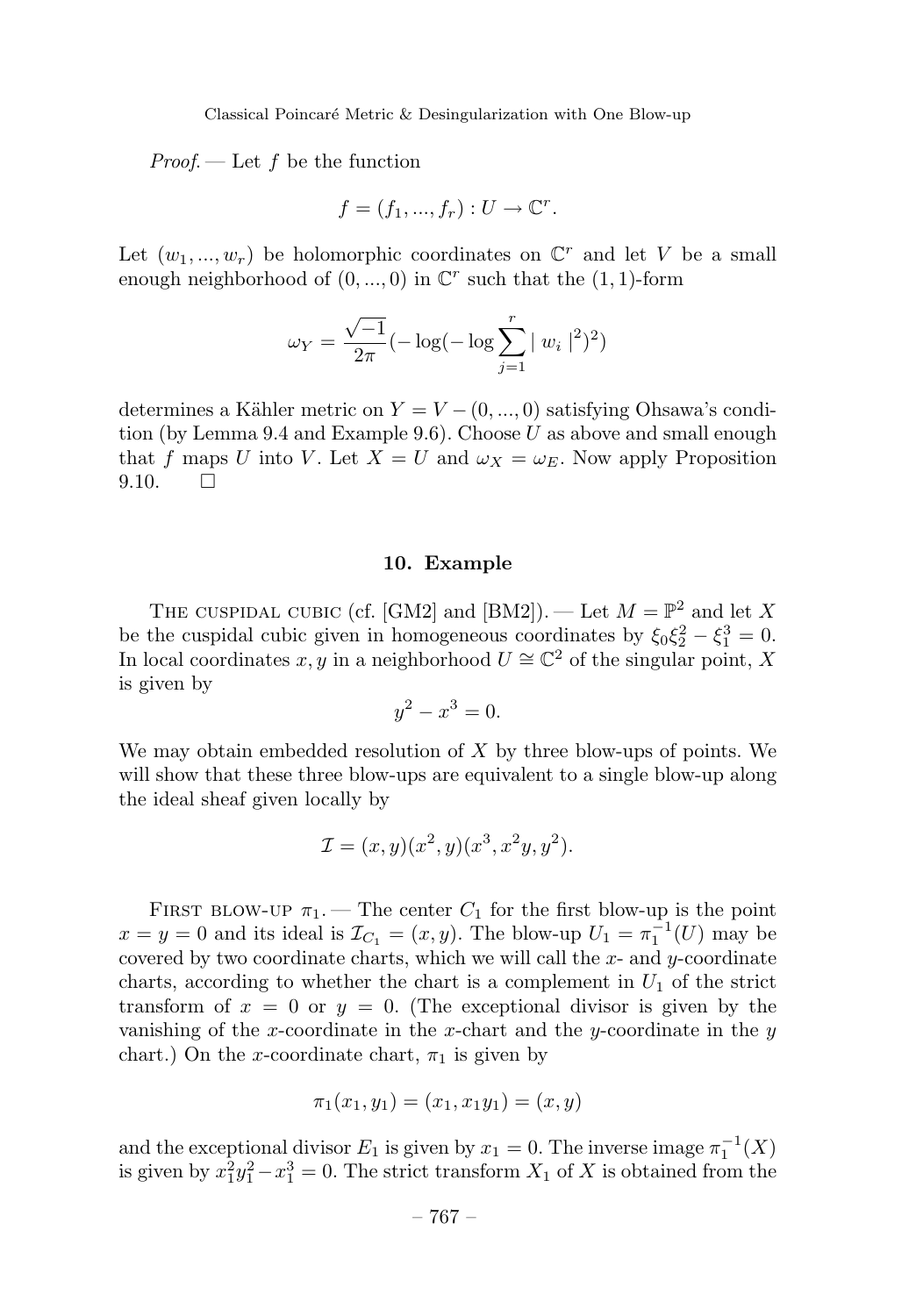inverse image by removing all copies of  $E_1$ , i.e. by dividing by the highest possible power of  $x_1$ , which gives

$$
y_1^2 - x_1 = 0.
$$

Although  $X_1$  is smooth, it does not have normal crossings with the divisor  $E_1$  at the point  $x_1 = y_1 = 0$ , so we must blow up again at this point. Before doing so, we note that in the *y*-coordinate chart, the strict transform  $X_1$  is smooth and has normal crossings with  $E_1$ , so there is no need to blow up further at any points in that chart.

SECOND BLOW-UP  $\pi_2$ . — The center  $C_2$  for the second blow-up is the point  $x_1 = y_1 = 0$  in the *x*-coordinate chart of  $U_1$ , and its ideal is  $\mathcal{I}_{C_2}$  $(x_1, y_1)$ . In the *x*-coordinate chart of  $\pi_2$  we have normal crossings, so there is no need to blow up further at any points in that chart. In local coordinates  $(x_2, y_2)$  for the *y*-coordinate chart of  $\pi_2$ , we have

$$
\pi_2(x_2, y_2) = (x_2y_2, y_2) = (x_1, y_1)
$$

and  $\mathcal{I}_{E_2} = (y_2)$ . The strict transform  $X_2$  of  $X_1$  is given by

$$
y_2 - x_2 = 0
$$

and the strict transform  $\tilde{E}_1$  of  $E_1$  by  $x_2 = 0$ . The total exceptional divisor of the first two blow-ups, which is the union of  $E_2$  and  $E_1$ , does not have normal crossings with  $X_2$  so we blow up again.

THIRD BLOW-UP  $\pi_3$ . — The center  $C_3$  for the third blow-up is the point  $x_2 = y_2 = 0$  with ideal  $\mathcal{I}_{C_2} = (x_2, y_2)$ . After this third blow-up, the strict transform of *X* and all three components of the total exceptional divisor have normal crossings.

CONSTRUCTION OF  $\mathcal{I}$ . — We will construct  $\mathcal{I}$  as a product  $\mathcal{I} = \mathcal{I}_1 \mathcal{I}_2 \mathcal{I}_3$ of ideals corresponding to the centers of the blow-ups. We begin by choosing  $\mathcal{I}_1 = \mathcal{I}_{C_1} = (x, y).$ 

To obtain  $\mathcal{I}_2$ , we start with  $\mathcal{I}_{C_2}$  and multiply by a high enough power of  $\mathcal{I}_{E_1}$  such that taking the direct image under  $\pi_1$  and then the inverse image does not change the ideal. We define  $\mathcal{I}_2$  to be the direct image of the resulting product under the map  $\pi_1$ .

Locally, in the *x*-coordinate chart of  $\pi_1$ ,  $\mathcal{I}_{C_2}$  is given by  $(x_1, y_1)$  and  $\mathcal{I}_{E_1}$ by  $(x_1)$ , where  $x_1 = x$  and  $y_1 = \frac{y}{x}$ . Thus  $\mathcal{I}_{C_2}$  is not the inverse image of an ideal sheaf, but  $\mathcal{I}_{C_2}\mathcal{I}_{E_1}$  is, since

$$
\pi_1^{-1}(x^2, y) = \mathcal{I}_{C_2} \mathcal{I}_{E_1}.
$$

– 768 –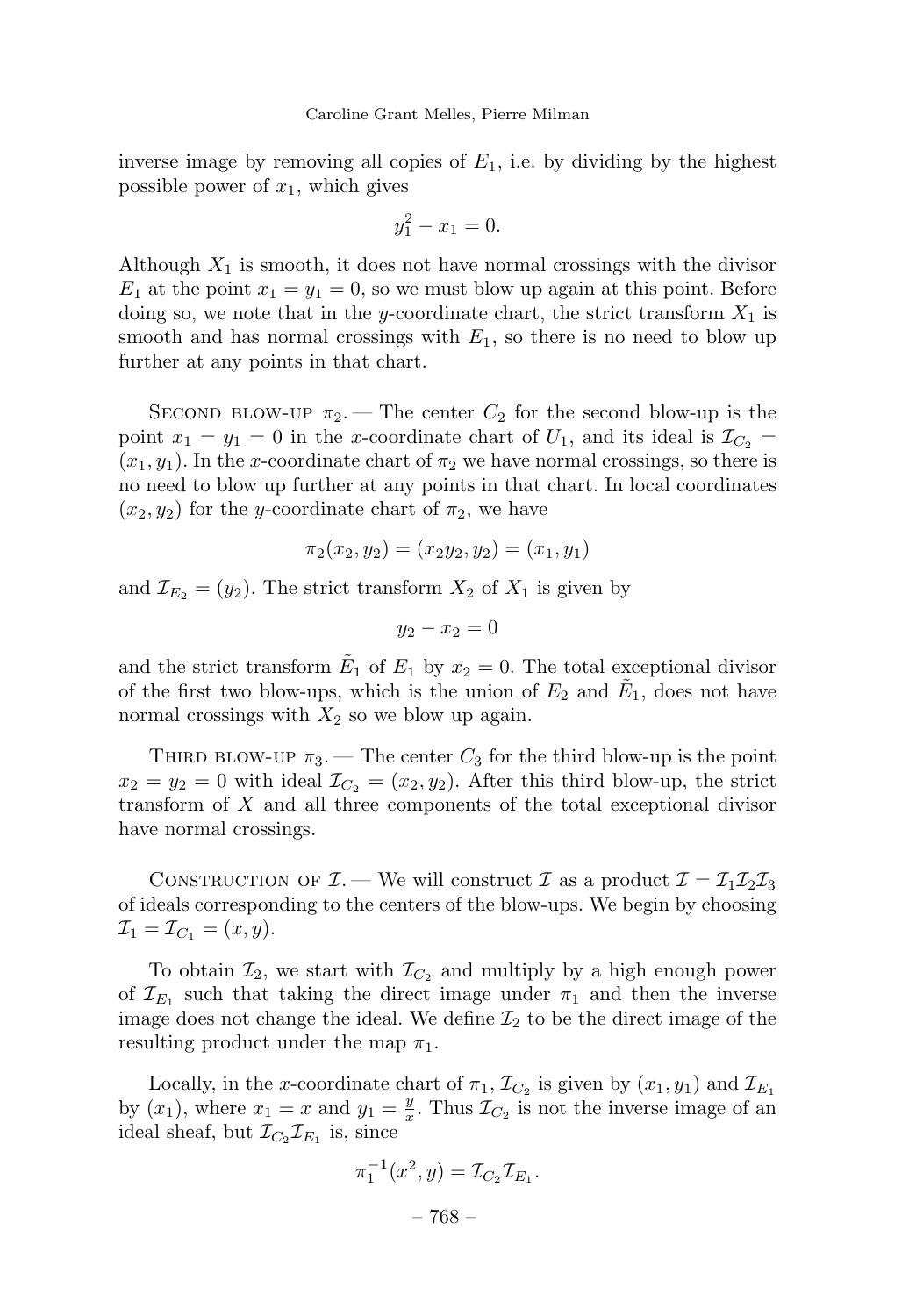The direct image  $\pi_{1*}(\mathcal{I}_{C_2} \mathcal{I}_{E_1})$  is the largest ideal sheaf whose inverse image is contained in  $\mathcal{I}_{C_2}\mathcal{I}_{E_1}$ , so  $\pi_{1*}(\mathcal{I}_{C_2}\mathcal{I}_{E_1})$  contains  $(x^2, y)$ . It is easily checked that  $x^2$  and *y* generate  $\pi_{1*}(\mathcal{I}_C, \mathcal{I}_{E_1})$ , since they are the only monomials whose pullbacks are sections of  $\mathcal{I}_{C_2} \mathcal{I}_{E_1}$ . Thus

$$
\mathcal{I}_2 = \pi_{1*}(\mathcal{I}_{C_2}\mathcal{I}_{E_1}) = (x^2, y).
$$

Similarly, to obtain  $\mathcal{I}_3$  we start with  $\mathcal{I}_{C_3}$ , given locally by  $(x_2, y_2)$ , and recall that  $x_2 = \frac{x_1}{y_1}$  and  $y_2 = y_1$ . Hence  $\mathcal{I}_{C_3} \mathcal{I}_{E_2}$  is the inverse image of an ideal sheaf  $\mathcal J$  given locally on  $U_1$  by  $(x_1, y_1^2)$ , and  $\mathcal{JI}_{E_1}^2$  is the inverse image of the ideal sheaf  $(x^3, y^2)$ . Since  $\pi_2^{-1}(\mathcal{I}_{E_1}) = \mathcal{I}_{\tilde{E}_1}\mathcal{I}_{E_2}$ , it follows that

$$
\pi_2^{-1}\pi_1^{-1}(x^3, y^2) = \mathcal{I}_{C_3}\mathcal{I}_{\tilde{E}_1}^2 \mathcal{I}_{E_2}^3.
$$

In local coordinates,  $\pi_2^{-1}\pi_1^{-1}(x^3, y^2) = (x_2, y_2)(x_2^2)(y_2^3)$ . We define  $\mathcal{I}_3$  to be the direct image  $\pi_{1*}\pi_{2*}(\mathcal{I}_{C_3}\mathcal{I}_{\tilde{E}_1}^2\mathcal{I}_{E_2}^3)$ , and note that  $\mathcal{I}_3$  contains  $(x^3, y^2)$ , since  $\mathcal{I}_3$  is the largest ideal sheaf whose inverse image is contained in  $\mathcal{I}_{C_3} \mathcal{I}_{\tilde{E_1}}^2 \mathcal{I}_{E_2}^3$ . To find any remaining generators of  $\mathcal{I}_3$ , we test monomials not generated by  $x^3$  or  $y^2$  to see which pull back to sections of  $\mathcal{I}_{C_3} \mathcal{I}_{\tilde{E_1}}^2 \mathcal{I}_{E_2}^3$ . It is easily checked that *x*, *y*, *x*<sup>2</sup>, and *xy* are not in  $\mathcal{I}_3$ , but  $x^2y$  is in  $\mathcal{I}_3$  since  $x^2y = x_1^3y_1 = x_2^3y_2^4$ . Thus

$$
\mathcal{I}_3 = \pi_{1*}\pi_{2*}(\mathcal{I}_{C_3}\mathcal{I}_{\tilde{E}_1}^2 \mathcal{I}_{E_2}^3) = (x^3, x^2y, y^2).
$$

We define the ideal  $\mathcal I$  to be the product of  $\mathcal I_1, \mathcal I_2$ , and  $\mathcal I_3$ 

$$
\mathcal{I} = (x, y)(x^2, y)(x^3, x^2y, y^2).
$$

Blowing up along  $\mathcal I$  is equivalent to blowing up sequentially along the centers *C*1, *C*2, and *C*3.

The method used in this example has been generalized to any locally toric complex analytic variety (see[GM2] and [BM2]).

**Acknowledgments:** The first author was partially supported by a grant from the Naval Academy Research Council. The second author was partially supported by NSERC grant OGP0008949 and the Canada Council Killam Research Fellowship. The authors would also like to acknowledge support of The Fields Institute for Research in Mathematical Sciences where a portion of this work was completed.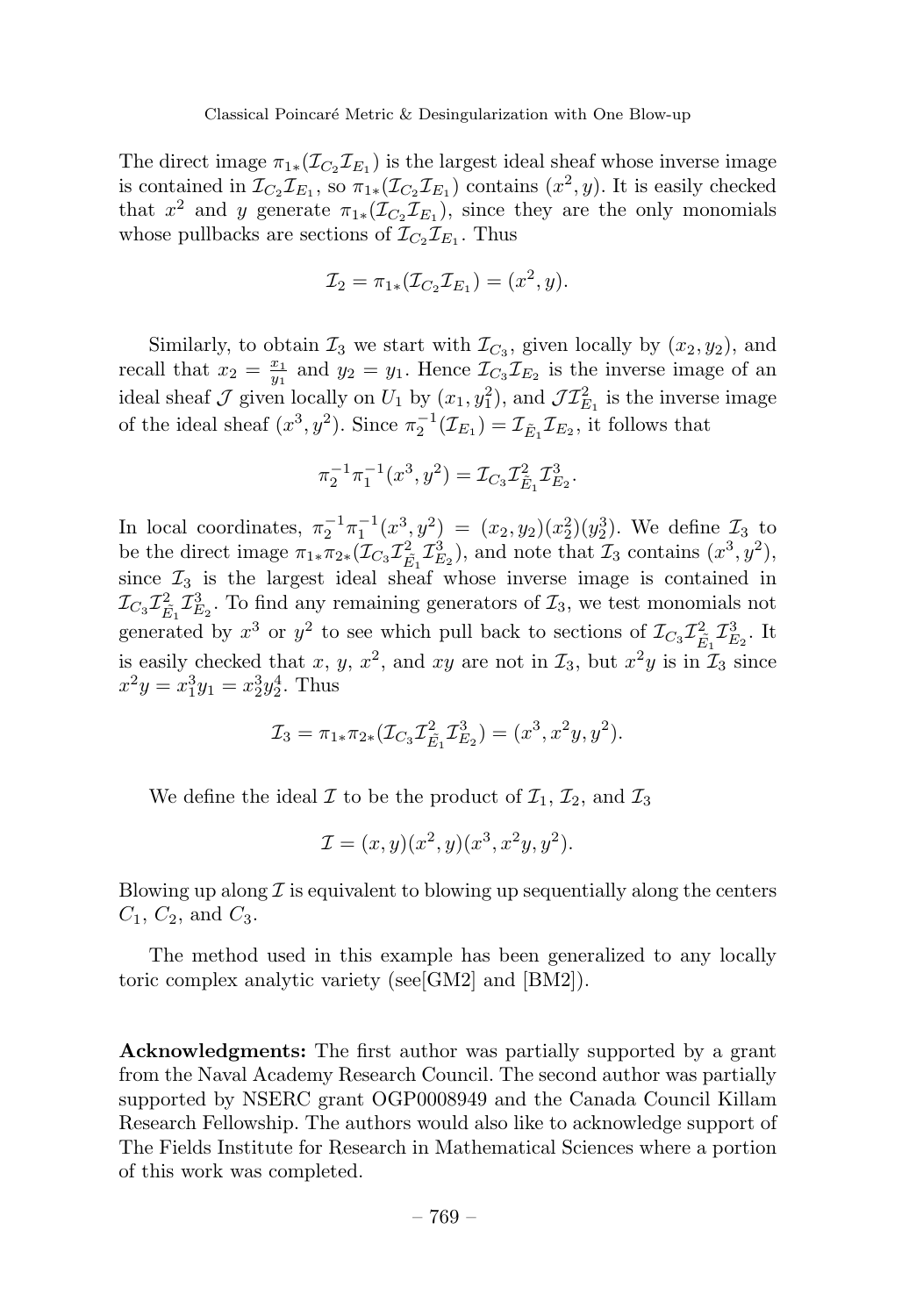## **Bibliography**

- [BM1] Bierstone (E.), Milman (P.). Canonical desingularization in characteristic zero by blowing up the maximum strata of a local invariant, Invent. Math., 128, p. 207–302 (1997).
- [BM2] Bierstone (E.), Milman (P.D.). Desingularization of Toric and Binomial Varieties, J. Algebraic Geom., 15, p. 443.486 (2006).
- [C] Cheeger (J.). On the Hodge Theory of Riemannian Pseudomanifolds, Proc. Symp. Pure Math., American Math. Soc., 36, p. 91–146 (1980).
- [CGM] CHEEGER  $(J)$ , GORESKY  $(M)$ , MACPHERSON  $(R)$ .  $L<sup>2</sup>$ -Cohomology and Intersection Homology of Singular Algebraic Varieties, Seminar on Differential Geometry, Annals of Mathematics Studies 102, Princeton University Press, Princeton, NJ, p. 303–340 (1982).
- [DF] DONNELLY (H.), FEFFERMAN  $(C)$ .  $-L^2$ -cohomology and index theorem for the Bergman metric, Ann. Math., 118, p. 593–618 (1983).
- [F] Fischer (G.). Complex Analytic Geometry, Lecture Notes in Math., 538, Springer-Verlag, Berlin Heidelberg (1976).
- [Ful] Fulton (W.). Intersection Theory, Ergebnisse der Mathematik und ihrer Grenzgebiete, 3. Folge, Bd 2, Springer-Verlag, Berlin Heidelberg (1984).
- [GH] GRIFFITHS (P.), HARRIS (J.). Principles of Algebraic Geometry, Wiley-Interscience, New York (1978).
- [GM1] Grant (C.), Milman (P.). Metrics for Singular Analytic Spaces, Pac. J. Math., 168, p. 61–156 (1995).
- [GM2] Grant Melles (C.), Milman (P.). Single-Step Combinatorial Resolution via Coherent Sheaves of Ideals, Singularities in Algebraic and Analytic Geometry, Contemporary Mathematics, American Mathematical Society, Providence, RI, 266, p. 77–88 (2000).
- [GM3] Grant Melles (C.), Milman (P.). Explicit Construction of Complete K¨ahler Metrics of Saper Type by Desingularization, Preprint math.AG/9907056, p. 1–43 (1999).
- [GoM] Goresky (M.), MacPherson (R.). Intersection Homology II, Invent. Math., 71, p. 77–129 (1983).
- [Gro] GROMOV  $(M.)$ . Kähler hyperbolicity and  $L_2$ -Hodge theory, J. Diff. Geom., 33, p. 263–292 (1991).
- [GrR1] Grauert (H.), Remmert (R.). Coherent Analytic Sheaves, Grundlehren der mathematischen Wissenschaften 265, Springer-Verlag, Berlin Heidelberg, (1984).
- [GrR2] GRAUERT (H.), REMMERT (R.), Theory of Stein Spaces, Grundlehren der mathematischen Wissenschaften 236, Springer-Verlag, New York (1979).
- [GuR] Gunning (R.), Rossi (H.). Analytic Functions of Several Complex Variables, Prentice-Hall Inc., Englewood Cliffs, NJ (1965).
- [Ha1] Hartshorne (R.). Algebraic Geometry, Graduate Texts in Mathematics 52, Springer-Verlag, New York (1977).
- [Ha2] Hartshorne (R.). Ample Subvarieties of Algebraic Varieties, Lecture Notes in Math. 156, Springer-Verlag, Heidelberg (1970).
- [Hi] Hironaka (H.). Resolution of singularities of an algebraic variety over a field of characteristic zero: I, II, Ann. Math., 79, p. 109–326 (1964).